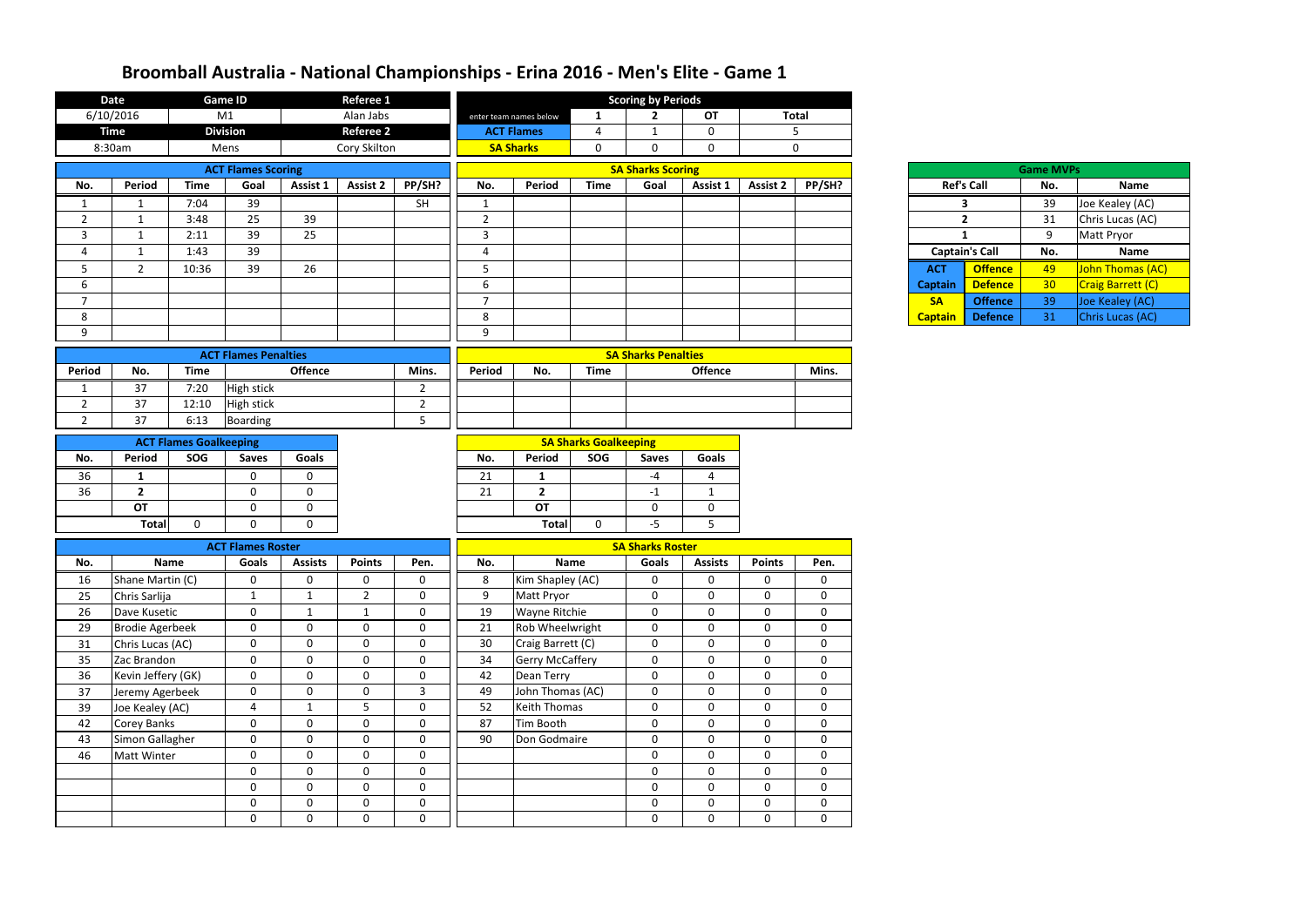| 6/10/2016<br>M <sub>2</sub><br>Cory Skilton<br><b>OT</b><br><b>Total</b><br>$\mathbf{1}$<br>$\mathbf{2}$<br>enter team names below<br><b>Division</b><br><b>Referee 2</b><br><b>Time</b><br><b>NSW1 Sliders</b><br>$\overline{2}$<br>$\mathbf 0$<br>$\overline{2}$<br>$\mathbf 0$<br><b>NSW2 Sliders</b><br>9:10am<br>Don Godmaire<br>$\mathbf 0$<br>$\mathbf 0$<br>$\mathbf 0$<br>$\mathbf{0}$<br>Mens<br><b>NSW2 Sliders Scoring</b><br><b>NSW1 Sliders Scoring</b><br><b>Game MVPs</b><br><b>Time</b><br>PP/SH?<br>PP/SH?<br><b>Ref's Call</b><br>Period<br>Goal<br>Assist 1<br><b>Assist 2</b><br>No.<br>Period<br><b>Time</b><br>Goal<br>Assist 1<br><b>Assist 2</b><br>No.<br><b>Name</b><br>No.<br>Daniel Wong<br>27<br>27<br>11:38<br>$\overline{\mathbf{3}}$<br>$\mathbf{1}$<br>$\mathbf{1}$<br>$\mathbf{1}$<br>27<br>78<br>$\overline{2}$<br>0:30<br>$\overline{2}$<br>$\overline{2}$<br>James Leibeck<br>4<br>$\mathbf{1}$<br>$\overline{3}$<br>$\mathbf{3}$<br>Davin Harvey<br>$\mathbf{1}$<br>$\overline{4}$<br><b>Captain's Call</b><br>Name<br>4<br>4<br>No.<br>Liam Golding<br>5<br><b>Offence</b><br>91<br>5<br>NSW1<br>6<br>37<br>6<br><b>Defence</b><br><b>Captain</b><br>$\overline{7}$<br>$\overline{7}$<br>NSW <sub>2</sub><br>27<br>Daniel Wong<br><b>Offence</b><br>8<br>8<br><b>Defence</b><br>7 <sup>1</sup><br><b>Captain</b><br>9<br>9<br><b>NSW2 Sliders Penalties</b><br><b>NSW1 Sliders Penalties</b><br><b>Offence</b><br><b>Offence</b><br><b>Time</b><br>Mins.<br>Period<br><b>Time</b><br>Mins.<br><b>Period</b><br>No.<br>No.<br><b>NSW2 Sliders Goalkeeping</b><br><b>NSW1 Sliders Goalkeeping</b><br>Period<br>SOG<br>Goals<br>Period<br>SOG<br>No.<br>Goals<br>No.<br><b>Saves</b><br><b>Saves</b><br>$\overline{2}$<br>49<br>78<br>$-2$<br>$\mathbf 0$<br>$\mathbf{0}$<br>1<br>1<br>49<br>78<br>$\overline{2}$<br>$\mathbf 0$<br>$\mathbf 0$<br>$\overline{2}$<br>$\mathbf 0$<br>$\mathbf 0$<br><b>OT</b><br><b>OT</b><br>$\mathbf 0$<br>$\mathbf 0$<br>$\mathbf 0$<br>$\mathbf 0$<br>$-2$<br><b>Total</b><br><b>Total</b><br>$\mathbf 0$<br>$2^{\circ}$<br>$\mathbf{0}$<br>$\Omega$<br>$\mathbf 0$<br><b>NSW2 Sliders Roster</b><br><b>NSW1 Sliders Roster</b><br>Name<br><b>Goals</b><br><b>Assists</b><br><b>Points</b><br>Pen.<br>No.<br><b>Name</b><br><b>Goals</b><br><b>Assists</b><br><b>Points</b><br>No.<br>Pen.<br>Andrew Chapman (C)<br>Saxon Hooper (C)<br>$\overline{2}$<br>0<br>$\mathbf{0}$<br>0<br>0<br>0<br>0<br>$\mathbf 0$<br>0<br>0<br>$\mathbf 0$<br>$\mathbf 0$<br>$\mathbf 0$<br>$\mathbf 0$<br>$\mathbf 0$<br>10<br><b>Brenton Moore</b><br>$\mathbf 0$<br>$\mathbf 0$<br>$\mathbf 0$<br>Dane Hansen<br>$\mathbf{1}$<br>$\mathbf 0$<br>$\mathbf 0$<br>Davin Harvey<br>$\mathbf 0$<br>12<br>Mark Ferrara<br>$\mathbf 0$<br>0<br>$\mathbf 0$<br>$\mathbf{1}$<br>$\mathbf{1}$<br>$\overline{4}$<br>Tim Brown (AC)<br>Matthew Hellyer (AC)<br>$\overline{7}$<br>$\mathbf 0$<br>$\mathbf 0$<br>$\mathbf 0$<br>0<br>$\mathbf 0$<br>$\mathbf 0$<br>$\mathbf 0$<br>14<br>$\boldsymbol{0}$<br>Jeff Ferrara<br>$\pmb{0}$<br>17<br>$\mathbf 0$<br>$\mathbf 0$<br>$\mathbf 0$<br>$\mathbf 0$<br>24<br>Jarad Ferrara<br>$\mathbf 0$<br>$\mathbf 0$<br>$\mathbf{0}$<br>$\mathbf 0$<br>Aaron Parker<br>$\mathbf 0$<br>$\mathbf 0$<br>26<br>$\mathbf 0$<br>$\mathbf 0$<br>$\mathbf{0}$<br>26<br>$\mathbf 0$<br>$\mathbf 0$<br>Damian Colyer<br>$\overline{2}$<br>$2^{\circ}$<br>$\mathbf{0}$<br>$\boldsymbol{0}$<br>$\overline{0}$<br>27<br>Daniel Wong<br>$\mathbf 0$<br>28<br>Joel Robson<br>$\mathbf 0$<br>$\mathbf 0$ | <b>Date</b> | <b>Game ID</b> | <b>Referee 1</b> |  |  | <b>Scoring by Periods</b> |  |  |  |                           |
|----------------------------------------------------------------------------------------------------------------------------------------------------------------------------------------------------------------------------------------------------------------------------------------------------------------------------------------------------------------------------------------------------------------------------------------------------------------------------------------------------------------------------------------------------------------------------------------------------------------------------------------------------------------------------------------------------------------------------------------------------------------------------------------------------------------------------------------------------------------------------------------------------------------------------------------------------------------------------------------------------------------------------------------------------------------------------------------------------------------------------------------------------------------------------------------------------------------------------------------------------------------------------------------------------------------------------------------------------------------------------------------------------------------------------------------------------------------------------------------------------------------------------------------------------------------------------------------------------------------------------------------------------------------------------------------------------------------------------------------------------------------------------------------------------------------------------------------------------------------------------------------------------------------------------------------------------------------------------------------------------------------------------------------------------------------------------------------------------------------------------------------------------------------------------------------------------------------------------------------------------------------------------------------------------------------------------------------------------------------------------------------------------------------------------------------------------------------------------------------------------------------------------------------------------------------------------------------------------------------------------------------------------------------------------------------------------------------------------------------------------------------------------------------------------------------------------------------------------------------------------------------------------------------------------------------------------------------------------------------------------------------------------------------------------------------------------------------------------------------------------------------------------------------------------------------------------------------------------------------------------------------------------------------------------------------------------------------------------------------------------------------------------------------------------------------------------------------------------------------------------------------------------------------------------------------------------|-------------|----------------|------------------|--|--|---------------------------|--|--|--|---------------------------|
|                                                                                                                                                                                                                                                                                                                                                                                                                                                                                                                                                                                                                                                                                                                                                                                                                                                                                                                                                                                                                                                                                                                                                                                                                                                                                                                                                                                                                                                                                                                                                                                                                                                                                                                                                                                                                                                                                                                                                                                                                                                                                                                                                                                                                                                                                                                                                                                                                                                                                                                                                                                                                                                                                                                                                                                                                                                                                                                                                                                                                                                                                                                                                                                                                                                                                                                                                                                                                                                                                                                                                                            |             |                |                  |  |  |                           |  |  |  |                           |
|                                                                                                                                                                                                                                                                                                                                                                                                                                                                                                                                                                                                                                                                                                                                                                                                                                                                                                                                                                                                                                                                                                                                                                                                                                                                                                                                                                                                                                                                                                                                                                                                                                                                                                                                                                                                                                                                                                                                                                                                                                                                                                                                                                                                                                                                                                                                                                                                                                                                                                                                                                                                                                                                                                                                                                                                                                                                                                                                                                                                                                                                                                                                                                                                                                                                                                                                                                                                                                                                                                                                                                            |             |                |                  |  |  |                           |  |  |  |                           |
|                                                                                                                                                                                                                                                                                                                                                                                                                                                                                                                                                                                                                                                                                                                                                                                                                                                                                                                                                                                                                                                                                                                                                                                                                                                                                                                                                                                                                                                                                                                                                                                                                                                                                                                                                                                                                                                                                                                                                                                                                                                                                                                                                                                                                                                                                                                                                                                                                                                                                                                                                                                                                                                                                                                                                                                                                                                                                                                                                                                                                                                                                                                                                                                                                                                                                                                                                                                                                                                                                                                                                                            |             |                |                  |  |  |                           |  |  |  |                           |
|                                                                                                                                                                                                                                                                                                                                                                                                                                                                                                                                                                                                                                                                                                                                                                                                                                                                                                                                                                                                                                                                                                                                                                                                                                                                                                                                                                                                                                                                                                                                                                                                                                                                                                                                                                                                                                                                                                                                                                                                                                                                                                                                                                                                                                                                                                                                                                                                                                                                                                                                                                                                                                                                                                                                                                                                                                                                                                                                                                                                                                                                                                                                                                                                                                                                                                                                                                                                                                                                                                                                                                            |             |                |                  |  |  |                           |  |  |  |                           |
|                                                                                                                                                                                                                                                                                                                                                                                                                                                                                                                                                                                                                                                                                                                                                                                                                                                                                                                                                                                                                                                                                                                                                                                                                                                                                                                                                                                                                                                                                                                                                                                                                                                                                                                                                                                                                                                                                                                                                                                                                                                                                                                                                                                                                                                                                                                                                                                                                                                                                                                                                                                                                                                                                                                                                                                                                                                                                                                                                                                                                                                                                                                                                                                                                                                                                                                                                                                                                                                                                                                                                                            |             |                |                  |  |  |                           |  |  |  |                           |
|                                                                                                                                                                                                                                                                                                                                                                                                                                                                                                                                                                                                                                                                                                                                                                                                                                                                                                                                                                                                                                                                                                                                                                                                                                                                                                                                                                                                                                                                                                                                                                                                                                                                                                                                                                                                                                                                                                                                                                                                                                                                                                                                                                                                                                                                                                                                                                                                                                                                                                                                                                                                                                                                                                                                                                                                                                                                                                                                                                                                                                                                                                                                                                                                                                                                                                                                                                                                                                                                                                                                                                            |             |                |                  |  |  |                           |  |  |  |                           |
|                                                                                                                                                                                                                                                                                                                                                                                                                                                                                                                                                                                                                                                                                                                                                                                                                                                                                                                                                                                                                                                                                                                                                                                                                                                                                                                                                                                                                                                                                                                                                                                                                                                                                                                                                                                                                                                                                                                                                                                                                                                                                                                                                                                                                                                                                                                                                                                                                                                                                                                                                                                                                                                                                                                                                                                                                                                                                                                                                                                                                                                                                                                                                                                                                                                                                                                                                                                                                                                                                                                                                                            |             |                |                  |  |  |                           |  |  |  |                           |
|                                                                                                                                                                                                                                                                                                                                                                                                                                                                                                                                                                                                                                                                                                                                                                                                                                                                                                                                                                                                                                                                                                                                                                                                                                                                                                                                                                                                                                                                                                                                                                                                                                                                                                                                                                                                                                                                                                                                                                                                                                                                                                                                                                                                                                                                                                                                                                                                                                                                                                                                                                                                                                                                                                                                                                                                                                                                                                                                                                                                                                                                                                                                                                                                                                                                                                                                                                                                                                                                                                                                                                            |             |                |                  |  |  |                           |  |  |  |                           |
|                                                                                                                                                                                                                                                                                                                                                                                                                                                                                                                                                                                                                                                                                                                                                                                                                                                                                                                                                                                                                                                                                                                                                                                                                                                                                                                                                                                                                                                                                                                                                                                                                                                                                                                                                                                                                                                                                                                                                                                                                                                                                                                                                                                                                                                                                                                                                                                                                                                                                                                                                                                                                                                                                                                                                                                                                                                                                                                                                                                                                                                                                                                                                                                                                                                                                                                                                                                                                                                                                                                                                                            |             |                |                  |  |  |                           |  |  |  |                           |
|                                                                                                                                                                                                                                                                                                                                                                                                                                                                                                                                                                                                                                                                                                                                                                                                                                                                                                                                                                                                                                                                                                                                                                                                                                                                                                                                                                                                                                                                                                                                                                                                                                                                                                                                                                                                                                                                                                                                                                                                                                                                                                                                                                                                                                                                                                                                                                                                                                                                                                                                                                                                                                                                                                                                                                                                                                                                                                                                                                                                                                                                                                                                                                                                                                                                                                                                                                                                                                                                                                                                                                            |             |                |                  |  |  |                           |  |  |  |                           |
|                                                                                                                                                                                                                                                                                                                                                                                                                                                                                                                                                                                                                                                                                                                                                                                                                                                                                                                                                                                                                                                                                                                                                                                                                                                                                                                                                                                                                                                                                                                                                                                                                                                                                                                                                                                                                                                                                                                                                                                                                                                                                                                                                                                                                                                                                                                                                                                                                                                                                                                                                                                                                                                                                                                                                                                                                                                                                                                                                                                                                                                                                                                                                                                                                                                                                                                                                                                                                                                                                                                                                                            |             |                |                  |  |  |                           |  |  |  | <b>Brett Ackling (AC)</b> |
|                                                                                                                                                                                                                                                                                                                                                                                                                                                                                                                                                                                                                                                                                                                                                                                                                                                                                                                                                                                                                                                                                                                                                                                                                                                                                                                                                                                                                                                                                                                                                                                                                                                                                                                                                                                                                                                                                                                                                                                                                                                                                                                                                                                                                                                                                                                                                                                                                                                                                                                                                                                                                                                                                                                                                                                                                                                                                                                                                                                                                                                                                                                                                                                                                                                                                                                                                                                                                                                                                                                                                                            |             |                |                  |  |  |                           |  |  |  |                           |
|                                                                                                                                                                                                                                                                                                                                                                                                                                                                                                                                                                                                                                                                                                                                                                                                                                                                                                                                                                                                                                                                                                                                                                                                                                                                                                                                                                                                                                                                                                                                                                                                                                                                                                                                                                                                                                                                                                                                                                                                                                                                                                                                                                                                                                                                                                                                                                                                                                                                                                                                                                                                                                                                                                                                                                                                                                                                                                                                                                                                                                                                                                                                                                                                                                                                                                                                                                                                                                                                                                                                                                            |             |                |                  |  |  |                           |  |  |  | Tim Brown (AC)            |
|                                                                                                                                                                                                                                                                                                                                                                                                                                                                                                                                                                                                                                                                                                                                                                                                                                                                                                                                                                                                                                                                                                                                                                                                                                                                                                                                                                                                                                                                                                                                                                                                                                                                                                                                                                                                                                                                                                                                                                                                                                                                                                                                                                                                                                                                                                                                                                                                                                                                                                                                                                                                                                                                                                                                                                                                                                                                                                                                                                                                                                                                                                                                                                                                                                                                                                                                                                                                                                                                                                                                                                            |             |                |                  |  |  |                           |  |  |  |                           |
|                                                                                                                                                                                                                                                                                                                                                                                                                                                                                                                                                                                                                                                                                                                                                                                                                                                                                                                                                                                                                                                                                                                                                                                                                                                                                                                                                                                                                                                                                                                                                                                                                                                                                                                                                                                                                                                                                                                                                                                                                                                                                                                                                                                                                                                                                                                                                                                                                                                                                                                                                                                                                                                                                                                                                                                                                                                                                                                                                                                                                                                                                                                                                                                                                                                                                                                                                                                                                                                                                                                                                                            |             |                |                  |  |  |                           |  |  |  |                           |
|                                                                                                                                                                                                                                                                                                                                                                                                                                                                                                                                                                                                                                                                                                                                                                                                                                                                                                                                                                                                                                                                                                                                                                                                                                                                                                                                                                                                                                                                                                                                                                                                                                                                                                                                                                                                                                                                                                                                                                                                                                                                                                                                                                                                                                                                                                                                                                                                                                                                                                                                                                                                                                                                                                                                                                                                                                                                                                                                                                                                                                                                                                                                                                                                                                                                                                                                                                                                                                                                                                                                                                            |             |                |                  |  |  |                           |  |  |  |                           |
|                                                                                                                                                                                                                                                                                                                                                                                                                                                                                                                                                                                                                                                                                                                                                                                                                                                                                                                                                                                                                                                                                                                                                                                                                                                                                                                                                                                                                                                                                                                                                                                                                                                                                                                                                                                                                                                                                                                                                                                                                                                                                                                                                                                                                                                                                                                                                                                                                                                                                                                                                                                                                                                                                                                                                                                                                                                                                                                                                                                                                                                                                                                                                                                                                                                                                                                                                                                                                                                                                                                                                                            |             |                |                  |  |  |                           |  |  |  |                           |
|                                                                                                                                                                                                                                                                                                                                                                                                                                                                                                                                                                                                                                                                                                                                                                                                                                                                                                                                                                                                                                                                                                                                                                                                                                                                                                                                                                                                                                                                                                                                                                                                                                                                                                                                                                                                                                                                                                                                                                                                                                                                                                                                                                                                                                                                                                                                                                                                                                                                                                                                                                                                                                                                                                                                                                                                                                                                                                                                                                                                                                                                                                                                                                                                                                                                                                                                                                                                                                                                                                                                                                            |             |                |                  |  |  |                           |  |  |  |                           |
|                                                                                                                                                                                                                                                                                                                                                                                                                                                                                                                                                                                                                                                                                                                                                                                                                                                                                                                                                                                                                                                                                                                                                                                                                                                                                                                                                                                                                                                                                                                                                                                                                                                                                                                                                                                                                                                                                                                                                                                                                                                                                                                                                                                                                                                                                                                                                                                                                                                                                                                                                                                                                                                                                                                                                                                                                                                                                                                                                                                                                                                                                                                                                                                                                                                                                                                                                                                                                                                                                                                                                                            |             |                |                  |  |  |                           |  |  |  |                           |
|                                                                                                                                                                                                                                                                                                                                                                                                                                                                                                                                                                                                                                                                                                                                                                                                                                                                                                                                                                                                                                                                                                                                                                                                                                                                                                                                                                                                                                                                                                                                                                                                                                                                                                                                                                                                                                                                                                                                                                                                                                                                                                                                                                                                                                                                                                                                                                                                                                                                                                                                                                                                                                                                                                                                                                                                                                                                                                                                                                                                                                                                                                                                                                                                                                                                                                                                                                                                                                                                                                                                                                            |             |                |                  |  |  |                           |  |  |  |                           |
|                                                                                                                                                                                                                                                                                                                                                                                                                                                                                                                                                                                                                                                                                                                                                                                                                                                                                                                                                                                                                                                                                                                                                                                                                                                                                                                                                                                                                                                                                                                                                                                                                                                                                                                                                                                                                                                                                                                                                                                                                                                                                                                                                                                                                                                                                                                                                                                                                                                                                                                                                                                                                                                                                                                                                                                                                                                                                                                                                                                                                                                                                                                                                                                                                                                                                                                                                                                                                                                                                                                                                                            |             |                |                  |  |  |                           |  |  |  |                           |
|                                                                                                                                                                                                                                                                                                                                                                                                                                                                                                                                                                                                                                                                                                                                                                                                                                                                                                                                                                                                                                                                                                                                                                                                                                                                                                                                                                                                                                                                                                                                                                                                                                                                                                                                                                                                                                                                                                                                                                                                                                                                                                                                                                                                                                                                                                                                                                                                                                                                                                                                                                                                                                                                                                                                                                                                                                                                                                                                                                                                                                                                                                                                                                                                                                                                                                                                                                                                                                                                                                                                                                            |             |                |                  |  |  |                           |  |  |  |                           |
|                                                                                                                                                                                                                                                                                                                                                                                                                                                                                                                                                                                                                                                                                                                                                                                                                                                                                                                                                                                                                                                                                                                                                                                                                                                                                                                                                                                                                                                                                                                                                                                                                                                                                                                                                                                                                                                                                                                                                                                                                                                                                                                                                                                                                                                                                                                                                                                                                                                                                                                                                                                                                                                                                                                                                                                                                                                                                                                                                                                                                                                                                                                                                                                                                                                                                                                                                                                                                                                                                                                                                                            |             |                |                  |  |  |                           |  |  |  |                           |
|                                                                                                                                                                                                                                                                                                                                                                                                                                                                                                                                                                                                                                                                                                                                                                                                                                                                                                                                                                                                                                                                                                                                                                                                                                                                                                                                                                                                                                                                                                                                                                                                                                                                                                                                                                                                                                                                                                                                                                                                                                                                                                                                                                                                                                                                                                                                                                                                                                                                                                                                                                                                                                                                                                                                                                                                                                                                                                                                                                                                                                                                                                                                                                                                                                                                                                                                                                                                                                                                                                                                                                            |             |                |                  |  |  |                           |  |  |  |                           |
|                                                                                                                                                                                                                                                                                                                                                                                                                                                                                                                                                                                                                                                                                                                                                                                                                                                                                                                                                                                                                                                                                                                                                                                                                                                                                                                                                                                                                                                                                                                                                                                                                                                                                                                                                                                                                                                                                                                                                                                                                                                                                                                                                                                                                                                                                                                                                                                                                                                                                                                                                                                                                                                                                                                                                                                                                                                                                                                                                                                                                                                                                                                                                                                                                                                                                                                                                                                                                                                                                                                                                                            |             |                |                  |  |  |                           |  |  |  |                           |
|                                                                                                                                                                                                                                                                                                                                                                                                                                                                                                                                                                                                                                                                                                                                                                                                                                                                                                                                                                                                                                                                                                                                                                                                                                                                                                                                                                                                                                                                                                                                                                                                                                                                                                                                                                                                                                                                                                                                                                                                                                                                                                                                                                                                                                                                                                                                                                                                                                                                                                                                                                                                                                                                                                                                                                                                                                                                                                                                                                                                                                                                                                                                                                                                                                                                                                                                                                                                                                                                                                                                                                            |             |                |                  |  |  |                           |  |  |  |                           |
|                                                                                                                                                                                                                                                                                                                                                                                                                                                                                                                                                                                                                                                                                                                                                                                                                                                                                                                                                                                                                                                                                                                                                                                                                                                                                                                                                                                                                                                                                                                                                                                                                                                                                                                                                                                                                                                                                                                                                                                                                                                                                                                                                                                                                                                                                                                                                                                                                                                                                                                                                                                                                                                                                                                                                                                                                                                                                                                                                                                                                                                                                                                                                                                                                                                                                                                                                                                                                                                                                                                                                                            |             |                |                  |  |  |                           |  |  |  |                           |
|                                                                                                                                                                                                                                                                                                                                                                                                                                                                                                                                                                                                                                                                                                                                                                                                                                                                                                                                                                                                                                                                                                                                                                                                                                                                                                                                                                                                                                                                                                                                                                                                                                                                                                                                                                                                                                                                                                                                                                                                                                                                                                                                                                                                                                                                                                                                                                                                                                                                                                                                                                                                                                                                                                                                                                                                                                                                                                                                                                                                                                                                                                                                                                                                                                                                                                                                                                                                                                                                                                                                                                            |             |                |                  |  |  |                           |  |  |  |                           |
|                                                                                                                                                                                                                                                                                                                                                                                                                                                                                                                                                                                                                                                                                                                                                                                                                                                                                                                                                                                                                                                                                                                                                                                                                                                                                                                                                                                                                                                                                                                                                                                                                                                                                                                                                                                                                                                                                                                                                                                                                                                                                                                                                                                                                                                                                                                                                                                                                                                                                                                                                                                                                                                                                                                                                                                                                                                                                                                                                                                                                                                                                                                                                                                                                                                                                                                                                                                                                                                                                                                                                                            |             |                |                  |  |  |                           |  |  |  |                           |
|                                                                                                                                                                                                                                                                                                                                                                                                                                                                                                                                                                                                                                                                                                                                                                                                                                                                                                                                                                                                                                                                                                                                                                                                                                                                                                                                                                                                                                                                                                                                                                                                                                                                                                                                                                                                                                                                                                                                                                                                                                                                                                                                                                                                                                                                                                                                                                                                                                                                                                                                                                                                                                                                                                                                                                                                                                                                                                                                                                                                                                                                                                                                                                                                                                                                                                                                                                                                                                                                                                                                                                            |             |                |                  |  |  |                           |  |  |  |                           |
|                                                                                                                                                                                                                                                                                                                                                                                                                                                                                                                                                                                                                                                                                                                                                                                                                                                                                                                                                                                                                                                                                                                                                                                                                                                                                                                                                                                                                                                                                                                                                                                                                                                                                                                                                                                                                                                                                                                                                                                                                                                                                                                                                                                                                                                                                                                                                                                                                                                                                                                                                                                                                                                                                                                                                                                                                                                                                                                                                                                                                                                                                                                                                                                                                                                                                                                                                                                                                                                                                                                                                                            |             |                |                  |  |  |                           |  |  |  |                           |
|                                                                                                                                                                                                                                                                                                                                                                                                                                                                                                                                                                                                                                                                                                                                                                                                                                                                                                                                                                                                                                                                                                                                                                                                                                                                                                                                                                                                                                                                                                                                                                                                                                                                                                                                                                                                                                                                                                                                                                                                                                                                                                                                                                                                                                                                                                                                                                                                                                                                                                                                                                                                                                                                                                                                                                                                                                                                                                                                                                                                                                                                                                                                                                                                                                                                                                                                                                                                                                                                                                                                                                            |             |                |                  |  |  |                           |  |  |  |                           |
|                                                                                                                                                                                                                                                                                                                                                                                                                                                                                                                                                                                                                                                                                                                                                                                                                                                                                                                                                                                                                                                                                                                                                                                                                                                                                                                                                                                                                                                                                                                                                                                                                                                                                                                                                                                                                                                                                                                                                                                                                                                                                                                                                                                                                                                                                                                                                                                                                                                                                                                                                                                                                                                                                                                                                                                                                                                                                                                                                                                                                                                                                                                                                                                                                                                                                                                                                                                                                                                                                                                                                                            |             |                |                  |  |  |                           |  |  |  |                           |
|                                                                                                                                                                                                                                                                                                                                                                                                                                                                                                                                                                                                                                                                                                                                                                                                                                                                                                                                                                                                                                                                                                                                                                                                                                                                                                                                                                                                                                                                                                                                                                                                                                                                                                                                                                                                                                                                                                                                                                                                                                                                                                                                                                                                                                                                                                                                                                                                                                                                                                                                                                                                                                                                                                                                                                                                                                                                                                                                                                                                                                                                                                                                                                                                                                                                                                                                                                                                                                                                                                                                                                            |             |                |                  |  |  |                           |  |  |  |                           |
| 39<br>$\mathbf 0$<br>$\mathbf 0$<br>$\mathbf 0$<br>37<br><b>Brett Ackling (AC)</b><br>$\boldsymbol{0}$<br>$\mathbf 0$<br>$\mathbf 0$<br>$\mathbf 0$<br>Zac Law<br>$\mathbf 0$                                                                                                                                                                                                                                                                                                                                                                                                                                                                                                                                                                                                                                                                                                                                                                                                                                                                                                                                                                                                                                                                                                                                                                                                                                                                                                                                                                                                                                                                                                                                                                                                                                                                                                                                                                                                                                                                                                                                                                                                                                                                                                                                                                                                                                                                                                                                                                                                                                                                                                                                                                                                                                                                                                                                                                                                                                                                                                                                                                                                                                                                                                                                                                                                                                                                                                                                                                                              |             |                |                  |  |  |                           |  |  |  |                           |
| James Kristof<br>$\mathbf 0$<br><b>Bryn Shepherd</b><br>$\mathbf 0$<br>46<br>$\mathbf{0}$<br>$\mathbf 0$<br>$\mathbf 0$<br>39<br>$\mathbf 0$<br>0<br>$\mathbf 0$                                                                                                                                                                                                                                                                                                                                                                                                                                                                                                                                                                                                                                                                                                                                                                                                                                                                                                                                                                                                                                                                                                                                                                                                                                                                                                                                                                                                                                                                                                                                                                                                                                                                                                                                                                                                                                                                                                                                                                                                                                                                                                                                                                                                                                                                                                                                                                                                                                                                                                                                                                                                                                                                                                                                                                                                                                                                                                                                                                                                                                                                                                                                                                                                                                                                                                                                                                                                           |             |                |                  |  |  |                           |  |  |  |                           |
| $\mathbf 0$<br>$\mathbf 0$<br>$\mathbf 0$<br>$\mathbf 0$<br>72<br><b>Scott Powell</b><br>$\boldsymbol{0}$<br>$\mathbf 0$<br>$\mathbf 0$<br>$\mathbf{0}$<br>50<br><b>Marc Kuipers</b>                                                                                                                                                                                                                                                                                                                                                                                                                                                                                                                                                                                                                                                                                                                                                                                                                                                                                                                                                                                                                                                                                                                                                                                                                                                                                                                                                                                                                                                                                                                                                                                                                                                                                                                                                                                                                                                                                                                                                                                                                                                                                                                                                                                                                                                                                                                                                                                                                                                                                                                                                                                                                                                                                                                                                                                                                                                                                                                                                                                                                                                                                                                                                                                                                                                                                                                                                                                       |             |                |                  |  |  |                           |  |  |  |                           |
| James Leibeck<br>$\mathbf 0$<br>$\mathbf 0$<br>$\mathbf 0$<br>$\mathbf 0$<br>78<br>$\mathbf 0$<br>$\mathbf 0$<br>$\mathbf 0$<br>$\mathbf 0$<br>54<br>Josh Burton                                                                                                                                                                                                                                                                                                                                                                                                                                                                                                                                                                                                                                                                                                                                                                                                                                                                                                                                                                                                                                                                                                                                                                                                                                                                                                                                                                                                                                                                                                                                                                                                                                                                                                                                                                                                                                                                                                                                                                                                                                                                                                                                                                                                                                                                                                                                                                                                                                                                                                                                                                                                                                                                                                                                                                                                                                                                                                                                                                                                                                                                                                                                                                                                                                                                                                                                                                                                           |             |                |                  |  |  |                           |  |  |  |                           |
| $\mathbf 0$<br>91<br>Liam Golding<br>$\mathbf 0$<br>57<br>Sam Boer<br>$\mathbf 0$<br>$\mathbf 0$<br>$\overline{0}$<br>$\mathbf 0$<br>$\mathbf 0$<br>$\mathbf 0$                                                                                                                                                                                                                                                                                                                                                                                                                                                                                                                                                                                                                                                                                                                                                                                                                                                                                                                                                                                                                                                                                                                                                                                                                                                                                                                                                                                                                                                                                                                                                                                                                                                                                                                                                                                                                                                                                                                                                                                                                                                                                                                                                                                                                                                                                                                                                                                                                                                                                                                                                                                                                                                                                                                                                                                                                                                                                                                                                                                                                                                                                                                                                                                                                                                                                                                                                                                                            |             |                |                  |  |  |                           |  |  |  |                           |
| $\mathbf 0$<br>$\mathbf 0$<br>93<br>$\mathbf 0$<br>$\mathbf 0$<br>$\mathbf 0$<br>68<br>Luke Simmonds<br>$\mathbf 0$<br>$\mathbf 0$<br>Matt Hudson<br>$\mathbf 0$                                                                                                                                                                                                                                                                                                                                                                                                                                                                                                                                                                                                                                                                                                                                                                                                                                                                                                                                                                                                                                                                                                                                                                                                                                                                                                                                                                                                                                                                                                                                                                                                                                                                                                                                                                                                                                                                                                                                                                                                                                                                                                                                                                                                                                                                                                                                                                                                                                                                                                                                                                                                                                                                                                                                                                                                                                                                                                                                                                                                                                                                                                                                                                                                                                                                                                                                                                                                           |             |                |                  |  |  |                           |  |  |  |                           |
| $\mathbf 0$<br>$\mathbf 0$<br>$\mathbf 0$<br>77<br>Peter Yabsley (AC)<br>$\mathbf 0$<br>$\mathbf 0$<br>$\mathbf 0$<br>$\mathbf 0$<br>$\mathbf 0$                                                                                                                                                                                                                                                                                                                                                                                                                                                                                                                                                                                                                                                                                                                                                                                                                                                                                                                                                                                                                                                                                                                                                                                                                                                                                                                                                                                                                                                                                                                                                                                                                                                                                                                                                                                                                                                                                                                                                                                                                                                                                                                                                                                                                                                                                                                                                                                                                                                                                                                                                                                                                                                                                                                                                                                                                                                                                                                                                                                                                                                                                                                                                                                                                                                                                                                                                                                                                           |             |                |                  |  |  |                           |  |  |  |                           |
| $\boldsymbol{0}$<br>$\mathbf 0$<br>$\mathbf 0$<br>$\boldsymbol{0}$<br>$\mathbf 0$<br>$\mathbf 0$<br>$\mathbf 0$<br>$\mathbf 0$<br>83<br>Louis Sultana                                                                                                                                                                                                                                                                                                                                                                                                                                                                                                                                                                                                                                                                                                                                                                                                                                                                                                                                                                                                                                                                                                                                                                                                                                                                                                                                                                                                                                                                                                                                                                                                                                                                                                                                                                                                                                                                                                                                                                                                                                                                                                                                                                                                                                                                                                                                                                                                                                                                                                                                                                                                                                                                                                                                                                                                                                                                                                                                                                                                                                                                                                                                                                                                                                                                                                                                                                                                                      |             |                |                  |  |  |                           |  |  |  |                           |
| $\mathbf 0$<br>$\mathbf 0$<br>$\mathbf 0$<br>85<br>Reece Shepherd<br>$\mathbf 0$<br>$\mathbf 0$<br>$\mathbf{0}$<br>$\mathbf 0$<br>$\mathbf 0$                                                                                                                                                                                                                                                                                                                                                                                                                                                                                                                                                                                                                                                                                                                                                                                                                                                                                                                                                                                                                                                                                                                                                                                                                                                                                                                                                                                                                                                                                                                                                                                                                                                                                                                                                                                                                                                                                                                                                                                                                                                                                                                                                                                                                                                                                                                                                                                                                                                                                                                                                                                                                                                                                                                                                                                                                                                                                                                                                                                                                                                                                                                                                                                                                                                                                                                                                                                                                              |             |                |                  |  |  |                           |  |  |  |                           |

|       | <b>Game MVPs</b> |                           |
|-------|------------------|---------------------------|
|       | No.              | <b>Name</b>               |
|       | 27               | Daniel Wong               |
|       | 78               | James Leibeck             |
|       | 4                | Davin Harvey              |
|       |                  |                           |
| all   | No.              | <b>Name</b>               |
| fence | 91               | <b>Liam Golding</b>       |
| fence | 37               | <b>Brett Ackling (AC)</b> |
| fence | 27               | <b>Daniel Wong</b>        |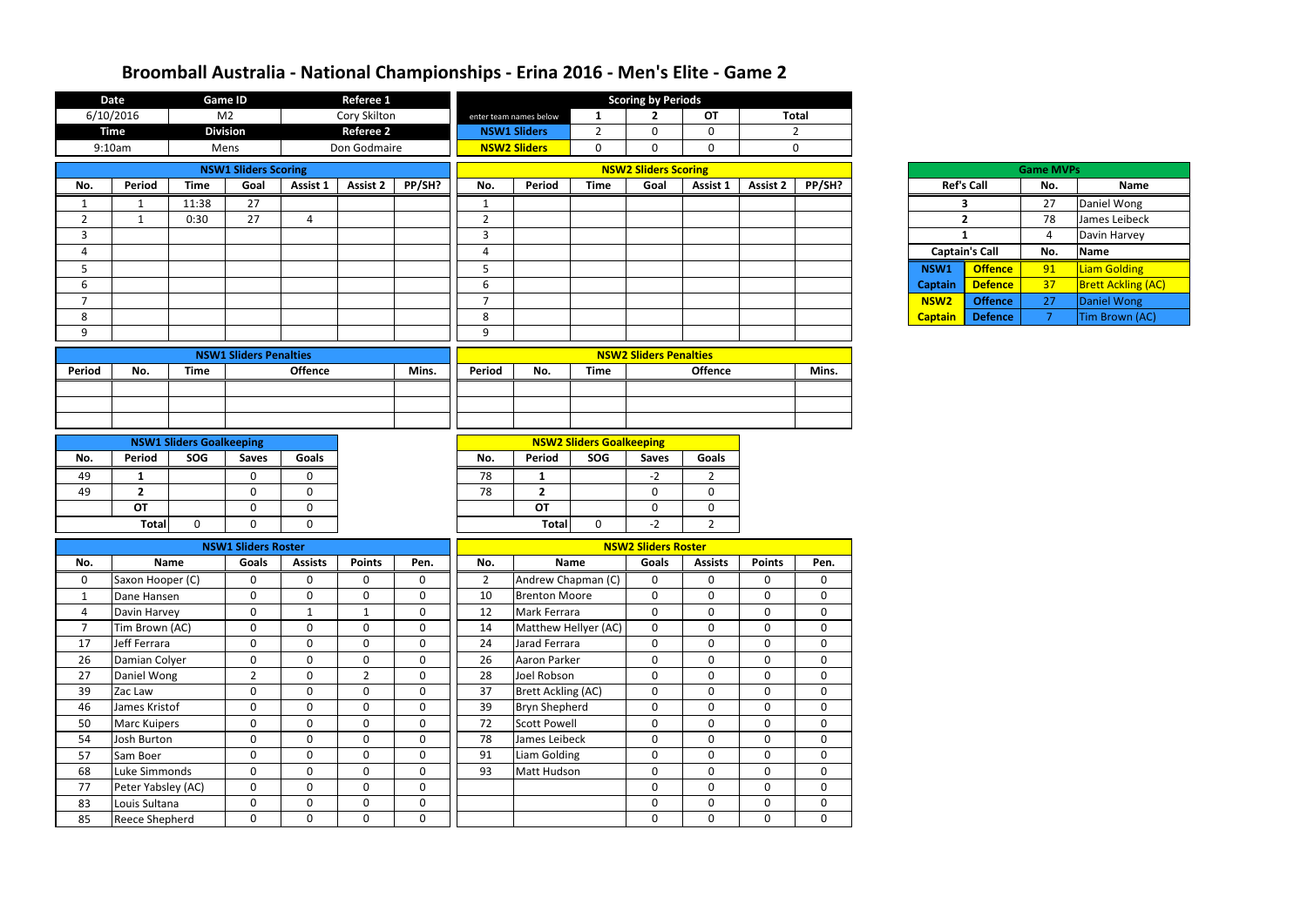|                | <b>Date</b>              |                                 | <b>Game ID</b>                      |                 | <b>Referee 1</b> |              |                        |                        |                              | <b>Scoring by Periods</b>  |                |                  |                |                |                       |                  |                        |
|----------------|--------------------------|---------------------------------|-------------------------------------|-----------------|------------------|--------------|------------------------|------------------------|------------------------------|----------------------------|----------------|------------------|----------------|----------------|-----------------------|------------------|------------------------|
|                | 6/10/2016                |                                 | M <sub>3</sub>                      |                 | Olivia Boyd      |              |                        | enter team names below | 1                            | $\mathbf{2}$               | OT             |                  | <b>Total</b>   |                |                       |                  |                        |
|                | <b>Time</b>              |                                 | <b>Division</b>                     |                 | <b>Referee 2</b> |              |                        | <b>NSW3 Sliders</b>    | $\mathbf 0$                  | $\mathbf 0$                | $\mathbf 0$    |                  | $\mathbf 0$    |                |                       |                  |                        |
|                | 11:10am                  |                                 | Mens                                |                 | Cory Skilton     |              |                        | <b>SA Sharks</b>       | $\mathbf{1}$                 | $\mathbf{1}$               | $\mathbf 0$    |                  | $\overline{2}$ |                |                       |                  |                        |
|                |                          |                                 | <b>NSW3 Sliders Scoring</b>         |                 |                  |              |                        |                        |                              | <b>SA Sharks Scoring</b>   |                |                  |                |                |                       | <b>Game MVPs</b> |                        |
| No.            | <b>Period</b>            | <b>Time</b>                     | Goal                                | <b>Assist 1</b> | <b>Assist 2</b>  | PP/SH?       | No.                    | Period                 | <b>Time</b>                  | Goal                       | Assist 1       | <b>Assist 2</b>  | PP/SH?         |                | <b>Ref's Call</b>     | No.              | <b>Name</b>            |
| 1              |                          |                                 |                                     |                 |                  |              | $\mathbf{1}$           | $\mathbf{1}$           | 13:28                        | 9                          | 90             |                  |                |                | 3                     | 8                | Kim Shapley (AC)       |
| $\overline{2}$ |                          |                                 |                                     |                 |                  |              | $\overline{2}$         | $\overline{2}$         | 14:24                        | 8                          | 19             |                  |                |                | $\overline{2}$        | 87               | Tim Booth              |
| 3              |                          |                                 |                                     |                 |                  |              | $\overline{3}$         |                        |                              |                            |                |                  |                |                | $\mathbf{1}$          | 66               | Simon Fullerton        |
| 4              |                          |                                 |                                     |                 |                  |              | $\boldsymbol{\Lambda}$ |                        |                              |                            |                |                  |                |                | <b>Captain's Call</b> | No.              | <b>Name</b>            |
| 5              |                          |                                 |                                     |                 |                  |              | 5                      |                        |                              |                            |                |                  |                | NSW3           | <b>Offence</b>        | 8                | Kim Shapley (AC)       |
| 6              |                          |                                 |                                     |                 |                  |              | $6\phantom{1}6$        |                        |                              |                            |                |                  |                | <b>Captain</b> | <b>Defence</b>        | 90               | Don Godmaire           |
| $\overline{7}$ |                          |                                 |                                     |                 |                  |              | $\overline{7}$         |                        |                              |                            |                |                  |                | <b>SA</b>      | <b>Offence</b>        | 52               | <b>Mark Mackereth</b>  |
| 8              |                          |                                 |                                     |                 |                  |              | 8                      |                        |                              |                            |                |                  |                | <b>Captain</b> | <b>Defence</b>        | 66               | <b>Simon Fullerton</b> |
| 9              |                          |                                 |                                     |                 |                  |              | 9                      |                        |                              |                            |                |                  |                |                |                       |                  |                        |
|                |                          |                                 | <b>NSW3 Sliders Penalties</b>       |                 |                  |              |                        |                        |                              | <b>SA Sharks Penalties</b> |                |                  |                |                |                       |                  |                        |
| Period         | No.                      | <b>Time</b>                     |                                     | <b>Offence</b>  |                  | Mins.        | Period                 | No.                    | <b>Time</b>                  |                            | <b>Offence</b> |                  | Mins.          |                |                       |                  |                        |
|                |                          |                                 |                                     |                 |                  |              |                        |                        |                              |                            |                |                  |                |                |                       |                  |                        |
|                |                          |                                 |                                     |                 |                  |              |                        |                        |                              |                            |                |                  |                |                |                       |                  |                        |
|                |                          |                                 |                                     |                 |                  |              |                        |                        |                              |                            |                |                  |                |                |                       |                  |                        |
|                |                          | <b>NSW3 Sliders Goalkeeping</b> |                                     |                 |                  |              |                        |                        | <b>SA Sharks Goalkeeping</b> |                            |                |                  |                |                |                       |                  |                        |
| No.            | Period                   | SOG                             | <b>Saves</b>                        | Goals           |                  |              | No.                    | Period                 | SOG                          | <b>Saves</b>               | <b>Goals</b>   |                  |                |                |                       |                  |                        |
| 66             | 1                        |                                 | $-1$                                | -1              |                  |              |                        | 1                      |                              | $\mathbf 0$                | $\mathbf{0}$   |                  |                |                |                       |                  |                        |
| 66             | $\overline{2}$           |                                 | $-1$                                | $\mathbf{1}$    |                  |              |                        | $\overline{2}$         |                              | $\mathbf 0$                | $\mathbf 0$    |                  |                |                |                       |                  |                        |
|                | <b>OT</b>                |                                 | $\mathbf 0$                         | $\overline{0}$  |                  |              |                        | <b>OT</b>              |                              | $\mathbf 0$                | $\mathbf 0$    |                  |                |                |                       |                  |                        |
|                | <b>Total</b>             | $\mathbf{0}$                    | $-2$                                | $\overline{2}$  |                  |              |                        | <b>Total</b>           | $\Omega$                     | $\mathbf{0}$               | $\Omega$       |                  |                |                |                       |                  |                        |
|                |                          |                                 |                                     |                 |                  |              |                        |                        |                              | <b>SA Sharks Roster</b>    |                |                  |                |                |                       |                  |                        |
| No.            |                          | <b>Name</b>                     | <b>NSW3 Sliders Roster</b><br>Goals | <b>Assists</b>  | <b>Points</b>    | Pen.         | No.                    |                        | <b>Name</b>                  | <b>Goals</b>               | <b>Assists</b> | <b>Points</b>    | Pen.           |                |                       |                  |                        |
| 3              | Benjamin Hellyer         |                                 | 0                                   | 0               | $\mathbf 0$      | 0            | 8                      | Kim Shapley (AC)       |                              | -1                         | 0              |                  | 0              |                |                       |                  |                        |
| 6              | Tim Boyce (AC)           |                                 | $\mathbf 0$                         | 0               | $\mathbf 0$      | $\mathbf{0}$ | 9                      | Matt Pryor             |                              | $\mathbf{1}$               | $\mathbf 0$    | $\mathbf{1}$     | 0              |                |                       |                  |                        |
| 9              |                          | Cameron Livingstone-            | $\mathbf 0$                         | $\mathbf 0$     | $\mathbf 0$      | $\mathbf{0}$ | 19                     | Wayne Ritchie          |                              | $\pmb{0}$                  | $\mathbf{1}$   | $\mathbf{1}$     | $\mathbf{0}$   |                |                       |                  |                        |
| 15             | <b>Chris Hukins</b>      |                                 | $\boldsymbol{0}$                    | $\mathbf 0$     | $\mathbf 0$      | $\mathbf{0}$ | 21                     | Rob Wheelwright        |                              | $\mathbf 0$                | $\mathbf 0$    | $\overline{0}$   | $\mathbf{0}$   |                |                       |                  |                        |
| 16             | Sean Cowcher             |                                 | $\mathbf 0$                         | $\mathbf 0$     | $\mathbf 0$      | $\mathbf{0}$ | 30                     | Craig Barrett (C)      |                              | $\pmb{0}$                  | $\mathbf 0$    | $\mathbf 0$      | $\mathbf 0$    |                |                       |                  |                        |
| 32             | Jason Solomon            |                                 | $\mathbf 0$                         | $\mathbf 0$     | $\mathbf 0$      | $\mathbf 0$  | 34                     | <b>Gerry McCaffery</b> |                              | $\mathbf 0$                | $\mathbf 0$    | $\mathbf 0$      | 0              |                |                       |                  |                        |
| 33             | Mark Brien               |                                 | $\mathbf 0$                         | $\mathbf 0$     | $\mathbf 0$      | $\mathbf{0}$ | 42                     | Dean Terry             |                              | $\mathbf 0$                | $\mathbf 0$    | $\boldsymbol{0}$ | $\mathbf{0}$   |                |                       |                  |                        |
| 42             | <b>Stuart Paull</b>      |                                 | $\mathbf 0$                         | $\mathbf 0$     | $\mathbf 0$      | $\mathbf{0}$ | 49                     | John Thomas (AC)       |                              | $\mathbf 0$                | $\mathbf 0$    | $\mathbf 0$      | 0              |                |                       |                  |                        |
| 43             | <b>Adrian Kilpatrick</b> |                                 | $\mathbf 0$                         | $\mathbf 0$     | $\mathbf 0$      | $\mathbf{0}$ | 52                     | <b>Keith Thomas</b>    |                              | $\mathbf 0$                | $\mathbf 0$    | $\mathbf 0$      | $\mathbf{0}$   |                |                       |                  |                        |
| 52             | Mark Mackereth           |                                 | $\mathbf 0$                         | $\mathbf 0$     | $\mathbf 0$      | $\mathbf{0}$ | 87                     | Tim Booth              |                              | $\mathbf 0$                | $\mathbf 0$    | $\mathbf 0$      | $\mathbf{0}$   |                |                       |                  |                        |
| 58             | Andrew Tilly             |                                 | $\mathbf 0$                         | $\mathbf 0$     | $\mathbf 0$      | $\mathbf 0$  | 90                     | Don Godmaire           |                              | $\mathbf 0$                | $\mathbf{1}$   | $\mathbf{1}$     | $\mathbf{0}$   |                |                       |                  |                        |
| 63             | Peter Cook (C)           |                                 | $\mathbf 0$                         | $\mathbf 0$     | $\mathbf 0$      | $\mathbf 0$  |                        |                        |                              | $\mathbf 0$                | $\mathbf 0$    | $\mathbf 0$      | 0              |                |                       |                  |                        |
| 66             | Simon Fullerton          |                                 | $\mathbf 0$                         | $\mathbf 0$     | $\mathbf 0$      | $\mathbf 0$  |                        |                        |                              | $\mathbf 0$                | $\mathbf 0$    | $\mathbf 0$      | 0              |                |                       |                  |                        |
| 75             | Chris Robinson (AC)      |                                 | $\mathbf 0$                         | $\mathbf 0$     | $\mathbf 0$      | $\mathbf 0$  |                        |                        |                              | $\mathbf 0$                | $\mathbf 0$    | $\overline{0}$   | 0              |                |                       |                  |                        |
| 76             | <b>Mark Simms</b>        |                                 | $\mathbf 0$                         | $\mathbf 0$     | $\mathbf 0$      | $\mathbf{0}$ |                        |                        |                              | $\mathbf 0$                | $\mathbf 0$    | $\mathbf 0$      | 0              |                |                       |                  |                        |
|                |                          |                                 | $\boldsymbol{0}$                    | $\mathbf 0$     | $\mathbf 0$      | $\mathbf{0}$ |                        |                        |                              | $\mathbf 0$                | $\mathbf 0$    | $\mathbf 0$      | $\mathbf{0}$   |                |                       |                  |                        |
|                |                          |                                 |                                     |                 |                  |              |                        |                        |                              |                            |                |                  |                |                |                       |                  |                        |

|                       |                   | <b>Game MVPs</b> |                        |
|-----------------------|-------------------|------------------|------------------------|
|                       | <b>Ref's Call</b> | No.              | <b>Name</b>            |
| 3                     |                   | 8                | Kim Shapley (AC)       |
|                       | $\overline{2}$    | 87               | Tim Booth              |
| 1                     |                   | 66               | <b>Simon Fullerton</b> |
|                       |                   |                  |                        |
| <b>Captain's Call</b> |                   | No.              | <b>Name</b>            |
| <b>NSW3</b>           | <b>Offence</b>    | 8                | Kim Shapley (AC)       |
| aptain                | <b>Defence</b>    | 90               | <b>Don Godmaire</b>    |
| <b>SA</b>             | <b>Offence</b>    | 52               | <b>Mark Mackereth</b>  |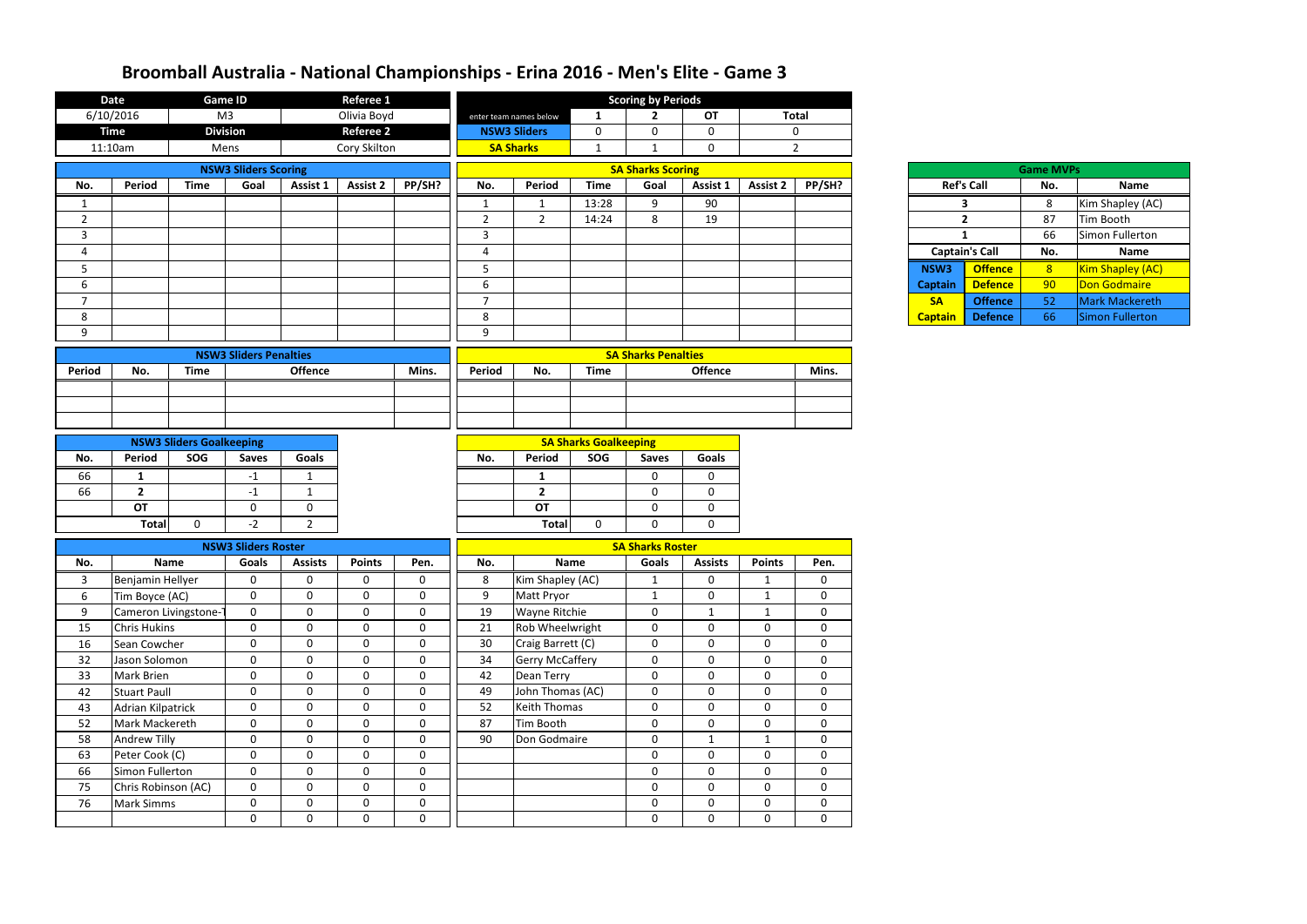|                | <b>Date</b>                   |                                 | <b>Game ID</b>                |                             | Referee 1                  |                             |                |                                       |                               | <b>Scoring by Periods</b>   |                            |                            |                              |                  |                       |                  |                         |
|----------------|-------------------------------|---------------------------------|-------------------------------|-----------------------------|----------------------------|-----------------------------|----------------|---------------------------------------|-------------------------------|-----------------------------|----------------------------|----------------------------|------------------------------|------------------|-----------------------|------------------|-------------------------|
|                | 6/10/2016                     |                                 | M <sub>4</sub>                |                             | Kate Irvine                |                             |                | enter team names below                |                               | $\mathbf{2}$                | OT                         |                            | <b>Total</b>                 |                  |                       |                  |                         |
|                | <b>Time</b>                   |                                 | <b>Division</b>               |                             | <b>Referee 2</b>           |                             |                | <b>NSW2 Sliders</b>                   | $\mathbf 0$                   | 0                           | $\mathbf 0$                |                            | $\mathbf 0$                  |                  |                       |                  |                         |
|                | 11:50am                       |                                 | Mens                          |                             | Cory Skilton               |                             |                | <b>ACT Flames</b>                     | $\overline{2}$                | 0                           | $\mathbf 0$                |                            | $2^{\circ}$                  |                  |                       |                  |                         |
|                |                               |                                 | <b>NSW2 Sliders Scoring</b>   |                             |                            |                             |                |                                       |                               | <b>ACT Flames Scoring</b>   |                            |                            |                              |                  |                       | <b>Game MVPs</b> |                         |
| No.            | Period                        | <b>Time</b>                     | Goal                          | Assist 1                    | <b>Assist 2</b>            | PP/SH?                      | No.            | Period                                | <b>Time</b>                   | Goal                        | Assist 1                   | <b>Assist 2</b>            | PP/SH?                       |                  | <b>Ref's Call</b>     | No.              | <b>Name</b>             |
| 1              |                               |                                 |                               |                             |                            |                             | $\mathbf{1}$   | $\mathbf{1}$                          | 10:41                         | 39                          | 31                         |                            |                              |                  | $\mathbf{3}$          | 39               | Joe Kealey (AC)         |
| $\overline{2}$ |                               |                                 |                               |                             |                            |                             | $\overline{2}$ | $\mathbf{1}$                          | 11:09                         | 16                          | 39                         | 46                         | <b>PP</b>                    |                  | $\overline{2}$        | 16               | Shane Martin (C)        |
| 3              |                               |                                 |                               |                             |                            |                             | $\overline{3}$ |                                       |                               |                             |                            |                            |                              |                  | $\mathbf{1}$          | 24               | Jarad Ferrara           |
| 4              |                               |                                 |                               |                             |                            |                             | 4              |                                       |                               |                             |                            |                            |                              |                  | <b>Captain's Call</b> | No.              | Name                    |
| 5              |                               |                                 |                               |                             |                            |                             | 5              |                                       |                               |                             |                            |                            |                              | NSW <sub>2</sub> | <b>Offence</b>        | 16               | <b>Shane Martin (C)</b> |
| 6              |                               |                                 |                               |                             |                            |                             | 6              |                                       |                               |                             |                            |                            |                              | <b>Captain</b>   | <b>Defence</b>        | 31               | Chris Lucas (AC)        |
| $\overline{7}$ |                               |                                 |                               |                             |                            |                             | $\overline{7}$ |                                       |                               |                             |                            |                            |                              | <b>ACT</b>       | <b>Offence</b>        | 24               | Jarad Ferrara           |
| 8              |                               |                                 |                               |                             |                            |                             | 8              |                                       |                               |                             |                            |                            |                              | <b>Captain</b>   | <b>Defence</b>        | 14               | Matthew Hellyer (AC)    |
| 9              |                               |                                 |                               |                             |                            |                             | 9              |                                       |                               |                             |                            |                            |                              |                  |                       |                  |                         |
|                |                               |                                 |                               |                             |                            |                             |                |                                       |                               |                             |                            |                            |                              |                  |                       |                  |                         |
|                |                               |                                 | <b>NSW2 Sliders Penalties</b> |                             |                            |                             |                |                                       |                               | <b>ACT Flames Penalties</b> |                            |                            |                              |                  |                       |                  |                         |
| <b>Period</b>  | No.                           | <b>Time</b>                     |                               | <b>Offence</b>              |                            | Mins.                       | Period         | No.                                   | <b>Time</b>                   |                             | <b>Offence</b>             |                            | Mins.                        |                  |                       |                  |                         |
| 1              | 72                            | 11:37                           | <b>High stick</b>             |                             |                            | $\overline{2}$              | $\overline{2}$ | 39                                    | 3:22                          | Tripping                    |                            |                            | $\overline{2}$               |                  |                       |                  |                         |
|                |                               |                                 |                               |                             |                            |                             |                |                                       |                               |                             |                            |                            |                              |                  |                       |                  |                         |
|                |                               |                                 |                               |                             |                            |                             |                |                                       |                               |                             |                            |                            |                              |                  |                       |                  |                         |
|                |                               | <b>NSW2 Sliders Goalkeeping</b> |                               |                             |                            |                             |                |                                       | <b>ACT Flames Goalkeeping</b> |                             |                            |                            |                              |                  |                       |                  |                         |
| No.            | Period                        | SOG                             | <b>Saves</b>                  | <b>Goals</b>                |                            |                             | No.            | Period                                | SOG                           | <b>Saves</b>                | <b>Goals</b>               |                            |                              |                  |                       |                  |                         |
| 78             | -1                            |                                 | $-2$                          | $\overline{2}$              |                            |                             | 36             | 1                                     |                               | 0                           | 0                          |                            |                              |                  |                       |                  |                         |
| 78             | $\overline{2}$                |                                 | $\mathbf 0$                   | $\Omega$                    |                            |                             | 36             | $\overline{2}$                        |                               | 0                           | 0                          |                            |                              |                  |                       |                  |                         |
|                | OT                            |                                 | $\mathbf 0$                   | $\mathbf 0$                 |                            |                             |                | <b>OT</b>                             |                               | 0                           | 0                          |                            |                              |                  |                       |                  |                         |
|                | <b>Total</b>                  | $\mathbf 0$                     | $-2$                          | $\overline{2}$              |                            |                             |                | <b>Total</b>                          | 0                             | $\Omega$                    | $\mathbf 0$                |                            |                              |                  |                       |                  |                         |
|                |                               |                                 |                               |                             |                            |                             |                |                                       |                               |                             |                            |                            |                              |                  |                       |                  |                         |
|                |                               |                                 | <b>NSW2 Sliders Roster</b>    |                             |                            |                             |                |                                       |                               | <b>ACT Flames Roster</b>    |                            |                            |                              |                  |                       |                  |                         |
| No.            |                               | Name                            | <b>Goals</b>                  | <b>Assists</b>              | <b>Points</b>              | Pen.                        | No.            |                                       | <b>Name</b>                   | Goals                       | <b>Assists</b>             | <b>Points</b>              | Pen.                         |                  |                       |                  |                         |
| 2              | Andrew Chapman (C)            |                                 | $\mathbf{0}$                  | $\mathbf 0$                 | 0                          | $\mathbf{0}$                | 16             | Shane Martin (C)                      |                               |                             | 0                          |                            | 0                            |                  |                       |                  |                         |
| 10             | <b>Brenton Moore</b>          |                                 | $\mathbf 0$                   | $\mathbf 0$                 | $\mathbf 0$                | $\mathbf 0$                 | 25             | Chris Sarlija                         |                               | $\mathbf 0$                 | $\mathbf 0$                | $\mathbf 0$                | $\mathbf{0}$                 |                  |                       |                  |                         |
| 12             | Mark Ferrara                  |                                 | $\mathbf 0$                   | $\mathbf 0$                 | $\pmb{0}$                  | $\boldsymbol{0}$            | 26             | Dave Kusetic                          |                               | 0                           | $\mathbf 0$                | $\mathbf 0$                | $\mathbf 0$                  |                  |                       |                  |                         |
| 14             | Matthew Hellyer (AC)          |                                 | $\mathbf 0$                   | $\mathbf{0}$                | $\mathbf 0$                | $\mathbf 0$                 | 29             | <b>Brodie Agerbeek</b>                |                               | $\mathbf 0$                 | $\mathbf 0$                | $\boldsymbol{0}$           | $\mathbf{0}$                 |                  |                       |                  |                         |
| 24             | Jarad Ferrara                 |                                 | $\mathbf 0$                   | $\mathbf{0}$                | $\mathbf 0$                | $\mathbf 0$                 | 31             | Chris Lucas (AC)                      |                               | $\mathbf 0$                 | $\mathbf{1}$               | $\mathbf{1}$               | $\mathbf 0$                  |                  |                       |                  |                         |
| 26             | Aaron Parker                  |                                 | $\mathbf 0$                   | $\mathbf{0}$                | 0                          | 0                           | 35             | Zac Brandon                           |                               | $\mathbf 0$                 | $\mathbf 0$                | $\mathbf 0$                | $\mathbf{0}$                 |                  |                       |                  |                         |
| 28             | Joel Robson                   |                                 | $\mathbf 0$                   | $\mathbf 0$<br>$\mathbf 0$  | $\pmb{0}$<br>$\mathbf 0$   | $\mathbf 0$<br>$\mathbf 0$  | 36             | Kevin Jeffery (GK)                    |                               | $\mathbf 0$                 | $\mathbf 0$                | $\mathbf 0$                | $\mathbf 0$                  |                  |                       |                  |                         |
| 37             | <b>Brett Ackling (AC)</b>     |                                 | $\mathbf 0$                   |                             |                            | $\mathbf 0$                 | 37<br>39       | Jeremy Agerbeek                       |                               | $\mathbf 0$                 | $\mathbf 0$                | $\mathbf 0$                | $\overline{0}$               |                  |                       |                  |                         |
| 39             | <b>Bryn Shepherd</b>          |                                 | $\mathbf 0$                   | $\mathbf 0$                 | $\mathbf 0$                |                             |                | Joe Kealey (AC)                       |                               | $\mathbf{1}$                | $\mathbf{1}$               | $\overline{2}$             | $\mathbf{1}$<br>$\mathbf{0}$ |                  |                       |                  |                         |
| 72             | <b>Scott Powell</b>           |                                 | $\mathbf 0$<br>$\mathbf 0$    | $\mathbf 0$<br>$\mathbf{0}$ | $\mathbf 0$<br>$\mathbf 0$ | $\mathbf{1}$<br>$\mathbf 0$ | 42<br>43       | <b>Corey Banks</b>                    |                               | $\mathbf 0$<br>$\mathbf 0$  | $\mathbf 0$<br>$\mathbf 0$ | $\mathbf 0$<br>$\mathbf 0$ | $\overline{0}$               |                  |                       |                  |                         |
| 78<br>91       | James Leibeck<br>Liam Golding |                                 | $\mathbf 0$                   | $\mathbf{0}$                | $\mathbf 0$                | $\mathbf 0$                 | 46             | Simon Gallagher<br><b>Matt Winter</b> |                               | 0                           | $\mathbf{1}$               | $\mathbf{1}$               | $\mathbf 0$                  |                  |                       |                  |                         |
| 93             | Matt Hudson                   |                                 | $\mathbf 0$                   | $\mathbf 0$                 | $\mathbf 0$                | $\mathbf 0$                 |                |                                       |                               | $\mathbf 0$                 | $\mathbf 0$                | $\mathbf 0$                | $\mathbf{0}$                 |                  |                       |                  |                         |
|                |                               |                                 | $\mathbf 0$                   | $\mathbf 0$                 | $\mathbf 0$                | $\mathbf 0$                 |                |                                       |                               |                             |                            | $\mathbf 0$                | $\overline{0}$               |                  |                       |                  |                         |
|                |                               |                                 | $\mathbf 0$                   | $\mathbf 0$                 | $\pmb{0}$                  | $\pmb{0}$                   |                |                                       |                               | 0<br>$\mathbf{0}$           | $\mathbf 0$<br>$\mathbf 0$ | $\mathbf 0$                | $\overline{0}$               |                  |                       |                  |                         |
|                |                               |                                 |                               |                             |                            |                             |                |                                       |                               |                             |                            |                            |                              |                  |                       |                  |                         |
|                |                               |                                 | $\mathbf 0$                   | $\mathbf 0$                 | $\mathbf 0$                | $\mathbf 0$                 |                |                                       |                               | 0                           | $\mathbf 0$                | $\mathbf 0$                | $\overline{0}$               |                  |                       |                  |                         |

| Ref's Cal          |    |
|--------------------|----|
|                    | 3  |
|                    | 2  |
|                    | 1  |
| <b>Captain's C</b> |    |
| <b>NSW2</b>        | Of |
| Captain            | De |
| <b>ACT</b>         | Ωſ |
| Cantain            | De |

|                        |                       | <b>Game MVPs</b> |                         |
|------------------------|-----------------------|------------------|-------------------------|
|                        | <b>Ref's Call</b>     | No.              | <b>Name</b>             |
|                        | з                     | 39               | Joe Kealey (AC)         |
|                        | 2                     | 16               | Shane Martin (C)        |
|                        | 1                     | 24               | Jarad Ferrara           |
|                        | <b>Captain's Call</b> | No.              | <b>Name</b>             |
|                        |                       |                  |                         |
| SW2                    | <b>Offence</b>        | 16               | <b>Shane Martin (C)</b> |
| ptain                  | <b>Defence</b>        | 31               | <b>Chris Lucas (AC)</b> |
| $\overline{\text{CT}}$ | <b>Offence</b>        | 24               | Jarad Ferrara           |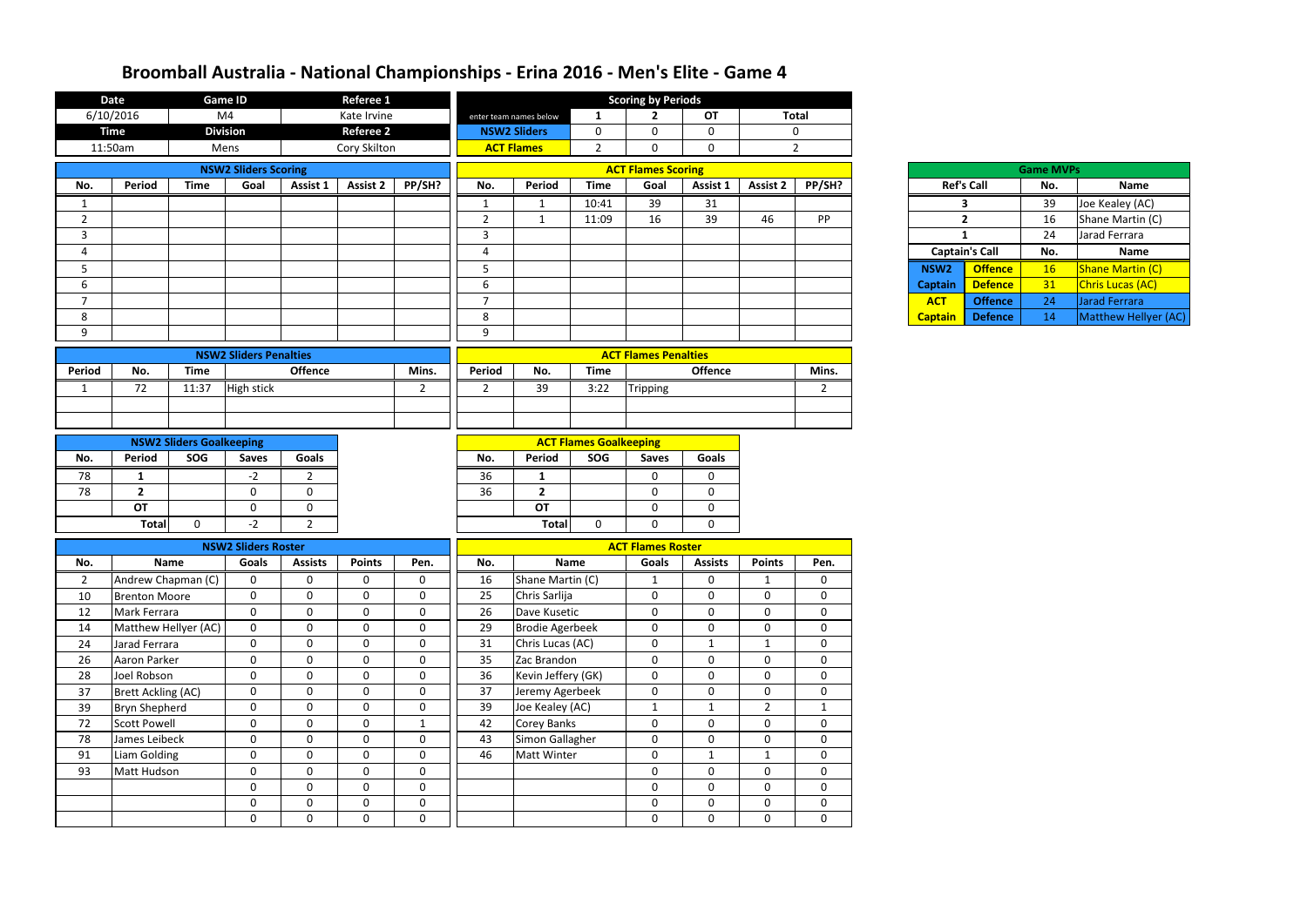|                | <b>Date</b>           |                                 | <b>Game ID</b>                |                | Referee 1        |                |                |                        |                              | <b>Scoring by Periods</b>  |                |                 |                |                   |                       |                  |                   |
|----------------|-----------------------|---------------------------------|-------------------------------|----------------|------------------|----------------|----------------|------------------------|------------------------------|----------------------------|----------------|-----------------|----------------|-------------------|-----------------------|------------------|-------------------|
|                | 6/10/2016             |                                 | M <sub>5</sub>                |                | Cory Skilton     |                |                | enter team names below | 1                            | $\mathbf{2}$               | OT             |                 | <b>Total</b>   |                   |                       |                  |                   |
|                | <b>Time</b>           |                                 | <b>Division</b>               |                | <b>Referee 2</b> |                |                | <b>NSW1 Sliders</b>    | $\mathbf{3}$                 | $\mathbf 0$                | $\mathbf 0$    |                 | $\mathbf{3}$   |                   |                       |                  |                   |
|                | 2:20 <sub>pm</sub>    |                                 | Mens                          |                | Alan Jabs        |                |                | <b>SA Sharks</b>       | 0                            | $\mathbf 0$                | $\mathbf 0$    |                 | $\mathbf 0$    |                   |                       |                  |                   |
|                |                       |                                 | <b>NSW1 Sliders Scoring</b>   |                |                  |                |                |                        |                              | <b>SA Sharks Scoring</b>   |                |                 |                |                   |                       | <b>Game MVPs</b> |                   |
| No.            | Period                | <b>Time</b>                     | Goal                          | Assist 1       | <b>Assist 2</b>  | PP/SH?         | No.            | Period                 | <b>Time</b>                  | Goal                       | Assist 1       | <b>Assist 2</b> | PP/SH?         | <b>Ref's Call</b> |                       | No.              | Name              |
| $\mathbf{1}$   | 1                     | 11:29                           | 86                            | 77             |                  |                | $\mathbf{1}$   |                        |                              |                            |                |                 |                |                   | 3                     | 68               | Luke Simmonds     |
| $\overline{2}$ | 1                     | 9:37                            | $\overline{7}$                | 50             |                  |                | $\overline{2}$ |                        |                              |                            |                |                 |                |                   | $\overline{2}$        | 5                | Davin Harvey      |
| $\overline{3}$ | $\mathbf{1}$          | 6:32                            | 68                            | 79             |                  |                | $\overline{3}$ |                        |                              |                            |                |                 |                | $\mathbf{1}$      |                       | 8                | Kim Shapley (AC)  |
| 4              |                       |                                 |                               |                |                  |                | 4              |                        |                              |                            |                |                 |                |                   | <b>Captain's Call</b> | No.              | Name              |
| 5              |                       |                                 |                               |                |                  |                | 5              |                        |                              |                            |                |                 |                | NSW1              | <b>Offence</b>        | 9                | Matt Pryor        |
| 6              |                       |                                 |                               |                |                  |                | 6              |                        |                              |                            |                |                 |                | <b>Captain</b>    | <b>Defence</b>        | 30 <sub>2</sub>  | Craig Barrett (C) |
| $\overline{7}$ |                       |                                 |                               |                |                  |                | $\overline{7}$ |                        |                              |                            |                |                 |                | <b>SA</b>         | <b>Offence</b>        | 21               | Daniel Wong       |
| 8              |                       |                                 |                               |                |                  |                | $\,8\,$        |                        |                              |                            |                |                 |                | <b>Captain</b>    | <b>Defence</b>        | $\overline{7}$   | Tim Brown (AC)    |
| 9              |                       |                                 |                               |                |                  |                | 9              |                        |                              |                            |                |                 |                |                   |                       |                  |                   |
|                |                       |                                 | <b>NSW1 Sliders Penalties</b> |                |                  |                |                |                        |                              | <b>SA Sharks Penalties</b> |                |                 |                |                   |                       |                  |                   |
| <b>Period</b>  | No.                   | <b>Time</b>                     |                               | <b>Offence</b> |                  | Mins.          | Period         | No.                    | <b>Time</b>                  |                            | <b>Offence</b> |                 | Mins.          |                   |                       |                  |                   |
| $\overline{2}$ | 83                    | 2:47                            | <b>High stick</b>             |                |                  | $\overline{2}$ | $\mathbf{1}$   | 30                     | 10:43                        | Interference               |                |                 | $\overline{2}$ |                   |                       |                  |                   |
|                |                       |                                 |                               |                |                  |                |                |                        |                              |                            |                |                 |                |                   |                       |                  |                   |
|                |                       |                                 |                               |                |                  |                |                |                        |                              |                            |                |                 |                |                   |                       |                  |                   |
|                |                       | <b>NSW1 Sliders Goalkeeping</b> |                               |                |                  |                |                |                        | <b>SA Sharks Goalkeeping</b> |                            |                |                 |                |                   |                       |                  |                   |
| No.            | Period                | SOG                             | <b>Saves</b>                  | Goals          |                  |                | No.            | Period                 | SOG                          | <b>Saves</b>               | <b>Goals</b>   |                 |                |                   |                       |                  |                   |
| 49             | 1                     |                                 | $\mathbf{0}$                  | 0              |                  |                |                | 1                      |                              | $-3$                       | 3              |                 |                |                   |                       |                  |                   |
| 49             | $\overline{2}$        |                                 | $\mathbf 0$                   | $\mathbf{0}$   |                  |                |                | $\overline{2}$         |                              | $\mathbf 0$                | $\mathbf 0$    |                 |                |                   |                       |                  |                   |
|                | OT                    |                                 | $\mathbf 0$                   | $\mathbf 0$    |                  |                |                | <b>OT</b>              |                              | $\mathbf 0$                | $\mathbf 0$    |                 |                |                   |                       |                  |                   |
|                | <b>Total</b>          | $\mathbf 0$                     | $\Omega$                      | 0              |                  |                |                | <b>Total</b>           | $\mathbf 0$                  | $-3$                       | $\mathbf{3}$   |                 |                |                   |                       |                  |                   |
|                |                       |                                 | <b>NSW1 Sliders Roster</b>    |                |                  |                |                |                        |                              | <b>SA Sharks Roster</b>    |                |                 |                |                   |                       |                  |                   |
| No.            | Name                  |                                 | Goals                         | <b>Assists</b> | <b>Points</b>    | Pen.           | No.            |                        | <b>Name</b>                  | Goals                      | <b>Assists</b> | <b>Points</b>   | Pen.           |                   |                       |                  |                   |
| 0              | Saxon Hooper (C)      |                                 | 0                             | 0              | 0                | $\Omega$       | 8              | Kim Shapley (AC)       |                              | $\mathbf 0$                | 0              | 0               | 0              |                   |                       |                  |                   |
| $\mathbf{1}$   | Dane Hansen           |                                 | $\mathbf 0$                   | $\mathbf 0$    | $\mathbf 0$      | $\mathbf 0$    | 9              | Matt Pryor             |                              | $\mathbf 0$                | $\mathbf 0$    | $\overline{0}$  | $\mathbf 0$    |                   |                       |                  |                   |
| 5              | Davin Harvey          |                                 | $\mathbf 0$                   | $\mathbf 0$    | $\mathbf 0$      | $\mathbf 0$    | 19             | <b>Wayne Ritchie</b>   |                              | $\mathbf 0$                | $\mathbf 0$    | $\mathbf 0$     | $\mathbf 0$    |                   |                       |                  |                   |
| $\overline{7}$ | Tim Brown (AC)        |                                 | $\mathbf{1}$                  | $\mathbf 0$    | $\mathbf{1}$     | $\mathbf 0$    | 21             | Rob Wheelwright        |                              | $\mathbf 0$                | $\mathbf 0$    | $\mathbf 0$     | 0              |                   |                       |                  |                   |
| 11             | Jeff Ferrara          |                                 | $\mathbf 0$                   | $\mathbf 0$    | $\mathbf 0$      | $\mathbf{0}$   | 30             | Craig Barrett (C)      |                              | $\mathbf 0$                | $\mathbf 0$    | $\mathbf 0$     | $\mathbf 1$    |                   |                       |                  |                   |
| 21             | Daniel Wong           |                                 | $\mathbf 0$                   | $\mathbf 0$    | $\pmb{0}$        | $\mathbf{0}$   | 34             | <b>Gerry McCaffery</b> |                              | $\mathbf 0$                | $\mathbf 0$    | $\mathbf 0$     | 0              |                   |                       |                  |                   |
| 41             | Zac Law               |                                 | $\mathbf 0$                   | $\mathbf 0$    | $\mathbf 0$      | $\mathbf 0$    | 42             | Dean Terry             |                              | $\pmb{0}$                  | $\mathbf 0$    | $\mathbf 0$     | $\mathbf 0$    |                   |                       |                  |                   |
| 49             | James Kristof         |                                 | $\mathbf 0$                   | $\mathbf 0$    | $\mathbf 0$      | $\mathbf 0$    | 49             | John Thomas (AC)       |                              | $\mathbf 0$                | $\mathbf 0$    | $\mathbf 0$     | $\mathbf 0$    |                   |                       |                  |                   |
| 50             | <b>Marc Kuipers</b>   |                                 | $\mathbf 0$                   | $\mathbf{1}$   | $\mathbf{1}$     | $\mathbf 0$    | 52             | <b>Keith Thomas</b>    |                              | $\mathbf 0$                | $\mathbf 0$    | $\mathbf 0$     | $\mathbf 0$    |                   |                       |                  |                   |
| 68             | Luke Simmonds         |                                 | $\mathbf{1}$                  | $\mathbf 0$    | $\mathbf{1}$     | $\mathbf 0$    | 87             | Tim Booth              |                              | $\pmb{0}$                  | $\overline{0}$ | $\mathbf 0$     | $\mathbf 0$    |                   |                       |                  |                   |
| 77             | Peter Yabsley (AC)    |                                 | $\mathbf 0$                   | $\mathbf{1}$   | $\mathbf{1}$     | $\mathbf{0}$   | 90             | Don Godmaire           |                              | $\mathbf 0$                | $\mathbf 0$    | $\mathbf 0$     | $\mathbf 0$    |                   |                       |                  |                   |
| 79             | Sam Boer              |                                 | $\mathbf 0$                   | $\mathbf{1}$   | $\mathbf{1}$     | $\mathbf{0}$   |                |                        |                              | $\mathbf 0$                | $\mathbf 0$    | $\mathbf 0$     | $\mathbf 0$    |                   |                       |                  |                   |
| 83             | Louis Sultana         |                                 | $\mathbf 0$                   | $\mathbf 0$    | $\mathbf 0$      | $\mathbf{1}$   |                |                        |                              | $\mathbf 0$                | $\mathbf 0$    | $\mathbf 0$     | 0              |                   |                       |                  |                   |
| 86             | Damian Colyer         |                                 | $\mathbf{1}$                  | $\mathbf 0$    | $\mathbf{1}$     | $\mathbf 0$    |                |                        |                              | $\mathbf 0$                | $\mathbf 0$    | $\mathbf 0$     | $\mathbf 0$    |                   |                       |                  |                   |
| 87             | <b>Reece Shepherd</b> |                                 | $\mathbf 0$                   | 0              | $\mathbf 0$      | $\mathbf 0$    |                |                        |                              | $\pmb{0}$                  | $\mathbf 0$    | $\mathbf 0$     | $\mathbf 0$    |                   |                       |                  |                   |
| 89             | Josh Burton           |                                 | $\mathbf 0$                   | $\mathbf 0$    | $\mathbf 0$      | $\mathbf 0$    |                |                        |                              | $\mathbf 0$                | $\mathbf 0$    | $\mathbf 0$     | $\mathbf 0$    |                   |                       |                  |                   |

|                |                       | <b>Game MVPs</b> |                    |
|----------------|-----------------------|------------------|--------------------|
|                | <b>Ref's Call</b>     | No.              | <b>Name</b>        |
|                | 3                     | 68               | Luke Simmonds      |
|                | 2                     | 5                | Davin Harvey       |
|                | 1                     | 8                | Kim Shapley (AC)   |
|                |                       |                  |                    |
|                | <b>Captain's Call</b> | No.              | <b>Name</b>        |
| NSW1           | <b>Offence</b>        | 9                | <b>Matt Pryor</b>  |
| <b>Captain</b> | <b>Defence</b>        | 30               | Craig Barrett (C)  |
| <b>SA</b>      | <b>Offence</b>        | 21               | <b>Daniel Wong</b> |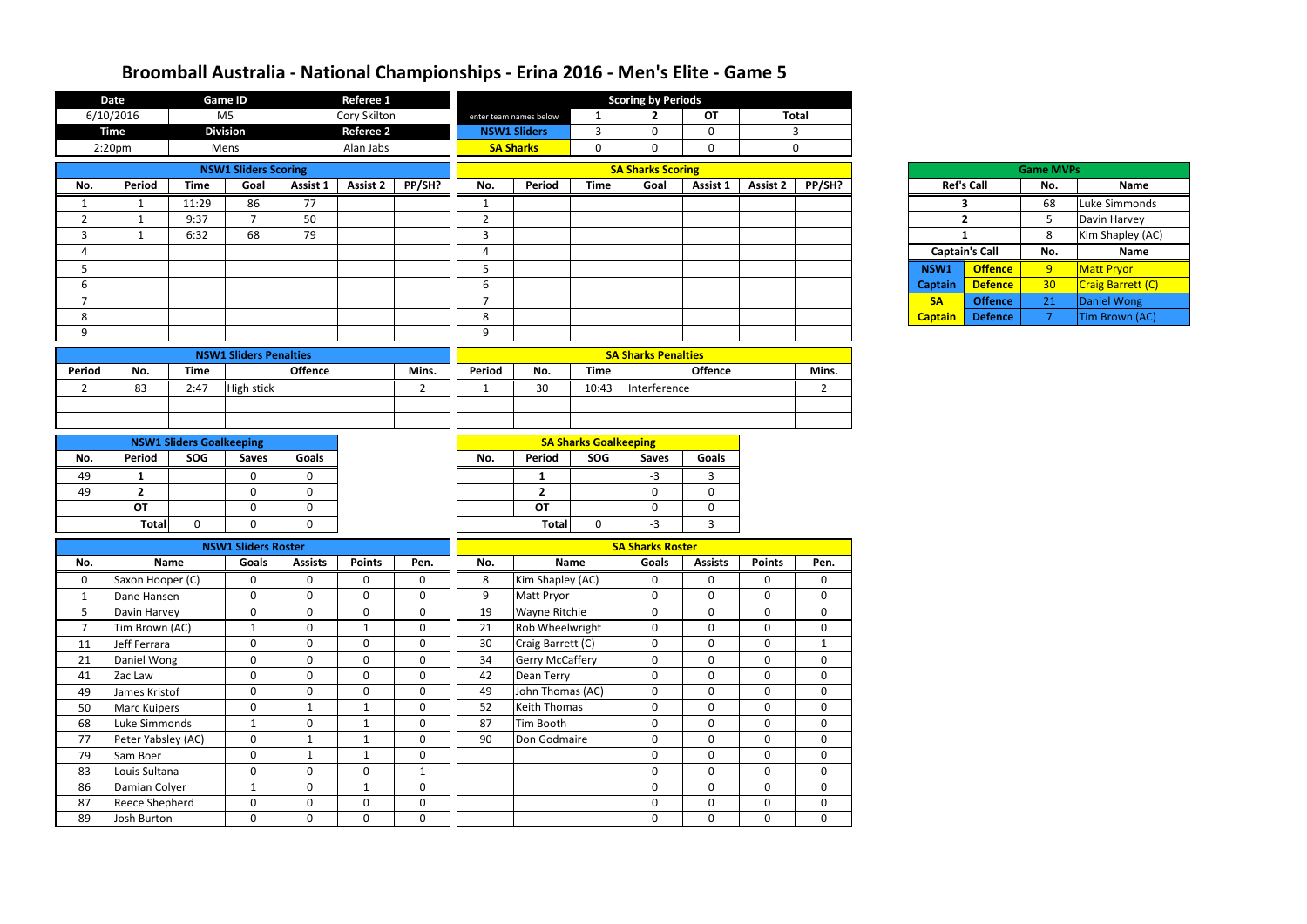|                | <b>Date</b>               |                                        | <b>Game ID</b>                |                             | Referee 1                     |                            |                |                                |                                        | <b>Scoring by Periods</b>     |                                  |                            |                             |                  |                       |                  |                      |
|----------------|---------------------------|----------------------------------------|-------------------------------|-----------------------------|-------------------------------|----------------------------|----------------|--------------------------------|----------------------------------------|-------------------------------|----------------------------------|----------------------------|-----------------------------|------------------|-----------------------|------------------|----------------------|
|                | 6/10/2016                 |                                        | M <sub>6</sub>                |                             | Alan Jabs                     |                            |                | enter team names below         | 1                                      | $\mathbf{2}$                  | OT                               |                            | <b>Total</b>                |                  |                       |                  |                      |
|                | <b>Time</b>               |                                        | <b>Division</b>               |                             | <b>Referee 2</b>              |                            |                | <b>NSW2 Sliders</b>            | $\overline{2}$                         | 4                             | 0                                |                            | 6                           |                  |                       |                  |                      |
|                | 3:00pm                    |                                        | Mens                          |                             | Olivia Boyd                   |                            |                | <b>NSW3 Sliders</b>            | $\mathbf 0$                            | $\Omega$                      | $\Omega$                         |                            | $\mathbf 0$                 |                  |                       |                  |                      |
|                |                           |                                        | <b>NSW2 Sliders Scoring</b>   |                             |                               |                            |                |                                |                                        | <b>NSW3 Sliders Scoring</b>   |                                  |                            |                             |                  |                       | <b>Game MVPs</b> |                      |
| No.            | <b>Period</b>             | <b>Time</b>                            | Goal                          | Assist 1                    | <b>Assist 2</b>               | PP/SH?                     | No.            | Period                         | <b>Time</b>                            | Goal                          | Assist 1                         | <b>Assist 2</b>            | PP/SH?                      |                  | <b>Ref's Call</b>     | No.              | Name                 |
| 1              | $\mathbf{1}$              | 9:39                                   | 36                            | 85                          |                               |                            | 1              |                                |                                        |                               |                                  |                            |                             |                  | 3                     | 31               | Mark Ferrara         |
| $\overline{2}$ | -1                        | 6:06                                   | 45                            | 36                          |                               |                            | $\overline{2}$ |                                |                                        |                               |                                  |                            |                             |                  | $\overline{2}$        | 66               | Simon Fullerton      |
| $\mathbf{3}$   | $\overline{2}$            | 11:58                                  | 31                            | 57                          |                               |                            | $\mathbf{3}$   |                                |                                        |                               |                                  |                            |                             |                  | $\mathbf{1}$          | 85               | <b>Bryn Shepherd</b> |
| 4              | $\overline{2}$            | 8:50                                   | 31                            |                             |                               |                            | $\overline{4}$ |                                |                                        |                               |                                  |                            |                             |                  | <b>Captain's Call</b> | No.              | Name                 |
| 5              | $2^{\circ}$               | 7:36                                   | 57                            |                             |                               |                            | 5              |                                |                                        |                               |                                  |                            |                             | NSW <sub>2</sub> | <b>Offence</b>        | 16               | Sean Cowcher         |
| 6              | $\overline{2}$            | 6:05                                   | 31                            |                             |                               |                            | 6              |                                |                                        |                               |                                  |                            |                             | <b>Captain</b>   | <b>Defence</b>        | 63               | Peter Cook (C)       |
| $\overline{7}$ |                           |                                        |                               |                             |                               |                            | $\overline{7}$ |                                |                                        |                               |                                  |                            |                             | NSW3             | <b>Offence</b>        | 31               | Mark Ferrara         |
| 8              |                           |                                        |                               |                             |                               |                            | 8              |                                |                                        |                               |                                  |                            |                             | <b>Captain</b>   | <b>Defence</b>        | 77               | Matthew Hellyer (AC) |
| 9              |                           |                                        |                               |                             |                               |                            | 9              |                                |                                        |                               |                                  |                            |                             |                  |                       |                  |                      |
|                |                           |                                        | <b>NSW2 Sliders Penalties</b> |                             |                               |                            |                |                                |                                        | <b>NSW3 Sliders Penalties</b> |                                  |                            |                             |                  |                       |                  |                      |
| <b>Period</b>  | No.                       | <b>Time</b>                            |                               | <b>Offence</b>              |                               | Mins.                      | Period         | No.                            | <b>Time</b>                            |                               | <b>Offence</b>                   |                            | Mins.                       |                  |                       |                  |                      |
| $\overline{2}$ | 26                        | 0:01                                   | Tripping                      |                             |                               | $\overline{2}$             |                |                                |                                        |                               |                                  |                            |                             |                  |                       |                  |                      |
|                |                           |                                        |                               |                             |                               |                            |                |                                |                                        |                               |                                  |                            |                             |                  |                       |                  |                      |
|                |                           |                                        |                               |                             |                               |                            |                |                                |                                        |                               |                                  |                            |                             |                  |                       |                  |                      |
|                |                           |                                        |                               |                             |                               |                            |                |                                |                                        |                               |                                  |                            |                             |                  |                       |                  |                      |
| No.            | <b>Period</b>             | <b>NSW2 Sliders Goalkeeping</b><br>SOG | <b>Saves</b>                  | Goals                       |                               |                            | No.            | Period                         | <b>NSW3 Sliders Goalkeeping</b><br>SOG | <b>Saves</b>                  | <b>Goals</b>                     |                            |                             |                  |                       |                  |                      |
|                |                           |                                        |                               |                             |                               |                            |                |                                |                                        |                               |                                  |                            |                             |                  |                       |                  |                      |
| 78<br>78       | -1<br>$\overline{2}$      |                                        | 0<br>$\mathbf 0$              | 0<br>$\mathbf 0$            |                               |                            | 66<br>66       | $\mathbf{1}$<br>$\overline{2}$ |                                        | $-2$<br>$-4$                  | $\overline{2}$<br>$\overline{a}$ |                            |                             |                  |                       |                  |                      |
|                | <b>OT</b>                 |                                        | $\mathbf 0$                   | $\mathbf 0$                 |                               |                            |                | <b>OT</b>                      |                                        | $\mathbf 0$                   | $\mathbf 0$                      |                            |                             |                  |                       |                  |                      |
|                | <b>Total</b>              | $\mathbf{0}$                           | $\mathbf 0$                   | $\mathbf{0}$                |                               |                            |                | <b>Total</b>                   | $\mathbf 0$                            | -6                            | 6                                |                            |                             |                  |                       |                  |                      |
|                |                           |                                        |                               |                             |                               |                            |                |                                |                                        |                               |                                  |                            |                             |                  |                       |                  |                      |
|                |                           |                                        | <b>NSW2 Sliders Roster</b>    |                             |                               |                            |                |                                |                                        | <b>NSW3 Sliders Roster</b>    |                                  |                            |                             |                  |                       |                  |                      |
| No.            |                           | <b>Name</b>                            | Goals                         | <b>Assists</b>              | <b>Points</b>                 | Pen.                       | No.            |                                | <b>Name</b>                            | Goals                         | <b>Assists</b>                   | <b>Points</b>              | Pen.                        |                  |                       |                  |                      |
| $\mathbf 0$    | <b>Scott Powell</b>       |                                        | 0                             | 0                           | $\boldsymbol{0}$              | 0                          | 3              | Benjamin Hellyer               |                                        | 0                             | 0                                | 0                          | 0                           |                  |                       |                  |                      |
| 11             | <b>Brett Ackling (AC)</b> |                                        | $\mathbf 0$                   | $\mathbf 0$                 | $\mathbf 0$                   | $\mathbf 0$                | 6              | Tim Boyce (AC)                 |                                        | $\mathbf 0$                   | 0                                | $\mathbf 0$                | $\mathbf{0}$                |                  |                       |                  |                      |
| 17             | Matt Hudson               |                                        | $\mathbf 0$                   | $\mathbf{0}$                | $\mathbf 0$                   | $\mathbf 0$                | 9              | Cameron Livingstone-1          |                                        | $\mathbf 0$                   | $\mathbf 0$                      | $\mathbf 0$                | $\mathbf{0}$                |                  |                       |                  |                      |
| 26             | Aaron Parker              |                                        | $\mathbf 0$                   | $\mathbf 0$                 | $\mathbf 0$                   | $\mathbf{1}$               | 15             | <b>Chris Hukins</b>            |                                        | $\mathbf 0$                   | $\mathbf 0$                      | $\mathbf 0$                | $\mathbf 0$                 |                  |                       |                  |                      |
| 27             | Joel Robson               |                                        | $\mathbf 0$                   | $\mathbf 0$                 | $\mathbf 0$                   | $\mathbf 0$                | 16             | Sean Cowcher                   |                                        | $\mathbf 0$                   | $\mathbf 0$                      | $\mathbf 0$                | $\overline{0}$              |                  |                       |                  |                      |
| 31             | Mark Ferrara              |                                        | $\overline{3}$                | $\mathbf 0$                 | $\overline{3}$                | $\mathbf 0$                | 32             | Jason Solomon                  |                                        | $\mathbf 0$                   | $\mathbf 0$                      | $\mathbf 0$                | $\overline{0}$              |                  |                       |                  |                      |
| 36             | Liam Golding              |                                        | $\mathbf{1}$                  | $\mathbf{1}$                | $\overline{2}$                | $\mathbf 0$                | 33             | Mark Brien                     |                                        | $\mathbf 0$                   | 0                                | $\mathbf 0$                | $\mathbf{0}$                |                  |                       |                  |                      |
| 45             | Andrew Chapman (C)        |                                        | $\mathbf{1}$                  | $\mathbf 0$                 | $\mathbf{1}$                  | $\mathbf 0$                | 42             | <b>Stuart Paull</b>            |                                        | 0                             | $\mathbf 0$                      | $\mathbf 0$                | $\mathbf{0}$                |                  |                       |                  |                      |
| 54             | Jarad Ferrara             |                                        | $\mathbf 0$                   | $\mathbf 0$                 | $\mathbf 0$                   | $\mathbf 0$                | 43             | Adrian Kilpatrick              |                                        | $\mathbf 0$                   | $\mathbf 0$                      | $\mathbf{0}$               | $\mathbf{0}$                |                  |                       |                  |                      |
| 57<br>77       | <b>Brenton Moore</b>      | Matthew Hellyer (AC)                   | $\mathbf{1}$<br>$\mathbf 0$   | $\mathbf{1}$<br>$\mathbf 0$ | $\overline{2}$<br>$\mathbf 0$ | $\mathbf 0$<br>$\mathbf 0$ | 52<br>58       | Mark Mackereth<br>Andrew Tilly |                                        | 0<br>$\mathbf 0$              | 0<br>$\mathbf 0$                 | $\mathbf 0$<br>$\mathbf 0$ | $\mathbf 0$<br>$\mathbf{0}$ |                  |                       |                  |                      |
| 78             | James Leibeck             |                                        | $\mathbf 0$                   | $\mathbf 0$                 | $\mathbf 0$                   | $\mathbf 0$                | 63             | Peter Cook (C)                 |                                        | $\mathbf 0$                   | $\mathbf 0$                      | $\mathbf 0$                | $\mathbf 0$                 |                  |                       |                  |                      |
| 85             | <b>Bryn Shepherd</b>      |                                        | $\mathbf 0$                   | 1                           | $\mathbf{1}$                  | $\mathbf 0$                | 66             | Simon Fullerton                |                                        | $\mathbf 0$                   | $\mathbf 0$                      | $\mathbf 0$                | $\mathbf{0}$                |                  |                       |                  |                      |
|                |                           |                                        | $\mathbf 0$                   | $\mathbf 0$                 | $\mathbf 0$                   | $\mathbf 0$                | 75             | Chris Robinson (AC)            |                                        | $\mathbf 0$                   | 0                                | $\mathbf 0$                | $\overline{0}$              |                  |                       |                  |                      |
|                |                           |                                        | $\mathbf 0$                   | $\mathbf{0}$                | $\boldsymbol{0}$              | $\mathbf 0$                | 76             | <b>Mark Simms</b>              |                                        | 0                             | 0                                | $\mathbf 0$                | $\overline{0}$              |                  |                       |                  |                      |
|                |                           |                                        | $\mathbf 0$                   | $\mathbf{0}$                | $\mathbf 0$                   | $\mathbf 0$                |                |                                |                                        | 0                             | 0                                | $\mathbf 0$                | $\overline{0}$              |                  |                       |                  |                      |
|                |                           |                                        |                               |                             |                               |                            |                |                                |                                        |                               |                                  |                            |                             |                  |                       |                  |                      |

|                | <b>Game MVPs</b> |                      |
|----------------|------------------|----------------------|
|                | No.              | <b>Name</b>          |
|                | 31               | Mark Ferrara         |
|                | 66               | Simon Fullerton      |
|                | 85               | <b>Bryn Shepherd</b> |
|                |                  |                      |
| all            | No.              | <b>Name</b>          |
|                | 16               | <b>Sean Cowcher</b>  |
| fence<br>fence | 63               | Peter Cook (C)       |
| fence          | 31               | <b>Mark Ferrara</b>  |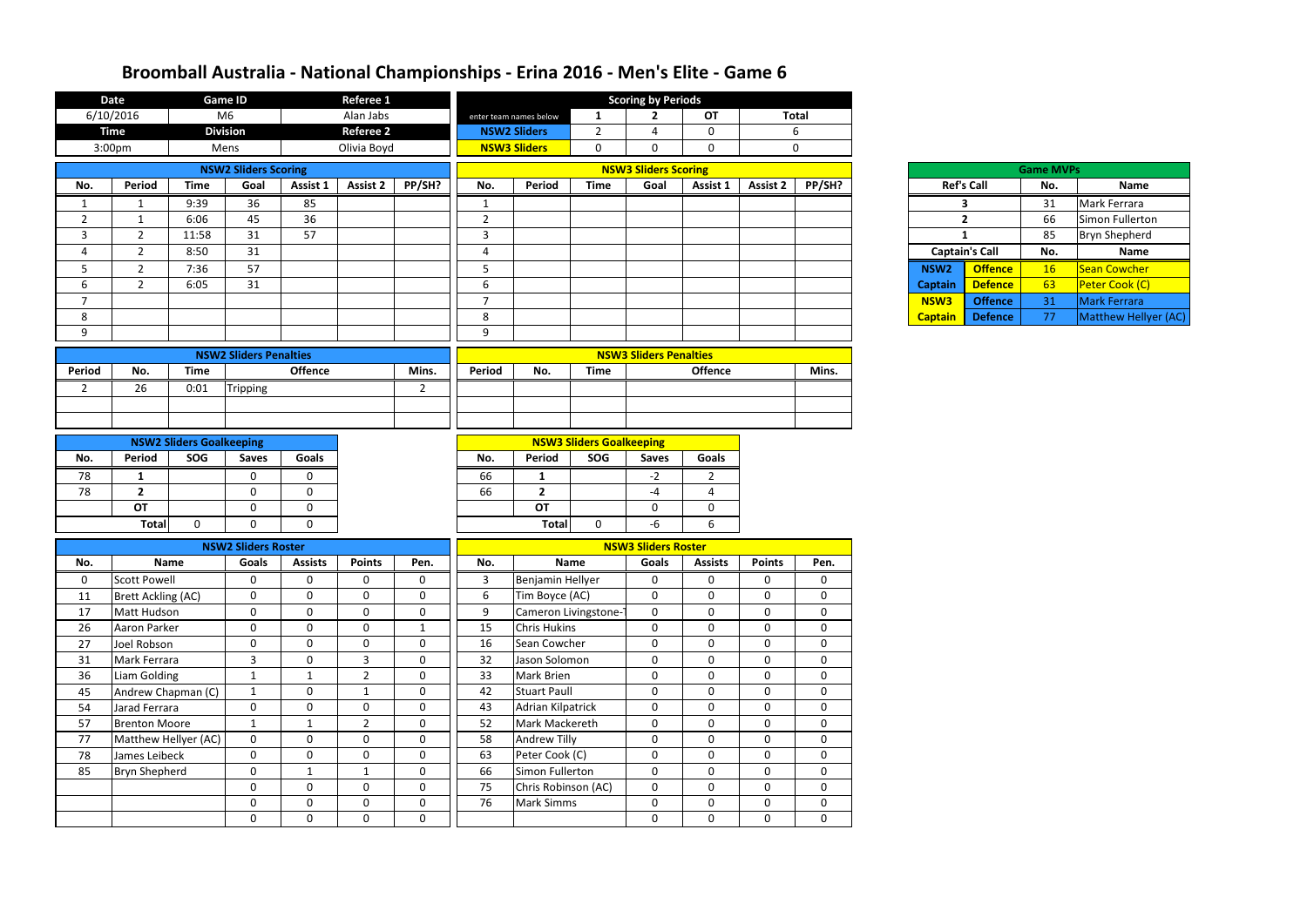|                | <b>Date</b>                 |                                 | <b>Game ID</b>                |                 | Referee 1                   |                |                |                        |                               | <b>Scoring by Periods</b>   |                            |                              |                |                |                         |                  |                    |
|----------------|-----------------------------|---------------------------------|-------------------------------|-----------------|-----------------------------|----------------|----------------|------------------------|-------------------------------|-----------------------------|----------------------------|------------------------------|----------------|----------------|-------------------------|------------------|--------------------|
|                | 6/10/2016                   |                                 | M <sub>7</sub>                |                 | Alan Jabs                   |                |                | enter team names below | 1                             | $\mathbf{2}$                | <b>OT</b>                  |                              | <b>Total</b>   |                |                         |                  |                    |
|                | <b>Time</b>                 |                                 | <b>Division</b>               |                 | <b>Referee 2</b>            |                |                | <b>NSW1 Sliders</b>    | $\mathbf{1}$                  | $\mathbf{0}$                | $\mathbf 0$                |                              | $\mathbf{1}$   |                |                         |                  |                    |
|                | 5:00pm                      |                                 | Mens                          |                 | Cory Skilton                |                |                | <b>ACT Flames</b>      | $\mathbf 0$                   | $\mathbf 0$                 | $\mathbf 0$                |                              | $\mathbf 0$    |                |                         |                  |                    |
|                |                             |                                 | <b>NSW1 Sliders Scoring</b>   |                 |                             |                |                |                        |                               | <b>ACT Flames Scoring</b>   |                            |                              |                |                |                         | <b>Game MVPs</b> |                    |
| No.            | Period                      | <b>Time</b>                     | Goal                          | <b>Assist 1</b> | Assist 2                    | PP/SH?         | No.            | Period                 | <b>Time</b>                   | Goal                        | Assist 1                   | <b>Assist 2</b>              | PP/SH?         |                | <b>Ref's Call</b>       | No.              | <b>Name</b>        |
| 1              | 1                           | 12:46                           | 77                            |                 |                             |                | 1              |                        |                               |                             |                            |                              |                |                | $\overline{\mathbf{3}}$ | 49               | James Kristof      |
| $\overline{2}$ |                             |                                 |                               |                 |                             |                | $\overline{2}$ |                        |                               |                             |                            |                              |                |                | $\overline{2}$          | $\overline{7}$   | Tim Brown (AC)     |
| $\mathbf{3}$   |                             |                                 |                               |                 |                             |                | 3              |                        |                               |                             |                            |                              |                |                | $\mathbf{1}$            | 39               | Joe Kealey (AC)    |
| 4              |                             |                                 |                               |                 |                             |                | 4              |                        |                               |                             |                            |                              |                |                | <b>Captain's Call</b>   | No.              | <b>Name</b>        |
| 5              |                             |                                 |                               |                 |                             |                | 5              |                        |                               |                             |                            |                              |                | NSW1           | <b>Offence</b>          | 16               | Shane Martin (C)   |
| 6              |                             |                                 |                               |                 |                             |                | 6              |                        |                               |                             |                            |                              |                | <b>Captain</b> | <b>Defence</b>          | 36               | Kevin Jeffery (GK) |
| $\overline{7}$ |                             |                                 |                               |                 |                             |                | $\overline{7}$ |                        |                               |                             |                            |                              |                | <b>ACT</b>     | <b>Offence</b>          | 77               | Peter Yabsley (AC) |
| 8              |                             |                                 |                               |                 |                             |                | 8              |                        |                               |                             |                            |                              |                | <b>Captain</b> | <b>Defence</b>          | 49               | James Kristof      |
| 9              |                             |                                 |                               |                 |                             |                | 9              |                        |                               |                             |                            |                              |                |                |                         |                  |                    |
|                |                             |                                 | <b>NSW1 Sliders Penalties</b> |                 |                             |                |                |                        |                               | <b>ACT Flames Penalties</b> |                            |                              |                |                |                         |                  |                    |
| Period         | No.                         | <b>Time</b>                     |                               | <b>Offence</b>  |                             | Mins.          | <b>Period</b>  | No.                    | <b>Time</b>                   |                             | <b>Offence</b>             |                              | Mins.          |                |                         |                  |                    |
| $\overline{2}$ | 79                          | 5:17                            | Interference                  |                 |                             | $\overline{2}$ | $\overline{2}$ | 25                     | 7:29                          | Interference                |                            |                              | $\overline{2}$ |                |                         |                  |                    |
|                |                             |                                 |                               |                 |                             |                |                |                        |                               |                             |                            |                              |                |                |                         |                  |                    |
|                |                             |                                 |                               |                 |                             |                |                |                        |                               |                             |                            |                              |                |                |                         |                  |                    |
|                |                             |                                 |                               |                 |                             |                |                |                        |                               |                             |                            |                              |                |                |                         |                  |                    |
|                |                             | <b>NSW1 Sliders Goalkeeping</b> |                               |                 |                             |                |                |                        | <b>ACT Flames Goalkeeping</b> |                             |                            |                              |                |                |                         |                  |                    |
| No.            | Period                      | SOG                             | <b>Saves</b>                  | Goals           |                             |                | No.            | Period                 | SOG                           | <b>Saves</b>                | <b>Goals</b>               |                              |                |                |                         |                  |                    |
| 49             | 1                           |                                 | $\mathbf 0$                   | $\mathbf{0}$    |                             |                | 36             | 1                      |                               | $-1$                        |                            |                              |                |                |                         |                  |                    |
| 49             | $\overline{2}$<br><b>OT</b> |                                 | $\mathbf 0$                   | $\mathbf 0$     |                             |                | 36             | $\overline{2}$         |                               | $\mathbf 0$                 | $\mathbf{0}$               |                              |                |                |                         |                  |                    |
|                |                             |                                 | $\mathbf 0$                   | $\mathbf 0$     |                             |                |                | <b>OT</b>              |                               | $\mathbf 0$                 | $\mathbf 0$                |                              |                |                |                         |                  |                    |
|                | <b>Total</b>                | 0                               | $\mathbf 0$                   | $\mathbf 0$     |                             |                |                | <b>Total</b>           | $\mathbf 0$                   | $-1$                        | $\mathbf{1}$               |                              |                |                |                         |                  |                    |
|                |                             |                                 | <b>NSW1 Sliders Roster</b>    |                 |                             |                |                |                        |                               | <b>ACT Flames Roster</b>    |                            |                              |                |                |                         |                  |                    |
| No.            |                             | Name                            | Goals                         | <b>Assists</b>  | <b>Points</b>               | Pen.           | No.            |                        | Name                          | Goals                       | <b>Assists</b>             | <b>Points</b>                | Pen.           |                |                         |                  |                    |
| 0              | Saxon Hooper (C)            |                                 | 0                             | 0               | $\boldsymbol{0}$            | 0              | 16             | Shane Martin (C)       |                               | $\mathbf 0$                 | $\mathbf 0$                | 0                            | $\mathbf 0$    |                |                         |                  |                    |
| 1              | Dane Hansen                 |                                 | $\mathbf 0$                   | $\mathbf 0$     | $\mathbf 0$                 | $\mathbf 0$    | 25             | Chris Sarlija          |                               | $\mathbf 0$                 | $\mathbf 0$                | $\mathbf{0}$                 | $\mathbf{1}$   |                |                         |                  |                    |
| 5              | Davin Harvey                |                                 | $\boldsymbol{0}$              | $\mathbf 0$     | $\mathbf 0$                 | $\mathbf 0$    | 26             | Dave Kusetic           |                               | $\overline{0}$              | $\mathbf 0$                | $\mathbf 0$                  | $\mathbf 0$    |                |                         |                  |                    |
| $\overline{7}$ | Tim Brown (AC)              |                                 | $\mathbf 0$                   | $\mathbf 0$     | $\mathbf 0$                 | $\mathbf 0$    | 29             | <b>Brodie Agerbeek</b> |                               | $\mathbf 0$                 | $\boldsymbol{0}$           | $\mathbf 0$                  | $\mathbf 0$    |                |                         |                  |                    |
| 11             | Jeff Ferrara                |                                 | $\mathbf 0$                   | $\mathbf 0$     | $\mathbf 0$                 | $\mathbf 0$    | 31             | Chris Lucas (AC)       |                               | $\mathbf 0$                 | $\mathbf 0$                | $\mathbf 0$                  | $\mathbf 0$    |                |                         |                  |                    |
| 21             | Daniel Wong                 |                                 | $\mathbf 0$                   | $\mathbf 0$     | $\mathbf 0$                 | $\mathbf 0$    | 35             | Zac Brandon            |                               | $\mathbf 0$                 | $\mathbf 0$                | $\mathbf 0$                  | $\mathbf 0$    |                |                         |                  |                    |
| 41             | Zac Law                     |                                 | $\mathbf 0$                   | $\mathbf 0$     | $\mathbf 0$                 | $\mathbf 0$    | 36             | Kevin Jeffery (GK)     |                               | $\overline{0}$              | $\mathbf 0$                | $\mathbf 0$                  | $\mathbf 0$    |                |                         |                  |                    |
| 49             | James Kristof               |                                 | $\mathbf 0$                   | $\mathbf 0$     | $\mathbf{0}$                | $\mathbf 0$    | 39             | Joe Kealey (AC)        |                               | $\mathbf 0$                 | $\mathbf 0$                | $\mathbf{0}$                 | $\mathbf 0$    |                |                         |                  |                    |
| 50             | Marc Kuipers                |                                 | $\mathbf 0$                   | $\mathbf 0$     | $\mathbf{0}$                | $\mathbf 0$    | 42             | <b>Corey Banks</b>     |                               | $\mathbf 0$                 | $\mathbf 0$                | $\mathbf{0}$                 | $\mathbf 0$    |                |                         |                  |                    |
| 68             | Luke Simmonds               |                                 | $\mathbf 0$                   | $\mathbf 0$     | $\mathbf 0$                 | $\mathbf 0$    | 43             | Simon Gallagher        |                               | $\mathbf 0$                 | $\mathbf 0$                | $\mathbf 0$                  | $\mathbf 0$    |                |                         |                  |                    |
| 77             | Peter Yabsley (AC)          |                                 | $\mathbf{1}$                  | $\mathbf 0$     | $\mathbf{1}$                | $\mathbf 0$    | 46             | <b>Matt Winter</b>     |                               | $\mathbf 0$                 | $\mathbf 0$                | $\mathbf 0$                  | $\mathbf 0$    |                |                         |                  |                    |
| 79             | Sam Boer                    |                                 | $\mathbf 0$                   | $\mathbf 0$     | $\mathbf{0}$                | $\mathbf{1}$   |                |                        |                               | $\overline{0}$              | $\mathbf 0$                | $\mathbf{0}$                 | $\mathbf 0$    |                |                         |                  |                    |
| 83             | Louis Sultana               |                                 | $\mathbf 0$                   | $\mathbf 0$     | $\mathbf 0$                 | $\mathbf 0$    |                |                        |                               | $\mathbf 0$                 | $\boldsymbol{0}$           | $\mathbf 0$                  | $\mathbf 0$    |                |                         |                  |                    |
| 86             | Damian Colyer               |                                 | $\mathbf 0$<br>$\mathbf 0$    | $\mathbf 0$     | $\mathbf 0$<br>$\mathbf{0}$ | $\mathbf 0$    |                |                        |                               | $\mathbf 0$                 | $\mathbf 0$<br>$\mathbf 0$ | $\mathbf{0}$<br>$\mathbf{0}$ | $\mathbf 0$    |                |                         |                  |                    |
| 87             | <b>Reece Shepherd</b>       |                                 |                               | $\mathbf 0$     |                             | $\mathbf 0$    |                |                        |                               | $\mathbf 0$                 | $\overline{0}$             |                              | $\mathbf 0$    |                |                         |                  |                    |
| 89             | Josh Burton                 |                                 | $\mathbf 0$                   | $\mathbf 0$     | $\mathbf 0$                 | $\mathbf 0$    |                |                        |                               | $\mathbf 0$                 |                            | $\mathbf 0$                  | $\mathbf{0}$   |                |                         |                  |                    |

| <b>Game MVPs</b>       |                       |     |                           |  |  |  |  |  |  |  |  |  |
|------------------------|-----------------------|-----|---------------------------|--|--|--|--|--|--|--|--|--|
|                        | <b>Ref's Call</b>     | No. | <b>Name</b>               |  |  |  |  |  |  |  |  |  |
|                        | з                     | 49  | James Kristof             |  |  |  |  |  |  |  |  |  |
|                        | $\mathbf{2}$          | 7   | Tim Brown (AC)            |  |  |  |  |  |  |  |  |  |
|                        | 1                     | 39  | Joe Kealey (AC)           |  |  |  |  |  |  |  |  |  |
|                        |                       |     |                           |  |  |  |  |  |  |  |  |  |
|                        | <b>Captain's Call</b> | No. | <b>Name</b>               |  |  |  |  |  |  |  |  |  |
| SW1                    | <b>Offence</b>        | 16  | <b>Shane Martin (C)</b>   |  |  |  |  |  |  |  |  |  |
| ptain                  | <b>Defence</b>        | 36  | <b>Kevin Jeffery (GK)</b> |  |  |  |  |  |  |  |  |  |
| $\overline{\text{CT}}$ | <b>Offence</b>        | 77  | Peter Yabsley (AC)        |  |  |  |  |  |  |  |  |  |

| Ref's Cal      |    |
|----------------|----|
|                | 3  |
|                | 2  |
|                | 1  |
| Captain's O    |    |
| <b>NSW1</b>    | Ωf |
| <b>Captain</b> | De |
| <b>ACT</b>     | Of |
| <b>Captain</b> | De |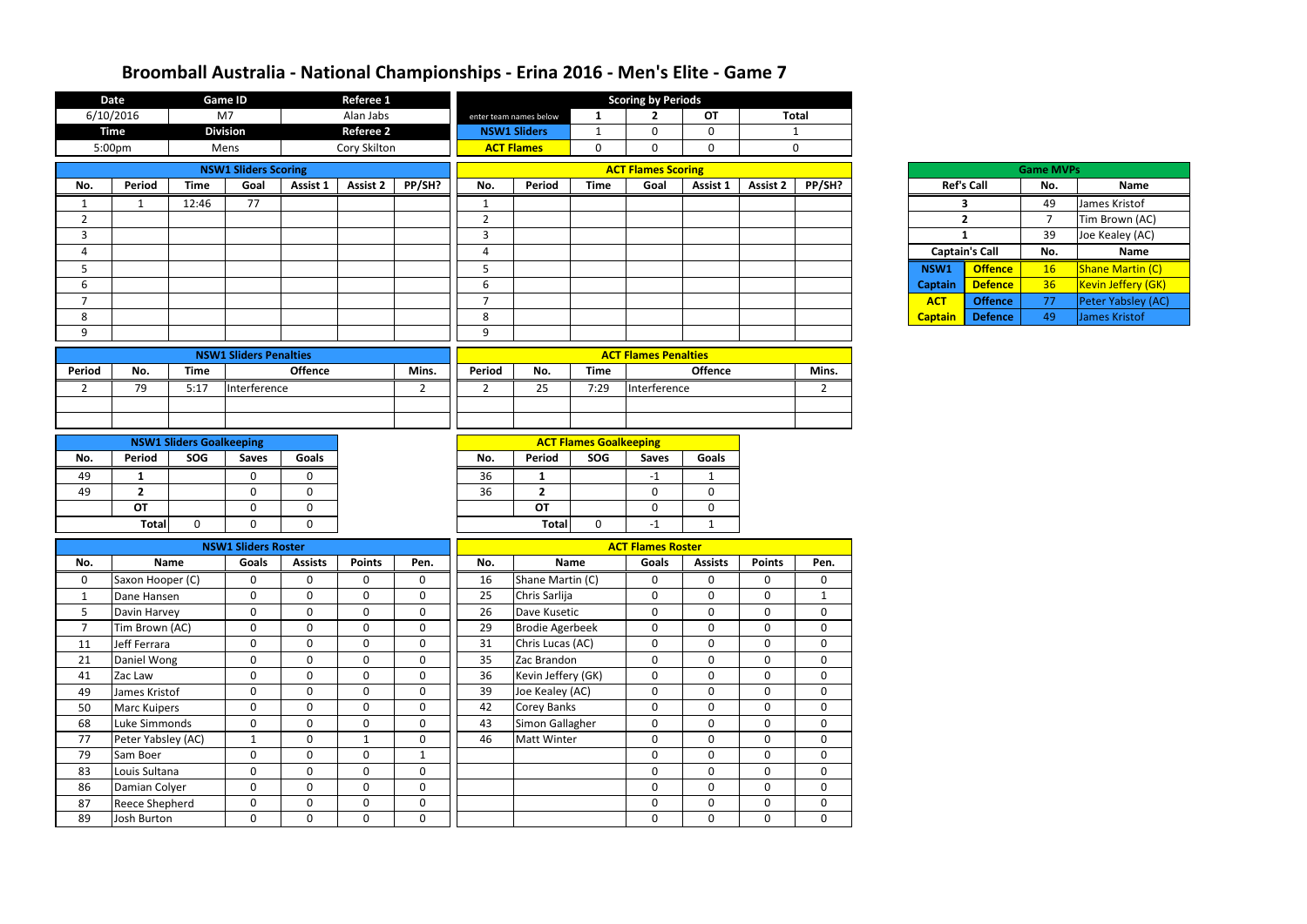|                | <b>Date</b>                 |                                        | <b>Game ID</b>                |                     | <b>Referee 1</b> |                            | <b>Scoring by Periods</b>   |                        |                                      |                           |                                 |                 |                |                   |                       |                  |                        |
|----------------|-----------------------------|----------------------------------------|-------------------------------|---------------------|------------------|----------------------------|-----------------------------|------------------------|--------------------------------------|---------------------------|---------------------------------|-----------------|----------------|-------------------|-----------------------|------------------|------------------------|
|                | 6/11/2016                   |                                        | M8                            |                     | Alan Jabs        |                            |                             | enter team names below | 1                                    | $\mathbf{2}$              | <b>OT</b>                       | <b>Total</b>    |                |                   |                       |                  |                        |
|                | <b>Time</b>                 |                                        | <b>Division</b>               |                     | <b>Referee 2</b> |                            |                             | <b>NSW3 Sliders</b>    | $\mathbf 0$                          | $\mathbf 0$               | $\mathbf 0$                     |                 | $\mathbf 0$    |                   |                       |                  |                        |
|                | 6:00am                      |                                        | Mens                          |                     | Cory Skilton     |                            |                             | <b>ACT Flames</b>      | $2^{\circ}$                          | $\mathbf{1}$              | $\mathbf 0$                     |                 | $\mathbf{3}$   |                   |                       |                  |                        |
|                |                             |                                        | <b>NSW3 Sliders Scoring</b>   |                     |                  |                            |                             |                        |                                      | <b>ACT Flames Scoring</b> |                                 |                 |                |                   |                       | <b>Game MVPs</b> |                        |
| No.            | Period                      | <b>Time</b>                            | Goal                          | Assist 1            | <b>Assist 2</b>  | PP/SH?                     | No.                         | Period                 | <b>Time</b>                          | Goal                      | Assist 1                        | <b>Assist 2</b> | PP/SH?         | <b>Ref's Call</b> |                       | No.              | Name                   |
| 1              |                             |                                        |                               |                     |                  |                            | $\mathbf{1}$                | 1                      | 7:38                                 | 39                        | 31                              |                 |                |                   | $\mathbf{3}$          | 39               | Joe Kealey (AC)        |
| $2^{\circ}$    |                             |                                        |                               |                     |                  |                            | $\overline{2}$              | 1                      | 5:03                                 | 39                        | 31                              |                 |                |                   | $\overline{2}$        | 66               | Simon Fullerton        |
| $\mathbf{3}$   |                             |                                        |                               |                     |                  |                            | $\overline{3}$              | $\overline{2}$         | 3:14                                 | 43                        | 29                              | 39              |                |                   | $\mathbf{1}$          | 31               | Chris Lucas (AC)       |
| 4              |                             |                                        |                               |                     |                  |                            | $\overline{4}$              |                        |                                      |                           |                                 |                 |                |                   | <b>Captain's Call</b> | No.              | Name                   |
| 5              |                             |                                        |                               |                     |                  |                            | 5                           |                        |                                      |                           |                                 |                 |                | NSW3              | <b>Offence</b>        | 29               | <b>Brodie Agerbeek</b> |
| 6              |                             |                                        |                               |                     |                  |                            | 6                           |                        |                                      |                           |                                 |                 |                | <b>Captain</b>    | <b>Defence</b>        | 46               | Matt Winter            |
| $\overline{7}$ |                             |                                        |                               |                     |                  |                            | $\overline{7}$              |                        |                                      |                           |                                 |                 |                | <b>ACT</b>        | <b>Offence</b>        | $\overline{3}$   | Benjamin Hellyer       |
| 8              |                             |                                        |                               |                     |                  |                            | 8                           |                        |                                      |                           |                                 |                 |                | <b>Captain</b>    | <b>Defence</b>        | 52               | <b>Mark Mackereth</b>  |
| 9              |                             |                                        |                               |                     |                  |                            | 9                           |                        |                                      |                           |                                 |                 |                |                   |                       |                  |                        |
|                |                             |                                        | <b>NSW3 Sliders Penalties</b> |                     |                  |                            | <b>ACT Flames Penalties</b> |                        |                                      |                           |                                 |                 |                |                   |                       |                  |                        |
| Period         | No.                         | <b>Time</b>                            |                               | <b>Offence</b>      |                  | Mins.                      | Period                      | No.                    | <b>Time</b>                          |                           | <b>Offence</b>                  |                 | Mins.          |                   |                       |                  |                        |
|                |                             |                                        |                               |                     |                  |                            |                             |                        |                                      |                           |                                 |                 |                |                   |                       |                  |                        |
|                |                             |                                        |                               |                     |                  |                            |                             |                        |                                      |                           |                                 |                 |                |                   |                       |                  |                        |
|                |                             |                                        |                               |                     |                  |                            |                             |                        |                                      |                           |                                 |                 |                |                   |                       |                  |                        |
|                |                             |                                        |                               |                     |                  |                            |                             |                        |                                      |                           |                                 |                 |                |                   |                       |                  |                        |
|                | Period                      | <b>NSW3 Sliders Goalkeeping</b><br>SOG |                               |                     |                  |                            |                             |                        | <b>ACT Flames Goalkeeping</b><br>SOG |                           |                                 |                 |                |                   |                       |                  |                        |
| No.            |                             |                                        | <b>Saves</b>                  | <b>Goals</b>        |                  |                            | No.                         | Period                 |                                      | <b>Saves</b>              | <b>Goals</b>                    |                 |                |                   |                       |                  |                        |
| 66             | 1                           |                                        | $-2$                          | $\overline{2}$      |                  |                            | 36                          | 1                      |                                      | $\mathbf 0$               | $\mathbf 0$                     |                 |                |                   |                       |                  |                        |
| 66             | $\overline{2}$<br><b>OT</b> |                                        | $-1$                          | 1                   |                  |                            | 36                          | $\overline{2}$<br>OT   |                                      | $\mathbf 0$               | $\mathbf 0$                     |                 |                |                   |                       |                  |                        |
|                |                             | $\mathbf{0}$                           | $\mathbf 0$<br>$-3$           | 0<br>$\overline{3}$ |                  |                            |                             | <b>Total</b>           |                                      | $\mathbf 0$               | $\boldsymbol{0}$<br>$\mathbf 0$ |                 |                |                   |                       |                  |                        |
|                | <b>Total</b>                |                                        |                               |                     |                  |                            |                             |                        | $\mathbf 0$                          | $\mathbf 0$               |                                 |                 |                |                   |                       |                  |                        |
|                |                             |                                        | <b>NSW3 Sliders Roster</b>    |                     |                  |                            |                             |                        |                                      | <b>ACT Flames Roster</b>  |                                 |                 |                |                   |                       |                  |                        |
| No.            |                             | <b>Name</b>                            | <b>Goals</b>                  | <b>Assists</b>      | <b>Points</b>    | Pen.                       | No.                         |                        | Name                                 | <b>Goals</b>              | <b>Assists</b>                  | <b>Points</b>   | Pen.           |                   |                       |                  |                        |
| 3              | Benjamin Hellyer            |                                        | 0                             | 0                   | $\mathbf{0}$     | $\mathbf{0}$               | 16                          | Shane Martin (C)       |                                      | $\mathbf 0$               | 0                               | 0               | 0              |                   |                       |                  |                        |
| 6              | Tim Boyce (AC)              |                                        | $\mathbf 0$                   | $\mathbf 0$         | $\mathbf 0$      | $\mathbf 0$                | 25                          | Chris Sarlija          |                                      | $\mathbf 0$               | $\mathbf 0$                     | $\mathbf 0$     | $\mathbf 0$    |                   |                       |                  |                        |
| 9              |                             | Cameron Livingstone-                   | $\mathbf 0$                   | $\mathbf 0$         | $\mathbf 0$      | $\mathbf 0$                | 26                          | Dave Kusetic           |                                      | $\mathbf 0$               | $\mathbf 0$                     | $\mathbf 0$     | $\mathbf{0}$   |                   |                       |                  |                        |
| 15             | <b>Chris Hukins</b>         |                                        | $\mathbf 0$                   | 0                   | $\mathbf 0$      | $\overline{0}$             | 29                          | <b>Brodie Agerbeek</b> |                                      | $\mathbf 0$               | $\mathbf{1}$                    | $\mathbf{1}$    | $\mathbf{0}$   |                   |                       |                  |                        |
| 16             | Sean Cowcher                |                                        | $\mathbf 0$                   | $\mathbf 0$         | $\mathbf 0$      | $\mathbf{0}$               | 31                          | Chris Lucas (AC)       |                                      | $\mathbf 0$               | $2^{\circ}$                     | $\overline{2}$  | $\mathbf 0$    |                   |                       |                  |                        |
| 32             | Jason Solomon               |                                        | $\mathbf 0$                   | $\mathbf 0$         | $\mathbf 0$      | $\mathbf 0$                | 35                          | Zac Brandon            |                                      | $\mathbf 0$               | $\boldsymbol{0}$                | $\mathbf 0$     | 0              |                   |                       |                  |                        |
| 33             | Mark Brien                  |                                        | $\mathbf 0$                   | $\mathbf 0$         | $\overline{0}$   | $\mathbf 0$                | 36                          | Kevin Jeffery (GK)     |                                      | $\mathbf 0$               | $\boldsymbol{0}$                | $\mathbf 0$     | $\mathbf 0$    |                   |                       |                  |                        |
| 42             | <b>Stuart Paull</b>         |                                        | $\mathbf 0$                   | $\mathbf 0$         | $\mathbf 0$      | $\mathbf{0}$               | 39                          | Joe Kealey (AC)        |                                      | $\overline{2}$            | $\mathbf{1}$                    | $\mathbf{3}$    | $\overline{0}$ |                   |                       |                  |                        |
| 43             | <b>Adrian Kilpatrick</b>    |                                        | $\mathbf 0$                   | $\mathbf 0$         | $\mathbf{0}$     | $\overline{0}$             | 42                          | Corey Banks            |                                      | $\mathbf 0$               | $\mathbf 0$                     | $\mathbf 0$     | $\mathbf{0}$   |                   |                       |                  |                        |
| 52             | Mark Mackereth              |                                        | $\boldsymbol{0}$              | $\mathbf 0$         | $\overline{0}$   | $\mathbf{0}$               | 43                          | Simon Gallagher        |                                      | $\mathbf{1}$              | $\mathbf 0$                     | $\mathbf{1}$    | $\mathbf 0$    |                   |                       |                  |                        |
| 58             | Andrew Tilly                |                                        | $\mathbf 0$                   | $\mathbf 0$         | $\mathbf 0$      | $\overline{0}$             | 46                          | Matt Winter            |                                      | $\mathbf 0$               | $\mathbf 0$                     | $\mathbf 0$     | $\mathbf{0}$   |                   |                       |                  |                        |
| 63             | Peter Cook (C)              |                                        | $\mathbf 0$                   | $\mathbf 0$         | $\mathbf 0$      | $\mathbf 0$                | 32                          | Josh Roberts           |                                      | $\pmb{0}$                 | $\mathbf 0$                     | $\mathbf 0$     | 0              |                   |                       |                  |                        |
| 66             | Simon Fullerton             |                                        | $\mathbf 0$                   | $\mathbf 0$         | $\mathbf 0$      | $\mathbf{0}$               |                             |                        |                                      | $\mathbf 0$               | $\boldsymbol{0}$                | $\mathbf 0$     | $\mathbf 0$    |                   |                       |                  |                        |
| 75             | Chris Robinson (AC)         |                                        | $\mathbf 0$                   | $\mathbf 0$         | $\mathbf 0$      | $\mathbf 0$<br>$\mathbf 0$ |                             |                        |                                      | $\mathbf 0$               | $\mathbf 0$                     | $\mathbf 0$     | $\mathbf{0}$   |                   |                       |                  |                        |
| 76             | <b>Mark Simms</b>           |                                        | $\mathbf 0$                   | $\mathbf 0$         | $\mathbf{0}$     |                            |                             |                        |                                      | $\mathbf 0$               | $\mathbf 0$<br>$\overline{0}$   | $\mathbf 0$     | $\mathbf 0$    |                   |                       |                  |                        |
|                |                             |                                        | $\mathbf 0$                   | $\mathbf 0$         | $\overline{0}$   | $\mathbf 0$                |                             |                        |                                      | $\mathbf 0$               |                                 | $\mathbf 0$     | $\mathbf{0}$   |                   |                       |                  |                        |

|                | <b>Game MVPs</b> |                         |  |  |  |  |  |  |  |  |  |
|----------------|------------------|-------------------------|--|--|--|--|--|--|--|--|--|
|                | No.              | <b>Name</b>             |  |  |  |  |  |  |  |  |  |
|                | 39               | Joe Kealey (AC)         |  |  |  |  |  |  |  |  |  |
|                | 66               | Simon Fullerton         |  |  |  |  |  |  |  |  |  |
|                | 31               | Chris Lucas (AC)        |  |  |  |  |  |  |  |  |  |
|                |                  |                         |  |  |  |  |  |  |  |  |  |
| all            | No.              | <b>Name</b>             |  |  |  |  |  |  |  |  |  |
|                | 29               | <b>Brodie Agerbeek</b>  |  |  |  |  |  |  |  |  |  |
| fence<br>fence | 46               | <b>Matt Winter</b>      |  |  |  |  |  |  |  |  |  |
| fence          | 3                | <b>Benjamin Hellyer</b> |  |  |  |  |  |  |  |  |  |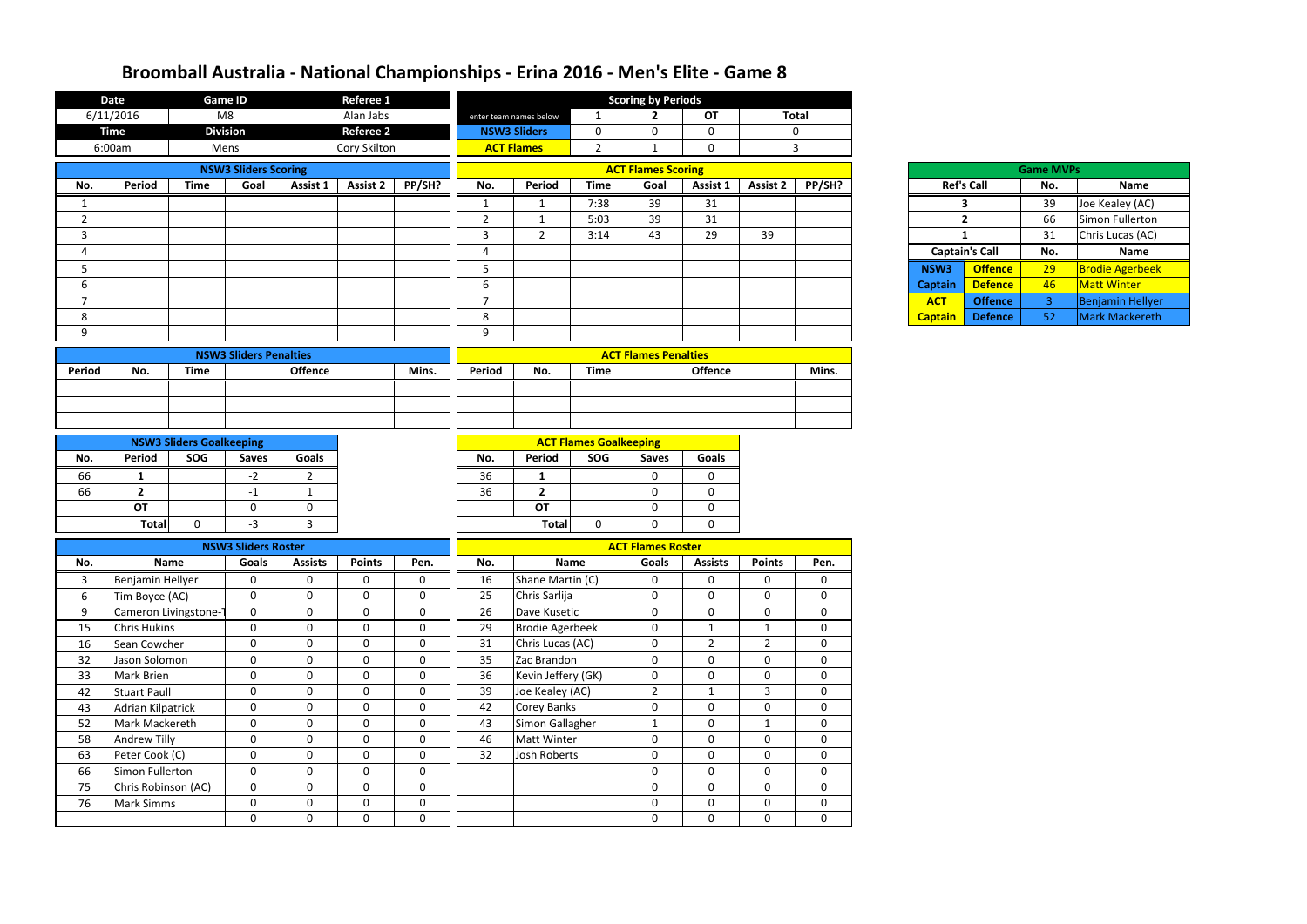|                | <b>Date</b>               |                                 | <b>Game ID</b>                      |                | Referee 1        |              |                |                        |                              | <b>Scoring by Periods</b>               |                |                 |                |                       |                |                  |                      |
|----------------|---------------------------|---------------------------------|-------------------------------------|----------------|------------------|--------------|----------------|------------------------|------------------------------|-----------------------------------------|----------------|-----------------|----------------|-----------------------|----------------|------------------|----------------------|
|                | 6/11/2016                 |                                 | M <sub>9</sub>                      |                | Olivia Boyd      |              |                | enter team names below | 1                            | $\mathbf{2}$                            | OT             |                 | <b>Total</b>   |                       |                |                  |                      |
|                | <b>Time</b>               |                                 | <b>Division</b>                     |                | <b>Referee 2</b> |              |                | <b>NSW2 Sliders</b>    | $\overline{2}$               | $\mathbf 1$                             | $\mathbf 0$    |                 | $\mathbf{3}$   |                       |                |                  |                      |
|                | 6:40am                    |                                 | Mens                                |                | Cory Skilton     |              |                | <b>SA Sharks</b>       | 0                            | $\mathbf 1$                             | $\mathbf 0$    |                 | $\mathbf{1}$   |                       |                |                  |                      |
|                |                           |                                 | <b>NSW2 Sliders Scoring</b>         |                |                  |              |                |                        |                              | <b>SA Sharks Scoring</b>                |                |                 |                |                       |                | <b>Game MVPs</b> |                      |
| No.            | Period                    | <b>Time</b>                     | Goal                                | Assist 1       | <b>Assist 2</b>  | PP/SH?       | No.            | Period                 | <b>Time</b>                  | Goal                                    | Assist 1       | <b>Assist 2</b> | PP/SH?         | <b>Ref's Call</b>     |                | No.              | Name                 |
| $\mathbf{1}$   | 1                         | 8:05                            | 12                                  | 91             |                  |              | $\mathbf{1}$   | $2^{\circ}$            | 4:20                         | 8                                       | 90             | 87              |                | 3                     |                | 91               | Liam Golding         |
| $\overline{2}$ | 1                         | 1:10                            | 37                                  | 39             | 85               |              | $\overline{2}$ |                        |                              |                                         |                |                 |                | $\overline{2}$        |                | 39               | <b>Bryn Shepherd</b> |
| $\overline{3}$ | $2^{\circ}$               | 12:23                           | 37                                  | 12             |                  | PP           | $\overline{3}$ |                        |                              |                                         |                |                 |                | $\mathbf{1}$          |                | 8                | Kim Shapley (AC)     |
| 4              |                           |                                 |                                     |                |                  |              | 4              |                        |                              |                                         |                |                 |                | <b>Captain's Call</b> |                | No.              | <b>Name</b>          |
| 5              |                           |                                 |                                     |                |                  |              | 5              |                        |                              |                                         |                |                 |                | NSW <sub>2</sub>      | <b>Offence</b> | 8                | Kim Shapley (AC)     |
| 6              |                           |                                 |                                     |                |                  |              | 6              |                        |                              |                                         |                |                 |                | <b>Captain</b>        | <b>Defence</b> | 52               | <b>Keith Thomas</b>  |
| $\overline{7}$ |                           |                                 |                                     |                |                  |              | $\overline{7}$ |                        |                              |                                         |                |                 |                | <b>SA</b>             | <b>Offence</b> | 91               | <b>Liam Golding</b>  |
| 8              |                           |                                 |                                     |                |                  |              | $\,8\,$        |                        |                              |                                         |                |                 |                | <b>Captain</b>        | <b>Defence</b> | 72               | <b>Scott Powell</b>  |
| 9              |                           |                                 |                                     |                |                  |              | 9              |                        |                              |                                         |                |                 |                |                       |                |                  |                      |
|                |                           |                                 | <b>NSW2 Sliders Penalties</b>       |                |                  |              |                |                        |                              | <b>SA Sharks Penalties</b>              |                |                 |                |                       |                |                  |                      |
| <b>Period</b>  | No.                       | <b>Time</b>                     |                                     | <b>Offence</b> |                  | Mins.        | Period         | No.                    | <b>Time</b>                  |                                         | <b>Offence</b> |                 | Mins.          |                       |                |                  |                      |
|                |                           |                                 |                                     |                |                  |              | $\overline{2}$ | 9                      | 13:45                        | Interference                            |                |                 | $\overline{2}$ |                       |                |                  |                      |
|                |                           |                                 |                                     |                |                  |              |                |                        |                              |                                         |                |                 |                |                       |                |                  |                      |
|                |                           |                                 |                                     |                |                  |              |                |                        |                              |                                         |                |                 |                |                       |                |                  |                      |
|                |                           | <b>NSW2 Sliders Goalkeeping</b> |                                     |                |                  |              |                |                        | <b>SA Sharks Goalkeeping</b> |                                         |                |                 |                |                       |                |                  |                      |
| No.            | Period                    | SOG                             | <b>Saves</b>                        | Goals          |                  |              | No.            | Period                 | SOG                          | <b>Saves</b>                            | <b>Goals</b>   |                 |                |                       |                |                  |                      |
| 78             | 1                         |                                 | $\mathbf{0}$                        | 0              |                  |              |                | 1                      |                              | $-2$                                    | $\overline{2}$ |                 |                |                       |                |                  |                      |
| 78             | $2^{\circ}$               |                                 | $-1$                                | $\mathbf{1}$   |                  |              |                | $\overline{2}$         |                              | $-1$                                    | $\mathbf{1}$   |                 |                |                       |                |                  |                      |
|                | OT                        |                                 | $\mathbf 0$                         | $\mathbf 0$    |                  |              |                | OT                     |                              | $\mathbf 0$                             | $\mathbf 0$    |                 |                |                       |                |                  |                      |
|                | <b>Total</b>              | $\mathbf 0$                     | $-1$                                | 1              |                  |              |                | <b>Total</b>           | $\mathbf 0$                  | $-3$                                    | $\mathbf{3}$   |                 |                |                       |                |                  |                      |
|                |                           |                                 |                                     |                |                  |              |                |                        |                              |                                         |                |                 |                |                       |                |                  |                      |
| No.            | Name                      |                                 | <b>NSW2 Sliders Roster</b><br>Goals | <b>Assists</b> | <b>Points</b>    | Pen.         | No.            |                        | <b>Name</b>                  | <b>SA Sharks Roster</b><br><b>Goals</b> | <b>Assists</b> | <b>Points</b>   | Pen.           |                       |                |                  |                      |
| $\overline{2}$ | Andrew Chapman (C)        |                                 | $\mathbf{0}$                        | 0              | 0                | $\Omega$     | 8              | Kim Shapley (AC)       |                              | -1                                      | 0              |                 | 0              |                       |                |                  |                      |
| 10             | <b>Brenton Moore</b>      |                                 | $\mathbf 0$                         | $\mathbf 0$    | $\mathbf 0$      | $\mathbf 0$  | 9              | Matt Pryor             |                              | $\mathbf 0$                             | $\mathbf 0$    | $\overline{0}$  | 1              |                       |                |                  |                      |
| 12             | Mark Ferrara              |                                 | $\mathbf{1}$                        | $\mathbf{1}$   | $\overline{2}$   | $\mathbf 0$  | 19             | <b>Wayne Ritchie</b>   |                              | $\mathbf 0$                             | $\mathbf 0$    | $\mathbf 0$     | $\mathbf 0$    |                       |                |                  |                      |
| 14             | Matthew Hellyer (AC)      |                                 | $\mathbf 0$                         | $\mathbf 0$    | $\mathbf 0$      | $\mathbf 0$  | 21             | Rob Wheelwright        |                              | $\mathbf 0$                             | $\mathbf 0$    | $\mathbf 0$     | 0              |                       |                |                  |                      |
| 24             | Jarad Ferrara             |                                 | $\mathbf 0$                         | $\mathbf 0$    | $\mathbf 0$      | $\mathbf 0$  | 30             | Craig Barrett (C)      |                              | $\mathbf 0$                             | $\mathbf 0$    | $\mathbf 0$     | $\mathbf 0$    |                       |                |                  |                      |
| 26             | Aaron Parker              |                                 | $\mathbf 0$                         | $\mathbf 0$    | $\pmb{0}$        | $\mathbf{0}$ | 34             | <b>Gerry McCaffery</b> |                              | $\mathbf 0$                             | $\mathbf 0$    | $\mathbf 0$     | 0              |                       |                |                  |                      |
| 28             | Joel Robson               |                                 | $\mathbf 0$                         | $\mathbf 0$    | $\mathbf 0$      | $\mathbf 0$  | 42             | Dean Terry             |                              | $\pmb{0}$                               | $\mathbf 0$    | $\mathbf 0$     | $\mathbf 0$    |                       |                |                  |                      |
| 37             | <b>Brett Ackling (AC)</b> |                                 | $\overline{2}$                      | $\mathbf 0$    | $\overline{2}$   | $\mathbf 0$  | 49             | John Thomas (AC)       |                              | $\mathbf 0$                             | $\mathbf 0$    | $\mathbf 0$     | $\mathbf 0$    |                       |                |                  |                      |
| 39             | <b>Bryn Shepherd</b>      |                                 | $\mathbf 0$                         | $\mathbf{1}$   | $\mathbf{1}$     | $\mathbf 0$  | 52             | <b>Keith Thomas</b>    |                              | $\mathbf 0$                             | $\mathbf 0$    | $\mathbf 0$     | $\mathbf 0$    |                       |                |                  |                      |
| 72             | <b>Scott Powell</b>       |                                 | $\boldsymbol{0}$                    | $\mathbf 0$    | $\mathbf 0$      | $\mathbf 0$  | 87             | Tim Booth              |                              | $\pmb{0}$                               | $\mathbf 1$    | $\mathbf{1}$    | $\mathbf 0$    |                       |                |                  |                      |
| 78             | James Leibeck             |                                 | $\mathbf 0$                         | $\mathbf 0$    | $\mathbf 0$      | $\mathbf{0}$ | 90             | Don Godmaire           |                              | $\mathbf 0$                             | $\mathbf{1}$   | $\mathbf{1}$    | $\mathbf 0$    |                       |                |                  |                      |
| 85             | Matt Hudson               |                                 | $\mathbf 0$                         | $\mathbf{1}$   | $\mathbf{1}$     | $\mathbf{0}$ |                |                        |                              | $\mathbf 0$                             | $\mathbf 0$    | $\mathbf 0$     | $\mathbf 0$    |                       |                |                  |                      |
| 91             | Liam Golding              |                                 | $\mathbf 0$                         | $\mathbf{1}$   | $\mathbf{1}$     | $\mathbf 0$  |                |                        |                              | $\mathbf 0$                             | $\mathbf 0$    | $\mathbf 0$     | 0              |                       |                |                  |                      |
|                |                           |                                 | $\mathbf 0$                         | $\mathbf 0$    | $\mathbf 0$      | $\mathbf 0$  |                |                        |                              | $\mathbf 0$                             | $\mathbf 0$    | $\mathbf 0$     | $\mathbf 0$    |                       |                |                  |                      |
|                |                           |                                 | $\mathbf 0$                         | $\mathbf 0$    | $\mathbf 0$      | $\mathbf 0$  |                |                        |                              | $\pmb{0}$                               | $\mathbf 0$    | $\mathbf 0$     | $\mathbf 0$    |                       |                |                  |                      |
|                |                           |                                 | $\mathbf 0$                         | $\mathbf 0$    | $\mathbf 0$      | $\mathbf 0$  |                |                        |                              | $\mathbf 0$                             | $\mathbf 0$    | $\mathbf 0$     | $\mathbf 0$    |                       |                |                  |                      |

| <b>Game MVPs</b> |                       |     |                         |  |  |  |  |  |  |  |  |
|------------------|-----------------------|-----|-------------------------|--|--|--|--|--|--|--|--|
|                  | <b>Ref's Call</b>     | No. | Name                    |  |  |  |  |  |  |  |  |
| 3                |                       | 91  | Liam Golding            |  |  |  |  |  |  |  |  |
|                  | $\overline{2}$        | 39  | <b>Bryn Shepherd</b>    |  |  |  |  |  |  |  |  |
| 1                |                       | 8   | Kim Shapley (AC)        |  |  |  |  |  |  |  |  |
|                  | <b>Captain's Call</b> | No. | <b>Name</b>             |  |  |  |  |  |  |  |  |
| NSW <sub>2</sub> | <b>Offence</b>        | 8   | <b>Kim Shapley (AC)</b> |  |  |  |  |  |  |  |  |
| <b>Captain</b>   | <b>Defence</b>        | 52  | <b>Keith Thomas</b>     |  |  |  |  |  |  |  |  |
| <b>SA</b>        | <b>Offence</b>        | 91  | <b>Liam Golding</b>     |  |  |  |  |  |  |  |  |
| <b>Captain</b>   | <b>Defence</b>        | 72  | <b>Scott Powell</b>     |  |  |  |  |  |  |  |  |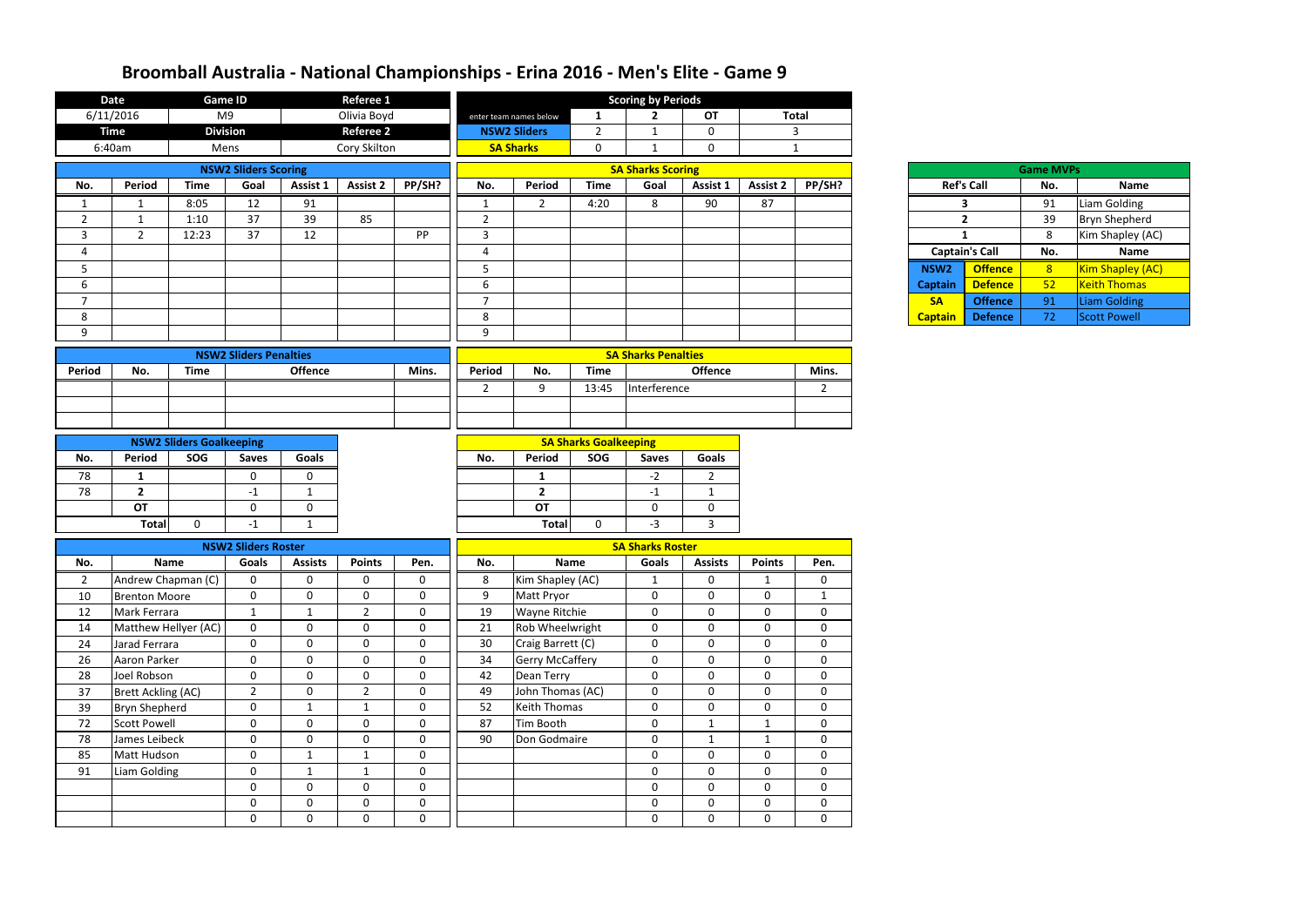|                | <b>Date</b>           |                                 | <b>Game ID</b>                |                | <b>Referee 1</b> |             |                        |                          |                                 | <b>Scoring by Periods</b>     |                |                 |                |                  |                       |                  |                            |
|----------------|-----------------------|---------------------------------|-------------------------------|----------------|------------------|-------------|------------------------|--------------------------|---------------------------------|-------------------------------|----------------|-----------------|----------------|------------------|-----------------------|------------------|----------------------------|
|                | 6/11/2016             |                                 | M10                           |                | Kate Irvine      |             |                        | enter team names below   | 1                               | $\mathbf{2}$                  | <b>OT</b>      |                 | <b>Total</b>   |                  |                       |                  |                            |
|                | <b>Time</b>           |                                 | <b>Division</b>               |                | <b>Referee 2</b> |             |                        | <b>NSW1 Sliders</b>      | 4                               | 5                             | $\mathbf 0$    |                 | 9              |                  |                       |                  |                            |
|                | 8:40am                |                                 | Mens                          |                | Joe Kealy        |             |                        | <b>NSW3 Sliders</b>      | $\overline{0}$                  | $\mathbf 0$                   | $\mathbf 0$    |                 | $\mathbf 0$    |                  |                       |                  |                            |
|                |                       |                                 | <b>NSW1 Sliders Scoring</b>   |                |                  |             |                        |                          |                                 | <b>NSW3 Sliders Scoring</b>   |                |                 |                |                  |                       | <b>Game MVPs</b> |                            |
| No.            | <b>Period</b>         | <b>Time</b>                     | Goal                          | Assist 1       | <b>Assist 2</b>  | PP/SH?      | No.                    | Period                   | <b>Time</b>                     | Goal                          | Assist 1       | <b>Assist 2</b> | PP/SH?         |                  | <b>Ref's Call</b>     | No.              | <b>Name</b>                |
|                | $\mathbf{1}$          | 13:43                           | 26                            | 77             | 83               |             | 1                      |                          |                                 |                               |                |                 |                |                  | 3                     | 77               | Peter Yabsley (AC)         |
| $\overline{2}$ | $\mathbf{1}$          | 10:04                           | 83                            |                |                  |             | $\overline{2}$         |                          |                                 |                               |                |                 |                |                  | $\overline{2}$        | 57               | Sam Boer                   |
| 3              | 1                     | 7:23                            | $\overline{77}$               |                |                  |             | 3                      |                          |                                 |                               |                |                 |                |                  | 1                     | 66               | Simon Fullerton            |
| 4              | -1                    | 3:14                            | 57                            | 4              |                  |             | $\boldsymbol{\Lambda}$ |                          |                                 |                               |                |                 |                |                  | <b>Captain's Call</b> | No.              | <b>Name</b>                |
| 5              | $\overline{2}$        | 12:57                           | 83                            | 77             | 1                |             | 5                      |                          |                                 |                               |                |                 |                | NSW1             | <b>Offence</b>        | 66               | <b>Simon Fullerton</b>     |
| 6              | $\overline{2}$        | 12:38                           | 57                            | 50             |                  |             | $\epsilon$             |                          |                                 |                               |                |                 |                | <b>Captain</b>   | <b>Defence</b>        | 9                | Cameron Livingstone-Thomas |
| $\overline{ }$ | $\overline{2}$        | 9:08                            | 77                            | 26             |                  |             | $\overline{7}$         |                          |                                 |                               |                |                 |                | NSW <sub>3</sub> | <b>Offence</b>        | 77               | Peter Yabsley (AC)         |
| 8              | $\overline{2}$        | 8:23                            | 27                            | 50             |                  |             | 8                      |                          |                                 |                               |                |                 |                | <b>Captain</b>   | <b>Defence</b>        | -7               | Tim Brown (AC)             |
| 9              | $\overline{2}$        | 5:43                            | 77                            | 83             |                  |             | 9                      |                          |                                 |                               |                |                 |                |                  |                       |                  |                            |
|                |                       |                                 | <b>NSW1 Sliders Penalties</b> |                |                  |             |                        |                          |                                 | <b>NSW3 Sliders Penalties</b> |                |                 |                |                  |                       |                  |                            |
| Period         | No.                   | <b>Time</b>                     |                               | <b>Offence</b> |                  | Mins.       | Period                 | No.                      | <b>Time</b>                     |                               | <b>Offence</b> |                 | Mins.          |                  |                       |                  |                            |
|                |                       |                                 |                               |                |                  |             |                        |                          |                                 |                               |                |                 |                |                  |                       |                  |                            |
|                |                       |                                 |                               |                |                  |             |                        |                          |                                 |                               |                |                 |                |                  |                       |                  |                            |
|                |                       |                                 |                               |                |                  |             |                        |                          |                                 |                               |                |                 |                |                  |                       |                  |                            |
|                |                       | <b>NSW1 Sliders Goalkeeping</b> |                               |                |                  |             |                        |                          | <b>NSW3 Sliders Goalkeeping</b> |                               |                |                 |                |                  |                       |                  |                            |
| No.            | Period                | SOG                             | <b>Saves</b>                  | <b>Goals</b>   |                  |             | No.                    | Period                   | SOG                             | <b>Saves</b>                  | <b>Goals</b>   |                 |                |                  |                       |                  |                            |
| 49             | 1                     |                                 | 0                             | $\Omega$       |                  |             | 66                     | 1                        |                                 | $-4$                          | 4              |                 |                |                  |                       |                  |                            |
| 49             | $\overline{2}$        |                                 | $\Omega$                      | $\Omega$       |                  |             | 66                     | $\overline{2}$           |                                 | $-5$                          | 5              |                 |                |                  |                       |                  |                            |
|                | <b>OT</b>             |                                 | $\mathbf 0$                   | $\Omega$       |                  |             |                        | <b>OT</b>                |                                 | $\mathbf 0$                   | $\mathbf 0$    |                 |                |                  |                       |                  |                            |
|                | <b>Total</b>          | $\Omega$                        | $\Omega$                      | $\Omega$       |                  |             |                        | <b>Total</b>             | $\Omega$                        | -9                            | 9              |                 |                |                  |                       |                  |                            |
|                |                       |                                 | <b>NSW1 Sliders Roster</b>    |                |                  |             |                        |                          |                                 | <b>NSW3 Sliders Roster</b>    |                |                 |                |                  |                       |                  |                            |
| No.            |                       | Name                            | Goals                         | <b>Assists</b> | <b>Points</b>    | Pen.        | No.                    |                          | <b>Name</b>                     | <b>Goals</b>                  | <b>Assists</b> | <b>Points</b>   | Pen.           |                  |                       |                  |                            |
| $\mathbf{0}$   | Saxon Hooper (C)      |                                 | $\Omega$                      | 0              | $\mathbf{0}$     | $\Omega$    | 3                      | Benjamin Hellyer         |                                 | $\mathbf{0}$                  | $\mathbf 0$    | 0               | $\Omega$       |                  |                       |                  |                            |
| $\mathbf{1}$   | Dane Hansen           |                                 | $\mathbf 0$                   | 1              |                  | $\mathbf 0$ | 6                      | Tim Boyce (AC)           |                                 | $\mathbf 0$                   | $\mathbf 0$    | $\mathbf 0$     | $\mathbf 0$    |                  |                       |                  |                            |
| 4              | Davin Harvey          |                                 | $\mathbf 0$                   | $\mathbf{1}$   |                  | $\mathbf 0$ | 9                      |                          | Cameron Livingstone-            | $\mathbf 0$                   | $\mathbf 0$    | 0               | $\overline{0}$ |                  |                       |                  |                            |
| $\overline{7}$ | Tim Brown (AC)        |                                 | $\mathbf 0$                   | $\mathbf 0$    | $\mathbf 0$      | $\mathbf 0$ | 15                     | <b>Chris Hukins</b>      |                                 | $\mathbf 0$                   | $\mathbf{0}$   | $\mathbf 0$     | $\mathbf{0}$   |                  |                       |                  |                            |
| 17             | Jeff Ferrara          |                                 | $\overline{0}$                | $\mathbf 0$    | $\mathbf 0$      | $\mathbf 0$ | 16                     | Sean Cowcher             |                                 | $\mathbf 0$                   | $\mathbf 0$    | $\mathbf 0$     | $\mathbf 0$    |                  |                       |                  |                            |
| 26             | Damian Colyer         |                                 | - 1                           | $\mathbf{1}$   | $\overline{2}$   | $\mathbf 0$ | 32                     | Jason Solomon            |                                 | $\mathbf 0$                   | $\mathbf 0$    | $\Omega$        | $\overline{0}$ |                  |                       |                  |                            |
| 27             | Daniel Wong           |                                 | -1                            | $\mathbf 0$    | $\mathbf{1}$     | $\mathbf 0$ | 33                     | <b>Mark Brien</b>        |                                 | $\mathbf 0$                   | $\mathbf 0$    | $\mathbf 0$     | $\mathbf 0$    |                  |                       |                  |                            |
| 39             | Zac Law               |                                 | $\mathbf 0$                   | $\mathbf 0$    | $\mathbf 0$      | $\mathbf 0$ | 42                     | <b>Stuart Paull</b>      |                                 | $\boldsymbol{0}$              | $\mathbf 0$    | 0               | $\mathbf 0$    |                  |                       |                  |                            |
| 46             | James Kristof         |                                 | $\mathbf 0$                   | $\mathbf 0$    | $\mathbf{0}$     | $\mathbf 0$ | 43                     | <b>Adrian Kilpatrick</b> |                                 | $\mathbf 0$                   | $\mathbf 0$    | $\mathbf 0$     | $\mathbf{0}$   |                  |                       |                  |                            |
| 50             | <b>Marc Kuipers</b>   |                                 | $\mathbf 0$                   | $\overline{2}$ | $\overline{2}$   | $\mathbf 0$ | 52                     | Mark Mackereth           |                                 | $\mathbf 0$                   | $\mathbf 0$    | $\mathbf 0$     | $\overline{0}$ |                  |                       |                  |                            |
| 54             | Josh Burton           |                                 | $\mathbf 0$                   | $\mathbf 0$    | $\mathbf 0$      | $\mathbf 0$ | 58                     | Andrew Tilly             |                                 | $\mathbf 0$                   | $\mathbf 0$    | $\Omega$        | $\mathbf{0}$   |                  |                       |                  |                            |
| 57             | Sam Boer              |                                 | $2^{\circ}$                   | $\mathbf 0$    | $\overline{2}$   | $\mathbf 0$ | 63                     | Peter Cook (C)           |                                 | $\mathbf 0$                   | $\mathbf 0$    | $\mathbf 0$     | $\mathbf 0$    |                  |                       |                  |                            |
| 68             | Luke Simmonds         |                                 | 0                             | $\mathbf 0$    | 0                | $\mathbf 0$ | 66                     | Simon Fullerton          |                                 | $\mathbf 0$                   | $\mathbf 0$    | 0               | $\mathbf 0$    |                  |                       |                  |                            |
| 77             | Peter Yabsley (AC)    |                                 | $\mathbf{3}$                  | $\overline{2}$ | 5                | $\mathbf 0$ | 75                     | Chris Robinson (AC)      |                                 | $\mathbf 0$                   | $\mathbf 0$    | $\mathbf 0$     | $\mathbf 0$    |                  |                       |                  |                            |
| 83             | Louis Sultana         |                                 | $\overline{2}$                | $\overline{2}$ | 4                | $\mathbf 0$ | 76                     | <b>Mark Simms</b>        |                                 | $\boldsymbol{0}$              | $\mathbf 0$    | $\mathbf 0$     | $\overline{0}$ |                  |                       |                  |                            |
| 85             | <b>Reece Shepherd</b> |                                 | $\mathbf{0}$                  | $\mathbf 0$    | $\mathbf 0$      | 0           |                        |                          |                                 | $\mathbf 0$                   | $\mathbf 0$    | $\mathbf 0$     | $\mathbf{0}$   |                  |                       |                  |                            |

|            |                       | <b>Game MVPs</b> |                                   |  |  |  |  |  |
|------------|-----------------------|------------------|-----------------------------------|--|--|--|--|--|
|            | <b>Ref's Call</b>     | No.              | <b>Name</b>                       |  |  |  |  |  |
|            | 3                     | 77               | Peter Yabsley (AC)                |  |  |  |  |  |
|            | $\overline{2}$        | 57               | Sam Boer                          |  |  |  |  |  |
|            | 1                     | 66               | Simon Fullerton                   |  |  |  |  |  |
|            |                       |                  |                                   |  |  |  |  |  |
|            | <b>Captain's Call</b> | No.              | <b>Name</b>                       |  |  |  |  |  |
| SW1        | <b>Offence</b>        | 66               | Simon Fullerton                   |  |  |  |  |  |
| ptain      | <b>Defence</b>        | 9                | <b>Cameron Livingstone-Thomas</b> |  |  |  |  |  |
| <b>SW3</b> | <b>Offence</b>        | 77               | Peter Yabsley (AC)                |  |  |  |  |  |

| Ref's Cal      |    |
|----------------|----|
|                | 3  |
|                | 2  |
|                | 1  |
| Captain's O    |    |
| <b>NSW1</b>    | Ωſ |
| <b>Captain</b> | D  |
| <b>NSW3</b>    | Oʻ |
| <b>Captain</b> | Dc |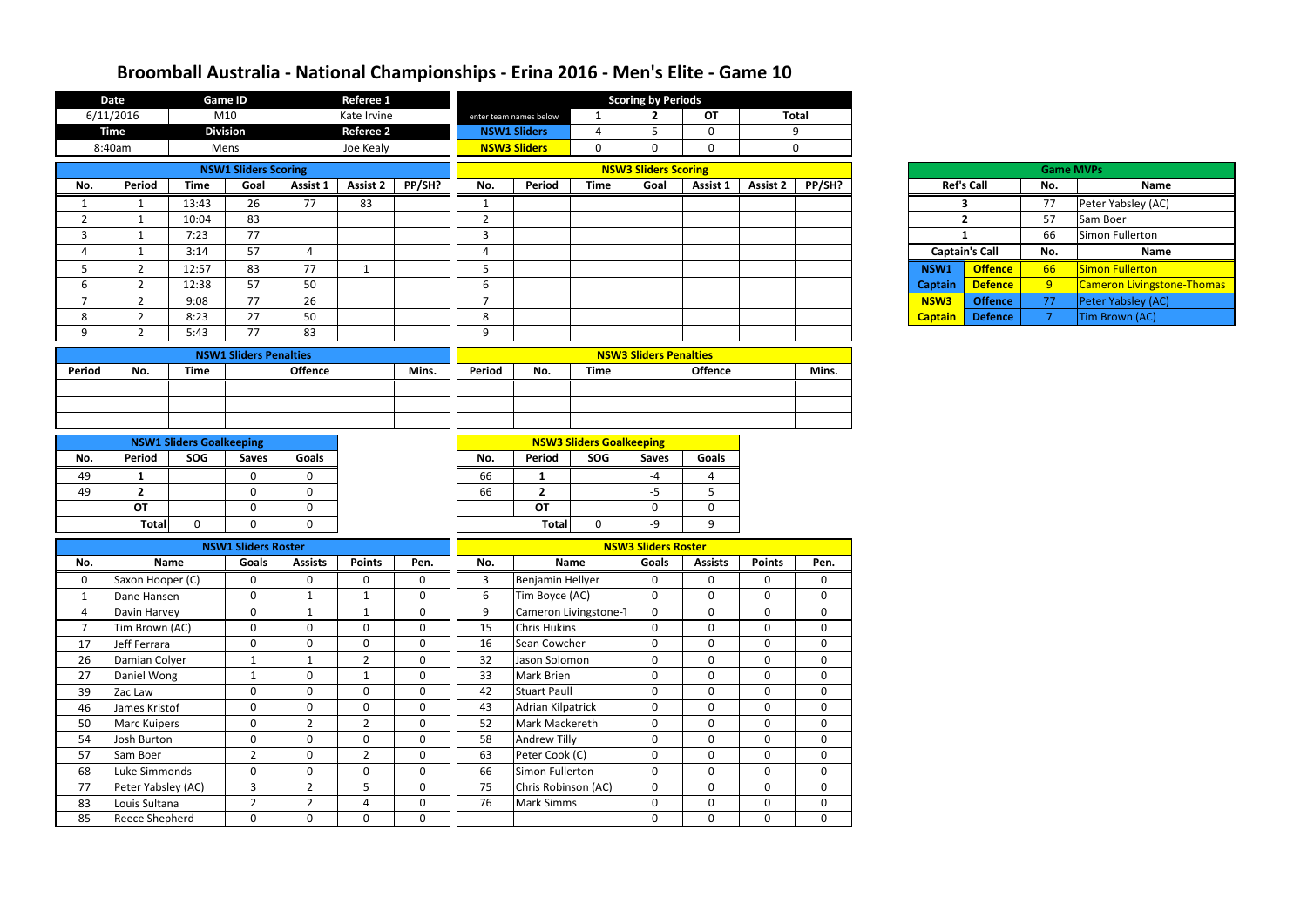|                | <b>Date</b>               | <b>Referee 1</b><br><b>Game ID</b><br><b>Scoring by Periods</b> |                               |                  |                  |                |                |                        |                              |                            |                |                 |              |                  |                       |                  |                        |
|----------------|---------------------------|-----------------------------------------------------------------|-------------------------------|------------------|------------------|----------------|----------------|------------------------|------------------------------|----------------------------|----------------|-----------------|--------------|------------------|-----------------------|------------------|------------------------|
|                | 6/11/2016                 |                                                                 | EF                            |                  | Cory Skilton     |                |                |                        | 1                            | $\mathbf{2}$               | <b>OT</b>      | <b>Total</b>    |              |                  |                       |                  |                        |
|                | <b>Time</b>               |                                                                 | <b>Division</b>               |                  | <b>Referee 2</b> |                |                | <b>NSW2 Sliders</b>    | $\mathbf{1}$                 | $\mathbf 0$                | $\mathbf 0$    |                 | $\mathbf{1}$ |                  |                       |                  |                        |
|                | 11:00am                   |                                                                 | Mens                          |                  | Alan Jabs        |                |                | <b>SA Sharks</b>       | $\mathbf 0$                  | $\mathbf 0$                | $\mathbf 0$    |                 | $\mathbf 0$  |                  |                       |                  |                        |
|                |                           |                                                                 | <b>NSW2 Sliders Scoring</b>   |                  |                  |                |                |                        |                              | <b>SA Sharks Scoring</b>   |                |                 |              |                  |                       | <b>Game MVPs</b> |                        |
| No.            | Period                    | <b>Time</b>                                                     | Goal                          | Assist 1         | Assist 2         | PP/SH?         | No.            | Period                 | <b>Time</b>                  | Goal                       | Assist 1       | <b>Assist 2</b> | PP/SH?       |                  | <b>Ref's Call</b>     | No.              | <b>Name</b>            |
|                | 1                         | 0:58                                                            | $2^{\circ}$                   | 28               | 26               |                | $\mathbf{1}$   |                        |                              |                            |                |                 |              |                  | $\mathbf{3}$          |                  |                        |
| $\overline{2}$ |                           |                                                                 |                               |                  |                  |                | $\overline{2}$ |                        |                              |                            |                |                 |              |                  | $\overline{2}$        |                  |                        |
| $\mathbf{3}$   |                           |                                                                 |                               |                  |                  |                | $\mathbf{3}$   |                        |                              |                            |                |                 |              |                  | $\mathbf{1}$          |                  |                        |
| 4              |                           |                                                                 |                               |                  |                  |                | 4              |                        |                              |                            |                |                 |              |                  | <b>Captain's Call</b> | No.              | Name                   |
| 5              |                           |                                                                 |                               |                  |                  |                | 5              |                        |                              |                            |                |                 |              | NSW <sub>2</sub> | <b>Offence</b>        | 87               | Tim Booth              |
| 6              |                           |                                                                 |                               |                  |                  |                | 6              |                        |                              |                            |                |                 |              | <b>Captain</b>   | <b>Defence</b>        | 21               | <b>Rob Wheelwright</b> |
| $\overline{7}$ |                           |                                                                 |                               |                  |                  |                | $\overline{7}$ |                        |                              |                            |                |                 |              | <b>SA</b>        | <b>Offence</b>        |                  |                        |
| 8              |                           |                                                                 |                               |                  |                  |                | 8              |                        |                              |                            |                |                 |              | <b>Captain</b>   | <b>Defence</b>        |                  |                        |
| 9              |                           |                                                                 |                               |                  |                  |                | 9              |                        |                              |                            |                |                 |              |                  |                       |                  |                        |
|                |                           |                                                                 | <b>NSW2 Sliders Penalties</b> |                  |                  |                |                |                        |                              | <b>SA Sharks Penalties</b> |                |                 |              |                  |                       |                  |                        |
| <b>Period</b>  | No.                       | <b>Time</b>                                                     |                               | <b>Offence</b>   |                  | Mins.          | Period         | No.                    | <b>Time</b>                  |                            | <b>Offence</b> |                 | Mins.        |                  |                       |                  |                        |
| 1              | 72                        | 7:41                                                            | Charging                      |                  |                  | $\overline{2}$ |                |                        |                              |                            |                |                 |              |                  |                       |                  |                        |
| $\overline{2}$ | 26                        | 8:03                                                            | Interference                  |                  |                  | $\overline{2}$ |                |                        |                              |                            |                |                 |              |                  |                       |                  |                        |
|                |                           |                                                                 |                               |                  |                  |                |                |                        |                              |                            |                |                 |              |                  |                       |                  |                        |
|                |                           | <b>NSW2 Sliders Goalkeeping</b>                                 |                               |                  |                  |                |                |                        | <b>SA Sharks Goalkeeping</b> |                            |                |                 |              |                  |                       |                  |                        |
| No.            | <b>Period</b>             | SOG                                                             | <b>Saves</b>                  | <b>Goals</b>     |                  |                | No.            | Period                 | SOG                          | <b>Saves</b>               | Goals          |                 |              |                  |                       |                  |                        |
|                | -1                        |                                                                 | 0                             | $\boldsymbol{0}$ |                  |                |                | $\mathbf{1}$           |                              | $-1$                       | 1              |                 |              |                  |                       |                  |                        |
|                | $\overline{2}$            |                                                                 | $\mathbf 0$                   | $\mathbf 0$      |                  |                |                | $\overline{2}$         |                              | $\mathbf 0$                | $\mathbf 0$    |                 |              |                  |                       |                  |                        |
|                | <b>OT</b>                 |                                                                 | $\mathbf 0$                   | $\mathbf 0$      |                  |                |                | <b>OT</b>              |                              | $\mathbf 0$                | $\mathbf 0$    |                 |              |                  |                       |                  |                        |
|                | <b>Total</b>              | 0                                                               | $\Omega$                      | $\mathbf 0$      |                  |                |                | Total                  | $\mathbf 0$                  | $-1$                       | $\mathbf{1}$   |                 |              |                  |                       |                  |                        |
|                |                           |                                                                 | <b>NSW2 Sliders Roster</b>    |                  |                  |                |                |                        |                              | <b>SA Sharks Roster</b>    |                |                 |              |                  |                       |                  |                        |
| No.            |                           | Name                                                            | <b>Goals</b>                  | <b>Assists</b>   | <b>Points</b>    | Pen.           | No.            |                        | Name                         | <b>Goals</b>               | <b>Assists</b> | <b>Points</b>   | Pen.         |                  |                       |                  |                        |
|                | Andrew Chapman (C)        |                                                                 |                               | $\mathbf{0}$     |                  | $\Omega$       | 8              | Kim Shapley (AC)       |                              | $\mathbf 0$                | 0              | $\mathbf 0$     | $\mathbf 0$  |                  |                       |                  |                        |
| 10             | <b>Brenton Moore</b>      |                                                                 | $\mathbf 0$                   | $\mathbf 0$      | $\mathbf 0$      | $\mathbf 0$    | 9              | Matt Pryor             |                              | $\mathbf 0$                | $\mathbf 0$    | $\mathbf{0}$    | $\mathbf{0}$ |                  |                       |                  |                        |
| 12             | Mark Ferrara              |                                                                 | $\mathbf 0$                   | $\mathbf 0$      | $\mathbf 0$      | $\mathbf 0$    | 19             | <b>Wayne Ritchie</b>   |                              | $\mathbf 0$                | $\mathbf 0$    | $\overline{0}$  | $\mathbf 0$  |                  |                       |                  |                        |
| 14             | Matthew Hellyer (AC)      |                                                                 | $\mathbf 0$                   | $\mathbf 0$      | $\mathbf 0$      | $\mathbf 0$    | 21             | Rob Wheelwright        |                              | $\mathbf 0$                | 0              | $\mathbf 0$     | $\Omega$     |                  |                       |                  |                        |
| 24             | Jarad Ferrara             |                                                                 | $\mathbf 0$                   | $\mathbf 0$      | $\mathbf 0$      | $\overline{0}$ | 30             | Craig Barrett (C)      |                              | $\mathbf 0$                | $\mathbf 0$    | $\mathbf 0$     | $\mathbf 0$  |                  |                       |                  |                        |
| 26             | Aaron Parker              |                                                                 | $\overline{0}$                | $\mathbf{1}$     | $\mathbf{1}$     | $\mathbf{1}$   | 34             | <b>Gerry McCaffery</b> |                              | $\mathbf 0$                | 0              | $\mathbf 0$     | $\mathbf 0$  |                  |                       |                  |                        |
| 28             | Joel Robson               |                                                                 | $\overline{0}$                | $\mathbf{1}$     | $\mathbf{1}$     | $\overline{0}$ | 42             | Dean Terry             |                              | $\mathbf 0$                | $\mathbf 0$    | $\mathbf 0$     | $\mathbf 0$  |                  |                       |                  |                        |
| 37             | <b>Brett Ackling (AC)</b> |                                                                 | $\mathbf 0$                   | $\mathbf 0$      | $\mathbf 0$      | $\mathbf{0}$   | 49             | John Thomas (AC)       |                              | $\mathbf 0$                | $\mathbf 0$    | $\mathbf 0$     | $\mathbf{0}$ |                  |                       |                  |                        |
| 39             | <b>Bryn Shepherd</b>      |                                                                 | $\mathbf 0$                   | $\mathbf 0$      | $\mathbf 0$      | $\mathbf{0}$   | 52             | <b>Keith Thomas</b>    |                              | $\mathbf 0$                | 0              | $\mathbf 0$     | $\mathbf{0}$ |                  |                       |                  |                        |
| 72             | <b>Scott Powell</b>       |                                                                 | $\mathbf 0$                   | $\mathbf 0$      | $\mathbf 0$      | $\mathbf{1}$   | 87             | Tim Booth              |                              | $\mathbf 0$                | $\mathbf 0$    | $\mathbf 0$     | $\mathbf 0$  |                  |                       |                  |                        |
| 78             | James Leibeck             |                                                                 | $\mathbf 0$                   | $\mathbf 0$      | $\mathbf 0$      | $\mathbf 0$    | 90             | Don Godmaire           |                              | $\mathbf 0$                | $\mathbf 0$    | $\mathbf 0$     | $\Omega$     |                  |                       |                  |                        |
| 85             | Matt Hudson               |                                                                 | $\mathbf 0$                   | $\mathbf 0$      | $\mathbf 0$      | $\overline{0}$ |                |                        |                              | $\mathbf 0$                | $\mathbf 0$    | $\overline{0}$  | $\mathbf 0$  |                  |                       |                  |                        |
| 91             | Liam Golding              |                                                                 | $\pmb{0}$                     | $\mathbf 0$      | $\mathbf 0$      | $\mathbf 0$    |                |                        |                              | $\mathbf 0$                | $\mathbf 0$    | $\mathbf 0$     | $\mathbf 0$  |                  |                       |                  |                        |
|                |                           |                                                                 | $\mathbf 0$                   | $\mathbf 0$      | $\mathbf 0$      | $\mathbf 0$    |                |                        |                              | $\mathbf 0$                | $\mathbf 0$    | $\mathbf 0$     | $\mathbf 0$  |                  |                       |                  |                        |
|                |                           |                                                                 | $\mathbf 0$                   | $\mathbf 0$      | $\mathbf 0$      | $\mathbf 0$    |                |                        |                              | $\mathbf 0$                | $\mathbf 0$    | $\mathbf 0$     | $\mathbf{0}$ |                  |                       |                  |                        |
|                |                           |                                                                 | $\mathbf 0$                   | $\mathbf 0$      | 0                | 0              |                |                        |                              | $\mathbf 0$                | 0              | $\mathbf 0$     | $\mathbf{0}$ |                  |                       |                  |                        |

## **Broomball Australia - National Championships - Erina 2016 - Men's Elite - Elimination Final**

| <b>Game MVPs</b> |                       |     |                        |  |  |  |  |  |  |  |  |  |
|------------------|-----------------------|-----|------------------------|--|--|--|--|--|--|--|--|--|
|                  | <b>Ref's Call</b>     | No. | <b>Name</b>            |  |  |  |  |  |  |  |  |  |
|                  | 3                     |     |                        |  |  |  |  |  |  |  |  |  |
|                  | 2                     |     |                        |  |  |  |  |  |  |  |  |  |
|                  | 1                     |     |                        |  |  |  |  |  |  |  |  |  |
|                  |                       |     |                        |  |  |  |  |  |  |  |  |  |
|                  | <b>Captain's Call</b> | No. | <b>Name</b>            |  |  |  |  |  |  |  |  |  |
| NSW <sub>2</sub> | <b>Offence</b>        | 87  | <b>Tim Booth</b>       |  |  |  |  |  |  |  |  |  |
| <b>Captain</b>   | <b>Defence</b>        | 21  | <b>Rob Wheelwright</b> |  |  |  |  |  |  |  |  |  |
| <b>SA</b>        | <b>Offence</b>        |     |                        |  |  |  |  |  |  |  |  |  |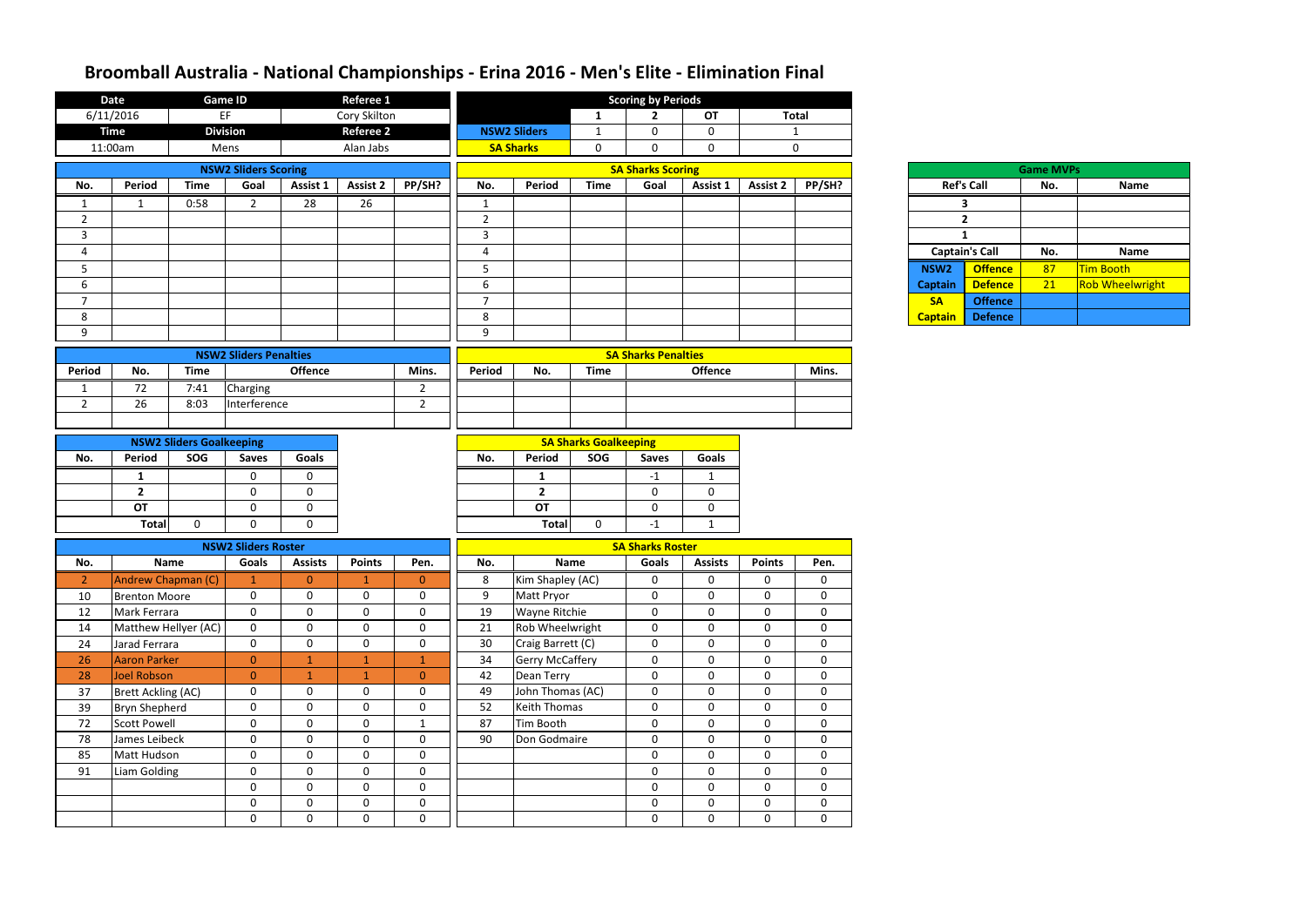|                | <b>Date</b>                    |                                        | Referee 1<br><b>Game ID</b>   |                               |                             |                                 |                |                                   | <b>Scoring by Periods</b>            |                                |                   |                                  |                            |
|----------------|--------------------------------|----------------------------------------|-------------------------------|-------------------------------|-----------------------------|---------------------------------|----------------|-----------------------------------|--------------------------------------|--------------------------------|-------------------|----------------------------------|----------------------------|
|                | 6/11/2016                      |                                        | QF                            |                               | Cory Skilton                |                                 |                |                                   | $\mathbf{1}$                         | $\mathbf{2}$                   | <b>OT</b>         |                                  | <b>Total</b>               |
|                | <b>Time</b>                    |                                        | <b>Division</b>               |                               | <b>Referee 2</b>            |                                 |                | <b>NSW1 Sliders</b>               | $\pmb{0}$                            | $\mathbf{1}$                   | $\mathbf 0$       |                                  | $\mathbf{1}$               |
|                | 11:40am                        |                                        | Mens                          |                               | Alan Jabs                   |                                 |                | <b>ACT Flames</b>                 | $\mathbf 0$                          | $\mathbf{1}$                   | 0                 |                                  | $\mathbf{1}$               |
|                |                                |                                        | <b>NSW1 Sliders Scoring</b>   |                               |                             |                                 |                |                                   |                                      | <b>ACT Flames Scoring</b>      |                   |                                  |                            |
| No.            | Period                         | <b>Time</b>                            | Goal                          | Assist 1                      | <b>Assist 2</b>             | PP/SH?                          | No.            | <b>Period</b>                     | <b>Time</b>                          | Goal                           | Assist 1          | <b>Assist 2</b>                  | PP/SH?                     |
| $\mathbf{1}$   | $\overline{2}$                 | 13:27                                  | $7^{\circ}$                   |                               |                             |                                 | $\mathbf{1}$   | $2^{\circ}$                       | 7:30                                 | 39                             | 32                |                                  |                            |
| $\overline{2}$ |                                |                                        |                               |                               |                             |                                 | $\overline{2}$ |                                   |                                      |                                |                   |                                  |                            |
| 3              |                                |                                        |                               |                               |                             |                                 | $\overline{3}$ |                                   |                                      |                                |                   |                                  |                            |
| $\overline{4}$ |                                |                                        |                               |                               |                             |                                 | $\overline{4}$ |                                   |                                      |                                |                   |                                  |                            |
| 5              |                                |                                        |                               |                               |                             |                                 | 5              |                                   |                                      |                                |                   |                                  |                            |
| 6              |                                |                                        |                               |                               |                             |                                 | $6\,$          |                                   |                                      |                                |                   |                                  |                            |
| $\overline{7}$ |                                |                                        |                               |                               |                             |                                 | $\overline{7}$ |                                   |                                      |                                |                   |                                  |                            |
| 8              |                                |                                        |                               |                               |                             |                                 | 8              |                                   |                                      |                                |                   |                                  |                            |
| 9              |                                |                                        |                               |                               |                             |                                 | 9              |                                   |                                      |                                |                   |                                  |                            |
|                |                                |                                        | <b>NSW1 Sliders Penalties</b> |                               |                             |                                 |                |                                   |                                      | <b>ACT Flames Penalties</b>    |                   |                                  |                            |
| <b>Period</b>  | No.                            | <b>Time</b>                            |                               | <b>Offence</b>                |                             | Mins.                           | Period         | No.                               | <b>Time</b>                          |                                | <b>Offence</b>    |                                  | Mins.                      |
| $\mathbf{1}$   | 77                             | 11:18                                  | <b>High stick</b>             |                               |                             | $\overline{2}$                  | $\overline{2}$ | 32                                | 10:07                                | High stick                     |                   |                                  | $2^{\circ}$                |
|                |                                |                                        |                               |                               |                             |                                 |                |                                   |                                      |                                |                   |                                  |                            |
|                |                                |                                        |                               |                               |                             |                                 |                |                                   |                                      |                                |                   |                                  |                            |
|                |                                |                                        |                               |                               |                             |                                 |                |                                   |                                      |                                |                   |                                  |                            |
| No.            | Period                         | <b>NSW1 Sliders Goalkeeping</b><br>SOG | <b>Saves</b>                  | Goals                         |                             |                                 | No.            | Period                            | <b>ACT Flames Goalkeeping</b><br>SOG | <b>Saves</b>                   | <b>Goals</b>      |                                  |                            |
|                |                                |                                        |                               |                               |                             |                                 |                |                                   |                                      |                                |                   |                                  |                            |
|                | $\mathbf{1}$<br>$\overline{2}$ |                                        | 0                             | 0                             |                             |                                 |                | $\mathbf{1}$<br>$\overline{2}$    |                                      | 0                              | 0                 |                                  |                            |
|                | <b>OT</b>                      |                                        | $-1$<br>$\mathbf 0$           | $\mathbf{1}$<br>$\mathbf 0$   |                             |                                 |                | <b>OT</b>                         |                                      | $-1$<br>$\mathbf{0}$           | $\mathbf{1}$<br>0 |                                  |                            |
|                | <b>Total</b>                   | $\mathbf 0$                            | $-1$                          | $\mathbf{1}$                  |                             |                                 |                | <b>Total</b>                      | $\mathbf 0$                          | $-1$                           | 1                 |                                  |                            |
|                |                                |                                        |                               |                               |                             |                                 |                |                                   |                                      |                                |                   |                                  |                            |
|                |                                |                                        | <b>NSW1 Sliders Roster</b>    |                               |                             |                                 |                |                                   |                                      | <b>ACT Flames Roster</b>       |                   |                                  |                            |
| No.            |                                | Name                                   | Goals                         | <b>Assists</b>                | <b>Points</b>               | Pen.                            | No.            |                                   | Name                                 | <b>Goals</b>                   | <b>Assists</b>    | <b>Points</b>                    | Pen.                       |
| 0              | Saxon Hooper (C)               |                                        | 0                             | 0                             | 0                           | $\mathbf 0$                     | 16             | Shane Martin (C)                  |                                      | $\mathbf{0}$                   | 0                 | 0                                | $\mathbf 0$                |
| $\mathbf{1}$   | Dane Hansen                    |                                        | $\mathbf 0$                   | $\mathbf{0}$                  | $\mathbf{0}$                | $\mathbf 0$                     | 25             | Chris Sarlija                     |                                      | $\mathbf{0}$                   | $\mathbf{0}$      | $\mathbf 0$                      | $\mathbf 0$                |
| 5              | Davin Harvey                   |                                        | $\mathbf 0$                   | $\mathbf 0$                   | $\mathbf 0$                 | $\mathbf 0$                     | 26             | Dave Kusetic                      |                                      | $\overline{0}$                 | $\mathbf 0$       | $\mathbf 0$                      | $\mathbf 0$                |
| $\overline{7}$ | Tim Brown (AC)                 |                                        | $\mathbf{1}$                  | $\overline{0}$<br>$\mathbf 0$ | $\mathbf{1}$<br>$\mathbf 0$ | $\mathbf{0}$                    | 31             | Chris Lucas (AC)                  |                                      | $\mathbf{0}$                   | $\mathbf 0$       | $\boldsymbol{0}$<br>$\mathbf{1}$ | $\mathbf 0$                |
| 11             | Jeff Ferrara                   |                                        | $\mathbf 0$<br>$\mathbf 0$    | $\mathbf 0$                   |                             | $\mathbf 0$<br>$\boldsymbol{0}$ | 32             | Josh Roberts                      |                                      | $\overline{0}$<br>$\mathbf{0}$ | $\mathbf{1}$      |                                  | $\mathbf 1$                |
| 21             | Daniel Wong<br>Zac Law         |                                        | $\mathbf 0$                   | $\mathbf 0$                   | $\mathbf 0$<br>$\mathbf{0}$ | $\mathbf 0$                     | 35<br>36       | Zac Brandon<br>Kevin Jeffery (GK) |                                      | $\overline{0}$                 | 0<br>$\mathbf{0}$ | $\mathbf 0$<br>$\overline{0}$    | $\mathbf 0$<br>$\mathbf 0$ |
| 41<br>49       | James Kristof                  |                                        | $\mathbf 0$                   | $\mathbf 0$                   | $\mathbf{0}$                | $\boldsymbol{0}$                | 39             | Joe Kealey (AC)                   |                                      | 1 <sub>1</sub>                 | $\overline{0}$    | $\mathbf{1}$                     | $\mathbf{0}$               |
| 50             | <b>Marc Kuipers</b>            |                                        | $\mathbf 0$                   | $\mathbf 0$                   | $\mathbf 0$                 | $\boldsymbol{0}$                | 42             | <b>Corey Banks</b>                |                                      | $\mathbf 0$                    | $\mathbf 0$       | $\mathbf 0$                      | $\mathbf 0$                |
| 68             | Luke Simmonds                  |                                        | $\overline{0}$                | $\mathbf 0$                   | $\mathbf{0}$                | $\mathbf 0$                     | 43             | Simon Gallagher                   |                                      | $\mathbf 0$                    | $\overline{0}$    | $\mathbf 0$                      | $\overline{0}$             |
| 77             | Peter Yabsley (AC)             |                                        | $\mathbf 0$                   | $\mathbf 0$                   | $\mathbf{0}$                | $\mathbf{1}$                    | 46             | <b>Matt Winter</b>                |                                      | $\mathbf{0}$                   | $\mathbf 0$       | $\mathbf 0$                      | $\mathbf 0$                |
| 79             | Sam Boer                       |                                        | $\mathbf 0$                   | $\mathbf 0$                   | $\mathbf 0$                 | $\mathbf 0$                     |                |                                   |                                      | $\overline{0}$                 | $\overline{0}$    | $\mathbf 0$                      | $\mathbf 0$                |
| 83             | Louis Sultana                  |                                        | $\mathbf 0$                   | $\mathbf{0}$                  | $\mathbf 0$                 | $\mathbf 0$                     |                |                                   |                                      | $\mathbf{0}$                   | $\mathbf{0}$      | $\mathbf 0$                      | $\mathbf 0$                |
| 86             | Damian Colyer                  |                                        | $\mathbf 0$                   | $\mathbf{0}$                  | $\mathbf 0$                 | $\mathbf 0$                     |                |                                   |                                      | $\mathbf{0}$                   | $\mathbf{0}$      | $\mathbf 0$                      | $\mathbf 0$                |
| 87             | <b>Reece Shepherd</b>          |                                        | $\mathbf 0$                   | $\mathbf 0$                   | $\mathbf{0}$                | $\mathbf 0$                     |                |                                   |                                      | $\overline{0}$                 | $\mathbf 0$       | $\mathbf 0$                      | $\overline{0}$             |
| 89             | Josh Burton                    |                                        | $\mathbf 0$                   | $\mathbf 0$                   | $\mathbf 0$                 | $\mathbf 0$                     |                |                                   |                                      | $\overline{0}$                 | $\mathbf{0}$      | $\mathbf 0$                      | $\mathbf 0$                |
|                |                                |                                        |                               |                               |                             |                                 |                |                                   |                                      |                                |                   |                                  |                            |

## **Broomball Australia - National Championships - Erina 2016 - Men's Elite - Qualifying Final**

|                       |                | <b>Game MVPs</b> |             |
|-----------------------|----------------|------------------|-------------|
| <b>Ref's Call</b>     |                | No.              | <b>Name</b> |
| 3                     |                |                  |             |
|                       | 2              |                  |             |
| 1                     |                |                  |             |
| <b>Captain's Call</b> |                | No.              | <b>Name</b> |
| <b>VSW1</b>           | <b>Offence</b> |                  |             |
| aptain                | <b>Defence</b> |                  |             |
| <b>ACT</b>            | <b>Offence</b> |                  |             |
| aptain                | <b>Defence</b> |                  |             |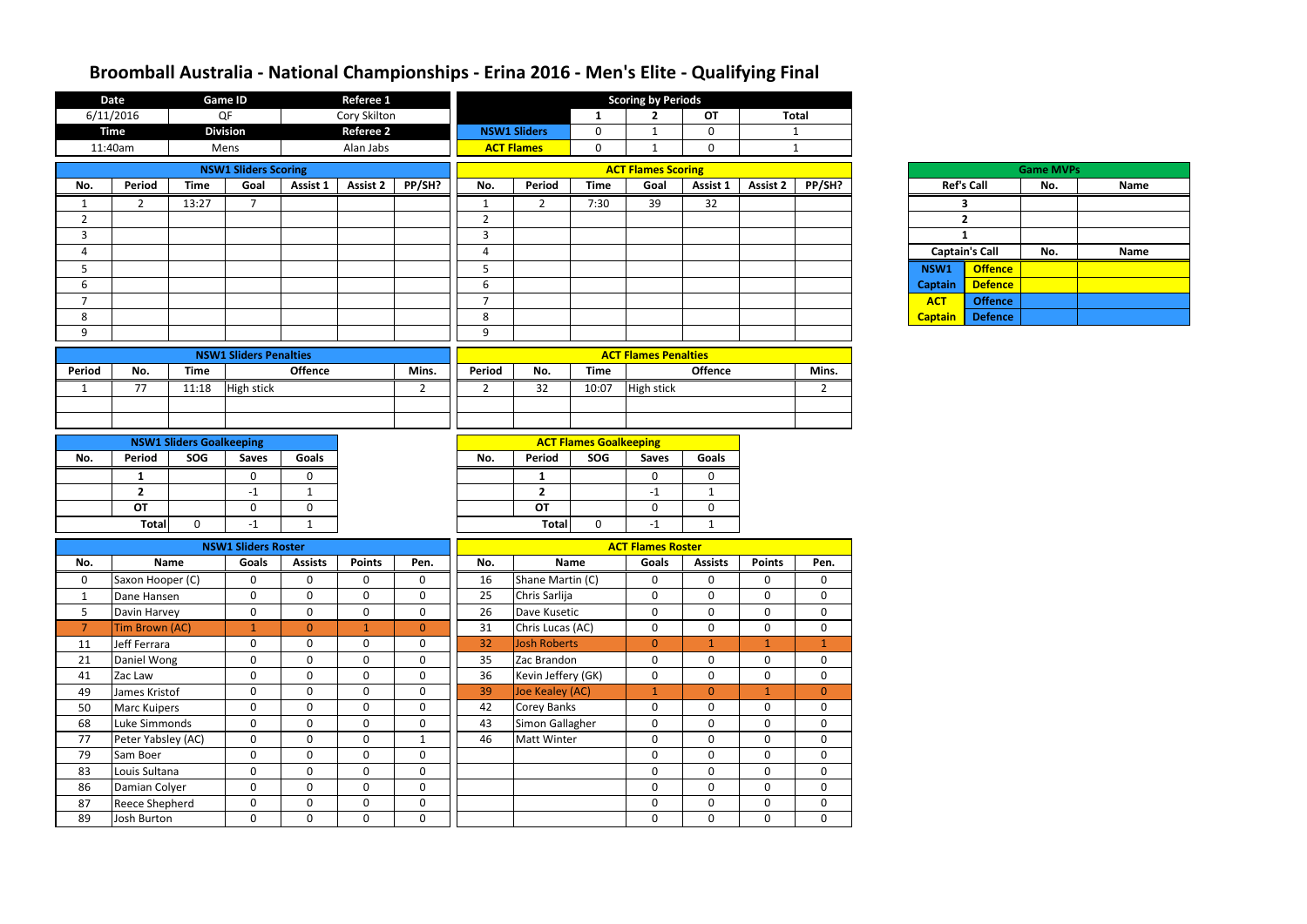|                | <b>Referee 1</b><br><b>Date</b><br><b>Game ID</b><br>6/11/2016<br>PF |                                                     |                                |                                |                            |                                 |                  |                                       | <b>Scoring by Periods</b>            |                             |                              |                               |                               |
|----------------|----------------------------------------------------------------------|-----------------------------------------------------|--------------------------------|--------------------------------|----------------------------|---------------------------------|------------------|---------------------------------------|--------------------------------------|-----------------------------|------------------------------|-------------------------------|-------------------------------|
|                |                                                                      | Cory Skilton<br><b>Division</b><br><b>Referee 2</b> |                                |                                |                            |                                 |                  | $\mathbf{1}$                          | $\mathbf{2}$                         | <b>OT</b>                   |                              | <b>Total</b>                  |                               |
|                | <b>Time</b>                                                          |                                                     |                                |                                |                            |                                 |                  | <b>NSW2 Sliders</b>                   | $\overline{2}$                       | $\Omega$                    | $\mathbf 0$                  |                               | $2^{\circ}$                   |
|                | 4:50pm                                                               |                                                     | Mens                           |                                | Alan Jabs                  |                                 |                  | <b>ACT Flames</b>                     | $\overline{2}$                       | 0                           | $\mathbf 0$                  |                               | $\overline{2}$                |
|                |                                                                      |                                                     | <b>NSW2 Sliders Scoring</b>    |                                |                            |                                 |                  |                                       |                                      | <b>ACT Flames Scoring</b>   |                              |                               |                               |
| No.            | Period                                                               | <b>Time</b>                                         | Goal                           | Assist 1                       | <b>Assist 2</b>            | PP/SH?                          | No.              | Period                                | <b>Time</b>                          | Goal                        | Assist 1                     | <b>Assist 2</b>               | PP/SH?                        |
| $\mathbf{1}$   | $\mathbf{1}$                                                         | 12:35                                               | 91                             | 14                             |                            |                                 | $\mathbf{1}$     | $\mathbf{1}$                          | 11:17                                | 35                          | 39                           |                               |                               |
| $\overline{2}$ | $\mathbf{1}$                                                         | 10:03                                               | 39                             | 14                             |                            |                                 | $\overline{2}$   | $\mathbf{1}$                          | 0:28                                 | 39                          | 16                           | 42                            |                               |
| $\overline{3}$ |                                                                      |                                                     |                                |                                |                            |                                 | $\overline{3}$   |                                       |                                      |                             |                              |                               |                               |
| $\overline{4}$ |                                                                      |                                                     |                                |                                |                            |                                 | $\overline{4}$   |                                       |                                      |                             |                              |                               |                               |
| 5              |                                                                      |                                                     |                                |                                |                            |                                 | $5\phantom{.}$   |                                       |                                      |                             |                              |                               |                               |
| $6\,$          |                                                                      |                                                     |                                |                                |                            |                                 | $\boldsymbol{6}$ |                                       |                                      |                             |                              |                               |                               |
| $\overline{7}$ |                                                                      |                                                     |                                |                                |                            |                                 | $\overline{7}$   |                                       |                                      |                             |                              |                               |                               |
| 8              |                                                                      |                                                     |                                |                                |                            |                                 | 8                |                                       |                                      |                             |                              |                               |                               |
| 9              |                                                                      |                                                     |                                |                                |                            |                                 | 9                |                                       |                                      |                             |                              |                               |                               |
|                |                                                                      |                                                     | <b>NSW2 Sliders Penalties</b>  |                                |                            |                                 |                  |                                       |                                      | <b>ACT Flames Penalties</b> |                              |                               |                               |
| Period         | No.                                                                  | <b>Time</b>                                         |                                | <b>Offence</b>                 |                            | Mins.                           | Period           | No.                                   | <b>Time</b>                          |                             | <b>Offence</b>               |                               | Mins.                         |
| $\overline{2}$ | 72                                                                   | 5:15                                                | Interference                   |                                |                            | $\overline{2}$                  |                  |                                       |                                      |                             |                              |                               |                               |
|                |                                                                      |                                                     |                                |                                |                            |                                 |                  |                                       |                                      |                             |                              |                               |                               |
|                |                                                                      |                                                     |                                |                                |                            |                                 |                  |                                       |                                      |                             |                              |                               |                               |
|                |                                                                      |                                                     |                                |                                |                            |                                 |                  |                                       |                                      |                             |                              |                               |                               |
|                | Period                                                               | <b>NSW2 Sliders Goalkeeping</b><br>SOG              |                                |                                |                            |                                 |                  |                                       | <b>ACT Flames Goalkeeping</b><br>SOG |                             | Goals                        |                               |                               |
| No.            |                                                                      |                                                     | <b>Saves</b>                   | Goals                          |                            |                                 | No.              | Period                                |                                      | <b>Saves</b>                |                              |                               |                               |
| 78             | $\mathbf{1}$                                                         |                                                     | $-2$                           | 2                              |                            |                                 | 36               | $\mathbf{1}$                          |                                      | $-2$                        | 2                            |                               |                               |
| 78             | $\overline{2}$<br><b>OT</b>                                          |                                                     | $\mathbf 0$<br>$\mathbf 0$     | 0<br>0                         |                            |                                 | 36               | $\mathbf{2}$<br><b>OT</b>             |                                      | $\mathbf 0$<br>$\mathbf{0}$ | 0<br>$\mathbf 0$             |                               |                               |
|                | <b>Total</b>                                                         | $\mathbf 0$                                         | $-2$                           | $\overline{2}$                 |                            |                                 |                  | <b>Total</b>                          | $\mathbf 0$                          | $-2$                        | $2^{\circ}$                  |                               |                               |
|                |                                                                      |                                                     |                                |                                |                            |                                 |                  |                                       |                                      |                             |                              |                               |                               |
|                |                                                                      |                                                     | <b>NSW2 Sliders Roster</b>     |                                |                            |                                 |                  |                                       |                                      | <b>ACT Flames Roster</b>    |                              |                               |                               |
| No.            |                                                                      | Name                                                | Goals                          | <b>Assists</b>                 | <b>Points</b>              | Pen.                            | No.              |                                       | Name                                 | Goals                       | <b>Assists</b>               | <b>Points</b>                 | Pen.                          |
| $\overline{2}$ | Andrew Chapman (C)                                                   |                                                     | 0                              | 0                              | $\mathbf 0$                | $\mathbf 0$                     | 16               | Shane Martin (C)                      |                                      | $\mathbf{0}$                |                              |                               | $\overline{0}$                |
| 10             | <b>Brenton Moore</b>                                                 |                                                     | $\mathbf 0$                    | $\mathbf 0$                    | $\mathbf 0$                | $\mathbf 0$                     | 25               | Chris Sarlija                         |                                      | $\mathbf 0$                 | $\mathbf{0}$                 | $\mathbf 0$                   | 0                             |
| 12             | Mark Ferrara                                                         |                                                     | $\overline{0}$                 | $\overline{0}$                 | $\mathbf 0$                | $\mathbf 0$                     | 26               | Dave Kusetic                          |                                      | $\overline{0}$              | $\mathbf 0$                  | $\mathbf 0$                   | $\mathbf 0$                   |
| 14             | Matthew Hellyer (AC)                                                 |                                                     | $\mathbf{0}$                   | 2 <sup>1</sup>                 | $\overline{2}$             | $\mathbf{0}$                    | 31               | Chris Lucas (AC)                      |                                      | $\overline{0}$              | $\mathbf 0$                  | $\mathbf 0$                   | $\mathbf 0$                   |
| 24             | Jarad Ferrara                                                        |                                                     | $\mathbf 0$                    | $\mathbf 0$                    | $\mathbf 0$                | $\mathbf 0$                     | 32               | Josh Roberts                          |                                      | $\overline{0}$              | $\mathbf 0$                  | $\mathbf 0$                   | $\mathbf 0$                   |
| 26             | Aaron Parker                                                         |                                                     | $\mathbf 0$                    | $\overline{0}$                 | $\mathbf 0$                | $\mathbf 0$                     | 35               | Zac Brandon                           |                                      | $\mathbf{1}$                | $\overline{0}$               | $\mathbf{1}$                  | $\overline{0}$                |
| 28<br>37       | Joel Robson                                                          |                                                     | $\overline{0}$<br>$\mathbf{0}$ | $\mathbf{0}$<br>$\overline{0}$ | $\mathbf 0$<br>$\mathbf 0$ | $\mathbf 0$<br>$\boldsymbol{0}$ | 36<br>39         | Kevin Jeffery (GK)                    |                                      | $\overline{0}$<br>1         | $\mathbf{0}$<br>$\mathbf{1}$ | $\mathbf 0$<br>2 <sup>1</sup> | $\mathbf 0$<br>$\overline{0}$ |
| 39             | <b>Brett Ackling (AC)</b><br><b>Bryn Shepherd</b>                    |                                                     | $\mathbf{1}$                   | $\overline{0}$                 | $\mathbf{1}$               | $\mathbf{0}$                    | 42               | Joe Kealey (AC)<br><b>Corey Banks</b> |                                      | $\overline{0}$              | 1                            | $\mathbf{1}$                  | $\overline{0}$                |
| 72             | <b>Scott Powell</b>                                                  |                                                     | $\mathbf 0$                    | $\overline{0}$                 | $\mathbf 0$                | $\mathbf{1}$                    | 43               | Simon Gallagher                       |                                      | $\overline{0}$              | $\mathbf 0$                  | $\mathbf 0$                   | $\mathbf 0$                   |
| 78             | James Leibeck                                                        |                                                     | $\mathbf 0$                    | 0                              | $\mathbf 0$                | $\mathbf 0$                     | 46               | Matt Winter                           |                                      | $\overline{0}$              | $\mathbf 0$                  | $\mathbf 0$                   | $\mathbf 0$                   |
| 85             | Matt Hudson                                                          |                                                     | $\mathbf 0$                    | $\overline{0}$                 | $\mathbf 0$                | $\mathbf 0$                     |                  |                                       |                                      | $\overline{0}$              | $\mathbf 0$                  | $\mathbf 0$                   | $\mathbf 0$                   |
| 91             | <b>Liam Golding</b>                                                  |                                                     | $\mathbf{1}$                   | $\overline{0}$                 | $\mathbf{1}$               | $\mathbf{0}$                    |                  |                                       |                                      | $\overline{0}$              | $\mathbf 0$                  | $\mathbf 0$                   | $\mathbf 0$                   |
|                |                                                                      |                                                     | $\mathbf{0}$                   | $\mathbf{0}$                   | $\mathbf 0$                | $\mathbf 0$                     |                  |                                       |                                      | $\overline{0}$              | $\mathbf{0}$                 | $\mathbf 0$                   | $\mathbf 0$                   |
|                |                                                                      |                                                     | $\mathbf 0$                    | $\overline{0}$                 | $\mathbf 0$                | $\mathbf 0$                     |                  |                                       |                                      | $\overline{0}$              | $\mathbf 0$                  | $\mathbf 0$                   | $\mathbf 0$                   |
|                |                                                                      |                                                     | $\mathbf 0$                    | $\mathbf 0$                    | $\mathbf 0$                | $\mathbf 0$                     |                  |                                       |                                      | $\overline{0}$              | $\mathbf 0$                  | $\mathbf 0$                   | $\mathbf 0$                   |
|                |                                                                      |                                                     |                                |                                |                            |                                 |                  |                                       |                                      |                             |                              |                               |                               |

## **Broomball Australia - National Championships - Erina 2016 - Men's Elite - Preliminary Final**

| <b>Game MVPs</b> |                       |     |             |  |  |  |  |  |  |  |  |  |  |
|------------------|-----------------------|-----|-------------|--|--|--|--|--|--|--|--|--|--|
|                  | <b>Ref's Call</b>     | No. | <b>Name</b> |  |  |  |  |  |  |  |  |  |  |
|                  | 3                     |     |             |  |  |  |  |  |  |  |  |  |  |
|                  | 2                     |     |             |  |  |  |  |  |  |  |  |  |  |
| 1                |                       |     |             |  |  |  |  |  |  |  |  |  |  |
|                  | <b>Captain's Call</b> | No. | <b>Name</b> |  |  |  |  |  |  |  |  |  |  |
| NSW <sub>2</sub> | <b>Offence</b>        |     |             |  |  |  |  |  |  |  |  |  |  |
| <b>Captain</b>   | <b>Defence</b>        |     |             |  |  |  |  |  |  |  |  |  |  |
| <b>ACT</b>       | <b>Offence</b>        |     |             |  |  |  |  |  |  |  |  |  |  |
| <b>Captain</b>   | <b>Defence</b>        |     |             |  |  |  |  |  |  |  |  |  |  |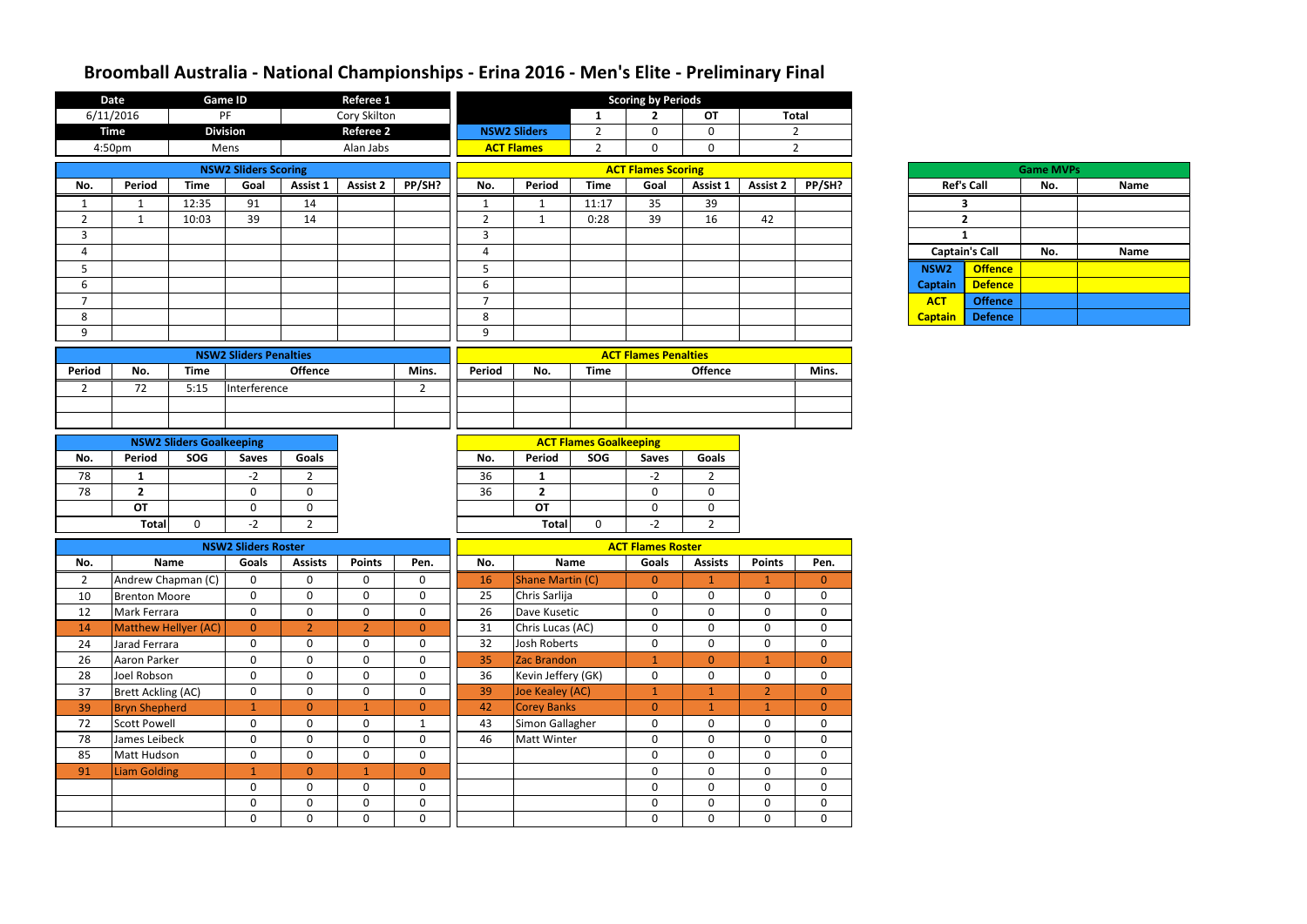Player of the match = Joe Kealey

|                | <b>Date</b>           |                                 | <b>Game ID</b>                |                | Referee 1        |                |                               | <b>Scoring by Periods</b> |                               |                             |                |                 |                |
|----------------|-----------------------|---------------------------------|-------------------------------|----------------|------------------|----------------|-------------------------------|---------------------------|-------------------------------|-----------------------------|----------------|-----------------|----------------|
|                | 6/11/2016             |                                 | GF                            |                | Cory Skilton     |                |                               |                           | $\mathbf{1}$                  | $\mathbf{2}$                | <b>OT</b>      |                 | <b>Total</b>   |
|                | <b>Time</b>           |                                 | <b>Division</b>               |                | <b>Referee 2</b> |                |                               | <b>NSW1 Sliders</b>       | 0                             | $\mathbf{1}$                | $\mathbf 0$    |                 | $\mathbf{1}$   |
|                | 6:50pm                |                                 | Mens                          |                | Alan Jabs        |                |                               | <b>ACT Flames</b>         | $\mathbf{1}$                  | $\mathbf 0$                 | $\mathbf 0$    |                 | $\mathbf{1}$   |
|                |                       |                                 | <b>NSW1 Sliders Scoring</b>   |                |                  |                |                               |                           |                               | <b>ACT Flames Scoring</b>   |                |                 |                |
| No.            | <b>Period</b>         | <b>Time</b>                     | Goal                          | Assist 1       | <b>Assist 2</b>  | PP/SH?         | No.                           | Period                    | <b>Time</b>                   | Goal                        | Assist 1       | <b>Assist 2</b> | PP/SH?         |
| 1              | 2                     | 2:50                            | 83                            | 77             | 86               |                | 1                             | $\mathbf{1}$              | 3:26                          | 26                          | 39             |                 |                |
| $\overline{2}$ |                       |                                 |                               |                |                  |                | $\overline{2}$                |                           |                               |                             |                |                 |                |
| 3              |                       |                                 |                               |                |                  |                | $\mathbf{3}$                  |                           |                               |                             |                |                 |                |
| 4              |                       |                                 |                               |                |                  |                | 4                             |                           |                               |                             |                |                 |                |
| 5              |                       |                                 |                               |                |                  |                | 5                             |                           |                               |                             |                |                 |                |
| 6              |                       |                                 |                               |                |                  |                | 6                             |                           |                               |                             |                |                 |                |
| $\overline{7}$ |                       |                                 |                               |                |                  |                | $\overline{7}$                |                           |                               |                             |                |                 |                |
| 8              |                       |                                 |                               |                |                  |                | 8                             |                           |                               |                             |                |                 |                |
| 9              |                       |                                 |                               |                |                  |                | 9                             |                           |                               |                             |                |                 |                |
|                |                       |                                 | <b>NSW1 Sliders Penalties</b> |                |                  |                |                               |                           |                               | <b>ACT Flames Penalties</b> |                |                 |                |
| <b>Period</b>  | No.                   | <b>Time</b>                     |                               | <b>Offence</b> |                  | Mins.          | Period                        | No.                       | <b>Time</b>                   |                             | <b>Offence</b> |                 | Mins.          |
|                |                       |                                 |                               |                |                  |                | 1                             | 26                        | 14:24                         | <b>High stick</b>           |                |                 | $\overline{2}$ |
|                |                       |                                 |                               |                |                  |                | $\overline{2}$<br>42<br>13:43 |                           |                               | Slashing                    |                |                 | $\overline{2}$ |
|                |                       |                                 |                               |                |                  |                | $\overline{2}$<br>32<br>7:46  |                           |                               | <b>Tripping</b>             |                |                 | $2^{\circ}$    |
|                |                       | <b>NSW1 Sliders Goalkeeping</b> |                               |                |                  |                |                               |                           | <b>ACT Flames Goalkeeping</b> |                             |                |                 |                |
| No.            | Period                | SOG                             | <b>Saves</b>                  | <b>Goals</b>   |                  |                | No.                           | Period                    | SOG                           | <b>Saves</b>                | <b>Goals</b>   |                 |                |
|                | 1                     |                                 | $-1$                          | 1              |                  |                |                               | $\mathbf{1}$              |                               | 0                           | 0              |                 |                |
|                | $\overline{2}$        |                                 | 0                             | $\mathbf 0$    |                  |                |                               | $\overline{2}$            |                               | $-1$                        | $\mathbf{1}$   |                 |                |
|                | <b>OT</b>             |                                 | $\pmb{0}$                     | $\mathbf 0$    |                  |                |                               | <b>OT</b>                 |                               | $\pmb{0}$                   | $\pmb{0}$      |                 |                |
|                | <b>Total</b>          | $\mathbf 0$                     | $-1$                          | $\mathbf{1}$   |                  |                |                               | <b>Total</b>              | 0                             | $-1$                        | $\mathbf{1}$   |                 |                |
|                |                       |                                 | <b>NSW1 Sliders Roster</b>    |                |                  |                |                               |                           |                               | <b>ACT Flames Roster</b>    |                |                 |                |
| No.            |                       | <b>Name</b>                     | <b>Goals</b>                  | <b>Assists</b> | <b>Points</b>    | Pen.           | No.                           |                           | <b>Name</b>                   | Goals                       | <b>Assists</b> | <b>Points</b>   | Pen.           |
| 0              | Saxon Hooper (C)      |                                 | 0                             | 0              | $\mathbf 0$      | 0              | 16                            | Shane Martin (C)          |                               | 0                           | 0              | 0               | 0              |
| $\mathbf{1}$   | Dane Hansen           |                                 | $\pmb{0}$                     | $\mathbf 0$    | $\mathbf 0$      | 0              | 25                            | Chris Sarlija             |                               | $\mathbf 0$                 | $\mathbf 0$    | $\mathbf 0$     | $\mathbf 0$    |
| 5              | Davin Harvey          |                                 | $\pmb{0}$                     | $\pmb{0}$      | $\mathbf 0$      | 0              | 26                            | <b>Dave Kusetic</b>       |                               | $\mathbf 1$                 | $\mathbf{0}$   | $\mathbf{1}$    | $\mathbf{1}$   |
| 7 <sup>7</sup> | Tim Brown (AC)        |                                 | 0                             | $\pmb{0}$      | $\mathbf 0$      | $\mathbf 0$    | 31                            | Chris Lucas (AC)          |                               | 0                           | 0              | $\mathbf 0$     | 0              |
| 11             | Jeff Ferrara          |                                 | $\pmb{0}$                     | $\mathbf 0$    | $\mathbf{0}$     | 0              | 32                            | Josh Roberts              |                               | $\mathbf 0$                 | $\mathbf 0$    | $\mathbf 0$     | $\mathbf{1}$   |
| 21             | Daniel Wong           |                                 | $\pmb{0}$                     | $\pmb{0}$      | $\mathbf 0$      | $\mathbf 0$    | 35                            | Zac Brandon               |                               | 0                           | 0              | 0               | 0              |
| 41             | Zac Law               |                                 | $\pmb{0}$                     | $\mathbf 0$    | $\mathbf 0$      | 0              | 36                            | Kevin Jeffery (GK)        |                               | $\mathbf 0$                 | $\mathbf 0$    | $\mathbf 0$     | $\mathbf 0$    |
| 49             | James Kristof         |                                 | $\pmb{0}$                     | $\pmb{0}$      | $\mathbf 0$      | $\pmb{0}$      | 39                            | Joe Kealey (AC)           |                               | $\pmb{0}$                   | $\mathbf{1}$   | $\mathbf{1}$    | $\mathbf{0}$   |
| 50             | Marc Kuipers          |                                 | $\pmb{0}$                     | $\pmb{0}$      | $\mathbf 0$      | $\mathbf 0$    | 42                            | <b>Corey Banks</b>        |                               | 0                           | 0              | 0               | $\mathbf{1}$   |
| 68             | Luke Simmonds         |                                 | $\boldsymbol{0}$              | $\pmb{0}$      | $\mathbf 0$      | $\mathbf 0$    | 43                            | Simon Gallagher           |                               | $\pmb{0}$                   | $\mathbf 0$    | $\mathbf 0$     | $\mathbf 0$    |
| 77             | Peter Yabsley (AC)    |                                 | $\pmb{0}$                     | $\mathbf{1}$   | $\mathbf{1}$     | $\overline{0}$ |                               | 46<br>Matt Winter         |                               | 0                           | 0              | 0               | 0              |
| 79             | Sam Boer              |                                 | $\mathbf 0$                   | $\mathbf 0$    | $\mathbf 0$      | 0              |                               |                           |                               | $\mathbf 0$                 | 0              | 0               | $\mathbf 0$    |
| 83             | Louis Sultana         |                                 | $\mathbf 1$                   | $\mathbf{0}$   | $1\,$            | $\mathbf{0}$   |                               |                           |                               | $\mathbf 0$                 | $\mathbf 0$    | $\mathbf 0$     | $\mathbf 0$    |
| 86             | Damian Colyer         |                                 | $\pmb{0}$                     | $\mathbf{1}$   | $\mathbf{1}$     | $\overline{0}$ |                               |                           |                               | $\mathbf 0$                 | $\mathbf 0$    | 0               | $\mathbf 0$    |
| 87             | <b>Reece Shepherd</b> |                                 | $\pmb{0}$                     | $\pmb{0}$      | $\mathbf 0$      | $\pmb{0}$      |                               |                           |                               | $\pmb{0}$                   | $\mathbf 0$    | $\mathbf 0$     | $\mathbf{0}$   |
| 89             | Josh Burton           |                                 | $\pmb{0}$                     | $\mathbf 0$    | $\mathbf 0$      | 0              |                               |                           |                               | 0                           | 0              | $\mathbf 0$     | 0              |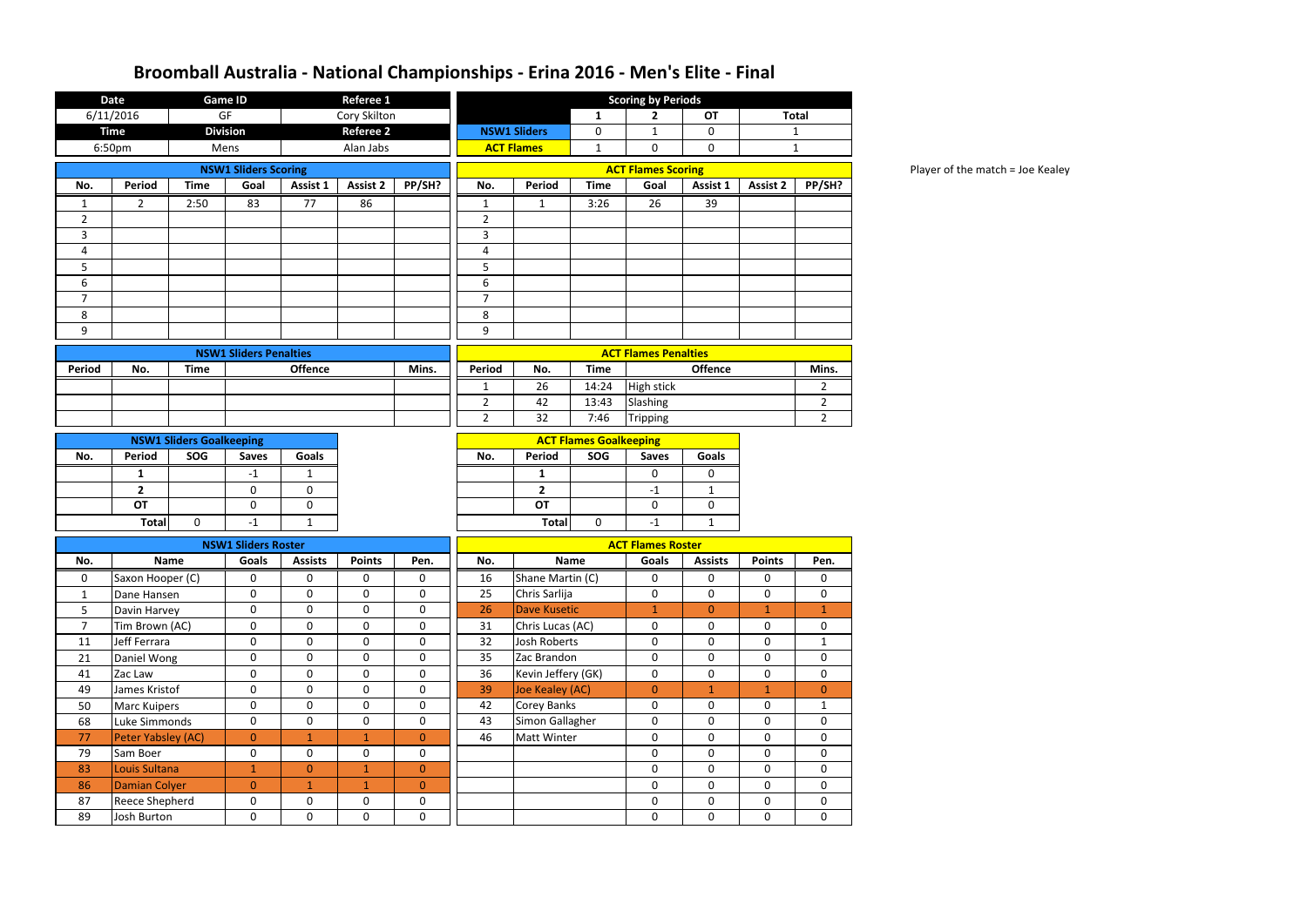Player of the match = Kim Shapley

|                | <b>Date</b>         |                                 | <b>Game ID</b>                |                | Referee 1        |              | <b>Scoring by Periods</b><br><b>Total</b> |                        |                              |                            |                |                 |                  |
|----------------|---------------------|---------------------------------|-------------------------------|----------------|------------------|--------------|-------------------------------------------|------------------------|------------------------------|----------------------------|----------------|-----------------|------------------|
|                | 6/11/2016           |                                 | GF                            |                | Cory Skilton     |              |                                           |                        | 1                            | $\mathbf{2}$               | <b>OT</b>      |                 |                  |
|                | <b>Time</b>         |                                 | <b>Division</b>               |                | <b>Referee 2</b> |              |                                           | <b>NSW3 Sliders</b>    | 0                            | 0                          | 0              |                 | 0                |
|                | 5:30pm              |                                 | Mens                          |                | Alan Jabs        |              |                                           | <b>SA Sharks</b>       | $\overline{2}$               | 0                          | 0              |                 | $\overline{2}$   |
|                |                     |                                 | <b>NSW3 Sliders Scoring</b>   |                |                  |              |                                           |                        |                              | <b>SA Sharks Scoring</b>   |                |                 |                  |
| No.            | <b>Period</b>       | <b>Time</b>                     | Goal                          | Assist 1       | Assist 2         | PP/SH?       | No.                                       | Period                 | <b>Time</b>                  | Goal                       | Assist 1       | <b>Assist 2</b> | PP/SH?           |
| 1              |                     |                                 |                               |                |                  |              | 1                                         | $\mathbf{1}$           | 5:10                         | 19                         | 42             | 34              |                  |
| $\overline{2}$ |                     |                                 |                               |                |                  |              | $\overline{2}$                            | $\mathbf{1}$           | 1:28                         | 8                          | 87             |                 |                  |
| 3              |                     |                                 |                               |                |                  |              | 3                                         |                        |                              |                            |                |                 |                  |
| 4              |                     |                                 |                               |                |                  |              | 4                                         |                        |                              |                            |                |                 |                  |
| 5              |                     |                                 |                               |                |                  |              | 5                                         |                        |                              |                            |                |                 |                  |
| 6              |                     |                                 |                               |                |                  |              | 6                                         |                        |                              |                            |                |                 |                  |
| $\overline{7}$ |                     |                                 |                               |                |                  |              | $\overline{7}$                            |                        |                              |                            |                |                 |                  |
| 8              |                     |                                 |                               |                |                  |              | 8                                         |                        |                              |                            |                |                 |                  |
| 9              |                     |                                 |                               |                |                  |              | 9                                         |                        |                              |                            |                |                 |                  |
|                |                     |                                 | <b>NSW3 Sliders Penalties</b> |                |                  |              |                                           |                        |                              | <b>SA Sharks Penalties</b> |                |                 |                  |
| <b>Period</b>  | No.                 | <b>Time</b>                     |                               | <b>Offence</b> |                  | Mins.        | <b>Period</b>                             | No.                    | <b>Time</b>                  |                            | <b>Offence</b> |                 | Mins.            |
| $\overline{2}$ | 42                  | 2:46                            | <b>High stick</b>             |                |                  | $2^{\circ}$  |                                           |                        |                              |                            |                |                 |                  |
|                |                     |                                 |                               |                |                  |              |                                           |                        |                              |                            |                |                 |                  |
|                |                     |                                 |                               |                |                  |              |                                           |                        |                              |                            |                |                 |                  |
|                |                     | <b>NSW3 Sliders Goalkeeping</b> |                               |                |                  |              |                                           |                        | <b>SA Sharks Goalkeeping</b> |                            |                |                 |                  |
| No.            | <b>Period</b>       | SOG                             | <b>Saves</b>                  | <b>Goals</b>   |                  |              | No.                                       | Period                 | SOG                          | <b>Saves</b>               | <b>Goals</b>   |                 |                  |
| 66             | $\mathbf{1}$        |                                 | $-2$                          | 2              |                  |              | 21                                        | $\mathbf{1}$           |                              | 0                          | 0              |                 |                  |
| 66             | $\overline{2}$      |                                 | $\mathbf 0$                   | $\mathbf 0$    |                  |              | 21                                        | $\overline{2}$         |                              | $\mathbf 0$                | 0              |                 |                  |
|                | <b>OT</b>           |                                 | $\pmb{0}$                     | $\mathbf 0$    |                  |              |                                           | <b>OT</b>              |                              | $\mathbf 0$                | $\mathbf 0$    |                 |                  |
|                | <b>Total</b>        | $\mathbf 0$                     | $-2$                          | $2^{\circ}$    |                  |              |                                           | <b>Total</b>           | 0                            | $\mathbf 0$                | $\mathbf 0$    |                 |                  |
|                |                     |                                 | <b>NSW3 Sliders Roster</b>    |                |                  |              |                                           |                        |                              | <b>SA Sharks Roster</b>    |                |                 |                  |
| No.            |                     | <b>Name</b>                     | Goals                         | <b>Assists</b> | <b>Points</b>    | Pen.         | No.                                       |                        | <b>Name</b>                  | Goals                      | <b>Assists</b> | <b>Points</b>   | Pen.             |
| 3              | Benjamin Hellyer    |                                 | 0                             | 0              | 0                | 0            | 8                                         | Kim Shapley (AC)       |                              | 1                          | $\mathbf{0}$   | 1               | $\boldsymbol{0}$ |
| 6              | Tim Boyce (AC)      |                                 | $\mathbf 0$                   | $\mathbf 0$    | $\mathbf 0$      | 0            | 9                                         | Matt Pryor             |                              | $\mathbf 0$                | $\mathbf 0$    | $\mathbf 0$     | 0                |
| 9              |                     | Cameron Livingstone-1           | $\mathbf 0$                   | $\mathbf 0$    | $\mathbf 0$      | 0            | 19                                        | <b>Wayne Ritchie</b>   |                              | $\mathbf{1}$               | $\overline{0}$ | $\mathbf{1}$    | $\overline{0}$   |
| 15             | <b>Chris Hukins</b> |                                 | $\mathbf 0$                   | $\mathbf 0$    | $\mathbf 0$      | $\mathbf 0$  | 21                                        | Rob Wheelwright        |                              | 0                          | $\mathbf 0$    | 0               | 0                |
| 16             | Sean Cowcher        |                                 | $\mathbf 0$                   | $\mathbf 0$    | $\mathbf 0$      | 0            | 30                                        | Craig Barrett (C)      |                              | $\mathbf 0$                | $\mathbf 0$    | 0               | $\mathbf 0$      |
| 32             | Jason Solomon       |                                 | $\boldsymbol{0}$              | $\mathbf 0$    | $\mathbf 0$      | 0            | 34                                        | <b>Gerry McCaffery</b> |                              | $\mathbf{0}$               | $\mathbf{1}$   | $\mathbf 1$     | $\overline{0}$   |
| 33             | <b>Mark Brien</b>   |                                 | $\mathbf 0$                   | $\mathbf 0$    | $\mathbf 0$      | 0            | 42                                        | <b>Dean Terry</b>      |                              | $\mathbf{0}$               | $\mathbf{1}$   | $\mathbf{1}$    | $\overline{0}$   |
| 42             | <b>Stuart Paull</b> |                                 | $\mathbf 0$                   | $\mathbf 0$    | $\mathbf 0$      | $\mathbf{1}$ | 49                                        | John Thomas (AC)       |                              | $\pmb{0}$                  | $\mathbf 0$    | $\mathbf 0$     | $\boldsymbol{0}$ |
| 43             | Adrian Kilpatrick   |                                 | $\mathbf 0$                   | $\mathbf 0$    | $\mathbf 0$      | $\mathbf 0$  | 52                                        | <b>Keith Thomas</b>    |                              | $\mathbf 0$                | 0              | 0               | 0                |
| 52             | Mark Mackereth      |                                 | $\boldsymbol{0}$              | $\mathbf 0$    | $\mathbf 0$      | 0            | 87                                        | <b>Tim Booth</b>       |                              | $\mathbf 0$                | $\mathbf{1}$   | $\mathbf{1}$    | $\overline{0}$   |
| 58             | <b>Andrew Tilly</b> |                                 | $\mathbf 0$                   | $\mathbf 0$    | $\mathbf 0$      | 0            | 90<br>Don Godmaire                        |                        |                              | $\mathbf 0$                | $\mathbf 0$    | 0               | $\mathbf 0$      |
| 63             | Peter Cook (C)      |                                 | $\mathbf 0$                   | $\mathbf 0$    | $\overline{0}$   | $\mathbf 0$  |                                           |                        |                              | $\mathbf 0$                | $\mathbf 0$    | 0               | $\mathbf 0$      |
| 66             | Simon Fullerton     |                                 | $\mathbf 0$                   | $\mathbf 0$    | $\mathbf 0$      | 0            |                                           |                        |                              | $\pmb{0}$                  | $\pmb{0}$      | 0               | $\pmb{0}$        |
| 75             | Chris Robinson (AC) |                                 | $\mathbf 0$                   | $\mathbf 0$    | $\mathbf 0$      | 0            |                                           |                        |                              | $\mathbf 0$                | $\mathbf 0$    | $\mathbf 0$     | $\mathbf 0$      |
| 76             | <b>Mark Simms</b>   |                                 | $\boldsymbol{0}$              | $\mathbf 0$    | $\mathbf 0$      | 0            |                                           |                        |                              | $\pmb{0}$                  | $\mathbf 0$    | 0               | 0                |
|                |                     | $\mathbf 0$                     |                               | $\mathbf 0$    | $\mathbf 0$      | $\pmb{0}$    |                                           |                        |                              | $\pmb{0}$                  | $\mathbf 0$    | $\mathbf 0$     | $\mathbf 0$      |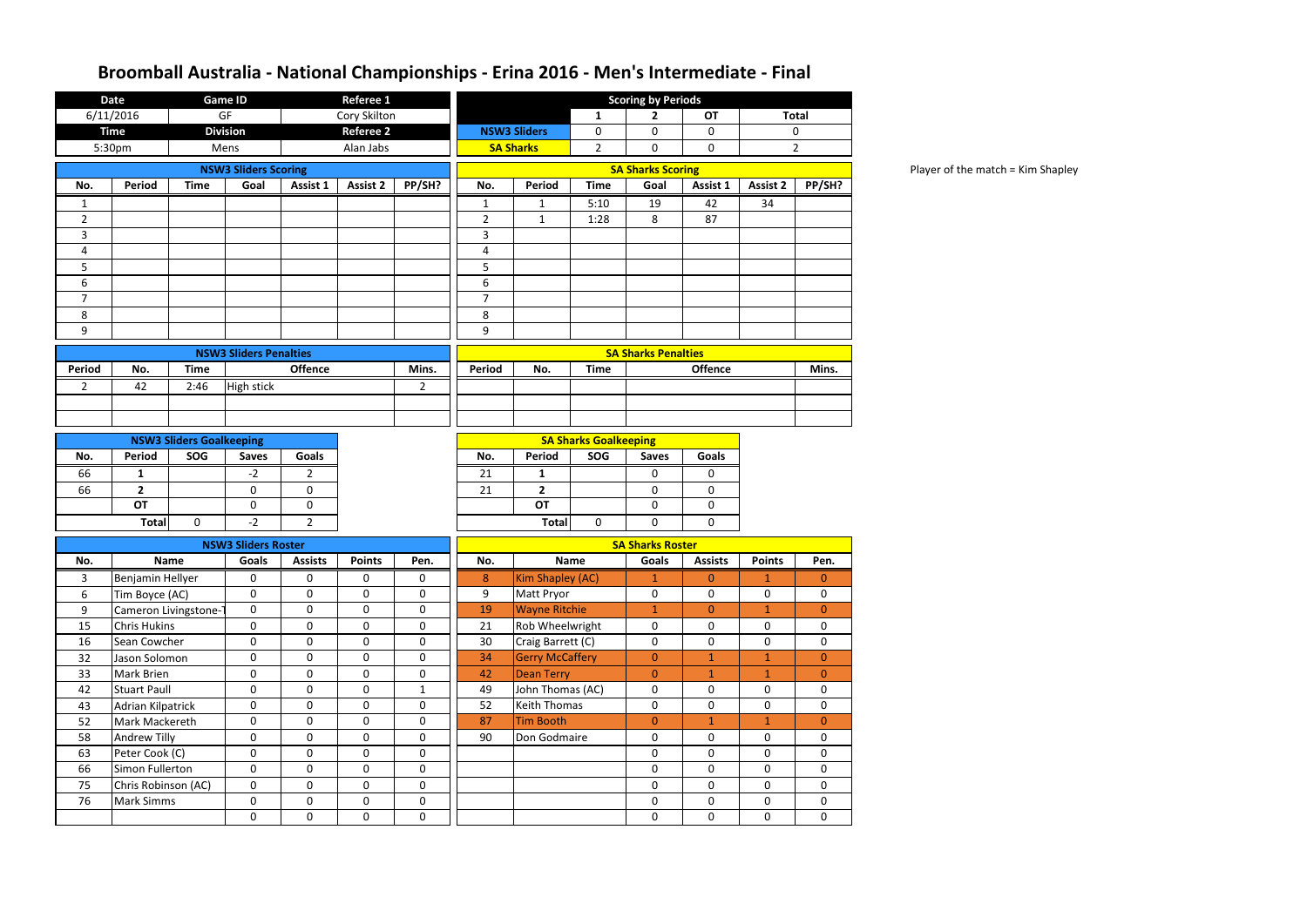|                | <b>Date</b>                       |                                | Game ID                       |                            | <b>Referee 1</b>           |                            |                |                                 |                              | <b>Scoring by Periods</b>  |                            |                            |                            |                |                       |                  |                       |
|----------------|-----------------------------------|--------------------------------|-------------------------------|----------------------------|----------------------------|----------------------------|----------------|---------------------------------|------------------------------|----------------------------|----------------------------|----------------------------|----------------------------|----------------|-----------------------|------------------|-----------------------|
|                | 6/10/2016                         |                                | W1                            |                            | Alan Jabs                  |                            |                | enter team names below          | $\mathbf{1}$                 | $\overline{2}$             | <b>OT</b>                  |                            | <b>Total</b>               |                |                       |                  |                       |
|                | <b>Time</b>                       |                                | <b>Division</b>               |                            | <b>Referee 2</b>           |                            |                | <b>ACT Phoenix</b>              | $\mathbf 0$                  | $\mathbf 0$                | 0                          |                            | $\mathbf 0$                |                |                       |                  |                       |
|                | 9:50am                            |                                | Womens                        |                            | Josh Burton                |                            |                | <b>SA Sharks</b>                | $\mathbf 0$                  | $\mathbf 0$                | $\mathbf 0$                |                            | $\mathbf 0$                |                |                       |                  |                       |
|                |                                   |                                | <b>ACT Phoenix Scoring</b>    |                            |                            |                            |                |                                 |                              | <b>SA Sharks Scoring</b>   |                            |                            |                            |                |                       | <b>Game MVPs</b> |                       |
| No.            | Period                            | <b>Time</b>                    | Goal                          | Assist 1                   | <b>Assist 2</b>            | PP/SH?                     | No.            | Period                          | <b>Time</b>                  | Goal                       | Assist 1                   | <b>Assist 2</b>            | PP/SH?                     |                | <b>Ref's Call</b>     | No.              | <b>Name</b>           |
|                |                                   |                                |                               |                            |                            |                            | 1              |                                 |                              |                            |                            |                            |                            |                | 3                     | 28               | Ceitlin Walker (AC)   |
| $\overline{2}$ |                                   |                                |                               |                            |                            |                            | $2^{\circ}$    |                                 |                              |                            |                            |                            |                            |                | $\overline{2}$        | 33               | Kate Irvine (C)       |
| $\overline{3}$ |                                   |                                |                               |                            |                            |                            | $\mathbf{3}$   |                                 |                              |                            |                            |                            |                            |                | $\mathbf{1}$          | 11               | Alicia Martin         |
| 4              |                                   |                                |                               |                            |                            |                            | 4              |                                 |                              |                            |                            |                            |                            |                | <b>Captain's Call</b> | No.              | <b>Name</b>           |
| 5              |                                   |                                |                               |                            |                            |                            | $5\phantom{.}$ |                                 |                              |                            |                            |                            |                            | <b>ACT</b>     | <b>Offence</b>        | 22               | <b>Shanni Muller</b>  |
| 6              |                                   |                                |                               |                            |                            |                            | 6              |                                 |                              |                            |                            |                            |                            | <b>Captain</b> | <b>Defence</b>        | 33               | Kate Irvine (C)       |
| $\overline{7}$ |                                   |                                |                               |                            |                            |                            | $\overline{7}$ |                                 |                              |                            |                            |                            |                            | <b>SA</b>      | <b>Offence</b>        | 10               | <b>Sally Ormiston</b> |
| 8              |                                   |                                |                               |                            |                            |                            | 8              |                                 |                              |                            |                            |                            |                            | <b>Captain</b> | <b>Defence</b>        | 23               | Deb Lamond (AC)       |
| 9              |                                   |                                |                               |                            |                            |                            | 9              |                                 |                              |                            |                            |                            |                            |                |                       |                  |                       |
|                |                                   |                                | <b>ACT Phoenix Penalties</b>  |                            |                            |                            |                | <b>SA Sharks Penalties</b>      |                              |                            |                            |                            |                            |                |                       |                  |                       |
| Period         | No.                               | <b>Time</b>                    |                               | <b>Offence</b>             | Mins.                      |                            |                | No.                             | <b>Time</b>                  |                            | Offence                    |                            | Mins.                      |                |                       |                  |                       |
|                |                                   |                                |                               |                            |                            |                            |                |                                 |                              |                            |                            |                            |                            |                |                       |                  |                       |
|                |                                   |                                |                               |                            |                            |                            |                |                                 |                              |                            |                            |                            |                            |                |                       |                  |                       |
|                |                                   |                                |                               |                            |                            |                            |                |                                 |                              |                            |                            |                            |                            |                |                       |                  |                       |
|                |                                   | <b>ACT Phoenix Goalkeeping</b> |                               |                            |                            |                            |                |                                 | <b>SA Sharks Goalkeeping</b> |                            |                            |                            |                            |                |                       |                  |                       |
| No.            | Period                            | SOG                            | <b>Saves</b>                  | <b>Goals</b>               |                            |                            | No.            | Period                          | SOG                          | <b>Saves</b>               | <b>Goals</b>               |                            |                            |                |                       |                  |                       |
|                | 1                                 |                                | $\mathbf 0$                   | $\mathbf{0}$               |                            |                            |                |                                 |                              | $\mathbf 0$                | 0                          |                            |                            |                |                       |                  |                       |
| 9<br>9         | $\overline{2}$                    |                                | $\mathbf 0$                   | $\mathbf 0$                |                            |                            |                | $\mathbf{1}$<br>$\overline{2}$  |                              | $\mathbf 0$                | 0                          |                            |                            |                |                       |                  |                       |
|                | <b>OT</b>                         |                                | $\mathbf 0$                   | $\mathbf 0$                |                            |                            |                | OT                              |                              | $\mathbf 0$                | 0                          |                            |                            |                |                       |                  |                       |
|                | <b>Total</b>                      | 0                              | $\mathbf 0$                   | 0                          |                            |                            |                | <b>Total</b>                    | $\mathbf 0$                  | $\mathbf 0$                | 0                          |                            |                            |                |                       |                  |                       |
|                |                                   |                                |                               |                            |                            |                            |                |                                 |                              |                            |                            |                            |                            |                |                       |                  |                       |
|                |                                   |                                | <b>ACT Phoenix Roster</b>     |                            |                            |                            |                |                                 |                              | <b>SA Sharks Roster</b>    |                            |                            |                            |                |                       |                  |                       |
| No.            |                                   | <b>Name</b>                    | Goals                         | <b>Assists</b>             | <b>Points</b>              | Pen.                       | No.            |                                 | Name                         | Goals                      | <b>Assists</b>             | <b>Points</b>              | Pen.                       |                |                       |                  |                       |
| 9              | Linda Jeffery (GK)                |                                | $\mathbf 0$                   | $\pmb{0}$                  | $\mathbf 0$                | $\boldsymbol{0}$           | 3              | Trish McHendrie                 |                              | $\mathbf 0$                | 0                          | $\mathbf 0$                | $\pmb{0}$                  |                |                       |                  |                       |
| 10<br>11       | <b>Sally Ormiston</b>             |                                | $\mathbf 0$                   | $\mathbf 0$                | $\mathbf 0$                | $\mathbf 0$                | 22             | Shanni Muller                   |                              | $\mathbf 0$                | $\mathbf 0$                | $\mathbf 0$                | $\mathbf 0$                |                |                       |                  |                       |
| 12             | Alicia Martin<br>Olivia Boyd (AC) |                                | $\mathbf 0$                   | $\mathbf 0$                | $\mathbf 0$                | $\mathbf 0$                | 28             | Ceitlin Walker (AC)             |                              | $\mathbf 0$                | $\mathbf 0$                | $\mathbf 0$                | $\mathbf 0$                |                |                       |                  |                       |
| 18             | Laura McKenzie                    |                                | $\mathbf 0$<br>$\overline{0}$ | $\mathbf 0$<br>$\mathbf 0$ | $\mathbf 0$<br>$\mathbf 0$ | $\mathbf 0$<br>$\mathbf 0$ | 29<br>33       | <b>Christine Filsell</b>        |                              | $\mathbf 0$<br>$\mathbf 0$ | $\mathbf 0$<br>$\mathbf 0$ | $\mathbf 0$<br>$\mathbf 0$ | $\mathbf 0$<br>$\mathbf 0$ |                |                       |                  |                       |
| 23             | Deb Lamond (AC)                   |                                | $\mathbf{0}$                  | $\mathbf 0$                | $\mathbf{0}$               | $\mathbf 0$                | 39             | Kate Irvine (C)<br>Jay Jae (AC) |                              | $\mathbf 0$                | 0                          | $\mathbf 0$                | $\mathbf 0$                |                |                       |                  |                       |
| 24             | <b>Heather Mackenzie</b>          |                                | $\mathbf{0}$                  | $\mathbf 0$                | $\mathbf 0$                | $\mathbf 0$                | 53             | Maddie Tonkin                   |                              | $\mathbf 0$                | $\mathbf 0$                | $\mathbf 0$                | $\mathbf 0$                |                |                       |                  |                       |
| 28             | <b>Katy Parr</b>                  |                                | $\mathbf 0$                   | $\mathbf{0}$               | $\mathbf 0$                | $\mathbf 0$                | 75             | Carla Franson                   |                              | $\mathbf 0$                | $\mathbf 0$                | $\mathbf{0}$               | $\mathbf 0$                |                |                       |                  |                       |
| 33             | Tracy Allison (C)                 |                                | $\mathbf 0$                   | $\mathbf 0$                | $\mathbf 0$                | $\mathbf 0$                |                |                                 |                              | $\mathbf 0$                | $\mathbf 0$                | $\mathbf 0$                | $\mathbf 0$                |                |                       |                  |                       |
| 38             | Jenna Roberts                     |                                | $\mathbf 0$                   | $\mathbf 0$                | $\mathbf 0$                | $\boldsymbol{0}$           |                |                                 |                              | $\mathbf 0$                | $\mathbf 0$                | $\mathbf{0}$               | $\mathbf 0$                |                |                       |                  |                       |
| 44             | <b>Kirsty Martin</b>              |                                | $\mathbf 0$                   | $\mathbf 0$                | $\mathbf 0$                | $\boldsymbol{0}$           |                |                                 |                              | $\mathbf 0$                | 0                          | $\mathbf 0$                | $\pmb{0}$                  |                |                       |                  |                       |
|                |                                   |                                | $\mathbf 0$                   | $\mathbf 0$                | $\mathbf 0$                | $\mathbf 0$                |                |                                 |                              | $\mathbf 0$                | $\mathbf 0$                | $\mathbf{0}$               | $\mathbf 0$                |                |                       |                  |                       |
|                |                                   |                                | $\mathbf 0$                   | $\mathbf 0$                | $\mathbf 0$                | $\boldsymbol{0}$           |                |                                 |                              | $\mathbf 0$                | $\mathbf 0$                | $\mathbf 0$                | $\mathbf 0$                |                |                       |                  |                       |
|                |                                   |                                | $\mathbf 0$                   | $\mathbf 0$                | $\overline{0}$             | $\pmb{0}$                  |                |                                 |                              | $\mathbf 0$                | $\mathbf 0$                | $\mathbf 0$                | $\mathbf 0$                |                |                       |                  |                       |
|                |                                   |                                | $\mathbf 0$                   | $\mathbf 0$                | $\mathbf 0$                | $\boldsymbol{0}$           |                |                                 |                              | $\mathbf 0$                | 0                          | $\mathbf 0$                | $\pmb{0}$                  |                |                       |                  |                       |
|                |                                   |                                | $\mathbf 0$                   | $\mathbf 0$                | $\mathbf 0$                | $\mathbf 0$                |                |                                 |                              | $\mathbf 0$                | $\mathbf 0$                | $\mathbf{0}$               | $\mathbf 0$                |                |                       |                  |                       |
|                |                                   |                                |                               |                            |                            |                            |                |                                 |                              |                            |                            |                            |                            |                |                       |                  |                       |

|                | <b>Ref's Call</b> |
|----------------|-------------------|
|                | 3                 |
|                | 2                 |
|                | 1                 |
| Captain's C    |                   |
| АСТ            | Of                |
| <b>Captain</b> | De                |
| SΑ             | Of                |
| Cantain        | ō                 |

|       |                       | <b>Game MVPs</b> |                       |
|-------|-----------------------|------------------|-----------------------|
|       | <b>Ref's Call</b>     | No.              | Name                  |
|       | 3                     | 28               | Ceitlin Walker (AC)   |
|       | 2                     | 33               | Kate Irvine (C)       |
|       | 1                     | 11               | Alicia Martin         |
|       |                       |                  |                       |
|       | <b>Captain's Call</b> | No.              | <b>Name</b>           |
| ١CТ   | <b>Offence</b>        | 22               | <b>Shanni Muller</b>  |
| ptain | <b>Defence</b>        | 33               | Kate Irvine (C)       |
| SА    | <b>Offence</b>        | 10               | <b>Sally Ormiston</b> |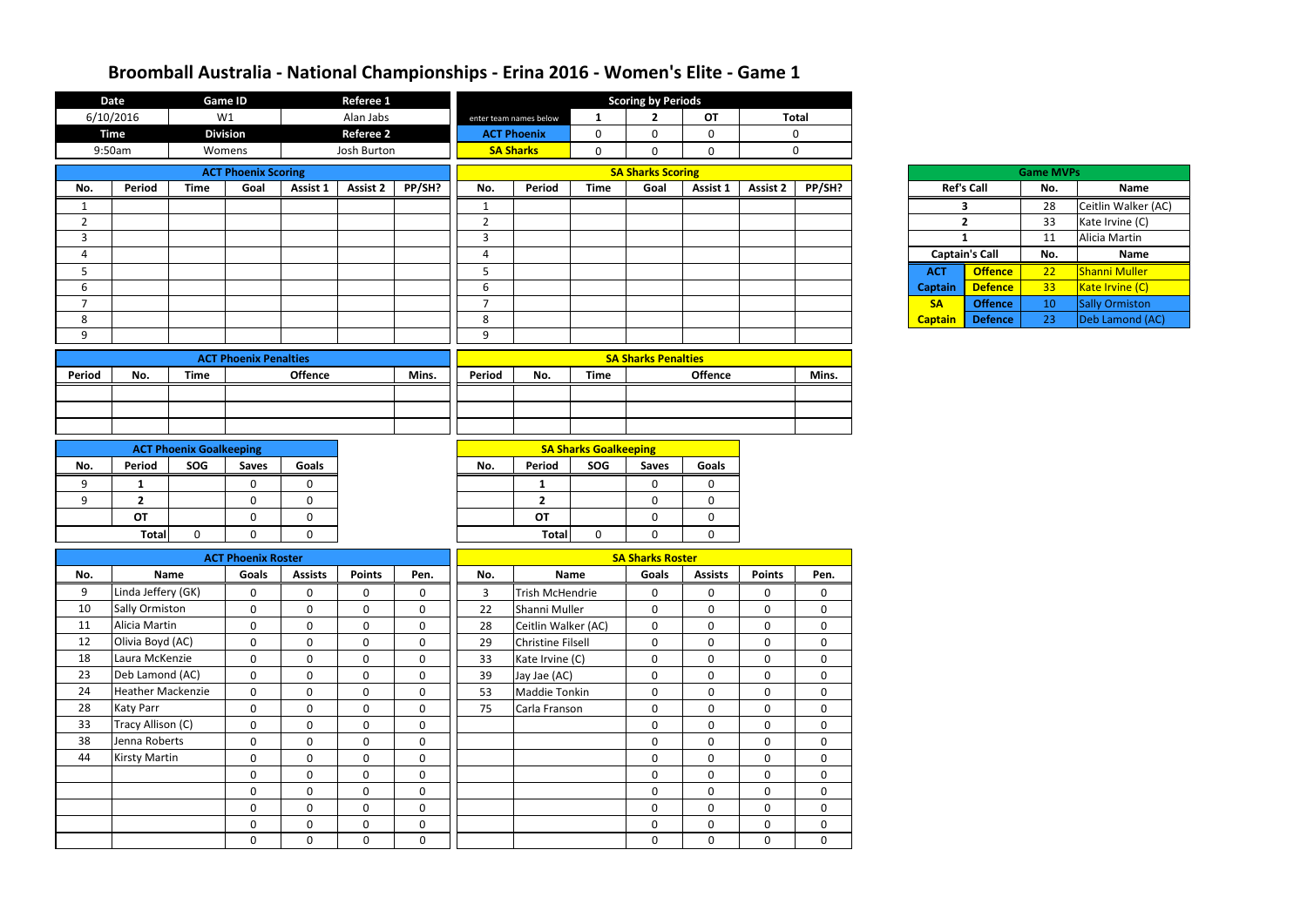|                | <b>Date</b>                           | Referee 1<br><b>Game ID</b><br>W <sub>2</sub> |                               |                           |                             | <b>Scoring by Periods</b>     |                                                          |                        |                                 |                                      |                             |                            |                            |                       |                   |                  |                                |
|----------------|---------------------------------------|-----------------------------------------------|-------------------------------|---------------------------|-----------------------------|-------------------------------|----------------------------------------------------------|------------------------|---------------------------------|--------------------------------------|-----------------------------|----------------------------|----------------------------|-----------------------|-------------------|------------------|--------------------------------|
|                | 6/10/2016                             |                                               |                               |                           | Alan Jabs                   |                               |                                                          | enter team names below | $\mathbf{1}$                    | $\overline{2}$                       | <b>OT</b>                   |                            | <b>Total</b>               |                       |                   |                  |                                |
|                | <b>Time</b>                           |                                               | <b>Division</b>               |                           | <b>Referee 2</b>            |                               |                                                          | <b>NSW1 Sliders</b>    | $\overline{2}$                  | $\mathbf{1}$                         | $\mathbf 0$                 |                            | $\overline{3}$             |                       |                   |                  |                                |
|                | 10:30am                               |                                               | Womens                        |                           | <b>Craig Barrett</b>        |                               |                                                          | <b>NSW2 Sliders</b>    | $\mathbf 0$                     | $\mathbf 0$                          | $\mathbf 0$                 |                            | $\mathbf 0$                |                       |                   |                  |                                |
|                |                                       |                                               | <b>NSW1 Sliders Scoring</b>   |                           |                             |                               |                                                          |                        |                                 | <b>NSW2 Sliders Scoring</b>          |                             |                            |                            |                       |                   | <b>Game MVPs</b> |                                |
| No.            | Period                                | <b>Time</b>                                   | Goal                          | Assist 1                  | Assist 2                    | PP/SH?                        | No.                                                      | Period                 | <b>Time</b>                     | Goal                                 | Assist 1                    | Assist 2 PP/SH?            |                            |                       | <b>Ref's Call</b> | No.              | Name                           |
|                | -1                                    | 1:29                                          | 84                            | 40                        | 8                           |                               | 1                                                        |                        |                                 |                                      |                             |                            |                            |                       | 3                 | 31               | <b>Emily Terry</b>             |
| $\overline{2}$ | -1                                    | 0:43                                          | $\overline{2}$                | 30                        |                             |                               | $\overline{2}$                                           |                        |                                 |                                      |                             |                            |                            | $\overline{2}$        |                   | 87               | Kate Livingstone-Thomas        |
| 3              | $\overline{2}$                        | 5:13                                          | 30                            | 13                        |                             |                               | 3                                                        |                        |                                 |                                      |                             |                            |                            | $\mathbf{1}$          |                   | 13               | Sara Roffey                    |
| 4              |                                       |                                               |                               |                           |                             |                               | $\overline{4}$                                           |                        |                                 |                                      |                             |                            |                            | <b>Captain's Call</b> | No.               | Name             |                                |
| 5              |                                       |                                               |                               |                           |                             |                               | 5                                                        |                        |                                 |                                      |                             |                            |                            | NSW1                  | <b>Offence</b>    | 44               | Catherine McDonald (AC)        |
| 6              |                                       |                                               |                               |                           |                             |                               | $6\,$                                                    |                        |                                 |                                      |                             |                            |                            | <b>Captain</b>        | <b>Defence</b>    | 87               | <b>Kate Livingstone-Thomas</b> |
| $\overline{7}$ |                                       |                                               |                               |                           |                             |                               | $\overline{7}$                                           |                        |                                 |                                      |                             |                            |                            | NSW <sub>2</sub>      | <b>Offence</b>    | 8 <sup>°</sup>   | Joanne Hansen (C)              |
| 8              |                                       |                                               |                               |                           |                             |                               | 8                                                        |                        |                                 |                                      |                             |                            |                            | <b>Captain</b>        | <b>Defence</b>    | 47               | Linda Findlayson (AC)          |
| 9              |                                       |                                               |                               |                           |                             |                               | 9                                                        |                        |                                 |                                      |                             |                            |                            |                       |                   |                  |                                |
|                |                                       |                                               | <b>NSW1 Sliders Penalties</b> |                           |                             |                               |                                                          |                        |                                 | <b>NSW2 Sliders Penalties</b>        |                             |                            |                            |                       |                   |                  |                                |
| Period         | No.                                   | <b>Time</b>                                   |                               | <b>Offence</b>            |                             | Mins.                         | Period                                                   | No.                    | <b>Time</b>                     |                                      | <b>Offence</b>              |                            | Mins.                      |                       |                   |                  |                                |
|                |                                       |                                               |                               |                           |                             |                               |                                                          |                        |                                 |                                      |                             |                            |                            |                       |                   |                  |                                |
|                |                                       |                                               |                               |                           |                             |                               |                                                          |                        |                                 |                                      |                             |                            |                            |                       |                   |                  |                                |
|                |                                       |                                               |                               |                           |                             |                               |                                                          |                        |                                 |                                      |                             |                            |                            |                       |                   |                  |                                |
|                |                                       | <b>NSW1 Sliders Goalkeeping</b>               |                               |                           |                             |                               |                                                          |                        | <b>NSW2 Sliders Goalkeeping</b> |                                      |                             |                            |                            |                       |                   |                  |                                |
| No.            | Period                                | SOG                                           | <b>Saves</b>                  | <b>Goals</b>              |                             |                               | No.                                                      | <b>Period</b>          | SOG                             | <b>Saves</b>                         | <b>Goals</b>                |                            |                            |                       |                   |                  |                                |
| 15             | 1                                     |                                               | 0                             | $\Omega$                  |                             |                               | 87                                                       | -1                     |                                 | $-2$                                 | $\overline{2}$              |                            |                            |                       |                   |                  |                                |
| 15             | $\overline{2}$                        |                                               | 0                             | $\mathbf 0$               |                             |                               | 87                                                       | $\overline{2}$         |                                 | $-1$                                 |                             |                            |                            |                       |                   |                  |                                |
|                | <b>OT</b>                             |                                               | $\mathbf 0$                   | $\mathbf 0$               |                             |                               |                                                          | <b>OT</b>              |                                 | $\mathbf 0$                          | $\mathbf 0$                 |                            |                            |                       |                   |                  |                                |
|                | <b>Total</b>                          | 0                                             | 0                             | $\mathbf 0$               |                             |                               |                                                          | <b>Total</b>           | $\mathbf 0$                     | $-3$                                 | $\mathbf{3}$                |                            |                            |                       |                   |                  |                                |
|                |                                       |                                               |                               |                           |                             |                               |                                                          |                        |                                 |                                      |                             |                            |                            |                       |                   |                  |                                |
|                |                                       |                                               | <b>NSW1 Sliders Roster</b>    |                           |                             |                               |                                                          |                        |                                 | <b>NSW2 Sliders Roster</b>           |                             |                            |                            |                       |                   |                  |                                |
| No.            | <b>Name</b>                           |                                               | <b>Goals</b>                  | <b>Assists</b>            | <b>Points</b>               | Pen.                          | No.                                                      |                        | <b>Name</b>                     | <b>Goals</b>                         | <b>Assists</b>              | <b>Points</b>              | Pen.                       |                       |                   |                  |                                |
| $\overline{2}$ | <b>Bec Davis</b><br>Joanne Hansen (C) |                                               |                               | $\pmb{0}$                 | $\mathbf{1}$                | 0                             | 9                                                        | Monique Siswandi       |                                 | $\bf{0}$                             | $\pmb{0}$                   | $\mathbf 0$                | $\mathbf 0$                |                       |                   |                  |                                |
| 8<br>13        | Sara Roffey                           |                                               | $\mathbf 0$<br>$\mathbf{0}$   | $\mathbf{1}$              | $\mathbf{1}$                | $\mathbf{0}$                  | 22                                                       | Elizabeth Tilly        | Catherine McDonald (AC)         | $\boldsymbol{0}$<br>$\boldsymbol{0}$ | $\mathbf{0}$<br>$\mathbf 0$ | $\mathbf 0$                | $\mathbf 0$                |                       |                   |                  |                                |
| 15             | Anke Vermeulen                        |                                               | $\overline{0}$                | $\mathbf{1}$<br>$\pmb{0}$ | $\mathbf{1}$<br>$\mathbf 0$ | $\mathbf 0$<br>$\overline{0}$ | 44<br>45                                                 | Larissa Moore          |                                 | $\boldsymbol{0}$                     | $\mathbf 0$                 | $\mathbf 0$<br>$\mathbf 0$ | $\mathbf 0$<br>$\mathbf 0$ |                       |                   |                  |                                |
| 30             | Melanie Lloyd                         |                                               |                               | $\mathbf{1}$              | $\overline{2}$              | $\overline{0}$                | 48                                                       | Rebecca Brien (AC)     |                                 | $\boldsymbol{0}$                     | $\mathbf 0$                 | $\mathbf 0$                | $\mathbf 0$                |                       |                   |                  |                                |
| 31             | <b>Emily Terry</b>                    |                                               | $\overline{0}$                | $\mathbf 0$               | $\mathbf 0$                 | $\mathbf 0$                   | 54                                                       | Angela Cowling         |                                 | $\mathbf 0$                          | $\mathbf 0$                 | $\mathbf 0$                | $\mathbf 0$                |                       |                   |                  |                                |
| 36             | Ashlyn Harrison                       |                                               | $\overline{0}$                | $\pmb{0}$                 | $\mathbf 0$                 | $\overline{0}$                | 59                                                       | Kerrianne Rigby        |                                 | $\boldsymbol{0}$                     | $\boldsymbol{0}$            | $\mathbf 0$                | $\mathbf 0$                |                       |                   |                  |                                |
| 37             | Sarah Hellyer                         |                                               | $\mathbf 0$                   | $\mathbf 0$               | $\mathbf 0$                 | $\mathbf{0}$                  | 60                                                       | <b>Bridget Whisker</b> |                                 | $\mathbf 0$                          | $\mathbf 0$                 | $\mathbf 0$                | $\mathbf 0$                |                       |                   |                  |                                |
| 40             | Jodie Harrison                        |                                               | $\overline{0}$                | $\mathbf{1}$              | $\mathbf{1}$                | $\mathbf{0}$                  | 62                                                       | Chelsea Seddon         |                                 | $\mathbf 0$                          | $\mathbf 0$                 | $\mathbf 0$                | $\mathbf 0$                |                       |                   |                  |                                |
| 44             | Shan Brown                            |                                               | $\mathbf{0}$                  | $\pmb{0}$                 | $\boldsymbol{0}$            | $\mathbf 0$                   | 82                                                       | Rebecca Langham        |                                 | $\mathbf 0$                          | $\boldsymbol{0}$            | $\mathbf 0$                | $\mathbf 0$                |                       |                   |                  |                                |
| 47             | Linda Findlayson (AC)                 |                                               | $\mathbf{0}$                  | $\mathbf 0$               | $\boldsymbol{0}$            | $\mathbf 0$                   | 85                                                       | Felicity Hudson (C)    |                                 | $\boldsymbol{0}$                     | $\boldsymbol{0}$            | $\mathbf 0$                | $\mathbf 0$                |                       |                   |                  |                                |
| 84             | Dominique Glazier                     |                                               | $\mathbf{1}$                  | $\pmb{0}$                 | $\mathbf{1}$                | $\mathbf 0$                   |                                                          |                        |                                 | $\mathbf 0$                          | $\mathbf 0$                 | $\mathbf 0$                | $\mathbf 0$                |                       |                   |                  |                                |
| 88             | Lauren Yabsley (AC)                   |                                               | $\mathbf{0}$                  | $\mathbf 0$               | $\mathbf 0$                 | $\mathbf 0$                   | 87<br>Kate Livingstone-Thomas<br>97<br>Deanne Kilpatrick |                        | $\boldsymbol{0}$                | $\pmb{0}$                            | $\mathbf 0$                 | $\mathbf 0$                |                            |                       |                   |                  |                                |
|                |                                       |                                               | $\mathbf{0}$                  | $\mathbf 0$               | $\mathbf 0$                 | $\mathbf 0$                   |                                                          |                        |                                 | $\mathbf 0$                          | $\pmb{0}$                   | $\mathbf 0$                | $\mathbf 0$                |                       |                   |                  |                                |
|                |                                       |                                               | $\mathbf 0$                   | $\mathbf 0$               | $\boldsymbol{0}$            | $\mathbf 0$                   |                                                          |                        | $\mathbf 0$                     | $\pmb{0}$                            | $\mathbf 0$                 | $\mathbf 0$                |                            |                       |                   |                  |                                |
|                |                                       |                                               | $\mathbf 0$                   | $\boldsymbol{0}$          | $\mathbf 0$                 | $\mathbf 0$                   |                                                          |                        | $\bf{0}$                        | $\mathbf 0$                          | $\mathbf 0$                 | $\mathbf 0$                |                            |                       |                   |                  |                                |
|                |                                       |                                               |                               |                           |                             |                               |                                                          |                        |                                 |                                      |                             |                            |                            |                       |                   |                  |                                |

| <b>Game MVPs</b> |                       |     |                         |  |  |  |  |  |  |  |  |
|------------------|-----------------------|-----|-------------------------|--|--|--|--|--|--|--|--|
|                  | <b>Ref's Call</b>     | No. | <b>Name</b>             |  |  |  |  |  |  |  |  |
| 3                |                       | 31  | <b>Emily Terry</b>      |  |  |  |  |  |  |  |  |
|                  | $\overline{2}$        | 87  | Kate Livingstone-Thomas |  |  |  |  |  |  |  |  |
| 1                |                       | 13  | Sara Roffey             |  |  |  |  |  |  |  |  |
|                  |                       |     |                         |  |  |  |  |  |  |  |  |
|                  | <b>Captain's Call</b> | No. | <b>Name</b>             |  |  |  |  |  |  |  |  |
| SW1              | <b>Offence</b>        | 44  | Catherine McDonald (AC) |  |  |  |  |  |  |  |  |
| ptain            | <b>Defence</b>        | 87  | Kate Livingstone-Thomas |  |  |  |  |  |  |  |  |
| <b>SW2</b>       | <b>Offence</b>        | 8   | Joanne Hansen (C)       |  |  |  |  |  |  |  |  |

| Ref's Cal      |    |
|----------------|----|
|                | 3  |
|                | 2  |
|                | 1  |
| Captain's O    |    |
| <b>NSW1</b>    |    |
| <b>Captain</b> | Dε |
| <b>NSW2</b>    | O  |
| Captain        |    |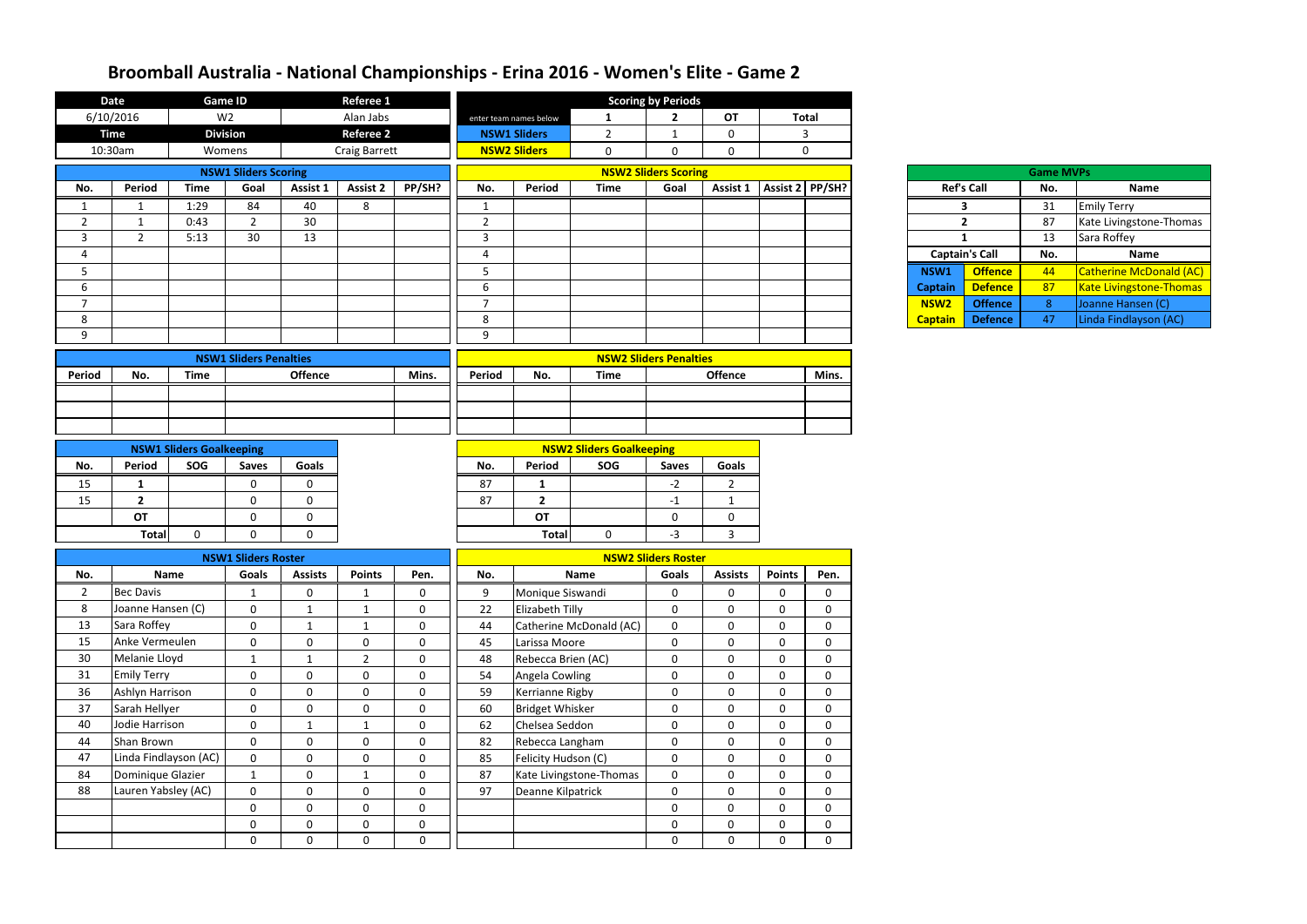|                | <b>Date</b>           |                                 | <b>Game ID</b>                |                | Referee 1        |                  |                |                          |                              | <b>Scoring by Periods</b>  |                |                 |                  |                |                       |                  |                          |
|----------------|-----------------------|---------------------------------|-------------------------------|----------------|------------------|------------------|----------------|--------------------------|------------------------------|----------------------------|----------------|-----------------|------------------|----------------|-----------------------|------------------|--------------------------|
|                | 6/10/2016             |                                 | W <sub>3</sub>                |                | Cory Skilton     |                  |                | enter team names below   | $\mathbf{1}$                 | $\overline{2}$             | <b>OT</b>      |                 | <b>Total</b>     |                |                       |                  |                          |
|                | <b>Time</b>           | <b>Division</b>                 |                               |                | <b>Referee 2</b> |                  |                | <b>NSW1 Sliders</b>      | $\mathbf 0$                  | $\overline{2}$             | $\mathbf 0$    |                 | $\overline{2}$   |                |                       |                  |                          |
|                | 1:00 <sub>pm</sub>    | Womens                          |                               |                | Joe Kealy        |                  |                | <b>SA Sharks</b>         | $\mathbf 0$                  | $\mathbf 0$                | $\mathbf 0$    |                 | $\mathbf 0$      |                |                       |                  |                          |
|                |                       |                                 | <b>NSW1 Sliders Scoring</b>   |                |                  |                  |                |                          |                              | <b>SA Sharks Scoring</b>   |                |                 |                  |                |                       | <b>Game MVPs</b> |                          |
| No.            | <b>Period</b>         | <b>Time</b>                     | Goal                          | Assist 1       | Assist 2         | PP/SH?           | No.            | Period                   | <b>Time</b>                  | Goal                       | Assist 1       | <b>Assist 2</b> | PP/SH?           |                | <b>Ref's Call</b>     | No.              | Name                     |
|                | 2                     | 3:24                            | 8                             | 53             |                  |                  | 1              |                          |                              |                            |                |                 |                  |                | 3                     | 29               | <b>Christine Filsell</b> |
| $\overline{2}$ | $\overline{2}$        | 1:04                            | 4                             | 88             |                  |                  | $\overline{2}$ |                          |                              |                            |                |                 |                  |                | $\overline{2}$        | 53               | <b>Emily Terry</b>       |
| 3              |                       |                                 |                               |                |                  |                  | $\mathbf{3}$   |                          |                              |                            |                |                 |                  |                | $\mathbf{1}$          | 99               | Ashlyn Harrison          |
| $\overline{4}$ |                       |                                 |                               |                |                  |                  | 4              |                          |                              |                            |                |                 |                  |                | <b>Captain's Call</b> | No.              | Name                     |
| 5              |                       |                                 |                               |                |                  |                  | 5              |                          |                              |                            |                |                 |                  | NSW1           | <b>Offence</b>        | 28               | Ceitlin Walker (AC)      |
| 6              |                       |                                 |                               |                |                  |                  | 6              |                          |                              |                            |                |                 |                  | <b>Captain</b> | <b>Defence</b>        | 39               | Jay Jae (AC)             |
| $\overline{7}$ |                       |                                 |                               |                |                  |                  | $\overline{7}$ |                          |                              |                            |                |                 |                  | <b>SA</b>      | <b>Offence</b>        | 8 <sup>°</sup>   | Joanne Hansen (C)        |
| 8              |                       |                                 |                               |                |                  |                  | 8              |                          |                              |                            |                |                 |                  | <b>Captain</b> | <b>Defence</b>        | 53               | <b>Emily Terry</b>       |
| 9              |                       |                                 |                               |                |                  |                  | 9              |                          |                              |                            |                |                 |                  |                |                       |                  |                          |
|                |                       |                                 | <b>NSW1 Sliders Penalties</b> |                |                  |                  |                |                          |                              | <b>SA Sharks Penalties</b> |                |                 |                  |                |                       |                  |                          |
| Period         | No.                   | <b>Time</b>                     |                               | <b>Offence</b> |                  | Mins.            | Period         | No.                      | <b>Time</b>                  |                            | <b>Offence</b> |                 | Mins.            |                |                       |                  |                          |
|                |                       |                                 |                               |                |                  |                  |                |                          |                              |                            |                |                 |                  |                |                       |                  |                          |
|                |                       |                                 |                               |                |                  |                  |                |                          |                              |                            |                |                 |                  |                |                       |                  |                          |
|                |                       |                                 |                               |                |                  |                  |                |                          |                              |                            |                |                 |                  |                |                       |                  |                          |
|                |                       |                                 |                               |                |                  |                  |                |                          |                              |                            |                |                 |                  |                |                       |                  |                          |
|                |                       | <b>NSW1 Sliders Goalkeeping</b> |                               |                |                  |                  |                |                          | <b>SA Sharks Goalkeeping</b> |                            |                |                 |                  |                |                       |                  |                          |
| No.            | Period                | SOG                             | <b>Saves</b>                  | <b>Goals</b>   |                  |                  | No.            | Period                   | SOG                          | <b>Saves</b>               | <b>Goals</b>   |                 |                  |                |                       |                  |                          |
| 81             | $\mathbf{1}$          |                                 | 0                             | $\Omega$       |                  |                  |                | $\mathbf{1}$             |                              | $\mathbf 0$                | 0              |                 |                  |                |                       |                  |                          |
| 81             | $\overline{2}$        |                                 | $\mathbf 0$                   | $\mathbf 0$    |                  |                  |                | $\overline{2}$           |                              | $-2$                       | $\overline{2}$ |                 |                  |                |                       |                  |                          |
|                | <b>OT</b>             |                                 | $\mathbf 0$                   | $\mathbf 0$    |                  |                  |                | OT                       |                              | $\mathbf 0$                | 0              |                 |                  |                |                       |                  |                          |
|                | <b>Total</b>          | 0                               | $\mathbf 0$                   | $\mathbf 0$    |                  |                  |                | <b>Total</b>             | $\mathbf 0$                  | $-2$                       | $\overline{2}$ |                 |                  |                |                       |                  |                          |
|                |                       |                                 | <b>NSW1 Sliders Roster</b>    |                |                  |                  |                |                          |                              | <b>SA Sharks Roster</b>    |                |                 |                  |                |                       |                  |                          |
| No.            |                       | <b>Name</b>                     | Goals                         | <b>Assists</b> | <b>Points</b>    | Pen.             | No.            |                          | Name                         | Goals                      | <b>Assists</b> | <b>Points</b>   | Pen.             |                |                       |                  |                          |
| 4              | <b>Bec Davis</b>      |                                 | $\mathbf{1}$                  | $\pmb{0}$      | $\mathbf{1}$     | $\mathbf 0$      | 3              | Trish McHendrie          |                              | $\mathbf 0$                | $\mathbf 0$    | $\mathbf 0$     | $\boldsymbol{0}$ |                |                       |                  |                          |
| 8              | Joanne Hansen (C)     |                                 | $\mathbf{1}$                  | $\mathbf 0$    | $\mathbf{1}$     | $\mathbf 0$      | 22             | Shanni Muller            |                              | $\mathbf 0$                | $\mathbf 0$    | $\mathbf 0$     | $\mathbf 0$      |                |                       |                  |                          |
| 13             | Sara Roffey           |                                 | $\mathbf 0$                   | $\mathbf 0$    | $\mathbf 0$      | $\mathbf 0$      | 28             | Ceitlin Walker (AC)      |                              | $\mathbf 0$                | $\mathbf 0$    | 0               | $\mathbf 0$      |                |                       |                  |                          |
| 20             | Sarah Hellyer         |                                 | $\mathbf 0$                   | $\mathbf 0$    | $\mathbf 0$      | $\mathbf 0$      | 29             | <b>Christine Filsell</b> |                              | $\mathbf 0$                | $\mathbf 0$    | 0               | $\mathbf 0$      |                |                       |                  |                          |
| 33             | Melanie Lloyd         |                                 | $\mathbf 0$                   | $\mathbf 0$    | $\mathbf{0}$     | $\mathbf 0$      | 33             | Kate Irvine (C)          |                              | $\mathbf 0$                | $\mathbf 0$    | $\mathbf 0$     | $\mathbf 0$      |                |                       |                  |                          |
| 53             | <b>Emily Terry</b>    |                                 | $\overline{0}$                | 1              | $\mathbf{1}$     | $\mathbf 0$      | 39             | Jay Jae (AC)             |                              | $\mathbf 0$                | $\mathbf 0$    | $\mathbf 0$     | $\mathbf 0$      |                |                       |                  |                          |
| 61             | Shan Brown            |                                 | $\overline{0}$                | $\mathbf 0$    | $\mathbf 0$      | $\mathbf 0$      | 53             | Maddie Tonkin            |                              | $\mathbf 0$                | $\mathbf 0$    | $\mathbf 0$     | $\mathbf 0$      |                |                       |                  |                          |
| 67             | Linda Findlayson (AC) |                                 | $\mathbf 0$                   | $\mathbf 0$    | $\mathbf 0$      | $\boldsymbol{0}$ | 75             | Carla Franson            |                              | $\mathbf 0$                | $\mathbf{0}$   | $\mathbf{0}$    | $\mathbf 0$      |                |                       |                  |                          |
| 80             | Dominique Glazier     |                                 | $\mathbf 0$                   | $\mathbf 0$    | $\mathbf 0$      | $\mathbf 0$      |                |                          |                              | $\mathbf 0$                | $\mathbf 0$    | $\mathbf 0$     | $\mathbf 0$      |                |                       |                  |                          |
| 81             | Anke Vermeulen        |                                 | $\mathbf 0$                   | $\mathbf 0$    | $\mathbf 0$      | $\boldsymbol{0}$ |                |                          |                              | $\mathbf 0$                | $\mathbf 0$    | $\mathbf{0}$    | $\mathbf 0$      |                |                       |                  |                          |
| 88             | Lauren Yabsley (AC)   |                                 | $\mathbf 0$                   | $\mathbf{1}$   | $\mathbf{1}$     | $\boldsymbol{0}$ |                |                          |                              | $\boldsymbol{0}$           | $\mathbf 0$    | $\mathbf 0$     | $\mathbf 0$      |                |                       |                  |                          |
| 98             | Jodie Harrison        |                                 | $\mathbf 0$                   | $\mathbf 0$    | $\mathbf 0$      | $\boldsymbol{0}$ |                |                          |                              | $\mathbf 0$                | $\mathbf 0$    | $\mathbf 0$     | $\mathbf 0$      |                |                       |                  |                          |
| 99             | Ashlyn Harrison       |                                 | $\mathbf 0$                   | $\mathbf 0$    | $\mathbf 0$      | $\mathbf 0$      |                |                          |                              | $\boldsymbol{0}$           | $\mathbf 0$    | $\mathbf 0$     | $\pmb{0}$        |                |                       |                  |                          |
|                |                       |                                 | $\mathbf 0$                   | $\mathbf 0$    | $\mathbf 0$      | $\boldsymbol{0}$ |                |                          |                              | $\mathbf 0$                | $\mathbf 0$    | $\mathbf 0$     | $\mathbf 0$      |                |                       |                  |                          |
|                |                       |                                 | $\mathbf 0$                   | $\mathbf 0$    | $\mathbf 0$      | $\pmb{0}$        |                |                          |                              | $\mathbf 0$                | 0              | 0               | $\mathbf 0$      |                |                       |                  |                          |
|                |                       |                                 | $\mathbf 0$                   | $\mathbf 0$    | $\mathbf 0$      | $\mathbf 0$      |                |                          |                              | $\mathbf 0$                | $\mathbf 0$    | $\mathbf{0}$    | $\mathbf 0$      |                |                       |                  |                          |

| <b>Game MVPs</b>  |                     |     |                            |  |  |  |  |  |  |  |  |  |
|-------------------|---------------------|-----|----------------------------|--|--|--|--|--|--|--|--|--|
|                   | <b>Ref's Call</b>   | No. | <b>Name</b>                |  |  |  |  |  |  |  |  |  |
|                   | 3                   | 29  | <b>Christine Filsell</b>   |  |  |  |  |  |  |  |  |  |
|                   | $\overline{2}$      | 53  | <b>Emily Terry</b>         |  |  |  |  |  |  |  |  |  |
|                   | 1                   | 99  | Ashlyn Harrison            |  |  |  |  |  |  |  |  |  |
|                   |                     |     |                            |  |  |  |  |  |  |  |  |  |
|                   | <b>ptain's Call</b> | No. | <b>Name</b>                |  |  |  |  |  |  |  |  |  |
|                   | <b>Offence</b>      | 28  | <b>Ceitlin Walker (AC)</b> |  |  |  |  |  |  |  |  |  |
|                   | <b>Defence</b>      | 39  | Jay Jae (AC)               |  |  |  |  |  |  |  |  |  |
| $\sqrt{1}$<br>ain | <b>Offence</b>      | 8   | Joanne Hansen (C)          |  |  |  |  |  |  |  |  |  |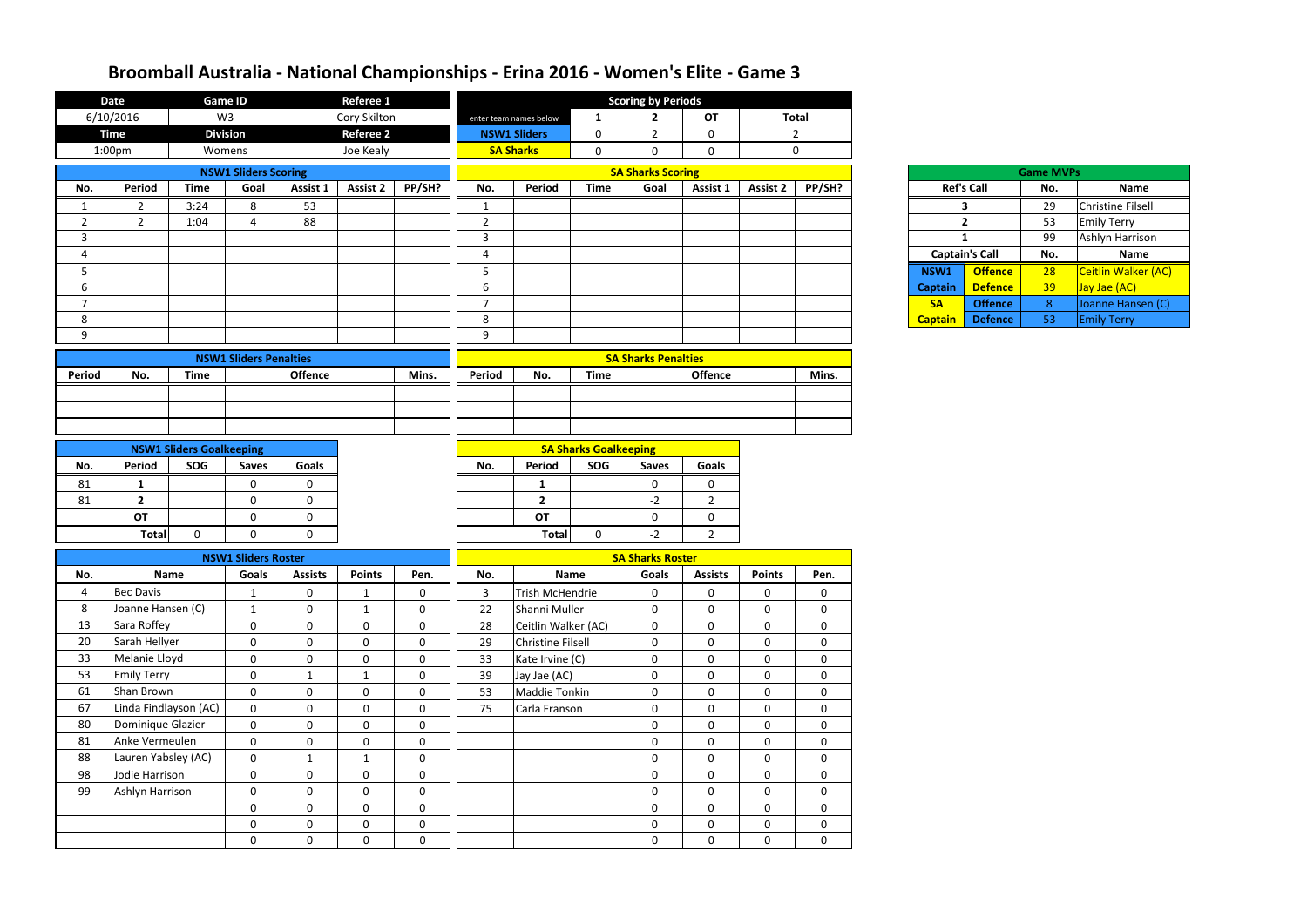|                | <b>Date</b>                         | <b>Game ID</b>                  |                               |                            | <b>Referee 1</b>           |                            |                |                                             |                                | <b>Scoring by Periods</b>                 |                                                                                   |                              |                            |                  |                       |                  |                         |
|----------------|-------------------------------------|---------------------------------|-------------------------------|----------------------------|----------------------------|----------------------------|----------------|---------------------------------------------|--------------------------------|-------------------------------------------|-----------------------------------------------------------------------------------|------------------------------|----------------------------|------------------|-----------------------|------------------|-------------------------|
|                | 6/10/2016                           | W4                              |                               |                            | Alan Jabs                  |                            |                | enter team names below                      | $\mathbf{1}$                   | $\overline{2}$                            | <b>OT</b>                                                                         |                              | <b>Total</b>               |                  |                       |                  |                         |
|                | <b>Time</b>                         | <b>Division</b>                 |                               |                            | <b>Referee 2</b>           |                            |                | <b>NSW2 Sliders</b>                         | $\mathbf 0$                    | $\mathbf 0$                               | $\mathbf 0$                                                                       |                              | 0                          |                  |                       |                  |                         |
|                | 1:40pm                              | Womens                          |                               |                            | Joe Kealy                  |                            |                | <b>ACT Phoenix</b>                          | $\mathbf{1}$                   |                                           | $\mathbf 0$                                                                       |                              | $2^{\circ}$                |                  |                       |                  |                         |
|                |                                     |                                 | <b>NSW2 Sliders Scoring</b>   |                            |                            |                            |                |                                             |                                | <b>ACT Phoenix Scoring</b>                |                                                                                   |                              |                            |                  |                       | <b>Game MVPs</b> |                         |
| No.            | Period                              | <b>Time</b>                     | Goal                          | Assist 1                   | <b>Assist 2</b>            | PP/SH?                     | No.            | Period                                      | <b>Time</b>                    | Goal                                      |                                                                                   | Assist 1   Assist 2   PP/SH? |                            |                  | <b>Ref's Call</b>     | No.              | <b>Name</b>             |
| 1              |                                     |                                 |                               |                            |                            |                            | $\mathbf{1}$   |                                             | 10:03                          | 38                                        | 11                                                                                |                              |                            |                  | $\mathbf{3}$          | 87               | Kate Livingstone-Thomas |
| $\overline{2}$ |                                     |                                 |                               |                            |                            |                            | $\overline{2}$ | $2^{\circ}$                                 | 9:41                           | 44                                        | 10                                                                                |                              |                            |                  | $2^{\circ}$           | 44               | <b>Kirsty Martin</b>    |
| $\mathbf{3}$   |                                     |                                 |                               |                            |                            |                            | 3              |                                             |                                |                                           |                                                                                   |                              |                            |                  | $\mathbf{1}$          | 23               | Deb Lamond (AC)         |
| 4              |                                     |                                 |                               |                            |                            |                            | 4              |                                             |                                |                                           |                                                                                   |                              |                            |                  | <b>Captain's Call</b> | No.              | Name                    |
| 5              |                                     |                                 |                               |                            |                            |                            | 5              |                                             |                                |                                           |                                                                                   |                              |                            | NSW <sub>2</sub> | <b>Offence</b>        | 11               | Alicia Martin           |
| 6              |                                     |                                 |                               |                            |                            |                            | 6              |                                             |                                |                                           |                                                                                   |                              |                            | <b>Captain</b>   | <b>Defence</b>        | 12               | Olivia Boyd (AC)        |
| $\overline{7}$ |                                     |                                 |                               |                            |                            |                            | $\overline{7}$ |                                             |                                |                                           |                                                                                   |                              |                            | <b>ACT</b>       | <b>Offence</b>        | 45               | Larissa Moore           |
| 8              |                                     |                                 |                               |                            |                            |                            | 8              |                                             |                                |                                           |                                                                                   |                              |                            | <b>Captain</b>   | <b>Defence</b>        | 87               | Kate Livingstone-Thomas |
| 9              |                                     |                                 |                               |                            |                            |                            | 9              |                                             |                                |                                           |                                                                                   |                              |                            |                  |                       |                  |                         |
|                |                                     |                                 | <b>NSW2 Sliders Penalties</b> |                            |                            |                            |                |                                             |                                | <b>ACT Phoenix Penalties</b>              |                                                                                   |                              |                            |                  |                       |                  |                         |
| Period         | No.                                 | <b>Time</b>                     |                               | <b>Offence</b>             |                            | Mins.                      | Period         | No.                                         | <b>Time</b>                    |                                           | <b>Offence</b>                                                                    |                              | Mins.                      |                  |                       |                  |                         |
|                |                                     |                                 |                               |                            |                            |                            |                |                                             |                                |                                           |                                                                                   |                              |                            |                  |                       |                  |                         |
|                |                                     |                                 |                               |                            |                            |                            |                |                                             |                                |                                           |                                                                                   |                              |                            |                  |                       |                  |                         |
|                |                                     |                                 |                               |                            |                            |                            |                |                                             |                                |                                           |                                                                                   |                              |                            |                  |                       |                  |                         |
|                |                                     | <b>NSW2 Sliders Goalkeeping</b> |                               |                            |                            |                            |                |                                             | <b>ACT Phoenix Goalkeeping</b> |                                           |                                                                                   |                              |                            |                  |                       |                  |                         |
| No.            | Period                              | SOG                             | <b>Saves</b>                  | Goals                      |                            |                            | No.            | Period                                      | SOG                            | <b>Saves</b>                              | Goals                                                                             |                              |                            |                  |                       |                  |                         |
| 87             | -1                                  |                                 | $-1$                          |                            |                            |                            | 9              | 1                                           |                                | $\mathbf 0$                               | 0                                                                                 |                              |                            |                  |                       |                  |                         |
| 87             | $\overline{2}$                      |                                 | $-1$                          |                            |                            |                            | $\mathbf{q}$   | $\overline{2}$                              |                                | $\mathbf 0$                               | $\mathbf 0$                                                                       |                              |                            |                  |                       |                  |                         |
|                | OT                                  |                                 | $\mathbf 0$                   | 0                          |                            |                            |                | OT                                          |                                | $\mathbf 0$                               | $\mathbf 0$                                                                       |                              |                            |                  |                       |                  |                         |
|                | <b>Total</b>                        | $\mathbf{0}$                    | $-2$                          | $\overline{2}$             |                            |                            |                | <b>Total</b>                                | $\mathbf{0}$                   | $\mathbf 0$                               | $\mathbf 0$                                                                       |                              |                            |                  |                       |                  |                         |
|                |                                     |                                 |                               |                            |                            |                            |                |                                             |                                |                                           |                                                                                   |                              |                            |                  |                       |                  |                         |
|                |                                     |                                 | <b>NSW2 Sliders Roster</b>    |                            |                            |                            |                |                                             |                                | <b>ACT Phoenix Roster</b>                 |                                                                                   |                              |                            |                  |                       |                  |                         |
| No.            |                                     | Name                            | <b>Goals</b>                  | <b>Assists</b>             | <b>Points</b>              | Pen.                       | No.            |                                             | <b>Name</b>                    | Goals                                     | <b>Assists</b>                                                                    | <b>Points</b>                | Pen.                       |                  |                       |                  |                         |
| 9              | Monique Siswandi                    |                                 | $\mathbf 0$                   | 0                          | $\mathbf 0$                | $\mathbf 0$                | 9              | Linda Jeffery (GK)                          |                                | $\mathbf 0$                               | $\bf{0}$                                                                          | $\mathbf 0$                  | 0                          |                  |                       |                  |                         |
| 22             | Elizabeth Tilly                     |                                 | $\boldsymbol{0}$              | 0                          | $\mathbf 0$                | $\mathbf 0$                | 10             | Sally Ormiston                              |                                | $\mathbf 0$                               | $\mathbf{1}$                                                                      | 1                            | 0                          |                  |                       |                  |                         |
| 44             |                                     | Catherine McDonald (AC)         | $\boldsymbol{0}$              | $\mathbf{0}$               | $\mathbf 0$                | $\mathbf 0$                | 11             | Alicia Martin                               |                                | $\mathbf 0$                               | $\mathbf 1$                                                                       | $\mathbf{1}$                 | $\mathbf 0$                |                  |                       |                  |                         |
| 45<br>48       | Larissa Moore<br>Rebecca Brien (AC) |                                 | $\mathbf 0$                   | $\mathbf 0$                | $\mathbf 0$                | $\mathbf 0$                | 12             | Olivia Boyd (AC)                            |                                | $\mathbf 0$                               | $\mathbf 0$                                                                       | $\mathbf 0$                  | 0                          |                  |                       |                  |                         |
| 54             | Angela Cowling                      |                                 | $\mathbf 0$                   | $\mathbf 0$                | $\mathbf 0$<br>$\mathbf 0$ | $\mathbf 0$<br>$\mathbf 0$ | 18             | Laura McKenzie                              |                                | $\mathbf 0$                               | $\mathbf 0$<br>$\mathbf 0$                                                        | 0                            | $\mathbf 0$                |                  |                       |                  |                         |
| 59             | Kerrianne Rigby                     |                                 | $\mathbf 0$<br>$\mathbf 0$    | $\mathbf 0$<br>$\mathbf 0$ | $\mathbf 0$                | $\mathbf 0$                | 23<br>24       | Deb Lamond (AC)<br><b>Heather Mackenzie</b> |                                | $\mathbf 0$<br>$\mathbf 0$                | $\boldsymbol{0}$                                                                  | $\mathbf 0$<br>$\mathbf 0$   | $\mathbf 0$<br>$\mathbf 0$ |                  |                       |                  |                         |
| 60             | <b>Bridget Whisker</b>              |                                 | 0                             | $\mathbf 0$                | $\mathbf 0$                | $\mathbf 0$                | 28             | <b>Katy Parr</b>                            |                                | $\bf{0}$                                  | $\mathbf 0$                                                                       | 0                            | 0                          |                  |                       |                  |                         |
| 62             | Chelsea Seddon                      |                                 | $\mathbf 0$                   | $\mathbf{0}$               | $\mathbf 0$                | $\mathbf 0$                | 33             | Tracy Allison (C)                           |                                | $\mathbf 0$                               | $\mathbf 0$                                                                       | $\mathbf 0$                  | 0                          |                  |                       |                  |                         |
| 82             | Rebecca Langham                     |                                 | $\mathbf 0$                   | $\mathbf 0$                | 0                          | $\mathbf 0$                | 38             | Jenna Roberts                               |                                | $\mathbf{1}$                              | $\mathbf 0$                                                                       | $\mathbf 1$                  | 0                          |                  |                       |                  |                         |
| 85             | Felicity Hudson (C)                 |                                 | $\mathbf 0$                   | $\mathbf 0$                | $\mathbf 0$                | $\mathbf 0$                | 44             | <b>Kirsty Martin</b>                        |                                | $\mathbf{1}$                              | $\mathbf 0$                                                                       | $\mathbf{1}$                 | $\mathbf 0$                |                  |                       |                  |                         |
| 87             |                                     | Kate Livingstone-Thomas         | $\bf{0}$                      | $\mathbf 0$                | $\mathbf 0$                | $\mathbf 0$                |                |                                             |                                | $\mathbf 0$                               | $\mathbf 0$                                                                       | $\mathbf 0$                  | $\mathbf 0$                |                  |                       |                  |                         |
| 97             | Deanne Kilpatrick                   |                                 | $\mathbf 0$                   | $\mathbf 0$                | $\mathbf 0$                | $\mathbf 0$                |                |                                             |                                |                                           |                                                                                   |                              | $\mathbf 0$                |                  |                       |                  |                         |
|                |                                     |                                 | $\mathbf 0$                   | $\mathbf 0$                | $\mathbf 0$                | $\mathbf 0$                |                |                                             |                                | $\mathbf 0$<br>$\mathbf 0$<br>$\mathbf 0$ |                                                                                   | 0                            |                            |                  |                       |                  |                         |
|                |                                     |                                 | $\mathbf 0$                   | $\mathbf 0$                | $\mathbf 0$                | $\mathbf 0$                |                |                                             |                                |                                           | $\mathbf 0$<br>$\mathbf 0$<br>0<br>$\mathbf 0$<br>$\boldsymbol{0}$<br>$\mathbf 0$ |                              | $\mathbf 0$                |                  |                       |                  |                         |
|                |                                     |                                 | $\mathbf 0$                   | $\mathbf 0$                | $\mathbf 0$                | $\mathbf 0$                |                |                                             |                                | $\bf{0}$                                  | $\mathbf 0$<br>$\mathbf 0$                                                        |                              |                            |                  |                       |                  |                         |
|                |                                     |                                 |                               |                            |                            |                            |                |                                             |                                |                                           |                                                                                   |                              | 0                          |                  |                       |                  |                         |

| <b>Game MVPs</b> |                   |     |                         |  |  |  |  |  |  |  |
|------------------|-------------------|-----|-------------------------|--|--|--|--|--|--|--|
|                  | <b>Ref's Call</b> | No. | <b>Name</b>             |  |  |  |  |  |  |  |
|                  | 3                 | 87  | Kate Livingstone-Thomas |  |  |  |  |  |  |  |
|                  | $\overline{2}$    | 44  | <b>Kirsty Martin</b>    |  |  |  |  |  |  |  |
| 1                |                   | 23  | Deb Lamond (AC)         |  |  |  |  |  |  |  |
|                  |                   |     |                         |  |  |  |  |  |  |  |
|                  | ptain's Call      | No. | <b>Name</b>             |  |  |  |  |  |  |  |
| $\sqrt{2}$       | <b>Offence</b>    | 11  | <b>Alicia Martin</b>    |  |  |  |  |  |  |  |
| ain              | <b>Defence</b>    | 12  | Olivia Boyd (AC)        |  |  |  |  |  |  |  |
| т                | <b>Offence</b>    | 45  | Larissa Moore           |  |  |  |  |  |  |  |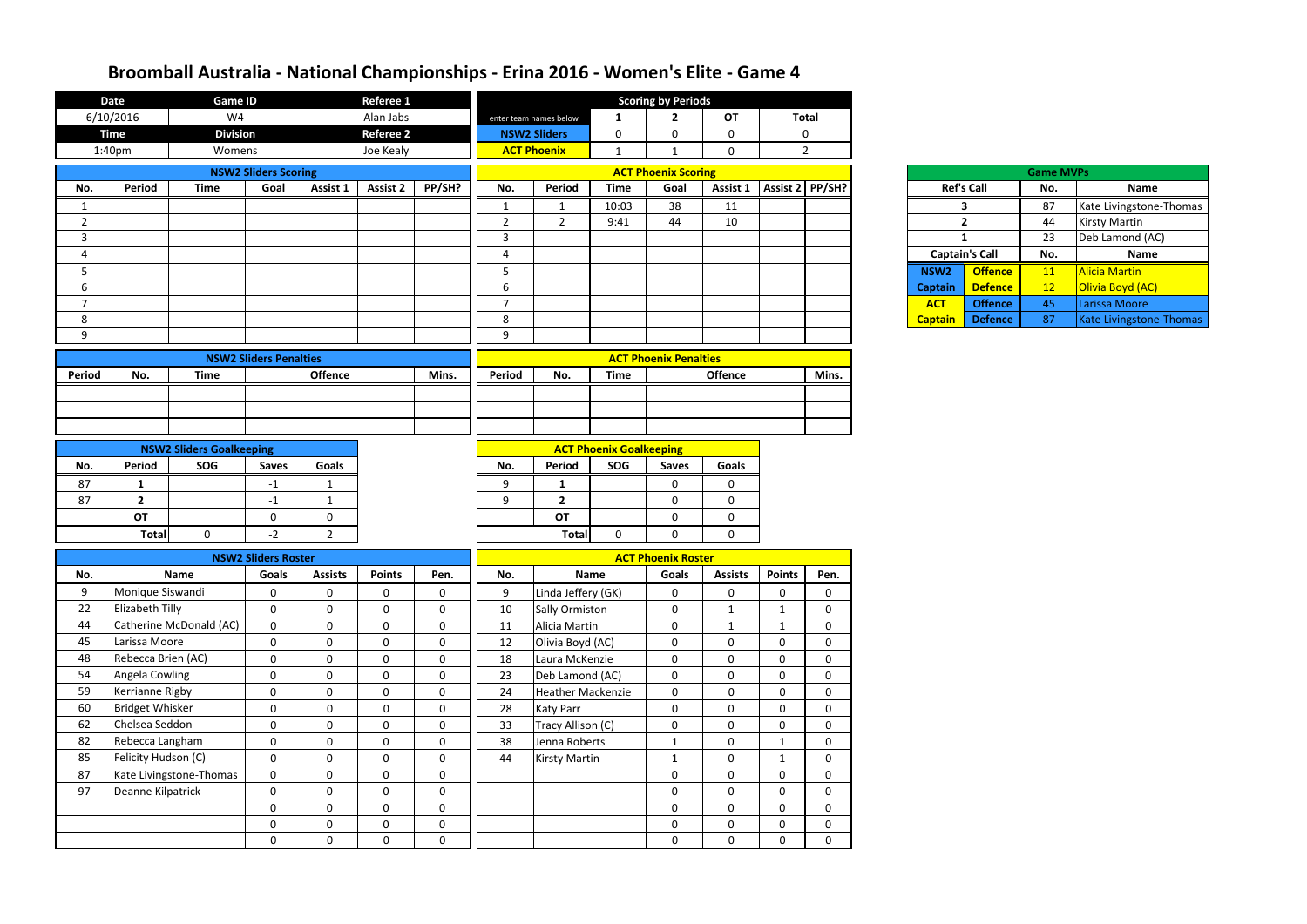|                | <b>Date</b>           | <b>Game ID</b>                  |                               |                | <b>Referee 1</b> |                  |                |                          |                                | <b>Scoring by Periods</b>    |                |               |                  |                |                       |                  |                          |
|----------------|-----------------------|---------------------------------|-------------------------------|----------------|------------------|------------------|----------------|--------------------------|--------------------------------|------------------------------|----------------|---------------|------------------|----------------|-----------------------|------------------|--------------------------|
|                | 6/10/2016             |                                 | W <sub>5</sub>                |                | Kim Shapley      |                  |                | enter team names below   | $\mathbf{1}$                   | $\overline{2}$               | OT             |               | <b>Total</b>     |                |                       |                  |                          |
|                | <b>Time</b>           |                                 | <b>Division</b>               |                | <b>Referee 2</b> |                  |                | <b>NSW1 Sliders</b>      | $\mathbf 0$                    | $\overline{2}$               | $\mathbf 0$    |               | $\overline{2}$   |                |                       |                  |                          |
|                | 3:40pm                | Womens                          |                               |                | Joe Kealy        |                  |                | <b>ACT Phoenix</b>       | $\mathbf 0$                    | $\mathbf 0$                  | $\mathbf{0}$   |               | $\mathbf 0$      |                |                       |                  |                          |
|                |                       |                                 | <b>NSW1 Sliders Scoring</b>   |                |                  |                  |                |                          |                                | <b>ACT Phoenix Scoring</b>   |                |               |                  |                |                       | <b>Game MVPs</b> |                          |
| No.            | Period                | <b>Time</b>                     | Goal                          | Assist 1       | <b>Assist 2</b>  | PP/SH?           | No.            | Period                   | <b>Time</b>                    | Goal                         | Assist 1       | Assist 2      | PP/SH?           |                | <b>Ref's Call</b>     | No.              | Name                     |
|                | 2                     | 9:28                            | 33                            | 53             | 8                |                  | $\mathbf{1}$   |                          |                                |                              |                |               |                  |                | 3                     | 8                | Joanne Hansen (C)        |
| $\overline{2}$ | $\overline{2}$        | 7:40                            | 98                            | 88             |                  |                  | $\overline{2}$ |                          |                                |                              |                |               |                  |                | $\overline{2}$        | 23               | Deb Lamond (AC)          |
| 3              |                       |                                 |                               |                |                  |                  | $\overline{3}$ |                          |                                |                              |                |               |                  | $\mathbf{1}$   |                       | 33               | Melanie Lloyd            |
| $\overline{4}$ |                       |                                 |                               |                |                  |                  | 4              |                          |                                |                              |                |               |                  |                | <b>Captain's Call</b> | No.              | <b>Name</b>              |
| 5              |                       |                                 |                               |                |                  |                  | 5              |                          |                                |                              |                |               |                  | NSW1           | <b>Offence</b>        | 44               | <b>Kirsty Martin</b>     |
| 6              |                       |                                 |                               |                |                  |                  | 6              |                          |                                |                              |                |               |                  | <b>Captain</b> | <b>Defence</b>        | 33               | <b>Tracy Allison (C)</b> |
| $\overline{7}$ |                       |                                 |                               |                |                  |                  | $\overline{7}$ |                          |                                |                              |                |               |                  | <b>ACT</b>     | <b>Offence</b>        | 88               | Lauren Yabsley (AC)      |
| 8              |                       |                                 |                               |                |                  |                  | 8              |                          |                                |                              |                |               |                  | <b>Captain</b> | <b>Defence</b>        | 33               | Melanie Lloyd            |
| 9              |                       |                                 |                               |                |                  |                  | 9              |                          |                                |                              |                |               |                  |                |                       |                  |                          |
|                |                       |                                 | <b>NSW1 Sliders Penalties</b> |                |                  |                  |                |                          |                                | <b>ACT Phoenix Penalties</b> |                |               |                  |                |                       |                  |                          |
| Period         | No.                   | <b>Time</b>                     |                               | <b>Offence</b> |                  | Mins.            | Period         | No.                      | <b>Time</b>                    |                              | <b>Offence</b> |               | Mins.            |                |                       |                  |                          |
|                |                       |                                 |                               |                |                  |                  |                |                          |                                |                              |                |               |                  |                |                       |                  |                          |
|                |                       |                                 |                               |                |                  |                  | $\overline{2}$ | 10                       | 10:00                          | High stick                   |                |               | $\overline{2}$   |                |                       |                  |                          |
|                |                       |                                 |                               |                |                  |                  | $\overline{2}$ | 38                       | 1:44                           | High stick                   |                |               | $\overline{2}$   |                |                       |                  |                          |
|                |                       |                                 |                               |                |                  |                  |                |                          |                                |                              |                |               |                  |                |                       |                  |                          |
|                |                       | <b>NSW1 Sliders Goalkeeping</b> |                               |                |                  |                  |                |                          | <b>ACT Phoenix Goalkeeping</b> |                              |                |               |                  |                |                       |                  |                          |
| No.            | Period                | SOG                             | <b>Saves</b>                  | <b>Goals</b>   |                  |                  | No.            | Period                   | SOG                            | <b>Saves</b>                 | <b>Goals</b>   |               |                  |                |                       |                  |                          |
| 81             | -1                    |                                 | 0                             | 0              |                  |                  | 9              | $\mathbf{1}$             |                                | $\mathbf 0$                  | $\mathbf 0$    |               |                  |                |                       |                  |                          |
| 81             | $\overline{2}$        |                                 | $\mathbf 0$                   | $\mathbf{0}$   |                  |                  | 9              | $\overline{2}$           |                                | $-2$                         | $\overline{2}$ |               |                  |                |                       |                  |                          |
|                | <b>OT</b>             |                                 | 0                             | 0              |                  |                  |                | <b>OT</b>                |                                | $\mathbf 0$                  | $\mathbf 0$    |               |                  |                |                       |                  |                          |
|                | <b>Total</b>          | 0                               | 0                             | 0              |                  |                  |                | <b>Total</b>             | $\mathbf 0$                    | $-2$                         | $2^{\circ}$    |               |                  |                |                       |                  |                          |
|                |                       |                                 | <b>NSW1 Sliders Roster</b>    |                |                  |                  |                |                          |                                | <b>ACT Phoenix Roster</b>    |                |               |                  |                |                       |                  |                          |
| No.            | <b>Name</b>           |                                 | Goals                         | <b>Assists</b> | <b>Points</b>    | Pen.             | No.            |                          | Name                           | Goals                        | <b>Assists</b> | <b>Points</b> | Pen.             |                |                       |                  |                          |
| 4              | <b>Bec Davis</b>      |                                 | $\mathbf 0$                   | $\mathbf 0$    | $\mathbf 0$      | $\boldsymbol{0}$ | 9              | Linda Jeffery (GK)       |                                | $\boldsymbol{0}$             | $\mathbf 0$    | $\mathbf 0$   | $\pmb{0}$        |                |                       |                  |                          |
| 8              | Joanne Hansen (C)     |                                 | $\mathbf 0$                   | 1              | 1                | $\mathbf 0$      | 10             | <b>Sally Ormiston</b>    |                                | $\mathbf 0$                  | $\mathbf{0}$   | $\mathbf 0$   | $\mathbf{1}$     |                |                       |                  |                          |
| 13             | Sara Roffey           |                                 | $\mathbf 0$                   | $\mathbf 0$    | $\mathbf 0$      | $\mathbf 0$      | 11             | Alicia Martin            |                                | $\mathbf 0$                  | $\mathbf 0$    | $\mathbf 0$   | $\mathbf 0$      |                |                       |                  |                          |
| 20             | Sarah Hellyer         |                                 | $\mathbf 0$                   | $\mathbf 0$    | $\mathbf 0$      | $\mathbf 0$      | 12             | Olivia Boyd (AC)         |                                | $\mathbf 0$                  | $\mathbf{0}$   | $\mathbf 0$   | $\mathbf 0$      |                |                       |                  |                          |
| 33             | Melanie Lloyd         |                                 | $\mathbf{1}$                  | $\mathbf 0$    | $\mathbf{1}$     | $\mathbf 0$      | 18             | Laura McKenzie           |                                | $\mathbf 0$                  | $\mathbf{0}$   | $\mathbf 0$   | $\mathbf 0$      |                |                       |                  |                          |
| 53             | <b>Emily Terry</b>    |                                 | $\mathbf 0$                   | $\mathbf{1}$   | $\mathbf{1}$     | $\mathbf 0$      | 23             | Deb Lamond (AC)          |                                | $\mathbf 0$                  | $\mathbf{0}$   | $\mathbf 0$   | $\mathbf 0$      |                |                       |                  |                          |
| 61             | Shan Brown            |                                 | $\mathbf 0$                   | $\mathbf 0$    | $\mathbf 0$      | $\mathbf 0$      | 24             | <b>Heather Mackenzie</b> |                                | $\mathbf 0$                  | $\mathbf 0$    | $\mathbf 0$   | $\mathbf 0$      |                |                       |                  |                          |
| 67             | Linda Findlayson (AC) |                                 | $\mathbf 0$                   | $\mathbf 0$    | $\mathbf 0$      | $\mathbf 0$      | 28             | <b>Katy Parr</b>         |                                | $\mathbf 0$                  | $\overline{0}$ | $\mathbf 0$   | $\mathbf 0$      |                |                       |                  |                          |
| 80             | Dominique Glazier     |                                 | $\mathbf 0$                   | $\mathbf 0$    | $\mathbf 0$      | $\mathbf 0$      | 33             | Tracy Allison (C)        |                                | $\mathbf 0$                  | $\mathbf{0}$   | $\mathbf 0$   | $\mathbf 0$      |                |                       |                  |                          |
| 81             | Anke Vermeulen        |                                 | $\mathbf 0$                   | $\mathbf 0$    | $\overline{0}$   | $\mathbf 0$      | 38             | Jenna Roberts            |                                | $\mathbf 0$                  | $\mathbf{0}$   | $\mathbf 0$   | $\mathbf{1}$     |                |                       |                  |                          |
| 88             | Lauren Yabsley (AC)   |                                 | $\mathbf 0$                   | $\mathbf{1}$   | $\mathbf{1}$     | $\mathbf 0$      | 44             | <b>Kirsty Martin</b>     |                                | $\mathbf 0$                  | $\mathbf 0$    | $\mathbf 0$   | $\mathbf 0$      |                |                       |                  |                          |
| 98             | Jodie Harrison        |                                 | $\mathbf{1}$                  | $\mathbf 0$    | $\mathbf{1}$     | $\mathbf 0$      |                |                          |                                | $\mathbf 0$                  | $\mathbf{0}$   | $\mathbf 0$   | $\mathbf 0$      |                |                       |                  |                          |
| 99             | Ashlyn Harrison       |                                 | $\mathbf 0$                   | $\mathbf 0$    | $\mathbf 0$      | $\pmb{0}$        |                |                          |                                | $\mathbf 0$                  | $\mathbf{0}$   | $\mathbf 0$   | $\boldsymbol{0}$ |                |                       |                  |                          |
|                |                       |                                 | $\mathbf 0$                   | $\mathbf 0$    | $\mathbf 0$      | $\pmb{0}$        |                |                          |                                | $\mathbf 0$                  | $\mathbf 0$    | $\mathbf 0$   | $\mathbf 0$      |                |                       |                  |                          |
|                |                       |                                 | $\mathbf 0$                   | $\mathbf 0$    | $\mathbf 0$      | $\pmb{0}$        |                |                          |                                | $\mathbf 0$                  | $\mathbf{0}$   | $\mathbf 0$   | $\mathbf 0$      |                |                       |                  |                          |
|                |                       |                                 | $\mathbf 0$                   | $\mathbf 0$    | $\mathbf{0}$     | $\mathbf 0$      |                |                          |                                | $\overline{0}$               | $\overline{0}$ | $\mathbf 0$   | $\mathbf 0$      |                |                       |                  |                          |
|                |                       |                                 |                               |                |                  |                  |                |                          |                                |                              |                |               |                  |                |                       |                  |                          |

|                       |                | <b>Game MVPs</b> |                          |
|-----------------------|----------------|------------------|--------------------------|
| <b>Ref's Call</b>     |                | No.              | <b>Name</b>              |
| 3                     |                | 8                | Joanne Hansen (C)        |
|                       | $\overline{2}$ | 23               | Deb Lamond (AC)          |
| 1                     |                | 33               | Melanie Lloyd            |
| <b>Captain's Call</b> |                | No.              | <b>Name</b>              |
| NSW1                  | <b>Offence</b> | 44               | <b>Kirsty Martin</b>     |
| <b>Captain</b>        | <b>Defence</b> | 33               | <b>Tracy Allison (C)</b> |
| <b>ACT</b>            | <b>Offence</b> | 88               | Lauren Yabsley (AC)      |
| <b>Captain</b>        | <b>Defence</b> | 33               | <b>Melanie Lloyd</b>     |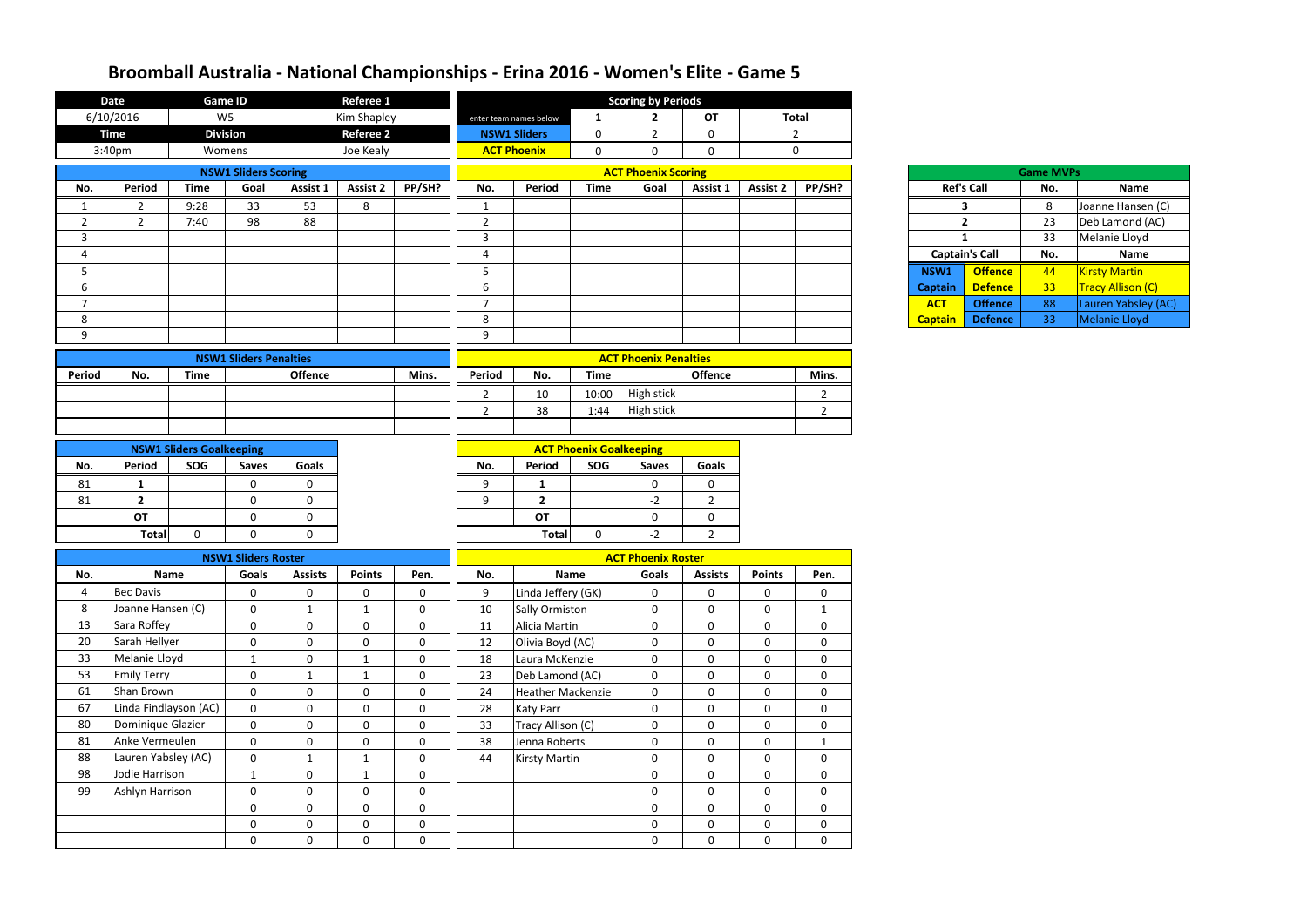|                | <b>Date</b>            | <b>Game ID</b>                  |                               |                | Referee 1        |             |                |                          |                              | <b>Scoring by Periods</b>  |                              |                            |                |                       |                   |                  |                         |
|----------------|------------------------|---------------------------------|-------------------------------|----------------|------------------|-------------|----------------|--------------------------|------------------------------|----------------------------|------------------------------|----------------------------|----------------|-----------------------|-------------------|------------------|-------------------------|
|                | 6/10/2016              | W <sub>6</sub>                  |                               |                | Cory Skilton     |             |                | enter team names below   | $\mathbf{1}$                 | $\overline{2}$             | <b>OT</b>                    |                            | <b>Total</b>   |                       |                   |                  |                         |
|                | <b>Time</b>            | <b>Division</b>                 |                               |                | <b>Referee 2</b> |             |                | <b>NSW2 Sliders</b>      | $\mathbf 0$                  | 0                          | $\mathbf 0$                  |                            | 0              |                       |                   |                  |                         |
|                | 4:20pm                 | Womens                          |                               |                | Don Godmaire     |             |                | <b>SA Sharks</b>         | $\mathbf{0}$                 | $\overline{2}$             | $\mathbf 0$                  |                            | $\overline{2}$ |                       |                   |                  |                         |
|                |                        |                                 | <b>NSW2 Sliders Scoring</b>   |                |                  |             |                |                          |                              | <b>SA Sharks Scoring</b>   |                              |                            |                |                       |                   | <b>Game MVPs</b> |                         |
| No.            | Period                 | <b>Time</b>                     | Goal                          | Assist 1       | <b>Assist 2</b>  | PP/SH?      | No.            | Period                   | <b>Time</b>                  | Goal                       | Assist 1   Assist 2   PP/SH? |                            |                |                       | <b>Ref's Call</b> | No.              | <b>Name</b>             |
| 1              |                        |                                 |                               |                |                  |             | $\mathbf 1$    | 2                        | 14:40                        | 33                         |                              |                            |                |                       | 3                 | 87               | Kate Livingstone-Thomas |
| $\overline{2}$ |                        |                                 |                               |                |                  |             | $\overline{2}$ | $2^{\circ}$              | 4:50                         | 39                         | 28                           | 75                         |                |                       | $\overline{2}$    | 28               | Ceitlin Walker (AC)     |
| 3              |                        |                                 |                               |                |                  |             | $\mathbf{3}$   |                          |                              |                            |                              |                            |                |                       | $\mathbf{1}$      | 39               | Jay Jae (AC)            |
| 4              |                        |                                 |                               |                |                  |             | 4              |                          |                              |                            |                              |                            |                | <b>Captain's Call</b> |                   | No.              | Name                    |
| 5              |                        |                                 |                               |                |                  |             | 5              |                          |                              |                            |                              |                            |                | NSW <sub>2</sub>      | <b>Offence</b>    | 28               | Ceitlin Walker (AC)     |
| 6              |                        |                                 |                               |                |                  |             | 6              |                          |                              |                            |                              |                            |                | <b>Captain</b>        | <b>Defence</b>    | 39               | Jay Jae (AC)            |
| $\overline{7}$ |                        |                                 |                               |                |                  |             | $\overline{7}$ |                          |                              |                            |                              |                            |                | <b>SA</b>             | <b>Offence</b>    | $\mathbf{q}$     | Monique Siswandi        |
| 8              |                        |                                 |                               |                |                  |             | 8              |                          |                              |                            |                              |                            |                | <b>Captain</b>        | <b>Defence</b>    | 87               | Kate Livingstone-Thomas |
| 9              |                        |                                 |                               |                |                  |             | 9              |                          |                              |                            |                              |                            |                |                       |                   |                  |                         |
|                |                        |                                 | <b>NSW2 Sliders Penalties</b> |                |                  |             |                |                          |                              | <b>SA Sharks Penalties</b> |                              |                            |                |                       |                   |                  |                         |
| Period         | No.                    | <b>Time</b>                     |                               | <b>Offence</b> |                  | Mins.       | Period         | No.                      | <b>Time</b>                  |                            | <b>Offence</b>               |                            | Mins.          |                       |                   |                  |                         |
|                |                        |                                 |                               |                |                  |             |                |                          |                              |                            |                              |                            |                |                       |                   |                  |                         |
|                |                        |                                 |                               |                |                  |             |                |                          |                              |                            |                              |                            |                |                       |                   |                  |                         |
|                |                        |                                 |                               |                |                  |             |                |                          |                              |                            |                              |                            |                |                       |                   |                  |                         |
|                |                        | <b>NSW2 Sliders Goalkeeping</b> |                               |                |                  |             |                |                          | <b>SA Sharks Goalkeeping</b> |                            |                              |                            |                |                       |                   |                  |                         |
| No.            | Period                 | SOG                             | <b>Saves</b>                  | <b>Goals</b>   |                  |             | No.            | Period                   | SOG                          | <b>Saves</b>               | <b>Goals</b>                 |                            |                |                       |                   |                  |                         |
| 87             | $\mathbf{1}$           |                                 | $\mathbf 0$                   | 0              |                  |             |                | $\mathbf{1}$             |                              | $\mathbf 0$                | $\mathbf 0$                  |                            |                |                       |                   |                  |                         |
| 87             | $\overline{2}$         |                                 | $-2$                          | $\overline{2}$ |                  |             |                | $\overline{2}$           |                              | $\mathbf 0$                | $\mathbf 0$                  |                            |                |                       |                   |                  |                         |
|                | OT                     |                                 | $\mathbf 0$                   | 0              |                  |             |                | <b>OT</b>                |                              | $\mathbf 0$                | $\mathbf 0$                  |                            |                |                       |                   |                  |                         |
|                | <b>Total</b>           | $\mathbf{0}$                    | $-2$                          | $\overline{2}$ |                  |             |                | <b>Total</b>             | $\mathbf{0}$                 | $\mathbf{0}$               | $\mathbf 0$                  |                            |                |                       |                   |                  |                         |
|                |                        |                                 |                               |                |                  |             |                |                          |                              |                            |                              |                            |                |                       |                   |                  |                         |
|                |                        |                                 | <b>NSW2 Sliders Roster</b>    |                |                  |             |                |                          |                              | <b>SA Sharks Roster</b>    |                              |                            |                |                       |                   |                  |                         |
| No.            |                        | Name                            | <b>Goals</b>                  | <b>Assists</b> | <b>Points</b>    | Pen.        | No.            |                          | <b>Name</b>                  | Goals                      | <b>Assists</b>               | <b>Points</b>              | Pen.           |                       |                   |                  |                         |
| 9              | Monique Siswandi       |                                 | $\mathbf 0$                   | 0              | $\mathbf 0$      | $\mathbf 0$ | $\overline{3}$ | <b>Trish McHendrie</b>   |                              | 0                          | $\boldsymbol{0}$             | $\mathbf 0$                | $\mathbf 0$    |                       |                   |                  |                         |
| 22             | Elizabeth Tilly        |                                 | $\mathbf 0$                   | $\mathbf{0}$   | $\mathbf 0$      | $\mathbf 0$ | 22             | Shanni Muller            |                              | $\mathbf 0$                | $\mathbf 0$                  | 0                          | 0              |                       |                   |                  |                         |
| 44             |                        | Catherine McDonald (AC)         | $\mathbf 0$                   | $\mathbf 0$    | $\mathbf 0$      | $\mathbf 0$ | 28             | Ceitlin Walker (AC)      |                              | $\mathbf 0$                | $\mathbf{1}$                 | -1                         | $\mathbf 0$    |                       |                   |                  |                         |
| 45             | Larissa Moore          |                                 | $\mathbf 0$                   | $\mathbf 0$    | $\mathbf 0$      | $\mathbf 0$ | 29             | <b>Christine Filsell</b> |                              | $\mathbf 0$                | $\mathbf 0$                  | $\mathbf 0$                | $\mathbf 0$    |                       |                   |                  |                         |
| 48             | Rebecca Brien (AC)     |                                 | $\mathbf 0$                   | $\mathbf{0}$   | $\mathbf 0$      | $\mathbf 0$ | 33             | Kate Irvine (C)          |                              | $\mathbf{1}$               | $\mathbf 0$                  | -1                         | $\mathbf 0$    |                       |                   |                  |                         |
| 54             | Angela Cowling         |                                 | $\mathbf 0$                   | $\mathbf{0}$   | $\mathbf 0$      | $\mathbf 0$ | 39             | Jay Jae (AC)             |                              | $\mathbf{1}$               | $\mathbf 0$                  | $\mathbf{1}$               | $\mathbf 0$    |                       |                   |                  |                         |
| 59             | Kerrianne Rigby        |                                 | $\mathbf 0$                   | $\mathbf{0}$   | $\boldsymbol{0}$ | $\mathbf 0$ | 53             | Maddie Tonkin            |                              | $\mathbf 0$                | $\boldsymbol{0}$             | $\mathbf 0$                | $\mathbf 0$    |                       |                   |                  |                         |
| 60             | <b>Bridget Whisker</b> |                                 | $\mathbf 0$                   | $\mathbf 0$    | $\boldsymbol{0}$ | $\mathbf 0$ | 75             | Carla Franson            |                              | $\mathbf 0$                | $\mathbf{1}$                 | 1                          | $\mathbf 0$    |                       |                   |                  |                         |
| 62             | Chelsea Seddon         |                                 | $\boldsymbol{0}$              | $\mathbf 0$    | $\mathbf 0$      | $\mathbf 0$ |                |                          |                              | $\mathbf 0$                | $\mathbf 0$                  | $\mathbf 0$                | $\mathbf{0}$   |                       |                   |                  |                         |
| 82             | Rebecca Langham        |                                 | $\mathbf 0$                   | $\overline{0}$ | $\mathbf 0$      | $\mathbf 0$ |                |                          |                              | $\mathbf 0$                | $\mathbf 0$                  | $\mathbf 0$                | $\mathbf 0$    |                       |                   |                  |                         |
| 85             | Felicity Hudson (C)    |                                 | $\boldsymbol{0}$              | $\mathbf 0$    | $\boldsymbol{0}$ | $\mathbf 0$ |                |                          |                              | $\boldsymbol{0}$           | $\boldsymbol{0}$             | $\mathbf 0$                | $\mathbf 0$    |                       |                   |                  |                         |
| 87             |                        | Kate Livingstone-Thomas         | $\boldsymbol{0}$              | $\mathbf 0$    | $\pmb{0}$        | $\mathbf 0$ |                |                          |                              | $\boldsymbol{0}$           | $\boldsymbol{0}$             | 0                          | $\mathbf{0}$   |                       |                   |                  |                         |
| 97             | Deanne Kilpatrick      |                                 | $\boldsymbol{0}$              | $\mathbf 0$    | $\mathbf 0$      | $\mathbf 0$ |                |                          |                              | $\boldsymbol{0}$           | $\boldsymbol{0}$             | $\mathbf 0$                | $\mathbf 0$    |                       |                   |                  |                         |
|                |                        |                                 | $\mathbf 0$                   | $\mathbf{0}$   | $\boldsymbol{0}$ | $\mathbf 0$ |                |                          |                              | $\boldsymbol{0}$           | $\mathbf 0$                  | $\mathbf 0$<br>$\mathbf 0$ |                |                       |                   |                  |                         |
|                |                        |                                 | $\mathbf 0$                   | $\mathbf 0$    | $\mathbf 0$      | $\mathbf 0$ |                |                          |                              | $\mathbf 0$                | $\mathbf 0$                  | 0<br>$\mathbf 0$           |                |                       |                   |                  |                         |
|                |                        |                                 | $\mathbf 0$                   | $\overline{0}$ | $\mathbf 0$      | $\mathbf 0$ |                |                          |                              | $\mathbf 0$                | $\mathbf 0$                  | $\mathbf 0$                | 0              |                       |                   |                  |                         |

| <b>Game MVPs</b> |                       |     |                            |  |  |  |  |  |  |  |
|------------------|-----------------------|-----|----------------------------|--|--|--|--|--|--|--|
|                  | <b>Ref's Call</b>     | No. | <b>Name</b>                |  |  |  |  |  |  |  |
| 3                |                       | 87  | Kate Livingstone-Thomas    |  |  |  |  |  |  |  |
|                  | $\overline{2}$        | 28  | Ceitlin Walker (AC)        |  |  |  |  |  |  |  |
| 1                |                       | 39  | Jay Jae (AC)               |  |  |  |  |  |  |  |
|                  |                       |     |                            |  |  |  |  |  |  |  |
|                  | <b>Captain's Call</b> | No. | <b>Name</b>                |  |  |  |  |  |  |  |
| NSW <sub>2</sub> | <b>Offence</b>        | 28  | <b>Ceitlin Walker (AC)</b> |  |  |  |  |  |  |  |
| <b>Captain</b>   | <b>Defence</b>        | 39  | Jay Jae (AC)               |  |  |  |  |  |  |  |
| <b>SA</b>        | <b>Offence</b>        | ٩   | <b>Monique Siswandi</b>    |  |  |  |  |  |  |  |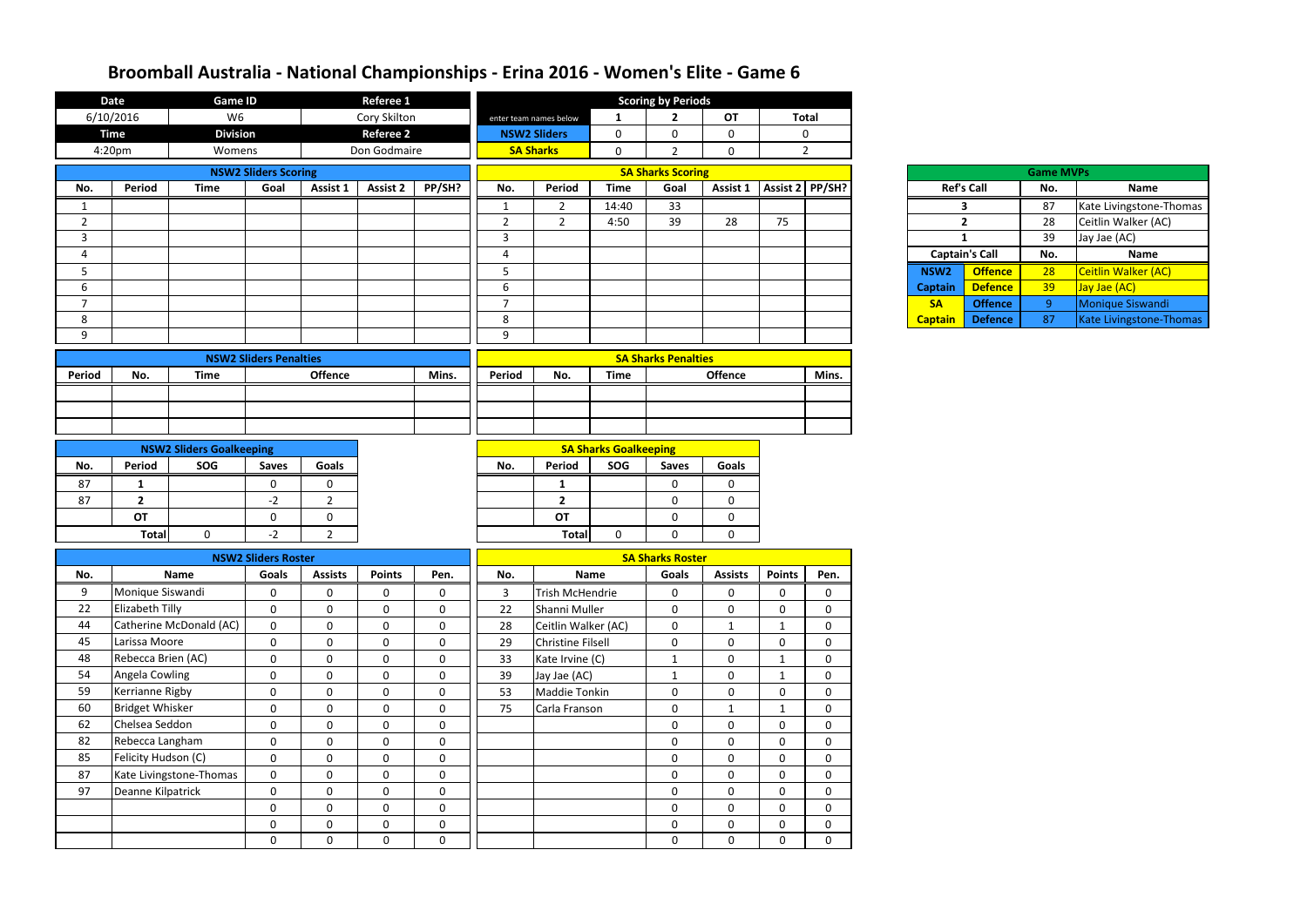|                | <b>Date</b>           |                                 | <b>Game ID</b>                |                | <b>Referee 1</b> |                  |                |                          |                              | <b>Scoring by Periods</b>  |                            |                 |                |                |                       |                  |                       |
|----------------|-----------------------|---------------------------------|-------------------------------|----------------|------------------|------------------|----------------|--------------------------|------------------------------|----------------------------|----------------------------|-----------------|----------------|----------------|-----------------------|------------------|-----------------------|
|                | 6/11/2016             | W7                              |                               |                | Joe Kealy        |                  |                | enter team names below   | $\mathbf{1}$                 | $\overline{2}$             | <b>OT</b>                  |                 | <b>Total</b>   |                |                       |                  |                       |
|                | <b>Time</b>           | <b>Division</b>                 |                               |                | <b>Referee 2</b> |                  |                | <b>NSW1 Sliders</b>      | $\mathbf 0$                  | 0                          | $\mathbf 0$                |                 | $\mathbf 0$    |                |                       |                  |                       |
|                | 7:20am                |                                 | Womens                        |                | Don Godmaire     |                  |                | <b>SA Sharks</b>         | $\mathbf 0$                  | 1                          | 0                          |                 | 1              |                |                       |                  |                       |
|                |                       |                                 | <b>NSW1 Sliders Scoring</b>   |                |                  |                  |                |                          |                              | <b>SA Sharks Scoring</b>   |                            |                 |                |                |                       | <b>Game MVPs</b> |                       |
| No.            | Period                | <b>Time</b>                     | Goal                          | Assist 1       | <b>Assist 2</b>  | PP/SH?           | No.            | Period                   | <b>Time</b>                  | Goal                       | Assist 1                   | <b>Assist 2</b> | PP/SH?         |                | <b>Ref's Call</b>     | No.              | Name                  |
|                |                       |                                 |                               |                |                  |                  | 1              | $\overline{2}$           | 3:54                         | 22                         | 28                         |                 |                |                | 3                     | 22               | Shanni Muller         |
| $\overline{2}$ |                       |                                 |                               |                |                  |                  | $\overline{2}$ |                          |                              |                            |                            |                 |                |                | $\overline{2}$        | 88               | Lauren Yabsley (AC)   |
| 3              |                       |                                 |                               |                |                  |                  | $\mathbf{3}$   |                          |                              |                            |                            |                 |                |                | $\mathbf{1}$          | 33               | Kate Irvine (C)       |
| 4              |                       |                                 |                               |                |                  |                  | 4              |                          |                              |                            |                            |                 |                |                | <b>Captain's Call</b> | No.              | <b>Name</b>           |
| 5              |                       |                                 |                               |                |                  |                  | 5              |                          |                              |                            |                            |                 |                | NSW1           | <b>Offence</b>        | 22               | Shanni Muller         |
| 6              |                       |                                 |                               |                |                  |                  | 6              |                          |                              |                            |                            |                 |                | <b>Captain</b> | <b>Defence</b>        | 33               | Kate Irvine (C)       |
| $\overline{7}$ |                       |                                 |                               |                |                  |                  | $\overline{7}$ |                          |                              |                            |                            |                 |                | <b>SA</b>      | <b>Offence</b>        | 98               | Jodie Harrison        |
| 8              |                       |                                 |                               |                |                  |                  | 8              |                          |                              |                            |                            |                 |                | <b>Captain</b> | <b>Defence</b>        | 67               | Linda Findlayson (AC) |
| 9              |                       |                                 |                               |                |                  |                  | 9              |                          |                              |                            |                            |                 |                |                |                       |                  |                       |
|                |                       |                                 | <b>NSW1 Sliders Penalties</b> |                |                  |                  |                |                          |                              | <b>SA Sharks Penalties</b> |                            |                 |                |                |                       |                  |                       |
| Period         | No.                   | <b>Time</b>                     |                               | <b>Offence</b> |                  | Mins.            | Period         | No.                      | <b>Time</b>                  |                            | <b>Offence</b>             |                 | Mins.          |                |                       |                  |                       |
|                |                       |                                 |                               |                |                  |                  | $\overline{2}$ | 87                       | 9:45                         | Holding                    |                            |                 | $\overline{2}$ |                |                       |                  |                       |
|                |                       |                                 |                               |                |                  |                  | $\overline{2}$ | 28                       | 2:56                         | High stick                 |                            |                 | $\overline{2}$ |                |                       |                  |                       |
|                |                       |                                 |                               |                |                  |                  |                |                          |                              |                            |                            |                 |                |                |                       |                  |                       |
|                |                       | <b>NSW1 Sliders Goalkeeping</b> |                               |                |                  |                  |                |                          | <b>SA Sharks Goalkeeping</b> |                            |                            |                 |                |                |                       |                  |                       |
| No.            | Period                | SOG                             | <b>Saves</b>                  | <b>Goals</b>   |                  |                  | No.            | Period                   | SOG                          | <b>Saves</b>               | <b>Goals</b>               |                 |                |                |                       |                  |                       |
| 81             | $\mathbf{1}$          |                                 | $\mathbf 0$                   | $\mathbf{0}$   |                  |                  |                | 1                        |                              | 0                          | 0                          |                 |                |                |                       |                  |                       |
| 81             | $\overline{2}$        |                                 | $-1$                          | -1             |                  |                  |                | $\overline{2}$           |                              | 0                          | $\mathbf 0$                |                 |                |                |                       |                  |                       |
|                | <b>OT</b>             |                                 | $\mathbf 0$                   | $\mathbf 0$    |                  |                  |                | <b>OT</b>                |                              | 0                          | 0                          |                 |                |                |                       |                  |                       |
|                | <b>Total</b>          | $\mathbf 0$                     | $-1$                          | $\mathbf{1}$   |                  |                  |                | <b>Total</b>             | 0                            | $\Omega$                   | 0                          |                 |                |                |                       |                  |                       |
|                |                       |                                 | <b>NSW1 Sliders Roster</b>    |                |                  |                  |                |                          |                              | <b>SA Sharks Roster</b>    |                            |                 |                |                |                       |                  |                       |
| No.            |                       | <b>Name</b>                     | Goals                         | <b>Assists</b> | <b>Points</b>    | Pen.             | No.            |                          | <b>Name</b>                  | Goals                      | <b>Assists</b>             | <b>Points</b>   | Pen.           |                |                       |                  |                       |
| 4              | <b>Bec Davis</b>      |                                 | $\boldsymbol{0}$              | $\mathbf 0$    | $\pmb{0}$        | $\boldsymbol{0}$ | $\overline{3}$ | <b>Trish McHendrie</b>   |                              | $\mathbf 0$                | $\mathbf 0$                | $\mathbf{0}$    | 0              |                |                       |                  |                       |
| 8              | Joanne Hansen (C)     |                                 | $\mathbf 0$                   | $\mathbf 0$    | $\mathbf 0$      | $\mathbf 0$      | 22             | Shanni Muller            |                              | $\mathbf{1}$               | $\mathbf 0$                | $\mathbf{1}$    | $\overline{0}$ |                |                       |                  |                       |
| 13             | Sara Roffey           |                                 | $\mathbf 0$                   | $\mathbf 0$    | $\mathbf 0$      | $\boldsymbol{0}$ | 28             | Ceitlin Walker (AC)      |                              | $\mathbf 0$                | $\mathbf{1}$               | $\mathbf{1}$    | $\mathbf{1}$   |                |                       |                  |                       |
| 20             | Sarah Hellyer         |                                 | $\mathbf 0$                   | $\mathbf 0$    | $\pmb{0}$        | $\mathbf 0$      | 29             | <b>Christine Filsell</b> |                              | $\mathbf 0$                | 0                          | $\mathbf 0$     | $\mathbf{0}$   |                |                       |                  |                       |
| 33             | Melanie Lloyd         |                                 | $\mathbf 0$                   | $\mathbf 0$    | $\pmb{0}$        | $\boldsymbol{0}$ | 33             | Kate Irvine (C)          |                              | $\mathbf 0$                | 0                          | $\mathbf 0$     | $\mathbf{0}$   |                |                       |                  |                       |
| 53             | <b>Emily Terry</b>    |                                 | $\mathbf 0$                   | $\mathbf 0$    | $\pmb{0}$        | $\mathbf 0$      | 87             | Jay Jae (AC)             |                              | $\mathbf 0$                | 0                          | $\mathbf 0$     | $\mathbf{1}$   |                |                       |                  |                       |
| 61             | Shan Brown            |                                 | $\mathbf 0$                   | $\mathbf 0$    | $\mathbf 0$      | $\mathbf 0$      | 53             | Maddie Tonkin            |                              | $\mathbf 0$                | 0                          | $\mathbf 0$     | 0              |                |                       |                  |                       |
| 67             | Linda Findlayson (AC) |                                 | $\mathbf 0$                   | $\mathbf 0$    | $\boldsymbol{0}$ | $\mathbf 0$      | 75             | Carla Franson            |                              | $\mathbf 0$                | $\mathbf 0$                | $\mathbf 0$     | $\mathbf{0}$   |                |                       |                  |                       |
| 80             | Dominique Glazier     |                                 | $\mathbf 0$                   | $\mathbf 0$    | $\pmb{0}$        | $\mathbf 0$      |                |                          |                              | $\mathbf 0$                | $\mathbf 0$                | $\mathbf 0$     | $\mathbf{0}$   |                |                       |                  |                       |
| 81             | Anke Vermeulen        |                                 | $\mathbf 0$                   | $\mathbf 0$    | $\pmb{0}$        | $\mathbf 0$      |                |                          |                              | $\mathbf 0$                | 0                          | $\mathbf 0$     | $\mathbf{0}$   |                |                       |                  |                       |
| 88             | Lauren Yabsley (AC)   |                                 | $\mathbf 0$                   | $\mathbf 0$    | $\mathbf 0$      | $\mathbf 0$      |                |                          |                              | $\mathbf 0$                | 0                          | $\mathbf 0$     | $\mathbf{0}$   |                |                       |                  |                       |
| 98             | Jodie Harrison        |                                 | $\mathbf 0$                   | $\mathbf 0$    | $\pmb{0}$        | $\mathbf 0$      |                |                          |                              | $\mathbf 0$                | $\mathbf 0$                | $\mathbf 0$     | $\mathbf{0}$   |                |                       |                  |                       |
| 99             | Ashlyn Harrison       |                                 | $\mathbf 0$                   | $\mathbf 0$    | $\pmb{0}$        | $\mathbf 0$      |                |                          |                              | $\mathbf 0$                | $\mathbf 0$                | $\mathbf 0$     | $\mathbf{0}$   |                |                       |                  |                       |
|                |                       |                                 | $\mathbf 0$                   | $\mathbf 0$    | $\pmb{0}$        | $\boldsymbol{0}$ |                |                          |                              | $\mathbf 0$                | $\mathbf 0$<br>$\mathbf 0$ |                 | $\mathbf 0$    |                |                       |                  |                       |
|                |                       |                                 | $\mathbf 0$                   | $\mathbf 0$    | $\mathbf 0$      | $\mathbf 0$      |                |                          |                              | 0                          | 0<br>$\mathbf 0$           |                 | $\mathbf 0$    |                |                       |                  |                       |
|                |                       |                                 | $\mathbf 0$                   | $\mathbf 0$    | $\mathbf 0$      | $\mathbf 0$      |                |                          |                              | $\mathbf 0$                | $\mathbf 0$                | $\mathbf{0}$    | $\mathbf 0$    |                |                       |                  |                       |
|                |                       |                                 |                               |                |                  |                  |                |                          |                              |                            |                            |                 |                |                |                       |                  |                       |

| Ref's Ca       |        |
|----------------|--------|
|                | 3      |
|                | 2      |
|                | 1      |
| Captain's      |        |
| <b>NSW1</b>    |        |
| <b>Captain</b> | D<br>r |
| SΑ             |        |
| <b>Captain</b> |        |

| <b>Game MVPs</b> |                       |     |                      |  |  |  |  |  |  |  |  |
|------------------|-----------------------|-----|----------------------|--|--|--|--|--|--|--|--|
|                  | <b>Ref's Call</b>     | No. | <b>Name</b>          |  |  |  |  |  |  |  |  |
|                  | 3                     | 22  | Shanni Muller        |  |  |  |  |  |  |  |  |
|                  | $\mathbf{2}$          | 88  | Lauren Yabsley (AC)  |  |  |  |  |  |  |  |  |
|                  | 1                     | 33  | Kate Irvine (C)      |  |  |  |  |  |  |  |  |
|                  |                       |     |                      |  |  |  |  |  |  |  |  |
|                  | <b>Captain's Call</b> | No. | <b>Name</b>          |  |  |  |  |  |  |  |  |
| SW1              | <b>Offence</b>        | 22  | <b>Shanni Muller</b> |  |  |  |  |  |  |  |  |
| ptain            | <b>Defence</b>        | 33  | Kate Irvine (C)      |  |  |  |  |  |  |  |  |
| SA               | <b>Offence</b>        | 98  | Jodie Harrison       |  |  |  |  |  |  |  |  |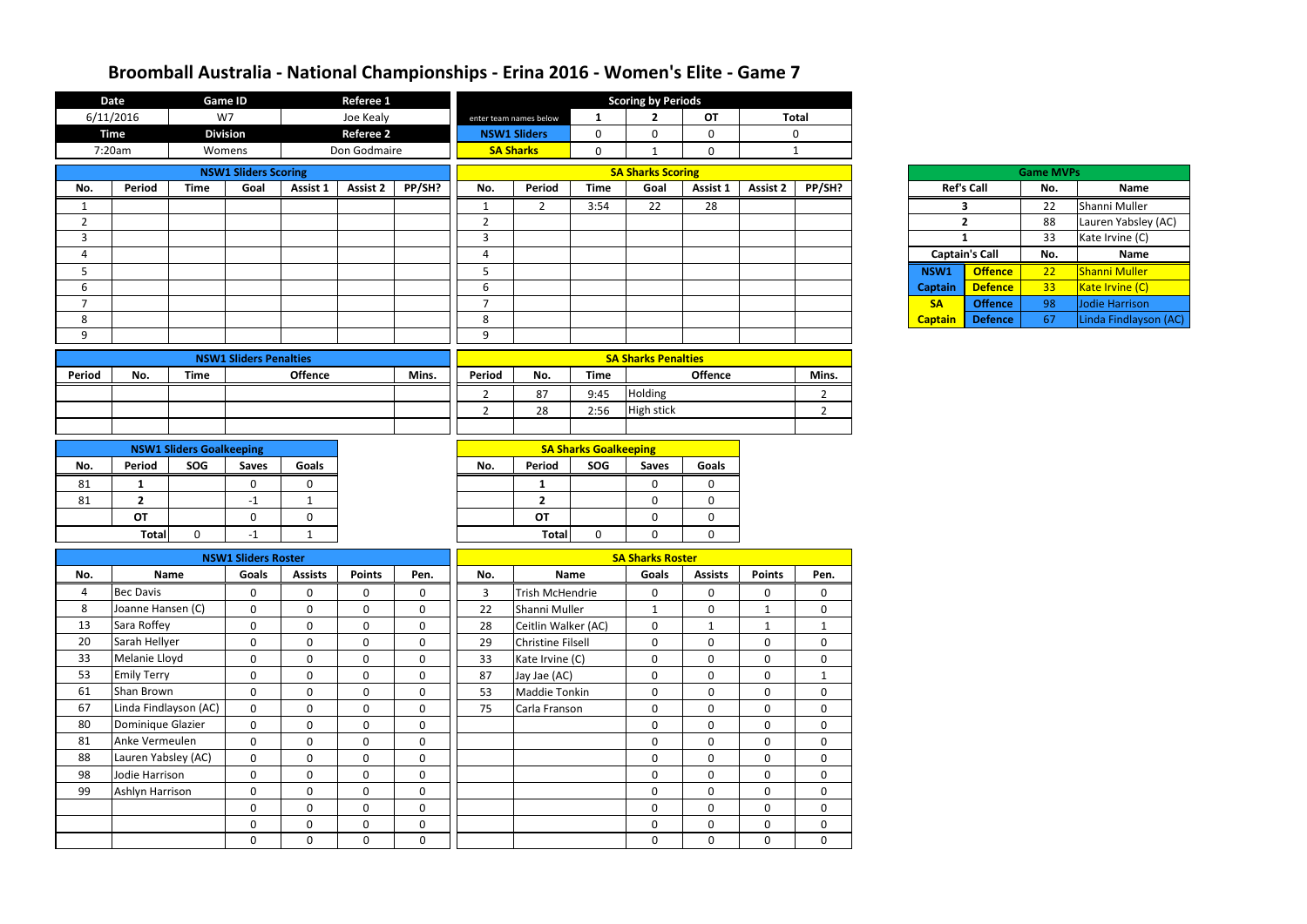|                | <b>Date</b>         | <b>Game ID</b>                  |                                 |                            | <b>Referee 1</b>           |                            |                | <b>Scoring by Periods</b>         |                                |                              |                            |                              |                            |                       |                |                  |                         |
|----------------|---------------------|---------------------------------|---------------------------------|----------------------------|----------------------------|----------------------------|----------------|-----------------------------------|--------------------------------|------------------------------|----------------------------|------------------------------|----------------------------|-----------------------|----------------|------------------|-------------------------|
|                | 6/11/2016           | W8                              |                                 |                            | Kim Shapley                |                            |                | enter team names below            | 1                              | $\overline{2}$               | <b>OT</b>                  |                              | <b>Total</b>               |                       |                |                  |                         |
|                | <b>Time</b>         | <b>Division</b>                 |                                 |                            | <b>Referee 2</b>           |                            |                | <b>NSW2 Sliders</b>               | $\mathbf 0$                    | $\mathbf 0$                  | $\mathbf 0$                |                              | $\mathbf 0$                |                       |                |                  |                         |
|                | 8:00am              | Womens                          |                                 |                            | Alan Jabs                  |                            |                | <b>ACT Phoenix</b>                | 6                              | $\mathbf{1}$                 | $\mathbf 0$                |                              | $\overline{7}$             |                       |                |                  |                         |
|                |                     |                                 | <b>NSW2 Sliders Scoring</b>     |                            |                            |                            |                |                                   |                                | <b>ACT Phoenix Scoring</b>   |                            |                              |                            |                       |                | <b>Game MVPs</b> |                         |
| No.            | Period              | <b>Time</b>                     | Goal                            | Assist 1                   | Assist 2                   | PP/SH?                     | No.            | Period                            | <b>Time</b>                    | Goal                         | Assist 1                   | Assist 2 PP/SH?              |                            | <b>Ref's Call</b>     |                | No.              | <b>Name</b>             |
|                |                     |                                 |                                 |                            |                            |                            | -1             |                                   | 10:44                          | 33                           |                            |                              |                            | 3                     |                | 44               | <b>Kirsty Martin</b>    |
| $\overline{2}$ |                     |                                 |                                 |                            |                            |                            | $\overline{2}$ | 1                                 | 10:35                          | 44                           |                            |                              |                            | $\overline{2}$        |                | 11               | Alicia Martin           |
| 3              |                     |                                 |                                 |                            |                            |                            | $\overline{3}$ | $\mathbf{1}$                      | 9:13                           | 44                           | 11                         |                              |                            | $\mathbf{1}$          |                | 23               | Deb Lamond (AC)         |
| $\overline{4}$ |                     |                                 |                                 |                            |                            |                            | 4              | $\mathbf{1}$                      | 5:58                           | 23                           | 10                         |                              |                            | <b>Captain's Call</b> |                | No.              | <b>Name</b>             |
| 5              |                     |                                 |                                 |                            |                            |                            | 5              | $\mathbf 1$                       | 3:42                           | 44                           |                            |                              |                            | NSW <sub>2</sub>      | <b>Offence</b> | 44               | <b>Kirsty Martin</b>    |
| 6              |                     |                                 |                                 |                            |                            |                            | 6              | 1                                 | 1:23                           | 24                           | 28                         |                              |                            | Captain               | <b>Defence</b> | 23               | Deb Lamond (AC)         |
| $\overline{7}$ |                     |                                 |                                 |                            |                            |                            | $\overline{7}$ | $\overline{2}$                    | 6:56                           | 11                           | 44                         |                              |                            | <b>ACT</b>            | <b>Offence</b> | 45               | Larissa Moore           |
| 8              |                     |                                 |                                 |                            |                            |                            | 8              |                                   |                                |                              |                            |                              |                            | <b>Captain</b>        | <b>Defence</b> | 44               | Catherine McDonald (AC) |
| 9              |                     |                                 |                                 |                            |                            |                            | 9              |                                   |                                |                              |                            |                              |                            |                       |                |                  |                         |
|                |                     |                                 | <b>NSW2 Sliders Penalties</b>   |                            |                            |                            |                |                                   |                                | <b>ACT Phoenix Penalties</b> |                            |                              |                            |                       |                |                  |                         |
| Period         | No.                 | <b>Time</b>                     |                                 | <b>Offence</b>             |                            | Mins.                      | <b>Period</b>  | No.                               | <b>Time</b>                    |                              | <b>Offence</b>             |                              | Mins.                      |                       |                |                  |                         |
|                |                     |                                 |                                 |                            |                            |                            |                |                                   |                                |                              |                            |                              |                            |                       |                |                  |                         |
|                |                     |                                 |                                 |                            |                            |                            |                |                                   |                                |                              |                            |                              |                            |                       |                |                  |                         |
|                |                     |                                 |                                 |                            |                            |                            |                |                                   |                                |                              |                            |                              |                            |                       |                |                  |                         |
|                |                     | <b>NSW2 Sliders Goalkeeping</b> |                                 |                            |                            |                            |                |                                   | <b>ACT Phoenix Goalkeeping</b> |                              |                            |                              |                            |                       |                |                  |                         |
| No.            | Period              | SOG                             | <b>Saves</b>                    | Goals                      |                            |                            | No.            | Period                            | SOG                            | <b>Saves</b>                 | <b>Goals</b>               |                              |                            |                       |                |                  |                         |
| 87             | 1                   |                                 | $-6$                            | 6                          |                            |                            | 9              | 1                                 |                                | $\mathbf 0$                  | $\mathbf{0}$               |                              |                            |                       |                |                  |                         |
| 87             | $\overline{2}$      |                                 | $-1$                            |                            |                            |                            | $\mathbf{q}$   | $\overline{2}$                    |                                | $\mathbf 0$                  | $\mathbf 0$                |                              |                            |                       |                |                  |                         |
|                | <b>OT</b>           |                                 | 0                               | $\mathbf 0$                |                            |                            |                | <b>OT</b>                         |                                | $\mathbf 0$                  | $\mathbf 0$                |                              |                            |                       |                |                  |                         |
|                | <b>Total</b>        | $\mathbf{0}$                    | $-7$                            | $\overline{ }$             |                            |                            |                | <b>Total</b>                      | 0                              | $\mathbf 0$                  | $\mathbf 0$                |                              |                            |                       |                |                  |                         |
|                |                     |                                 |                                 |                            |                            |                            |                |                                   |                                |                              |                            |                              |                            |                       |                |                  |                         |
|                |                     |                                 | <b>NSW2 Sliders Roster</b>      |                            |                            |                            |                |                                   |                                | <b>ACT Phoenix Roster</b>    |                            |                              |                            |                       |                |                  |                         |
| No.            |                     | <b>Name</b>                     | Goals                           | <b>Assists</b>             | <b>Points</b>              | Pen.                       | No.            | <b>Name</b>                       |                                | <b>Goals</b>                 | <b>Assists</b>             | <b>Points</b>                | Pen.                       |                       |                |                  |                         |
| 9              | Monique Siswandi    |                                 | $\mathbf 0$                     | $\mathbf 0$                | $\mathbf 0$                | $\mathbf 0$                | 9              | Linda Jeffery (GK)                |                                | $\bf{0}$                     | $\boldsymbol{0}$           | $\mathbf 0$                  | $\mathbf 0$                |                       |                |                  |                         |
| 22             | Elizabeth Tilly     |                                 | $\mathbf 0$                     | $\overline{0}$             | $\mathbf 0$                | $\mathbf 0$                | 10             | Sally Ormiston                    |                                | $\boldsymbol{0}$             |                            | $\mathbf{1}$                 | $\mathbf 0$                |                       |                |                  |                         |
| 44<br>45       | Larissa Moore       | Catherine McDonald (AC)         | $\boldsymbol{0}$                | $\mathbf 0$                | $\mathbf 0$                | $\mathbf 0$                | 11             | Alicia Martin                     |                                | $\mathbf{1}$                 | $\mathbf{1}$               | $\overline{2}$               | $\mathbf 0$                |                       |                |                  |                         |
| 48             | Rebecca Brien (AC)  |                                 | $\mathbf 0$<br>$\boldsymbol{0}$ | $\mathbf 0$<br>$\mathbf 0$ | $\mathbf 0$<br>$\mathbf 0$ | $\mathbf 0$                | 12             | Olivia Boyd (AC)                  |                                | $\mathbf 0$                  | $\mathbf 0$<br>$\mathbf 0$ | $\mathbf 0$<br>$\mathbf 0$   | $\mathbf 0$                |                       |                |                  |                         |
| 54             | Angela Cowling      |                                 | $\mathbf 0$                     | $\mathbf 0$                | $\mathbf 0$                | $\mathbf 0$<br>$\mathbf 0$ | 18<br>23       | Laura McKenzie<br>Deb Lamond (AC) |                                | $\boldsymbol{0}$             | $\mathbf 0$                |                              | $\mathbf 0$<br>$\mathbf 0$ |                       |                |                  |                         |
| 59             | Kerrianne Rigby     |                                 | $\mathbf 0$                     | $\mathbf 0$                | $\mathbf 0$                | $\mathbf 0$                | 24             | Heather Mackenzie                 |                                | $\mathbf{1}$<br>$\mathbf{1}$ | $\mathbf 0$                | $\mathbf{1}$<br>$\mathbf{1}$ | $\mathbf 0$                |                       |                |                  |                         |
| 62             | Chelsea Seddon      |                                 | $\mathbf 0$                     | $\mathbf{0}$               | $\mathbf 0$                | $\mathbf 0$                | 28             | Katy Parr                         |                                | $\boldsymbol{0}$             | 1                          | $\mathbf{1}$                 | $\mathbf 0$                |                       |                |                  |                         |
| 78             | Deanne Kilpatrick   |                                 | $\mathbf 0$                     | $\mathbf 0$                | $\mathbf 0$                | $\mathbf 0$                | 33             | Tracy Allison (C)                 |                                | $\mathbf 1$                  | $\mathbf 0$                | $\mathbf{1}$                 | $\mathbf 0$                |                       |                |                  |                         |
| 82             | Rebecca Langham     |                                 | $\mathbf 0$                     | $\mathbf 0$                | $\mathbf 0$                | $\mathbf 0$                | 38             | Jenna Roberts                     |                                | $\boldsymbol{0}$             | $\mathbf 0$                | $\mathbf 0$                  | $\mathbf 0$                |                       |                |                  |                         |
| 85             | Felicity Hudson (C) |                                 | $\boldsymbol{0}$                | $\mathbf 0$                | $\mathbf 0$                | $\mathbf 0$                | 44             | <b>Kirsty Martin</b>              |                                | $\mathbf{3}$                 | $\mathbf{1}$               | 4                            | $\mathbf 0$                |                       |                |                  |                         |
|                |                     |                                 | $\mathbf 0$                     | $\mathbf 0$                | $\mathbf 0$                | $\overline{0}$             |                |                                   |                                | $\boldsymbol{0}$             | $\mathbf 0$                | $\mathbf 0$                  | $\mathbf 0$                |                       |                |                  |                         |
|                |                     |                                 | $\mathbf 0$                     | $\mathbf 0$                | $\mathbf 0$                | $\mathbf 0$                |                |                                   |                                | $\boldsymbol{0}$             | $\boldsymbol{0}$           | $\mathbf 0$                  | $\mathbf 0$                |                       |                |                  |                         |
|                |                     |                                 | $\mathbf 0$                     | $\mathbf 0$                | $\mathbf 0$                | $\mathbf 0$                |                |                                   |                                | $\mathbf 0$                  | $\mathbf 0$                | $\mathbf 0$                  | $\mathbf 0$                |                       |                |                  |                         |
|                |                     |                                 | $\mathbf 0$                     | $\mathbf 0$                | $\mathbf 0$                | $\mathbf 0$                |                |                                   |                                | $\mathbf 0$                  | $\mathbf 0$                | $\mathbf 0$                  | $\mathbf 0$                |                       |                |                  |                         |
|                |                     |                                 | $\mathbf 0$                     | $\mathbf{0}$               | $\mathbf 0$                | $\mathbf 0$                |                |                                   |                                | $\bf{0}$                     | $\mathbf 0$                | $\mathbf 0$                  | $\mathbf 0$                |                       |                |                  |                         |
|                |                     |                                 |                                 |                            |                            |                            |                |                                   |                                |                              |                            |                              |                            |                       |                |                  |                         |

| <b>Game MVPs</b>      |                   |     |                      |  |  |  |  |  |  |  |
|-----------------------|-------------------|-----|----------------------|--|--|--|--|--|--|--|
|                       | <b>Ref's Call</b> | No. | <b>Name</b>          |  |  |  |  |  |  |  |
| 3                     |                   | 44  | <b>Kirsty Martin</b> |  |  |  |  |  |  |  |
| $\overline{2}$        |                   | 11  | Alicia Martin        |  |  |  |  |  |  |  |
| 1                     |                   | 23  | Deb Lamond (AC)      |  |  |  |  |  |  |  |
|                       |                   |     |                      |  |  |  |  |  |  |  |
| <b>Captain's Call</b> |                   | No. | <b>Name</b>          |  |  |  |  |  |  |  |
| NSW <sub>2</sub>      | <b>Offence</b>    | 44  | <b>Kirsty Martin</b> |  |  |  |  |  |  |  |
| <b>Captain</b>        | <b>Defence</b>    | 23  | Deb Lamond (AC)      |  |  |  |  |  |  |  |
| <b>ACT</b>            | <b>Offence</b>    | 45  | <b>Larissa Moore</b> |  |  |  |  |  |  |  |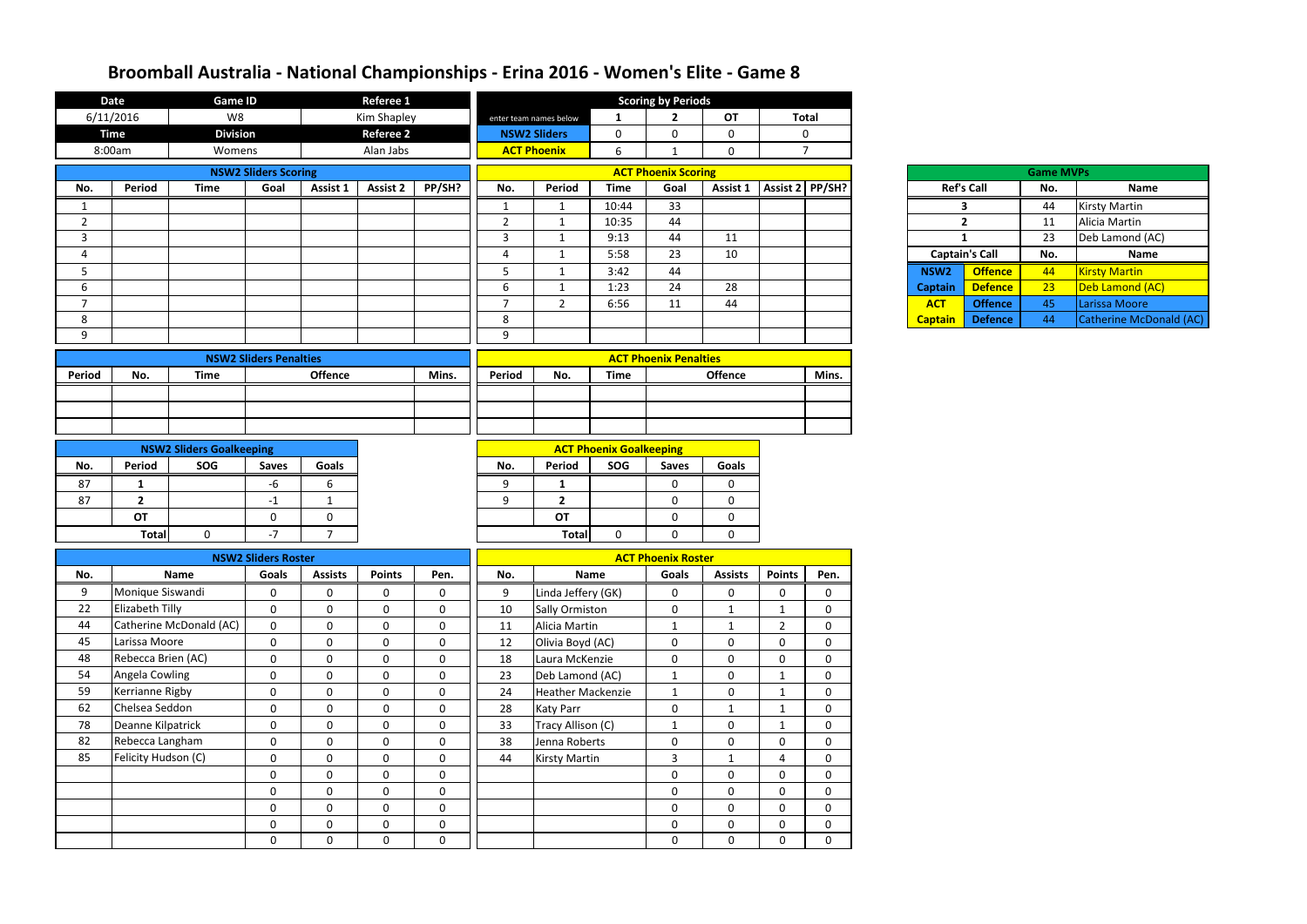|                | <b>Date</b>           |                                 | <b>Game ID</b>                |                | <b>Referee 1</b>     |                |                |                          |                                | <b>Scoring by Periods</b>    |                |               |                  |                |                       |                  |                          |
|----------------|-----------------------|---------------------------------|-------------------------------|----------------|----------------------|----------------|----------------|--------------------------|--------------------------------|------------------------------|----------------|---------------|------------------|----------------|-----------------------|------------------|--------------------------|
|                | 6/11/2016             |                                 | W9                            |                | <b>Craig Barrett</b> |                |                | enter team names below   | $\mathbf{1}$                   | $\overline{2}$               | OT             |               | <b>Total</b>     |                |                       |                  |                          |
|                | <b>Time</b>           |                                 | <b>Division</b>               |                | <b>Referee 2</b>     |                |                | <b>NSW1 Sliders</b>      | $\mathbf 0$                    | 1                            | $\mathbf 0$    |               | $\mathbf{1}$     |                |                       |                  |                          |
|                | 9:40am                | Womens                          |                               |                | Cory Skilton         |                |                | <b>ACT Phoenix</b>       | $\mathbf 0$                    | $\mathbf 0$                  | $\overline{0}$ |               | $\mathbf 0$      |                |                       |                  |                          |
|                |                       |                                 | <b>NSW1 Sliders Scoring</b>   |                |                      |                |                |                          |                                | <b>ACT Phoenix Scoring</b>   |                |               |                  |                |                       | <b>Game MVPs</b> |                          |
| No.            | Period                | <b>Time</b>                     | Goal                          | Assist 1       | <b>Assist 2</b>      | PP/SH?         | No.            | Period                   | <b>Time</b>                    | Goal                         | Assist 1       | Assist 2      | PP/SH?           |                | <b>Ref's Call</b>     | No.              | <b>Name</b>              |
|                | $\overline{2}$        | 8:15                            | 99                            | 8              | 67                   |                | $\mathbf{1}$   |                          |                                |                              |                |               |                  |                | 3                     | 53               | <b>Emily Terry</b>       |
| $\overline{2}$ |                       |                                 |                               |                |                      |                | $\overline{2}$ |                          |                                |                              |                |               |                  |                | $\overline{2}$        | 33               | Tracy Allison (C)        |
| 3              |                       |                                 |                               |                |                      |                | $\overline{3}$ |                          |                                |                              |                |               |                  | $\mathbf{1}$   |                       | 88               | Lauren Yabsley (AC)      |
| $\overline{4}$ |                       |                                 |                               |                |                      |                | 4              |                          |                                |                              |                |               |                  |                | <b>Captain's Call</b> | No.              | <b>Name</b>              |
| 5              |                       |                                 |                               |                |                      |                | 5              |                          |                                |                              |                |               |                  | NSW1           | <b>Offence</b>        | 10               | <b>Sally Ormiston</b>    |
| 6              |                       |                                 |                               |                |                      |                | 6              |                          |                                |                              |                |               |                  | <b>Captain</b> | <b>Defence</b>        | 33               | <b>Tracy Allison (C)</b> |
| $\overline{7}$ |                       |                                 |                               |                |                      |                | $\overline{7}$ |                          |                                |                              |                |               |                  | <b>ACT</b>     | <b>Offence</b>        | 8                | Joanne Hansen (C)        |
| 8              |                       |                                 |                               |                |                      |                | 8              |                          |                                |                              |                |               |                  | <b>Captain</b> | <b>Defence</b>        | 33               | Melanie Lloyd            |
| 9              |                       |                                 |                               |                |                      |                | 9              |                          |                                |                              |                |               |                  |                |                       |                  |                          |
|                |                       |                                 | <b>NSW1 Sliders Penalties</b> |                |                      |                |                |                          |                                | <b>ACT Phoenix Penalties</b> |                |               |                  |                |                       |                  |                          |
| Period         | No.                   | <b>Time</b>                     |                               | <b>Offence</b> |                      | Mins.          | Period         | No.                      | <b>Time</b>                    |                              | <b>Offence</b> |               | Mins.            |                |                       |                  |                          |
| $\overline{2}$ | 4                     | 7:11                            | <b>Tripping</b>               |                |                      | $\overline{2}$ | -1             | 24                       | 6:28                           | High stick                   |                |               | $\overline{2}$   |                |                       |                  |                          |
|                |                       |                                 |                               |                |                      |                | $\overline{2}$ | 18                       | 13:08                          | <b>Tripping</b>              |                |               | $\overline{2}$   |                |                       |                  |                          |
|                |                       |                                 |                               |                |                      |                |                |                          |                                |                              |                |               |                  |                |                       |                  |                          |
|                |                       |                                 |                               |                |                      |                |                |                          |                                |                              |                |               |                  |                |                       |                  |                          |
|                |                       | <b>NSW1 Sliders Goalkeeping</b> |                               |                |                      |                |                |                          | <b>ACT Phoenix Goalkeeping</b> |                              |                |               |                  |                |                       |                  |                          |
| No.            | Period                | SOG                             | <b>Saves</b>                  | <b>Goals</b>   |                      |                | No.            | Period                   | SOG                            | <b>Saves</b>                 | <b>Goals</b>   |               |                  |                |                       |                  |                          |
| 81             | -1                    |                                 | 0                             | 0              |                      |                | 9              | $\mathbf{1}$             |                                | $\mathbf 0$                  | $\mathbf 0$    |               |                  |                |                       |                  |                          |
| 81             | $\overline{2}$        |                                 | $\mathbf 0$                   | $\mathbf{0}$   |                      |                | 9              | $\overline{\mathbf{2}}$  |                                | $-1$                         | 1              |               |                  |                |                       |                  |                          |
|                | <b>OT</b>             |                                 | 0                             | 0              |                      |                |                | OT                       |                                | $\mathbf 0$                  | $\mathbf 0$    |               |                  |                |                       |                  |                          |
|                | <b>Total</b>          | 0                               | 0                             | 0              |                      |                |                | <b>Total</b>             | $\mathbf 0$                    | $-1$                         | $\mathbf{1}$   |               |                  |                |                       |                  |                          |
|                |                       |                                 | <b>NSW1 Sliders Roster</b>    |                |                      |                |                |                          |                                | <b>ACT Phoenix Roster</b>    |                |               |                  |                |                       |                  |                          |
| No.            | <b>Name</b>           |                                 | Goals                         | <b>Assists</b> | <b>Points</b>        | Pen.           | No.            | Name                     |                                | Goals                        | <b>Assists</b> | <b>Points</b> | Pen.             |                |                       |                  |                          |
| 4              | <b>Bec Davis</b>      |                                 | $\mathbf 0$                   | $\mathbf 0$    | $\mathbf 0$          | $\mathbf{1}$   | 9              | Linda Jeffery (GK)       |                                | $\boldsymbol{0}$             | $\mathbf 0$    | $\mathbf 0$   | $\mathbf 0$      |                |                       |                  |                          |
| 8              | Joanne Hansen (C)     |                                 | $\mathbf 0$                   | 1              | 1                    | $\mathbf 0$    | 10             | <b>Sally Ormiston</b>    |                                | $\mathbf 0$                  | $\mathbf{0}$   | $\mathbf 0$   | $\mathbf 0$      |                |                       |                  |                          |
| 13             | Sara Roffey           |                                 | $\mathbf 0$                   | $\mathbf 0$    | $\mathbf 0$          | $\mathbf 0$    | 11             | Alicia Martin            |                                | $\mathbf 0$                  | $\mathbf 0$    | $\mathbf 0$   | $\mathbf 0$      |                |                       |                  |                          |
| 20             | Sarah Hellyer         |                                 | $\mathbf 0$                   | $\mathbf 0$    | $\mathbf 0$          | $\mathbf 0$    | 12             | Olivia Boyd (AC)         |                                | $\mathbf 0$                  | $\mathbf{0}$   | $\mathbf 0$   | $\mathbf{0}$     |                |                       |                  |                          |
| 33             | Melanie Lloyd         |                                 | $\mathbf 0$                   | $\mathbf 0$    | $\mathbf 0$          | $\mathbf 0$    | 18             | Laura McKenzie           |                                | $\mathbf 0$                  | $\mathbf{0}$   | $\mathbf 0$   | $\mathbf{1}$     |                |                       |                  |                          |
| 53             | <b>Emily Terry</b>    |                                 | $\mathbf 0$                   | $\overline{0}$ | $\mathbf{0}$         | $\mathbf 0$    | 23             | Deb Lamond (AC)          |                                | $\overline{0}$               | $\overline{0}$ | $\mathbf 0$   | $\mathbf 0$      |                |                       |                  |                          |
| 61             | Shan Brown            |                                 | $\mathbf 0$                   | $\mathbf 0$    | $\mathbf 0$          | $\mathbf 0$    | 24             | <b>Heather Mackenzie</b> |                                | $\mathbf 0$                  | $\mathbf 0$    | $\mathbf 0$   | $\mathbf{1}$     |                |                       |                  |                          |
| 67             | Linda Findlayson (AC) |                                 | $\mathbf 0$                   | $\mathbf{1}$   | $\mathbf{1}$         | $\mathbf 0$    | 28             | <b>Katy Parr</b>         |                                | $\mathbf 0$                  | $\mathbf 0$    | $\mathbf 0$   | $\mathbf 0$      |                |                       |                  |                          |
| 80             | Dominique Glazier     |                                 | $\mathbf 0$                   | $\mathbf 0$    | $\mathbf 0$          | $\mathbf 0$    | 33             | Tracy Allison (C)        |                                | $\mathbf 0$                  | $\mathbf{0}$   | $\mathbf 0$   | $\mathbf 0$      |                |                       |                  |                          |
| 81             | Anke Vermeulen        |                                 | $\mathbf 0$                   | $\mathbf 0$    | $\mathbf 0$          | $\mathbf 0$    | 38             | Jenna Roberts            |                                | $\mathbf 0$                  | $\mathbf{0}$   | $\mathbf 0$   | $\mathbf 0$      |                |                       |                  |                          |
| 88             | Lauren Yabsley (AC)   |                                 | $\mathbf 0$                   | $\mathbf 0$    | $\mathbf 0$          | $\mathbf 0$    | 44             | <b>Kirsty Martin</b>     |                                | $\mathbf 0$                  | $\mathbf{0}$   | $\mathbf 0$   | $\mathbf 0$      |                |                       |                  |                          |
| 98             | Jodie Harrison        |                                 | $\mathbf 0$                   | $\mathbf{0}$   | $\mathbf 0$          | $\mathbf 0$    |                |                          |                                | $\mathbf 0$                  | $\mathbf{0}$   | $\mathbf 0$   | $\mathbf 0$      |                |                       |                  |                          |
| 99             | Ashlyn Harrison       |                                 | $\mathbf{1}$                  | $\mathbf 0$    | $\mathbf{1}$         | $\pmb{0}$      |                |                          |                                | $\mathbf 0$                  | $\mathbf{0}$   | $\mathbf 0$   | $\boldsymbol{0}$ |                |                       |                  |                          |
|                |                       |                                 | $\mathbf 0$                   | $\mathbf 0$    | $\mathbf 0$          | $\pmb{0}$      |                |                          |                                | $\mathbf 0$                  | $\mathbf 0$    | $\mathbf 0$   | $\mathbf 0$      |                |                       |                  |                          |
|                |                       |                                 | $\mathbf 0$                   | $\mathbf 0$    | $\mathbf 0$          | $\pmb{0}$      |                |                          |                                | $\mathbf 0$                  | $\mathbf{0}$   | $\mathbf 0$   | $\mathbf 0$      |                |                       |                  |                          |
|                |                       |                                 | $\mathbf 0$                   | $\mathbf 0$    | $\mathbf{0}$         | $\mathbf 0$    |                |                          |                                | $\overline{0}$               | $\overline{0}$ | $\mathbf 0$   | $\mathbf 0$      |                |                       |                  |                          |

| <b>Game MVPs</b>      |                   |     |                          |  |  |  |  |  |  |  |
|-----------------------|-------------------|-----|--------------------------|--|--|--|--|--|--|--|
|                       | <b>Ref's Call</b> | No. | <b>Name</b>              |  |  |  |  |  |  |  |
| 3                     |                   | 53  | <b>Emily Terry</b>       |  |  |  |  |  |  |  |
|                       | $\overline{2}$    | 33  | Tracy Allison (C)        |  |  |  |  |  |  |  |
| 1                     |                   | 88  | Lauren Yabsley (AC)      |  |  |  |  |  |  |  |
| <b>Captain's Call</b> |                   | No. | <b>Name</b>              |  |  |  |  |  |  |  |
| NSW1                  | <b>Offence</b>    | 10  | <b>Sally Ormiston</b>    |  |  |  |  |  |  |  |
| <b>Captain</b>        | <b>Defence</b>    | 33  | <b>Tracy Allison (C)</b> |  |  |  |  |  |  |  |
| <b>ACT</b>            | <b>Offence</b>    | 8   | Joanne Hansen (C)        |  |  |  |  |  |  |  |
| <b>Captain</b>        | <b>Defence</b>    | 33  | <b>Melanie Lloyd</b>     |  |  |  |  |  |  |  |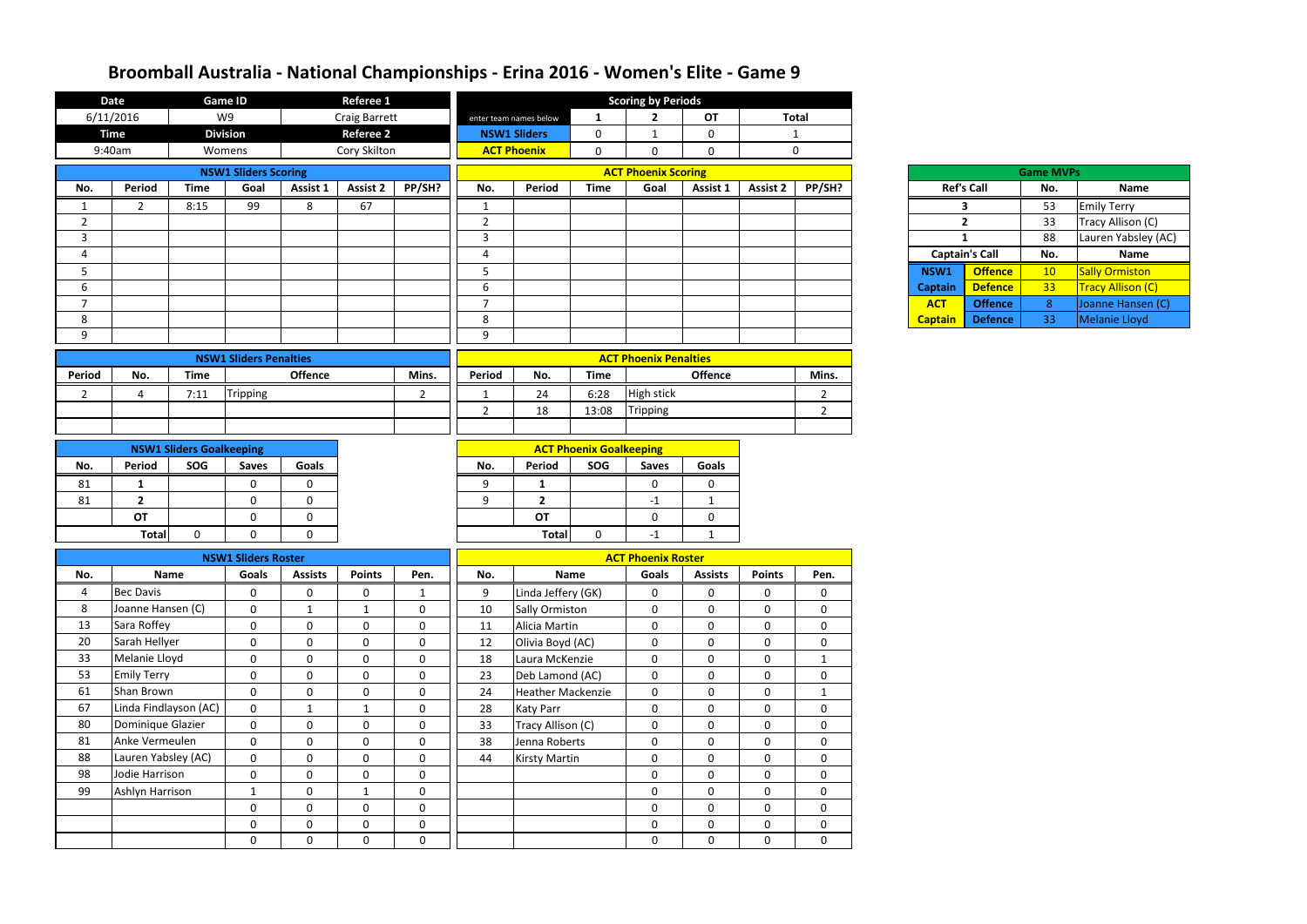|                | <b>Date</b>            | <b>Game ID</b>                  |                               |                | <b>Referee 1</b> |              |                |                          |                              | <b>Scoring by Periods</b>  |                  |                              |                |                  |                       |                  |                         |
|----------------|------------------------|---------------------------------|-------------------------------|----------------|------------------|--------------|----------------|--------------------------|------------------------------|----------------------------|------------------|------------------------------|----------------|------------------|-----------------------|------------------|-------------------------|
|                | 6/11/2016              | W10                             |                               |                | Joe Kealy        |              |                | enter team names below   | $\mathbf{1}$                 | $\overline{2}$             | <b>OT</b>        |                              | <b>Total</b>   |                  |                       |                  |                         |
|                | <b>Time</b>            | <b>Division</b>                 |                               |                | <b>Referee 2</b> |              |                | <b>NSW2 Sliders</b>      | $\mathbf 0$                  | 0                          | $\mathbf 0$      |                              | $\mathbf 0$    |                  |                       |                  |                         |
|                | 10:20am                | Womens                          |                               |                | Josh Burton      |              |                | <b>SA Sharks</b>         | $\overline{0}$               | $\overline{2}$             | $\mathbf 0$      |                              | $\overline{2}$ |                  |                       |                  |                         |
|                |                        |                                 | <b>NSW2 Sliders Scoring</b>   |                |                  |              |                |                          |                              | <b>SA Sharks Scoring</b>   |                  |                              |                |                  |                       | <b>Game MVPs</b> |                         |
| No.            | Period                 | <b>Time</b>                     | Goal                          | Assist 1       | <b>Assist 2</b>  | PP/SH?       | No.            | Period                   | <b>Time</b>                  | Goal                       |                  | Assist 1   Assist 2   PP/SH? |                |                  | <b>Ref's Call</b>     | No.              | Name                    |
|                |                        |                                 |                               |                |                  |              | $\mathbf{1}$   | $\overline{2}$           | 14:12                        | 53                         | 39               | 33                           |                |                  | $\mathbf{3}$          | 28               | Ceitlin Walker (AC)     |
| $\overline{2}$ |                        |                                 |                               |                |                  |              | $\overline{2}$ | $\overline{2}$           | 5:56                         | 28                         |                  |                              |                |                  | $\overline{2}$        | 53               | <b>Maddie Tonkin</b>    |
| 3              |                        |                                 |                               |                |                  |              | $\overline{3}$ |                          |                              |                            |                  |                              |                |                  | $\mathbf{1}$          | 33               | Kate Irvine (C)         |
| 4              |                        |                                 |                               |                |                  |              | $\overline{4}$ |                          |                              |                            |                  |                              |                |                  | <b>Captain's Call</b> | No.              | <b>Name</b>             |
| 5              |                        |                                 |                               |                |                  |              | 5              |                          |                              |                            |                  |                              |                | NSW <sub>2</sub> | <b>Offence</b>        | 53               | Maddie Tonkin           |
| 6              |                        |                                 |                               |                |                  |              | 6              |                          |                              |                            |                  |                              |                | <b>Captain</b>   | <b>Defence</b>        | 28               | Ceitlin Walker (AC)     |
| $\overline{7}$ |                        |                                 |                               |                |                  |              | $\overline{7}$ |                          |                              |                            |                  |                              |                | <b>SA</b>        | <b>Offence</b>        | 45               | Larissa Moore           |
| 8              |                        |                                 |                               |                |                  |              | 8              |                          |                              |                            |                  |                              |                | <b>Captain</b>   | <b>Defence</b>        | 87               | Kate Livingstone-Thomas |
| 9              |                        |                                 |                               |                |                  |              | 9              |                          |                              |                            |                  |                              |                |                  |                       |                  |                         |
|                |                        |                                 | <b>NSW2 Sliders Penalties</b> |                |                  |              |                |                          |                              | <b>SA Sharks Penalties</b> |                  |                              |                |                  |                       |                  |                         |
| Period         | No.                    | <b>Time</b>                     |                               | <b>Offence</b> |                  | Mins.        | Period         | No.                      | <b>Time</b>                  |                            | <b>Offence</b>   |                              | Mins.          |                  |                       |                  |                         |
|                |                        |                                 |                               |                |                  |              |                |                          |                              |                            |                  |                              |                |                  |                       |                  |                         |
|                |                        |                                 |                               |                |                  |              |                | 22                       | 5:19                         | High stick                 |                  |                              | $\overline{2}$ |                  |                       |                  |                         |
|                |                        |                                 |                               |                |                  |              | $\overline{2}$ | 22                       | 0:18                         | <b>High stick</b>          |                  |                              | $\overline{2}$ |                  |                       |                  |                         |
|                |                        |                                 |                               |                |                  |              |                |                          |                              |                            |                  |                              |                |                  |                       |                  |                         |
|                |                        | <b>NSW2 Sliders Goalkeeping</b> |                               |                |                  |              |                |                          | <b>SA Sharks Goalkeeping</b> |                            |                  |                              |                |                  |                       |                  |                         |
| No.            | Period                 | SOG                             | <b>Saves</b>                  | Goals          |                  |              | No.            | Period                   | SOG                          | <b>Saves</b>               | Goals            |                              |                |                  |                       |                  |                         |
| 87             | 1                      |                                 | $\mathbf 0$                   | 0              |                  |              |                | 1                        |                              | $\mathbf 0$                | $\mathbf 0$      |                              |                |                  |                       |                  |                         |
| 87             | $\overline{2}$         |                                 | $-2$                          | $2^{\circ}$    |                  |              |                | $\overline{2}$           |                              | $\mathbf 0$                | $\mathbf 0$      |                              |                |                  |                       |                  |                         |
|                | OT                     |                                 | $\mathbf 0$                   | $\mathbf{0}$   |                  |              |                | <b>OT</b>                |                              | $\mathbf 0$                | $\mathbf 0$      |                              |                |                  |                       |                  |                         |
|                | <b>Total</b>           | $\mathbf 0$                     | $-2$                          | $\overline{2}$ |                  |              |                | <b>Total</b>             | $\overline{0}$               | $\mathbf{0}$               | $\mathbf 0$      |                              |                |                  |                       |                  |                         |
|                |                        |                                 | <b>NSW2 Sliders Roster</b>    |                |                  |              |                |                          |                              | <b>SA Sharks Roster</b>    |                  |                              |                |                  |                       |                  |                         |
| No.            |                        | <b>Name</b>                     | Goals                         | <b>Assists</b> | <b>Points</b>    | Pen.         | No.            |                          | <b>Name</b>                  | Goals                      | <b>Assists</b>   | <b>Points</b>                | Pen.           |                  |                       |                  |                         |
| 9              | Monique Siswandi       |                                 | $\mathbf 0$                   | 0              | $\mathbf 0$      | $\mathbf 0$  | $\overline{3}$ | <b>Trish McHendrie</b>   |                              | 0                          | $\mathbf 0$      | $\mathbf 0$                  | $\mathbf 0$    |                  |                       |                  |                         |
| 22             | Elizabeth Tilly        |                                 | $\boldsymbol{0}$              | $\mathbf 0$    | $\mathbf 0$      | $\mathbf{0}$ | 22             | Shanni Muller            |                              | $\mathbf 0$                | $\boldsymbol{0}$ | $\mathbf 0$                  | $\overline{2}$ |                  |                       |                  |                         |
| 44             |                        | Catherine McDonald (AC)         | $\boldsymbol{0}$              | $\mathbf 0$    | $\mathbf 0$      | $\mathbf 0$  | 28             | Ceitlin Walker (AC)      |                              | $\mathbf{1}$               | $\boldsymbol{0}$ | 1                            | $\mathbf 0$    |                  |                       |                  |                         |
| 45             | Larissa Moore          |                                 | $\mathbf 0$                   | $\mathbf 0$    | $\pmb{0}$        | $\mathbf 0$  | 29             | <b>Christine Filsell</b> |                              | $\mathbf 0$                | $\mathbf 0$      | 0                            | 0              |                  |                       |                  |                         |
| 48             | Rebecca Brien (AC)     |                                 | $\pmb{0}$                     | $\mathbf 0$    | $\boldsymbol{0}$ | $\mathbf 0$  | 33             | Kate Irvine (C)          |                              | $\boldsymbol{0}$           | $\mathbf 1$      |                              | $\mathbf 0$    |                  |                       |                  |                         |
| 54             | Angela Cowling         |                                 | $\mathbf 0$                   | $\mathbf 0$    | $\mathbf 0$      | $\mathbf 0$  | 39             | Jay Jae (AC)             |                              | $\mathbf 0$                | $\mathbf{1}$     | -1                           | 0              |                  |                       |                  |                         |
| 59             | Kerrianne Rigby        |                                 | $\boldsymbol{0}$              | $\mathbf 0$    | $\mathbf 0$      | $\mathbf 0$  | 53             | Maddie Tonkin            |                              | $\mathbf{1}$               | $\boldsymbol{0}$ | $\mathbf 1$                  | $\mathbf 0$    |                  |                       |                  |                         |
| 60             | <b>Bridget Whisker</b> |                                 | $\boldsymbol{0}$              | $\mathbf 0$    | $\mathbf 0$      | $\mathbf 0$  | 75             | Carla Franson            |                              | $\bf{0}$                   | $\mathbf 0$      | $\mathbf 0$                  | 0              |                  |                       |                  |                         |
| 62             | Chelsea Seddon         |                                 | $\boldsymbol{0}$              | $\mathbf 0$    | $\boldsymbol{0}$ | $\mathbf 0$  |                |                          |                              | $\boldsymbol{0}$           | $\mathbf 0$      | $\mathbf 0$                  | $\mathbf 0$    |                  |                       |                  |                         |
| 82             | Rebecca Langham        |                                 | $\boldsymbol{0}$              | $\mathbf 0$    | $\mathbf 0$      | $\mathbf 0$  |                |                          |                              | $\mathbf 0$                | $\boldsymbol{0}$ | 0                            | 0              |                  |                       |                  |                         |
| 85             | Felicity Hudson (C)    |                                 | $\mathbf 0$                   | $\mathbf 0$    | $\mathbf 0$      | $\mathbf 0$  |                |                          |                              | $\mathbf 0$                | $\mathbf 0$      | 0                            | $\mathbf 0$    |                  |                       |                  |                         |
| 87             |                        | Kate Livingstone-Thomas         | $\bf{0}$                      | $\mathbf 0$    | $\mathbf 0$      | $\mathbf 0$  |                |                          |                              | $\bf{0}$                   | $\mathbf 0$      | $\mathbf 0$                  | 0              |                  |                       |                  |                         |
| 97             | Deanne Kilpatrick      |                                 | $\mathbf 0$                   | $\mathbf{0}$   | $\mathbf 0$      | $\mathbf 0$  |                |                          |                              | $\mathbf 0$                | $\boldsymbol{0}$ | 0                            | $\mathbf 0$    |                  |                       |                  |                         |
|                |                        |                                 | $\mathbf 0$                   | $\mathbf{0}$   | $\mathbf 0$      | $\mathbf 0$  |                |                          |                              | $\mathbf 0$                | $\mathbf 0$      | $\mathbf 0$                  | $\mathbf 0$    |                  |                       |                  |                         |
|                |                        |                                 | $\mathbf 0$                   | $\mathbf 0$    | $\mathbf 0$      | $\mathbf 0$  |                |                          |                              | $\mathbf 0$                | $\mathbf 0$      | $\mathbf 0$                  | 0              |                  |                       |                  |                         |
|                |                        |                                 | $\mathbf 0$                   | $\mathbf 0$    | $\mathbf 0$      | $\mathbf 0$  |                |                          |                              | $\bf{0}$                   | $\mathbf 0$      | 0                            | 0              |                  |                       |                  |                         |
|                |                        |                                 |                               |                |                  |              |                |                          |                              |                            |                  |                              |                |                  |                       |                  |                         |

| <b>Game MVPs</b> |                       |     |                            |  |  |  |  |  |  |  |
|------------------|-----------------------|-----|----------------------------|--|--|--|--|--|--|--|
|                  | <b>Ref's Call</b>     | No. | <b>Name</b>                |  |  |  |  |  |  |  |
|                  | 3                     | 28  | Ceitlin Walker (AC)        |  |  |  |  |  |  |  |
|                  | $\overline{2}$        | 53  | <b>Maddie Tonkin</b>       |  |  |  |  |  |  |  |
| 1                |                       | 33  | Kate Irvine (C)            |  |  |  |  |  |  |  |
|                  |                       |     |                            |  |  |  |  |  |  |  |
|                  | <b>Captain's Call</b> | No. | <b>Name</b>                |  |  |  |  |  |  |  |
| NSW <sub>2</sub> | <b>Offence</b>        | 53  | <b>Maddie Tonkin</b>       |  |  |  |  |  |  |  |
| <b>Captain</b>   | <b>Defence</b>        | 28  | <b>Ceitlin Walker (AC)</b> |  |  |  |  |  |  |  |
| <b>SA</b>        | <b>Offence</b>        | 45  | Larissa Moore              |  |  |  |  |  |  |  |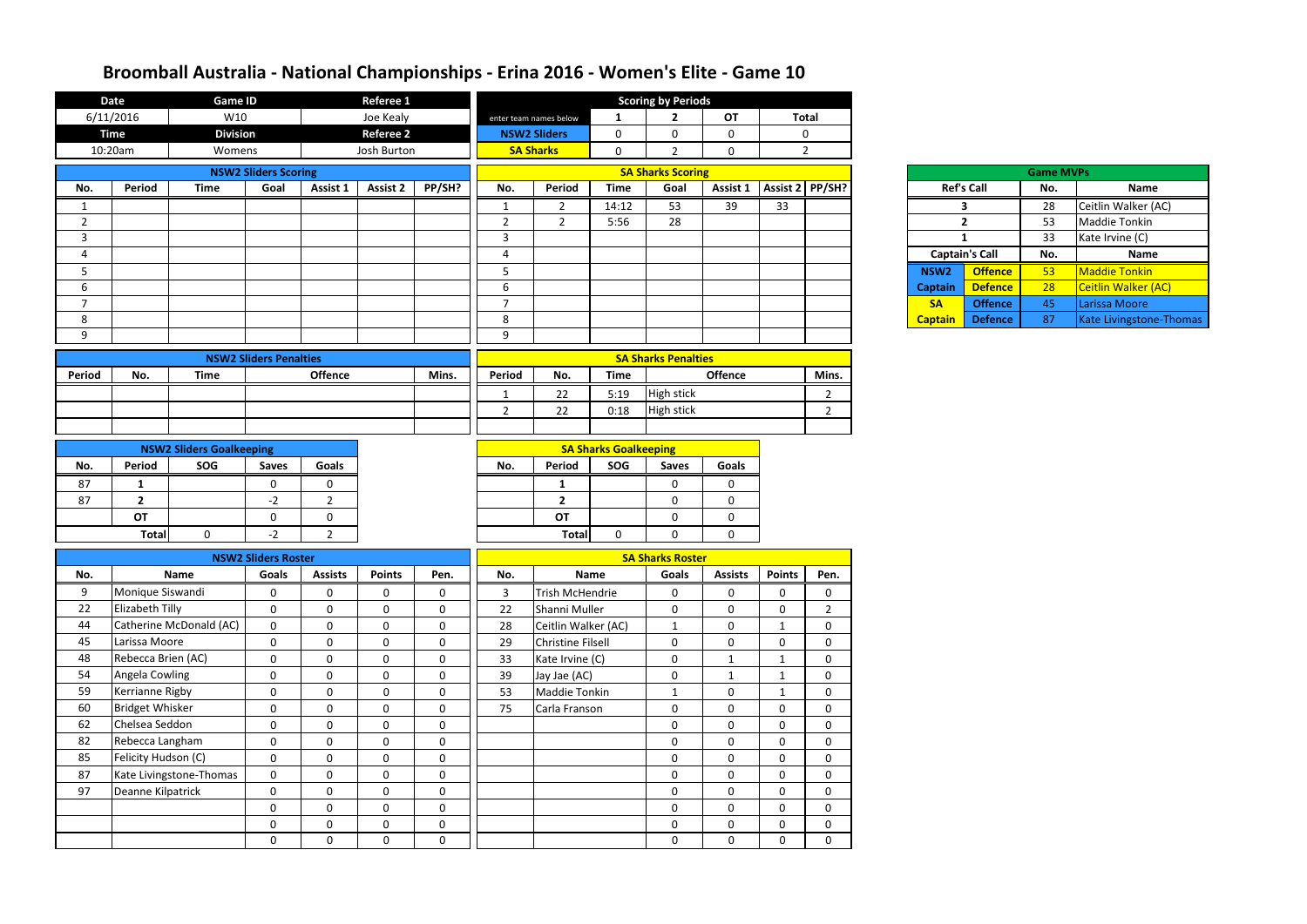|                 | <b>Date</b>           | <b>Game ID</b>                  |                               |                             | <b>Referee 1</b>             |                          |                |                        |                                                             | <b>Scoring by Periods</b>     |                              |                                 |                            |                  |                       |                  |                     |
|-----------------|-----------------------|---------------------------------|-------------------------------|-----------------------------|------------------------------|--------------------------|----------------|------------------------|-------------------------------------------------------------|-------------------------------|------------------------------|---------------------------------|----------------------------|------------------|-----------------------|------------------|---------------------|
|                 | 6/11/2016             | W11                             |                               |                             | Kim Shapley                  |                          |                | enter team names below | <b>Total</b><br>$\overline{2}$<br><b>OT</b><br>$\mathbf{1}$ |                               |                              |                                 |                            |                  |                       |                  |                     |
|                 | <b>Time</b>           |                                 | <b>Division</b>               |                             | <b>Referee 2</b>             |                          |                | <b>NSW1 Sliders</b>    | $\overline{2}$                                              | $\mathbf 1$                   | $\mathbf 0$                  |                                 | $\overline{3}$             |                  |                       |                  |                     |
|                 | 3:30pm                | Womens                          |                               |                             | Craig Barrett                |                          |                | <b>NSW2 Sliders</b>    | $\overline{0}$                                              | $\mathbf{0}$                  | $\mathbf 0$                  |                                 | $\mathbf 0$                |                  |                       |                  |                     |
|                 |                       |                                 | <b>NSW1 Sliders Scoring</b>   |                             |                              |                          |                |                        |                                                             | <b>NSW2 Sliders Scoring</b>   |                              |                                 |                            |                  |                       | <b>Game MVPs</b> |                     |
| No.             | Period                | <b>Time</b>                     | Goal                          | Assist 1                    | Assist 2                     | PP/SH?                   | No.            | Period                 | <b>Time</b>                                                 | Goal                          | Assist 1   Assist 2   PP/SH? |                                 |                            |                  | <b>Ref's Call</b>     | No.              | <b>Name</b>         |
|                 | -1                    | 11:08                           | 37                            | 30                          |                              |                          | 1              |                        |                                                             |                               |                              |                                 |                            |                  | 3                     | 88               | Lauren Yabsley (AC) |
| $\overline{2}$  | -1                    | 6:38                            | 44                            | 88                          | 45                           |                          | $\overline{2}$ |                        |                                                             |                               |                              |                                 |                            |                  | $\overline{2}$        | $\overline{2}$   | <b>Bec Davis</b>    |
| $\overline{3}$  | $\overline{2}$        | 3:00                            | 30                            |                             |                              |                          | 3              |                        |                                                             |                               |                              |                                 |                            |                  | $\mathbf{1}$          | 30               | Melanie Lloyd       |
| 4               |                       |                                 |                               |                             |                              |                          | $\overline{a}$ |                        |                                                             |                               |                              |                                 |                            |                  | <b>Captain's Call</b> | No.              | Name                |
| 5               |                       |                                 |                               |                             |                              |                          | 5              |                        |                                                             |                               |                              |                                 |                            | NSW1             | <b>Offence</b>        |                  |                     |
| 6               |                       |                                 |                               |                             |                              |                          | 6              |                        |                                                             |                               |                              |                                 |                            | <b>Captain</b>   | <b>Defence</b>        |                  |                     |
| $\overline{7}$  |                       |                                 |                               |                             |                              |                          | $\overline{7}$ |                        |                                                             |                               |                              |                                 |                            | NSW <sub>2</sub> | <b>Offence</b>        | $\overline{2}$   | <b>Bec Davis</b>    |
| 8               |                       |                                 |                               |                             |                              |                          | 8              |                        |                                                             |                               |                              |                                 |                            | <b>Captain</b>   | <b>Defence</b>        | 30               | Melanie Lloyd       |
| 9               |                       |                                 |                               |                             |                              |                          | 9              |                        |                                                             |                               |                              |                                 |                            |                  |                       |                  |                     |
|                 |                       |                                 | <b>NSW1 Sliders Penalties</b> |                             |                              |                          |                |                        |                                                             | <b>NSW2 Sliders Penalties</b> |                              |                                 |                            |                  |                       |                  |                     |
| Period          | No.                   | <b>Time</b>                     |                               | <b>Offence</b>              |                              | Mins.                    | <b>Period</b>  | No.                    | <b>Time</b>                                                 |                               | <b>Offence</b>               |                                 | Mins.                      |                  |                       |                  |                     |
|                 |                       |                                 |                               |                             |                              |                          |                |                        |                                                             |                               |                              |                                 |                            |                  |                       |                  |                     |
|                 |                       |                                 |                               |                             |                              |                          |                |                        |                                                             |                               |                              |                                 |                            |                  |                       |                  |                     |
|                 |                       |                                 |                               |                             |                              |                          |                |                        |                                                             |                               |                              |                                 |                            |                  |                       |                  |                     |
|                 |                       | <b>NSW1 Sliders Goalkeeping</b> |                               |                             |                              |                          |                |                        | <b>NSW2 Sliders Goalkeeping</b>                             |                               |                              |                                 |                            |                  |                       |                  |                     |
| No.             | Period                | SOG                             | <b>Saves</b>                  | Goals                       |                              |                          | No.            | Period                 | SOG                                                         | <b>Saves</b>                  | Goals                        |                                 |                            |                  |                       |                  |                     |
| 81              | 1                     |                                 | $\mathbf{0}$                  | $\Omega$                    |                              |                          | 87             | -1                     |                                                             | $-2$                          | 2                            |                                 |                            |                  |                       |                  |                     |
| 81              | $\overline{2}$        |                                 | $\mathbf 0$                   | $\mathbf 0$                 |                              |                          | 87             | $\overline{2}$         |                                                             | $-1$                          | $\mathbf{1}$                 |                                 |                            |                  |                       |                  |                     |
|                 | <b>OT</b>             |                                 | 0                             | 0                           |                              |                          |                | <b>OT</b>              |                                                             | $\mathbf 0$                   | $\mathbf 0$                  |                                 |                            |                  |                       |                  |                     |
|                 | <b>Total</b>          | 0                               | $\mathbf 0$                   | $\mathbf 0$                 |                              |                          |                | <b>Total</b>           | 0                                                           | $-3$                          | $\overline{3}$               |                                 |                            |                  |                       |                  |                     |
|                 |                       |                                 |                               |                             |                              |                          |                |                        |                                                             |                               |                              |                                 |                            |                  |                       |                  |                     |
|                 |                       |                                 | <b>NSW1 Sliders Roster</b>    |                             |                              |                          |                |                        |                                                             | <b>NSW2 Sliders Roster</b>    |                              |                                 |                            |                  |                       |                  |                     |
| No.             | <b>Name</b>           |                                 | Goals                         | <b>Assists</b>              | <b>Points</b>                | Pen.                     | No.            |                        | Name                                                        | <b>Goals</b>                  | <b>Assists</b>               | <b>Points</b>                   | Pen.                       |                  |                       |                  |                     |
| $\overline{2}$  | <b>Bec Davis</b>      |                                 | $\mathbf 0$                   | $\mathbf 0$                 | $\mathbf 0$                  | $\mathbf 0$              | 9              | Monique Siswandi       |                                                             | $\mathbf 0$                   | $\mathbf 0$                  | $\mathbf 0$                     | $\mathbf 0$                |                  |                       |                  |                     |
| 8               | Joanne Hansen (C)     |                                 | $\mathbf 0$                   | $\mathbf 0$                 | $\overline{0}$               | $\mathbf 0$              | 22             | Elizabeth Tilly        |                                                             | $\mathbf 0$                   | $\mathbf 0$                  | $\mathbf 0$                     | $\mathbf 0$                |                  |                       |                  |                     |
| 13              | Sara Roffey           |                                 | $\mathbf 0$                   | $\mathbf 0$                 | $\overline{0}$               | $\mathbf 0$              | 44             |                        | Catherine McDonald (AC)                                     | $\mathbf 0$                   | $\mathbf 0$                  | $\mathbf 0$                     | $\mathbf 0$                |                  |                       |                  |                     |
| 15              | Anke Vermeulen        |                                 | $\mathbf 0$                   | $\mathbf 0$                 | $\mathbf 0$                  | $\mathbf 0$              | 45             | Larissa Moore          |                                                             | $\mathbf 0$                   | $\mathbf 0$                  | 0                               | $\mathbf 0$                |                  |                       |                  |                     |
| 30 <sub>o</sub> | Melanie Lloyd         |                                 | $\mathbf{1}$                  | $\mathbf{1}$                | $2^{\circ}$                  | $\mathbf 0$              | 48             | Rebecca Brien (AC)     |                                                             | $\mathbf 0$                   | $\mathbf 0$                  | $\mathbf 0$                     | $\mathbf 0$                |                  |                       |                  |                     |
| 36              | Ashlyn Harrison       |                                 | $\mathbf 0$                   | $\mathbf 0$                 | $\mathbf 0$                  | $\mathbf 0$              | 54             | Angela Cowling         |                                                             | $\mathbf 0$                   | $\mathbf 0$                  | $\mathbf 0$                     | $\mathbf 0$                |                  |                       |                  |                     |
| 37              | Sarah Hellyer         |                                 | $\mathbf{1}$                  | $\mathbf 0$                 | $\mathbf{1}$                 | $\mathbf 0$              | 59             | Kerrianne Rigby        |                                                             | $\boldsymbol{0}$              | $\mathbf 0$                  | $\mathbf 0$                     | $\mathbf 0$                |                  |                       |                  |                     |
| 40              | Jodie Harrison        |                                 | $\mathbf 0$                   | $\mathbf 0$                 | $\mathbf 0$                  | $\mathbf 0$              | 60             | <b>Bridget Whisker</b> |                                                             | $\mathbf 0$                   | $\mathbf 0$                  | $\mathbf 0$                     | $\mathbf 0$                |                  |                       |                  |                     |
| 44              | Shan Brown            |                                 | $\mathbf{1}$                  | $\mathbf 0$                 | $\mathbf{1}$                 | $\mathbf 0$              | 62             | Chelsea Seddon         |                                                             | $\mathbf 0$                   | $\mathbf 0$                  | $\mathbf 0$                     | $\mathbf 0$                |                  |                       |                  |                     |
| 45              | <b>Emily Terry</b>    |                                 | $\mathbf 0$                   | $\mathbf{1}$                | 1                            | $\mathbf 0$              | 82             | Rebecca Langham        |                                                             | $\mathbf 0$                   | $\mathbf 0$                  | $\mathbf 0$                     | $\mathbf 0$                |                  |                       |                  |                     |
| 47<br>84        | Linda Findlayson (AC) |                                 | $\mathbf 0$                   | $\mathbf 0$                 | $\mathbf{0}$                 | $\mathbf 0$              | 85             | Felicity Hudson (C)    |                                                             | $\mathbf 0$                   | $\mathbf 0$                  | $\mathbf 0$                     | $\mathbf 0$                |                  |                       |                  |                     |
|                 | Dominique Glazier     |                                 | $\mathbf 0$                   | $\mathbf{0}$                | $\mathbf 0$                  | $\mathbf 0$              | 87<br>97       |                        | Kate Livingstone-Thomas                                     | $\mathbf 0$                   | $\mathbf 0$                  | $\mathbf 0$                     | $\mathbf 0$                |                  |                       |                  |                     |
| 88              | Lauren Yabsley (AC)   |                                 | $\mathbf 0$                   | $\mathbf{1}$                | $\mathbf{1}$                 | $\mathbf 0$              |                | Deanne Kilpatrick      |                                                             | $\boldsymbol{0}$              | $\mathbf 0$                  | $\mathbf 0$                     | $\mathbf 0$                |                  |                       |                  |                     |
|                 |                       |                                 | $\mathbf 0$                   | $\mathbf 0$                 | $\mathbf{0}$                 | $\mathbf 0$              |                |                        |                                                             | $\mathbf 0$                   | $\mathbf 0$                  | $\mathbf 0$                     | $\mathbf 0$                |                  |                       |                  |                     |
|                 |                       |                                 | $\mathbf 0$<br>$\mathbf 0$    | $\mathbf 0$<br>$\mathbf{0}$ | $\mathbf{0}$<br>$\mathbf{0}$ | $\pmb{0}$<br>$\mathbf 0$ |                |                        |                                                             | $\mathbf 0$<br>$\mathbf 0$    | $\mathbf 0$<br>$\mathbf 0$   | $\mathbf 0$<br>$\boldsymbol{0}$ | $\mathbf 0$<br>$\mathbf 0$ |                  |                       |                  |                     |
|                 |                       |                                 |                               |                             |                              |                          |                |                        |                                                             |                               |                              |                                 |                            |                  |                       |                  |                     |

| <b>Game MVPs</b>      |                |     |                      |  |  |  |  |  |  |  |  |
|-----------------------|----------------|-----|----------------------|--|--|--|--|--|--|--|--|
| <b>Ref's Call</b>     |                | No. | <b>Name</b>          |  |  |  |  |  |  |  |  |
| 3                     |                | 88  | Lauren Yabsley (AC)  |  |  |  |  |  |  |  |  |
|                       | $\mathbf{2}$   | 2   | <b>Bec Davis</b>     |  |  |  |  |  |  |  |  |
| 1                     |                | 30  | Melanie Lloyd        |  |  |  |  |  |  |  |  |
| <b>Captain's Call</b> |                | No. | <b>Name</b>          |  |  |  |  |  |  |  |  |
| NSW1                  | <b>Offence</b> |     |                      |  |  |  |  |  |  |  |  |
| <b>Captain</b>        | <b>Defence</b> |     |                      |  |  |  |  |  |  |  |  |
| NSW <sub>2</sub>      | <b>Offence</b> | 2   | <b>Bec Davis</b>     |  |  |  |  |  |  |  |  |
| <b>Captain</b>        | <b>Defence</b> | 30  | <b>Melanie Lloyd</b> |  |  |  |  |  |  |  |  |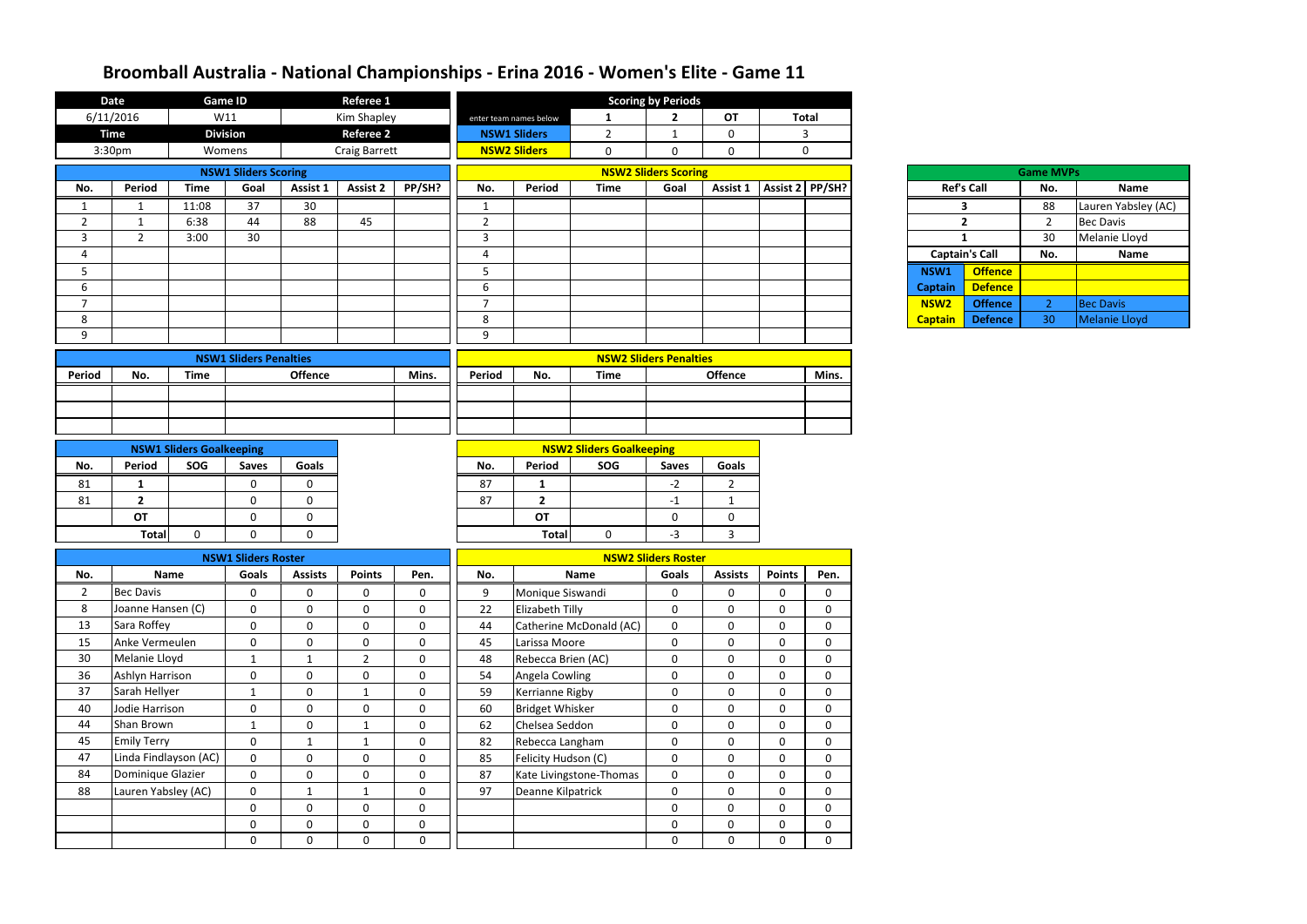| 6/11/2016<br>Don Godmaire<br>W12<br><b>Total</b><br><b>OT</b><br>$\overline{2}$<br>$\mathbf{1}$<br>enter team names below<br><b>Division</b><br><b>Time</b><br><b>Referee 2</b><br><b>ACT Phoenix</b><br>$\overline{2}$<br>$\mathbf{1}$<br>0<br>$\mathbf{1}$<br><b>SA Sharks</b><br>$\mathbf 0$<br>4:10pm<br>Josh Burton<br>$\mathbf 0$<br>Womens<br>$\mathbf 0$<br>$\mathbf 0$<br><b>SA Sharks Scoring</b><br><b>ACT Phoenix Scoring</b><br><b>Game MVPs</b><br>PP/SH?<br>Period<br><b>Time</b><br>Goal<br><b>Assist 2</b><br><b>Time</b><br>Assist 1<br>PP/SH?<br>No.<br>Assist 1<br>No.<br>Period<br>Goal<br><b>Assist 2</b><br><b>Ref's Call</b><br><b>Name</b><br>No.<br>44<br><b>Kirsty Martin</b><br>3:32<br>11<br>44<br>3<br>- 1<br>1<br>38<br>10<br>$\overline{2}$<br>$2^{\circ}$<br>$\overline{2}$<br>2:01<br>$\overline{2}$<br>33<br>Kate Irvine (C)<br>28<br>$\mathbf{3}$<br>Ceitlin Walker (AC)<br>3<br>$\mathbf{1}$<br><b>Captain's Call</b><br>Name<br>No.<br>4<br>4<br><b>Offence</b><br>$5\phantom{.}$<br><b>Kirsty Martin</b><br>5<br>44<br><b>ACT</b><br>33<br>Tracy Allison (C)<br>6<br><b>Defence</b><br>6<br><b>Captain</b><br>$\overline{7}$<br>28<br>Ceitlin Walker (AC)<br>$\overline{7}$<br><b>SA</b><br><b>Offence</b><br>8<br>39<br>8<br><b>Defence</b><br>Jay Jae (AC)<br><b>Captain</b><br>9<br>9<br><b>SA Sharks Penalties</b><br><b>ACT Phoenix Penalties</b><br>Period<br>Period<br><b>Time</b><br><b>Offence</b><br>Mins.<br>No.<br><b>Time</b><br>Offence<br>Mins.<br>No.<br>Interference<br>39<br>High stick<br>10:42<br>28<br>12:32<br>$\overline{2}$<br>$\overline{2}$<br>$\overline{2}$<br>$\mathbf{1}$<br>Too many players on ice<br>22<br><b>High stick</b><br>38<br>9:33<br>$\overline{2}$<br>$\overline{2}$<br>0:56<br>$\overline{2}$<br>$\overline{2}$<br><b>SA Sharks Goalkeeping</b><br><b>ACT Phoenix Goalkeeping</b><br>Period<br>SOG<br>Period<br>SOG<br>Goals<br><b>Goals</b><br>No.<br>No.<br><b>Saves</b><br><b>Saves</b><br>$\mathbf 0$<br>$\Omega$<br>$-1$<br>9<br>1<br>$\mathbf{1}$<br>1<br>$\mathbf 0$<br>$\mathbf 0$<br>$\overline{2}$<br>9<br>$\overline{2}$<br>$-1$<br>1<br><b>OT</b><br>$\mathbf 0$<br>OT<br>$\mathbf 0$<br>$\mathbf 0$<br>0<br><b>Total</b><br><b>Total</b><br>$\mathbf 0$<br>$-2$<br>0<br>$\mathbf 0$<br>$\Omega$<br>$2^{\circ}$<br><b>SA Sharks Roster</b><br><b>ACT Phoenix Roster</b><br><b>Points</b><br>No.<br><b>Assists</b><br><b>Points</b><br>Goals<br><b>Assists</b><br>Pen.<br>Name<br>Goals<br>Pen.<br>No.<br><b>Name</b><br>Linda Jeffery (GK)<br>9<br>$\mathbf 0$<br>$\pmb{0}$<br>$\boldsymbol{0}$<br>Trish McHendrie<br>$\pmb{0}$<br>$\mathbf 0$<br>$\mathbf 0$<br>0<br>$\mathbf 0$<br>3<br>10<br><b>Sally Ormiston</b><br>$\mathbf 0$<br>22<br>Shanni Muller<br>$\mathbf 0$<br>$\mathbf 0$<br>$\mathbf 0$<br>$\mathbf 0$<br>$\mathbf{1}$<br>$\mathbf{1}$<br>$\mathbf{1}$<br>Alicia Martin<br>11<br>$\mathbf 0$<br>28<br>Ceitlin Walker (AC)<br>$\mathbf 0$<br>$\mathbf 0$<br>$\mathbf 0$<br>$\mathbf 0$<br>$\mathbf{1}$<br>$\mathbf 0$<br>$\mathbf{1}$<br>Olivia Boyd (AC)<br>12<br><b>Christine Filsell</b><br>$\mathbf 0$<br>$\mathbf 0$<br>$\mathbf 0$<br>$\mathbf 0$<br>$\mathbf 0$<br>29<br>$\mathbf 0$<br>$\mathbf 0$<br>$\mathbf 0$<br>18<br>Laura McKenzie<br>$\mathbf 0$<br>$\mathbf 0$<br>$\mathbf 0$<br>Kate Irvine (C)<br>$\mathbf 0$<br>$\mathbf 0$<br>$\mathbf 0$<br>33<br>$\mathbf 0$<br>$\mathbf 0$<br>23<br>Deb Lamond (AC)<br>$\overline{0}$<br>$\mathbf{0}$<br>$\mathbf 0$<br>$\mathbf 0$<br>39<br>Jay Jae (AC)<br>$\mathbf 0$<br>0<br>$\mathbf{0}$<br>$\mathbf{1}$<br><b>Heather Mackenzie</b><br>24<br>$\mathbf 0$<br>$\mathbf 0$<br>$\mathbf 0$<br>$\mathbf 0$<br>53<br>Maddie Tonkin<br>$\mathbf 0$<br>$\mathbf 0$<br>$\mathbf 0$<br>$\mathbf 0$<br>28<br><b>Katy Parr</b><br>Carla Franson<br>$\mathbf 0$<br>$\mathbf{0}$<br>$\mathbf 0$<br>75<br>$\mathbf 0$<br>$\mathbf 0$<br>$\mathbf 0$<br>$\mathbf 0$<br>$\mathbf{1}$<br>Tracy Allison (C)<br>33<br>$\mathbf 0$<br>$\overline{0}$<br>$\mathbf 0$<br>$\mathbf 0$<br>$\mathbf 0$<br>$\mathbf 0$<br>$\mathbf 0$<br>$\mathbf 0$<br>38<br>Jenna Roberts<br>$\overline{0}$<br>$\mathbf 0$<br>$\mathbf 0$<br>$\mathbf 0$<br>$\mathbf{1}$<br>$\mathbf{1}$<br>$\mathbf 0$<br>$\mathbf{1}$<br>44<br><b>Kirsty Martin</b><br>$\mathbf 0$<br>$\boldsymbol{0}$<br>$\boldsymbol{0}$<br>$\pmb{0}$<br>$\mathbf 0$<br>$\mathbf 0$<br>$\mathbf{1}$<br>$\mathbf{1}$<br>$\mathbf 0$<br>$\mathbf 0$<br>$\mathbf 0$<br>$\mathbf 0$<br>$\mathbf 0$<br>$\mathbf 0$<br>$\mathbf 0$<br>$\mathbf 0$<br>$\mathbf 0$<br>$\mathbf 0$<br>$\mathbf 0$<br>$\mathbf 0$<br>$\mathbf 0$<br>$\mathbf 0$<br>$\mathbf 0$<br>$\mathbf 0$<br>$\mathbf 0$<br>$\pmb{0}$<br>$\mathbf 0$<br>$\mathbf 0$<br>$\mathbf 0$<br>$\mathbf 0$<br>$\mathbf 0$<br>$\mathbf 0$<br>$\mathbf 0$<br>$\mathbf 0$<br>$\pmb{0}$<br>$\boldsymbol{0}$<br>$\pmb{0}$<br>$\mathbf 0$<br>0<br>$\mathbf 0$<br>$\mathbf 0$<br>$\mathbf 0$<br>$\mathbf 0$<br>$\mathbf 0$<br>$\mathbf 0$<br>$\mathbf 0$<br>$\mathbf{0}$<br>$\mathbf 0$ | <b>Date</b> | <b>Game ID</b> | <b>Referee 1</b> | <b>Scoring by Periods</b> |  |  |  |  |  |  |  |
|-------------------------------------------------------------------------------------------------------------------------------------------------------------------------------------------------------------------------------------------------------------------------------------------------------------------------------------------------------------------------------------------------------------------------------------------------------------------------------------------------------------------------------------------------------------------------------------------------------------------------------------------------------------------------------------------------------------------------------------------------------------------------------------------------------------------------------------------------------------------------------------------------------------------------------------------------------------------------------------------------------------------------------------------------------------------------------------------------------------------------------------------------------------------------------------------------------------------------------------------------------------------------------------------------------------------------------------------------------------------------------------------------------------------------------------------------------------------------------------------------------------------------------------------------------------------------------------------------------------------------------------------------------------------------------------------------------------------------------------------------------------------------------------------------------------------------------------------------------------------------------------------------------------------------------------------------------------------------------------------------------------------------------------------------------------------------------------------------------------------------------------------------------------------------------------------------------------------------------------------------------------------------------------------------------------------------------------------------------------------------------------------------------------------------------------------------------------------------------------------------------------------------------------------------------------------------------------------------------------------------------------------------------------------------------------------------------------------------------------------------------------------------------------------------------------------------------------------------------------------------------------------------------------------------------------------------------------------------------------------------------------------------------------------------------------------------------------------------------------------------------------------------------------------------------------------------------------------------------------------------------------------------------------------------------------------------------------------------------------------------------------------------------------------------------------------------------------------------------------------------------------------------------------------------------------------------------------------------------------------------------------------------------------------------------------------------------------------------------------------------------------------------------------------------------------------------------------------------------------------------------------------------------------------------------------------------------------------------------------------------------------------------------------------------------------------------------------------------------------------------------------------------------------------------------------------------------------------------------------------------------------------------------------------------------------------------------------------------------------------------------------------------------------------------------------------------------------------------------------------------------------------------------------------------------------------------------------------------------------------------------------------------------------------------------------------------------------------------------------------------------------------------------------------------------------------------------------------------------------------------------------------------------------------------------------------------------------------------------------------------------------------------------------------|-------------|----------------|------------------|---------------------------|--|--|--|--|--|--|--|
|                                                                                                                                                                                                                                                                                                                                                                                                                                                                                                                                                                                                                                                                                                                                                                                                                                                                                                                                                                                                                                                                                                                                                                                                                                                                                                                                                                                                                                                                                                                                                                                                                                                                                                                                                                                                                                                                                                                                                                                                                                                                                                                                                                                                                                                                                                                                                                                                                                                                                                                                                                                                                                                                                                                                                                                                                                                                                                                                                                                                                                                                                                                                                                                                                                                                                                                                                                                                                                                                                                                                                                                                                                                                                                                                                                                                                                                                                                                                                                                                                                                                                                                                                                                                                                                                                                                                                                                                                                                                                                                                                                                                                                                                                                                                                                                                                                                                                                                                                                                                                                           |             |                |                  |                           |  |  |  |  |  |  |  |
|                                                                                                                                                                                                                                                                                                                                                                                                                                                                                                                                                                                                                                                                                                                                                                                                                                                                                                                                                                                                                                                                                                                                                                                                                                                                                                                                                                                                                                                                                                                                                                                                                                                                                                                                                                                                                                                                                                                                                                                                                                                                                                                                                                                                                                                                                                                                                                                                                                                                                                                                                                                                                                                                                                                                                                                                                                                                                                                                                                                                                                                                                                                                                                                                                                                                                                                                                                                                                                                                                                                                                                                                                                                                                                                                                                                                                                                                                                                                                                                                                                                                                                                                                                                                                                                                                                                                                                                                                                                                                                                                                                                                                                                                                                                                                                                                                                                                                                                                                                                                                                           |             |                |                  |                           |  |  |  |  |  |  |  |
|                                                                                                                                                                                                                                                                                                                                                                                                                                                                                                                                                                                                                                                                                                                                                                                                                                                                                                                                                                                                                                                                                                                                                                                                                                                                                                                                                                                                                                                                                                                                                                                                                                                                                                                                                                                                                                                                                                                                                                                                                                                                                                                                                                                                                                                                                                                                                                                                                                                                                                                                                                                                                                                                                                                                                                                                                                                                                                                                                                                                                                                                                                                                                                                                                                                                                                                                                                                                                                                                                                                                                                                                                                                                                                                                                                                                                                                                                                                                                                                                                                                                                                                                                                                                                                                                                                                                                                                                                                                                                                                                                                                                                                                                                                                                                                                                                                                                                                                                                                                                                                           |             |                |                  |                           |  |  |  |  |  |  |  |
|                                                                                                                                                                                                                                                                                                                                                                                                                                                                                                                                                                                                                                                                                                                                                                                                                                                                                                                                                                                                                                                                                                                                                                                                                                                                                                                                                                                                                                                                                                                                                                                                                                                                                                                                                                                                                                                                                                                                                                                                                                                                                                                                                                                                                                                                                                                                                                                                                                                                                                                                                                                                                                                                                                                                                                                                                                                                                                                                                                                                                                                                                                                                                                                                                                                                                                                                                                                                                                                                                                                                                                                                                                                                                                                                                                                                                                                                                                                                                                                                                                                                                                                                                                                                                                                                                                                                                                                                                                                                                                                                                                                                                                                                                                                                                                                                                                                                                                                                                                                                                                           |             |                |                  |                           |  |  |  |  |  |  |  |
|                                                                                                                                                                                                                                                                                                                                                                                                                                                                                                                                                                                                                                                                                                                                                                                                                                                                                                                                                                                                                                                                                                                                                                                                                                                                                                                                                                                                                                                                                                                                                                                                                                                                                                                                                                                                                                                                                                                                                                                                                                                                                                                                                                                                                                                                                                                                                                                                                                                                                                                                                                                                                                                                                                                                                                                                                                                                                                                                                                                                                                                                                                                                                                                                                                                                                                                                                                                                                                                                                                                                                                                                                                                                                                                                                                                                                                                                                                                                                                                                                                                                                                                                                                                                                                                                                                                                                                                                                                                                                                                                                                                                                                                                                                                                                                                                                                                                                                                                                                                                                                           |             |                |                  |                           |  |  |  |  |  |  |  |
|                                                                                                                                                                                                                                                                                                                                                                                                                                                                                                                                                                                                                                                                                                                                                                                                                                                                                                                                                                                                                                                                                                                                                                                                                                                                                                                                                                                                                                                                                                                                                                                                                                                                                                                                                                                                                                                                                                                                                                                                                                                                                                                                                                                                                                                                                                                                                                                                                                                                                                                                                                                                                                                                                                                                                                                                                                                                                                                                                                                                                                                                                                                                                                                                                                                                                                                                                                                                                                                                                                                                                                                                                                                                                                                                                                                                                                                                                                                                                                                                                                                                                                                                                                                                                                                                                                                                                                                                                                                                                                                                                                                                                                                                                                                                                                                                                                                                                                                                                                                                                                           |             |                |                  |                           |  |  |  |  |  |  |  |
|                                                                                                                                                                                                                                                                                                                                                                                                                                                                                                                                                                                                                                                                                                                                                                                                                                                                                                                                                                                                                                                                                                                                                                                                                                                                                                                                                                                                                                                                                                                                                                                                                                                                                                                                                                                                                                                                                                                                                                                                                                                                                                                                                                                                                                                                                                                                                                                                                                                                                                                                                                                                                                                                                                                                                                                                                                                                                                                                                                                                                                                                                                                                                                                                                                                                                                                                                                                                                                                                                                                                                                                                                                                                                                                                                                                                                                                                                                                                                                                                                                                                                                                                                                                                                                                                                                                                                                                                                                                                                                                                                                                                                                                                                                                                                                                                                                                                                                                                                                                                                                           |             |                |                  |                           |  |  |  |  |  |  |  |
|                                                                                                                                                                                                                                                                                                                                                                                                                                                                                                                                                                                                                                                                                                                                                                                                                                                                                                                                                                                                                                                                                                                                                                                                                                                                                                                                                                                                                                                                                                                                                                                                                                                                                                                                                                                                                                                                                                                                                                                                                                                                                                                                                                                                                                                                                                                                                                                                                                                                                                                                                                                                                                                                                                                                                                                                                                                                                                                                                                                                                                                                                                                                                                                                                                                                                                                                                                                                                                                                                                                                                                                                                                                                                                                                                                                                                                                                                                                                                                                                                                                                                                                                                                                                                                                                                                                                                                                                                                                                                                                                                                                                                                                                                                                                                                                                                                                                                                                                                                                                                                           |             |                |                  |                           |  |  |  |  |  |  |  |
|                                                                                                                                                                                                                                                                                                                                                                                                                                                                                                                                                                                                                                                                                                                                                                                                                                                                                                                                                                                                                                                                                                                                                                                                                                                                                                                                                                                                                                                                                                                                                                                                                                                                                                                                                                                                                                                                                                                                                                                                                                                                                                                                                                                                                                                                                                                                                                                                                                                                                                                                                                                                                                                                                                                                                                                                                                                                                                                                                                                                                                                                                                                                                                                                                                                                                                                                                                                                                                                                                                                                                                                                                                                                                                                                                                                                                                                                                                                                                                                                                                                                                                                                                                                                                                                                                                                                                                                                                                                                                                                                                                                                                                                                                                                                                                                                                                                                                                                                                                                                                                           |             |                |                  |                           |  |  |  |  |  |  |  |
|                                                                                                                                                                                                                                                                                                                                                                                                                                                                                                                                                                                                                                                                                                                                                                                                                                                                                                                                                                                                                                                                                                                                                                                                                                                                                                                                                                                                                                                                                                                                                                                                                                                                                                                                                                                                                                                                                                                                                                                                                                                                                                                                                                                                                                                                                                                                                                                                                                                                                                                                                                                                                                                                                                                                                                                                                                                                                                                                                                                                                                                                                                                                                                                                                                                                                                                                                                                                                                                                                                                                                                                                                                                                                                                                                                                                                                                                                                                                                                                                                                                                                                                                                                                                                                                                                                                                                                                                                                                                                                                                                                                                                                                                                                                                                                                                                                                                                                                                                                                                                                           |             |                |                  |                           |  |  |  |  |  |  |  |
|                                                                                                                                                                                                                                                                                                                                                                                                                                                                                                                                                                                                                                                                                                                                                                                                                                                                                                                                                                                                                                                                                                                                                                                                                                                                                                                                                                                                                                                                                                                                                                                                                                                                                                                                                                                                                                                                                                                                                                                                                                                                                                                                                                                                                                                                                                                                                                                                                                                                                                                                                                                                                                                                                                                                                                                                                                                                                                                                                                                                                                                                                                                                                                                                                                                                                                                                                                                                                                                                                                                                                                                                                                                                                                                                                                                                                                                                                                                                                                                                                                                                                                                                                                                                                                                                                                                                                                                                                                                                                                                                                                                                                                                                                                                                                                                                                                                                                                                                                                                                                                           |             |                |                  |                           |  |  |  |  |  |  |  |
|                                                                                                                                                                                                                                                                                                                                                                                                                                                                                                                                                                                                                                                                                                                                                                                                                                                                                                                                                                                                                                                                                                                                                                                                                                                                                                                                                                                                                                                                                                                                                                                                                                                                                                                                                                                                                                                                                                                                                                                                                                                                                                                                                                                                                                                                                                                                                                                                                                                                                                                                                                                                                                                                                                                                                                                                                                                                                                                                                                                                                                                                                                                                                                                                                                                                                                                                                                                                                                                                                                                                                                                                                                                                                                                                                                                                                                                                                                                                                                                                                                                                                                                                                                                                                                                                                                                                                                                                                                                                                                                                                                                                                                                                                                                                                                                                                                                                                                                                                                                                                                           |             |                |                  |                           |  |  |  |  |  |  |  |
|                                                                                                                                                                                                                                                                                                                                                                                                                                                                                                                                                                                                                                                                                                                                                                                                                                                                                                                                                                                                                                                                                                                                                                                                                                                                                                                                                                                                                                                                                                                                                                                                                                                                                                                                                                                                                                                                                                                                                                                                                                                                                                                                                                                                                                                                                                                                                                                                                                                                                                                                                                                                                                                                                                                                                                                                                                                                                                                                                                                                                                                                                                                                                                                                                                                                                                                                                                                                                                                                                                                                                                                                                                                                                                                                                                                                                                                                                                                                                                                                                                                                                                                                                                                                                                                                                                                                                                                                                                                                                                                                                                                                                                                                                                                                                                                                                                                                                                                                                                                                                                           |             |                |                  |                           |  |  |  |  |  |  |  |
|                                                                                                                                                                                                                                                                                                                                                                                                                                                                                                                                                                                                                                                                                                                                                                                                                                                                                                                                                                                                                                                                                                                                                                                                                                                                                                                                                                                                                                                                                                                                                                                                                                                                                                                                                                                                                                                                                                                                                                                                                                                                                                                                                                                                                                                                                                                                                                                                                                                                                                                                                                                                                                                                                                                                                                                                                                                                                                                                                                                                                                                                                                                                                                                                                                                                                                                                                                                                                                                                                                                                                                                                                                                                                                                                                                                                                                                                                                                                                                                                                                                                                                                                                                                                                                                                                                                                                                                                                                                                                                                                                                                                                                                                                                                                                                                                                                                                                                                                                                                                                                           |             |                |                  |                           |  |  |  |  |  |  |  |
|                                                                                                                                                                                                                                                                                                                                                                                                                                                                                                                                                                                                                                                                                                                                                                                                                                                                                                                                                                                                                                                                                                                                                                                                                                                                                                                                                                                                                                                                                                                                                                                                                                                                                                                                                                                                                                                                                                                                                                                                                                                                                                                                                                                                                                                                                                                                                                                                                                                                                                                                                                                                                                                                                                                                                                                                                                                                                                                                                                                                                                                                                                                                                                                                                                                                                                                                                                                                                                                                                                                                                                                                                                                                                                                                                                                                                                                                                                                                                                                                                                                                                                                                                                                                                                                                                                                                                                                                                                                                                                                                                                                                                                                                                                                                                                                                                                                                                                                                                                                                                                           |             |                |                  |                           |  |  |  |  |  |  |  |
|                                                                                                                                                                                                                                                                                                                                                                                                                                                                                                                                                                                                                                                                                                                                                                                                                                                                                                                                                                                                                                                                                                                                                                                                                                                                                                                                                                                                                                                                                                                                                                                                                                                                                                                                                                                                                                                                                                                                                                                                                                                                                                                                                                                                                                                                                                                                                                                                                                                                                                                                                                                                                                                                                                                                                                                                                                                                                                                                                                                                                                                                                                                                                                                                                                                                                                                                                                                                                                                                                                                                                                                                                                                                                                                                                                                                                                                                                                                                                                                                                                                                                                                                                                                                                                                                                                                                                                                                                                                                                                                                                                                                                                                                                                                                                                                                                                                                                                                                                                                                                                           |             |                |                  |                           |  |  |  |  |  |  |  |
|                                                                                                                                                                                                                                                                                                                                                                                                                                                                                                                                                                                                                                                                                                                                                                                                                                                                                                                                                                                                                                                                                                                                                                                                                                                                                                                                                                                                                                                                                                                                                                                                                                                                                                                                                                                                                                                                                                                                                                                                                                                                                                                                                                                                                                                                                                                                                                                                                                                                                                                                                                                                                                                                                                                                                                                                                                                                                                                                                                                                                                                                                                                                                                                                                                                                                                                                                                                                                                                                                                                                                                                                                                                                                                                                                                                                                                                                                                                                                                                                                                                                                                                                                                                                                                                                                                                                                                                                                                                                                                                                                                                                                                                                                                                                                                                                                                                                                                                                                                                                                                           |             |                |                  |                           |  |  |  |  |  |  |  |
|                                                                                                                                                                                                                                                                                                                                                                                                                                                                                                                                                                                                                                                                                                                                                                                                                                                                                                                                                                                                                                                                                                                                                                                                                                                                                                                                                                                                                                                                                                                                                                                                                                                                                                                                                                                                                                                                                                                                                                                                                                                                                                                                                                                                                                                                                                                                                                                                                                                                                                                                                                                                                                                                                                                                                                                                                                                                                                                                                                                                                                                                                                                                                                                                                                                                                                                                                                                                                                                                                                                                                                                                                                                                                                                                                                                                                                                                                                                                                                                                                                                                                                                                                                                                                                                                                                                                                                                                                                                                                                                                                                                                                                                                                                                                                                                                                                                                                                                                                                                                                                           |             |                |                  |                           |  |  |  |  |  |  |  |
|                                                                                                                                                                                                                                                                                                                                                                                                                                                                                                                                                                                                                                                                                                                                                                                                                                                                                                                                                                                                                                                                                                                                                                                                                                                                                                                                                                                                                                                                                                                                                                                                                                                                                                                                                                                                                                                                                                                                                                                                                                                                                                                                                                                                                                                                                                                                                                                                                                                                                                                                                                                                                                                                                                                                                                                                                                                                                                                                                                                                                                                                                                                                                                                                                                                                                                                                                                                                                                                                                                                                                                                                                                                                                                                                                                                                                                                                                                                                                                                                                                                                                                                                                                                                                                                                                                                                                                                                                                                                                                                                                                                                                                                                                                                                                                                                                                                                                                                                                                                                                                           |             |                |                  |                           |  |  |  |  |  |  |  |
|                                                                                                                                                                                                                                                                                                                                                                                                                                                                                                                                                                                                                                                                                                                                                                                                                                                                                                                                                                                                                                                                                                                                                                                                                                                                                                                                                                                                                                                                                                                                                                                                                                                                                                                                                                                                                                                                                                                                                                                                                                                                                                                                                                                                                                                                                                                                                                                                                                                                                                                                                                                                                                                                                                                                                                                                                                                                                                                                                                                                                                                                                                                                                                                                                                                                                                                                                                                                                                                                                                                                                                                                                                                                                                                                                                                                                                                                                                                                                                                                                                                                                                                                                                                                                                                                                                                                                                                                                                                                                                                                                                                                                                                                                                                                                                                                                                                                                                                                                                                                                                           |             |                |                  |                           |  |  |  |  |  |  |  |
|                                                                                                                                                                                                                                                                                                                                                                                                                                                                                                                                                                                                                                                                                                                                                                                                                                                                                                                                                                                                                                                                                                                                                                                                                                                                                                                                                                                                                                                                                                                                                                                                                                                                                                                                                                                                                                                                                                                                                                                                                                                                                                                                                                                                                                                                                                                                                                                                                                                                                                                                                                                                                                                                                                                                                                                                                                                                                                                                                                                                                                                                                                                                                                                                                                                                                                                                                                                                                                                                                                                                                                                                                                                                                                                                                                                                                                                                                                                                                                                                                                                                                                                                                                                                                                                                                                                                                                                                                                                                                                                                                                                                                                                                                                                                                                                                                                                                                                                                                                                                                                           |             |                |                  |                           |  |  |  |  |  |  |  |
|                                                                                                                                                                                                                                                                                                                                                                                                                                                                                                                                                                                                                                                                                                                                                                                                                                                                                                                                                                                                                                                                                                                                                                                                                                                                                                                                                                                                                                                                                                                                                                                                                                                                                                                                                                                                                                                                                                                                                                                                                                                                                                                                                                                                                                                                                                                                                                                                                                                                                                                                                                                                                                                                                                                                                                                                                                                                                                                                                                                                                                                                                                                                                                                                                                                                                                                                                                                                                                                                                                                                                                                                                                                                                                                                                                                                                                                                                                                                                                                                                                                                                                                                                                                                                                                                                                                                                                                                                                                                                                                                                                                                                                                                                                                                                                                                                                                                                                                                                                                                                                           |             |                |                  |                           |  |  |  |  |  |  |  |
|                                                                                                                                                                                                                                                                                                                                                                                                                                                                                                                                                                                                                                                                                                                                                                                                                                                                                                                                                                                                                                                                                                                                                                                                                                                                                                                                                                                                                                                                                                                                                                                                                                                                                                                                                                                                                                                                                                                                                                                                                                                                                                                                                                                                                                                                                                                                                                                                                                                                                                                                                                                                                                                                                                                                                                                                                                                                                                                                                                                                                                                                                                                                                                                                                                                                                                                                                                                                                                                                                                                                                                                                                                                                                                                                                                                                                                                                                                                                                                                                                                                                                                                                                                                                                                                                                                                                                                                                                                                                                                                                                                                                                                                                                                                                                                                                                                                                                                                                                                                                                                           |             |                |                  |                           |  |  |  |  |  |  |  |
|                                                                                                                                                                                                                                                                                                                                                                                                                                                                                                                                                                                                                                                                                                                                                                                                                                                                                                                                                                                                                                                                                                                                                                                                                                                                                                                                                                                                                                                                                                                                                                                                                                                                                                                                                                                                                                                                                                                                                                                                                                                                                                                                                                                                                                                                                                                                                                                                                                                                                                                                                                                                                                                                                                                                                                                                                                                                                                                                                                                                                                                                                                                                                                                                                                                                                                                                                                                                                                                                                                                                                                                                                                                                                                                                                                                                                                                                                                                                                                                                                                                                                                                                                                                                                                                                                                                                                                                                                                                                                                                                                                                                                                                                                                                                                                                                                                                                                                                                                                                                                                           |             |                |                  |                           |  |  |  |  |  |  |  |
|                                                                                                                                                                                                                                                                                                                                                                                                                                                                                                                                                                                                                                                                                                                                                                                                                                                                                                                                                                                                                                                                                                                                                                                                                                                                                                                                                                                                                                                                                                                                                                                                                                                                                                                                                                                                                                                                                                                                                                                                                                                                                                                                                                                                                                                                                                                                                                                                                                                                                                                                                                                                                                                                                                                                                                                                                                                                                                                                                                                                                                                                                                                                                                                                                                                                                                                                                                                                                                                                                                                                                                                                                                                                                                                                                                                                                                                                                                                                                                                                                                                                                                                                                                                                                                                                                                                                                                                                                                                                                                                                                                                                                                                                                                                                                                                                                                                                                                                                                                                                                                           |             |                |                  |                           |  |  |  |  |  |  |  |
|                                                                                                                                                                                                                                                                                                                                                                                                                                                                                                                                                                                                                                                                                                                                                                                                                                                                                                                                                                                                                                                                                                                                                                                                                                                                                                                                                                                                                                                                                                                                                                                                                                                                                                                                                                                                                                                                                                                                                                                                                                                                                                                                                                                                                                                                                                                                                                                                                                                                                                                                                                                                                                                                                                                                                                                                                                                                                                                                                                                                                                                                                                                                                                                                                                                                                                                                                                                                                                                                                                                                                                                                                                                                                                                                                                                                                                                                                                                                                                                                                                                                                                                                                                                                                                                                                                                                                                                                                                                                                                                                                                                                                                                                                                                                                                                                                                                                                                                                                                                                                                           |             |                |                  |                           |  |  |  |  |  |  |  |
|                                                                                                                                                                                                                                                                                                                                                                                                                                                                                                                                                                                                                                                                                                                                                                                                                                                                                                                                                                                                                                                                                                                                                                                                                                                                                                                                                                                                                                                                                                                                                                                                                                                                                                                                                                                                                                                                                                                                                                                                                                                                                                                                                                                                                                                                                                                                                                                                                                                                                                                                                                                                                                                                                                                                                                                                                                                                                                                                                                                                                                                                                                                                                                                                                                                                                                                                                                                                                                                                                                                                                                                                                                                                                                                                                                                                                                                                                                                                                                                                                                                                                                                                                                                                                                                                                                                                                                                                                                                                                                                                                                                                                                                                                                                                                                                                                                                                                                                                                                                                                                           |             |                |                  |                           |  |  |  |  |  |  |  |
|                                                                                                                                                                                                                                                                                                                                                                                                                                                                                                                                                                                                                                                                                                                                                                                                                                                                                                                                                                                                                                                                                                                                                                                                                                                                                                                                                                                                                                                                                                                                                                                                                                                                                                                                                                                                                                                                                                                                                                                                                                                                                                                                                                                                                                                                                                                                                                                                                                                                                                                                                                                                                                                                                                                                                                                                                                                                                                                                                                                                                                                                                                                                                                                                                                                                                                                                                                                                                                                                                                                                                                                                                                                                                                                                                                                                                                                                                                                                                                                                                                                                                                                                                                                                                                                                                                                                                                                                                                                                                                                                                                                                                                                                                                                                                                                                                                                                                                                                                                                                                                           |             |                |                  |                           |  |  |  |  |  |  |  |
|                                                                                                                                                                                                                                                                                                                                                                                                                                                                                                                                                                                                                                                                                                                                                                                                                                                                                                                                                                                                                                                                                                                                                                                                                                                                                                                                                                                                                                                                                                                                                                                                                                                                                                                                                                                                                                                                                                                                                                                                                                                                                                                                                                                                                                                                                                                                                                                                                                                                                                                                                                                                                                                                                                                                                                                                                                                                                                                                                                                                                                                                                                                                                                                                                                                                                                                                                                                                                                                                                                                                                                                                                                                                                                                                                                                                                                                                                                                                                                                                                                                                                                                                                                                                                                                                                                                                                                                                                                                                                                                                                                                                                                                                                                                                                                                                                                                                                                                                                                                                                                           |             |                |                  |                           |  |  |  |  |  |  |  |
|                                                                                                                                                                                                                                                                                                                                                                                                                                                                                                                                                                                                                                                                                                                                                                                                                                                                                                                                                                                                                                                                                                                                                                                                                                                                                                                                                                                                                                                                                                                                                                                                                                                                                                                                                                                                                                                                                                                                                                                                                                                                                                                                                                                                                                                                                                                                                                                                                                                                                                                                                                                                                                                                                                                                                                                                                                                                                                                                                                                                                                                                                                                                                                                                                                                                                                                                                                                                                                                                                                                                                                                                                                                                                                                                                                                                                                                                                                                                                                                                                                                                                                                                                                                                                                                                                                                                                                                                                                                                                                                                                                                                                                                                                                                                                                                                                                                                                                                                                                                                                                           |             |                |                  |                           |  |  |  |  |  |  |  |
|                                                                                                                                                                                                                                                                                                                                                                                                                                                                                                                                                                                                                                                                                                                                                                                                                                                                                                                                                                                                                                                                                                                                                                                                                                                                                                                                                                                                                                                                                                                                                                                                                                                                                                                                                                                                                                                                                                                                                                                                                                                                                                                                                                                                                                                                                                                                                                                                                                                                                                                                                                                                                                                                                                                                                                                                                                                                                                                                                                                                                                                                                                                                                                                                                                                                                                                                                                                                                                                                                                                                                                                                                                                                                                                                                                                                                                                                                                                                                                                                                                                                                                                                                                                                                                                                                                                                                                                                                                                                                                                                                                                                                                                                                                                                                                                                                                                                                                                                                                                                                                           |             |                |                  |                           |  |  |  |  |  |  |  |
|                                                                                                                                                                                                                                                                                                                                                                                                                                                                                                                                                                                                                                                                                                                                                                                                                                                                                                                                                                                                                                                                                                                                                                                                                                                                                                                                                                                                                                                                                                                                                                                                                                                                                                                                                                                                                                                                                                                                                                                                                                                                                                                                                                                                                                                                                                                                                                                                                                                                                                                                                                                                                                                                                                                                                                                                                                                                                                                                                                                                                                                                                                                                                                                                                                                                                                                                                                                                                                                                                                                                                                                                                                                                                                                                                                                                                                                                                                                                                                                                                                                                                                                                                                                                                                                                                                                                                                                                                                                                                                                                                                                                                                                                                                                                                                                                                                                                                                                                                                                                                                           |             |                |                  |                           |  |  |  |  |  |  |  |
|                                                                                                                                                                                                                                                                                                                                                                                                                                                                                                                                                                                                                                                                                                                                                                                                                                                                                                                                                                                                                                                                                                                                                                                                                                                                                                                                                                                                                                                                                                                                                                                                                                                                                                                                                                                                                                                                                                                                                                                                                                                                                                                                                                                                                                                                                                                                                                                                                                                                                                                                                                                                                                                                                                                                                                                                                                                                                                                                                                                                                                                                                                                                                                                                                                                                                                                                                                                                                                                                                                                                                                                                                                                                                                                                                                                                                                                                                                                                                                                                                                                                                                                                                                                                                                                                                                                                                                                                                                                                                                                                                                                                                                                                                                                                                                                                                                                                                                                                                                                                                                           |             |                |                  |                           |  |  |  |  |  |  |  |
|                                                                                                                                                                                                                                                                                                                                                                                                                                                                                                                                                                                                                                                                                                                                                                                                                                                                                                                                                                                                                                                                                                                                                                                                                                                                                                                                                                                                                                                                                                                                                                                                                                                                                                                                                                                                                                                                                                                                                                                                                                                                                                                                                                                                                                                                                                                                                                                                                                                                                                                                                                                                                                                                                                                                                                                                                                                                                                                                                                                                                                                                                                                                                                                                                                                                                                                                                                                                                                                                                                                                                                                                                                                                                                                                                                                                                                                                                                                                                                                                                                                                                                                                                                                                                                                                                                                                                                                                                                                                                                                                                                                                                                                                                                                                                                                                                                                                                                                                                                                                                                           |             |                |                  |                           |  |  |  |  |  |  |  |
|                                                                                                                                                                                                                                                                                                                                                                                                                                                                                                                                                                                                                                                                                                                                                                                                                                                                                                                                                                                                                                                                                                                                                                                                                                                                                                                                                                                                                                                                                                                                                                                                                                                                                                                                                                                                                                                                                                                                                                                                                                                                                                                                                                                                                                                                                                                                                                                                                                                                                                                                                                                                                                                                                                                                                                                                                                                                                                                                                                                                                                                                                                                                                                                                                                                                                                                                                                                                                                                                                                                                                                                                                                                                                                                                                                                                                                                                                                                                                                                                                                                                                                                                                                                                                                                                                                                                                                                                                                                                                                                                                                                                                                                                                                                                                                                                                                                                                                                                                                                                                                           |             |                |                  |                           |  |  |  |  |  |  |  |
|                                                                                                                                                                                                                                                                                                                                                                                                                                                                                                                                                                                                                                                                                                                                                                                                                                                                                                                                                                                                                                                                                                                                                                                                                                                                                                                                                                                                                                                                                                                                                                                                                                                                                                                                                                                                                                                                                                                                                                                                                                                                                                                                                                                                                                                                                                                                                                                                                                                                                                                                                                                                                                                                                                                                                                                                                                                                                                                                                                                                                                                                                                                                                                                                                                                                                                                                                                                                                                                                                                                                                                                                                                                                                                                                                                                                                                                                                                                                                                                                                                                                                                                                                                                                                                                                                                                                                                                                                                                                                                                                                                                                                                                                                                                                                                                                                                                                                                                                                                                                                                           |             |                |                  |                           |  |  |  |  |  |  |  |
|                                                                                                                                                                                                                                                                                                                                                                                                                                                                                                                                                                                                                                                                                                                                                                                                                                                                                                                                                                                                                                                                                                                                                                                                                                                                                                                                                                                                                                                                                                                                                                                                                                                                                                                                                                                                                                                                                                                                                                                                                                                                                                                                                                                                                                                                                                                                                                                                                                                                                                                                                                                                                                                                                                                                                                                                                                                                                                                                                                                                                                                                                                                                                                                                                                                                                                                                                                                                                                                                                                                                                                                                                                                                                                                                                                                                                                                                                                                                                                                                                                                                                                                                                                                                                                                                                                                                                                                                                                                                                                                                                                                                                                                                                                                                                                                                                                                                                                                                                                                                                                           |             |                |                  |                           |  |  |  |  |  |  |  |
|                                                                                                                                                                                                                                                                                                                                                                                                                                                                                                                                                                                                                                                                                                                                                                                                                                                                                                                                                                                                                                                                                                                                                                                                                                                                                                                                                                                                                                                                                                                                                                                                                                                                                                                                                                                                                                                                                                                                                                                                                                                                                                                                                                                                                                                                                                                                                                                                                                                                                                                                                                                                                                                                                                                                                                                                                                                                                                                                                                                                                                                                                                                                                                                                                                                                                                                                                                                                                                                                                                                                                                                                                                                                                                                                                                                                                                                                                                                                                                                                                                                                                                                                                                                                                                                                                                                                                                                                                                                                                                                                                                                                                                                                                                                                                                                                                                                                                                                                                                                                                                           |             |                |                  |                           |  |  |  |  |  |  |  |
|                                                                                                                                                                                                                                                                                                                                                                                                                                                                                                                                                                                                                                                                                                                                                                                                                                                                                                                                                                                                                                                                                                                                                                                                                                                                                                                                                                                                                                                                                                                                                                                                                                                                                                                                                                                                                                                                                                                                                                                                                                                                                                                                                                                                                                                                                                                                                                                                                                                                                                                                                                                                                                                                                                                                                                                                                                                                                                                                                                                                                                                                                                                                                                                                                                                                                                                                                                                                                                                                                                                                                                                                                                                                                                                                                                                                                                                                                                                                                                                                                                                                                                                                                                                                                                                                                                                                                                                                                                                                                                                                                                                                                                                                                                                                                                                                                                                                                                                                                                                                                                           |             |                |                  |                           |  |  |  |  |  |  |  |
|                                                                                                                                                                                                                                                                                                                                                                                                                                                                                                                                                                                                                                                                                                                                                                                                                                                                                                                                                                                                                                                                                                                                                                                                                                                                                                                                                                                                                                                                                                                                                                                                                                                                                                                                                                                                                                                                                                                                                                                                                                                                                                                                                                                                                                                                                                                                                                                                                                                                                                                                                                                                                                                                                                                                                                                                                                                                                                                                                                                                                                                                                                                                                                                                                                                                                                                                                                                                                                                                                                                                                                                                                                                                                                                                                                                                                                                                                                                                                                                                                                                                                                                                                                                                                                                                                                                                                                                                                                                                                                                                                                                                                                                                                                                                                                                                                                                                                                                                                                                                                                           |             |                |                  |                           |  |  |  |  |  |  |  |
|                                                                                                                                                                                                                                                                                                                                                                                                                                                                                                                                                                                                                                                                                                                                                                                                                                                                                                                                                                                                                                                                                                                                                                                                                                                                                                                                                                                                                                                                                                                                                                                                                                                                                                                                                                                                                                                                                                                                                                                                                                                                                                                                                                                                                                                                                                                                                                                                                                                                                                                                                                                                                                                                                                                                                                                                                                                                                                                                                                                                                                                                                                                                                                                                                                                                                                                                                                                                                                                                                                                                                                                                                                                                                                                                                                                                                                                                                                                                                                                                                                                                                                                                                                                                                                                                                                                                                                                                                                                                                                                                                                                                                                                                                                                                                                                                                                                                                                                                                                                                                                           |             |                |                  |                           |  |  |  |  |  |  |  |
|                                                                                                                                                                                                                                                                                                                                                                                                                                                                                                                                                                                                                                                                                                                                                                                                                                                                                                                                                                                                                                                                                                                                                                                                                                                                                                                                                                                                                                                                                                                                                                                                                                                                                                                                                                                                                                                                                                                                                                                                                                                                                                                                                                                                                                                                                                                                                                                                                                                                                                                                                                                                                                                                                                                                                                                                                                                                                                                                                                                                                                                                                                                                                                                                                                                                                                                                                                                                                                                                                                                                                                                                                                                                                                                                                                                                                                                                                                                                                                                                                                                                                                                                                                                                                                                                                                                                                                                                                                                                                                                                                                                                                                                                                                                                                                                                                                                                                                                                                                                                                                           |             |                |                  |                           |  |  |  |  |  |  |  |
|                                                                                                                                                                                                                                                                                                                                                                                                                                                                                                                                                                                                                                                                                                                                                                                                                                                                                                                                                                                                                                                                                                                                                                                                                                                                                                                                                                                                                                                                                                                                                                                                                                                                                                                                                                                                                                                                                                                                                                                                                                                                                                                                                                                                                                                                                                                                                                                                                                                                                                                                                                                                                                                                                                                                                                                                                                                                                                                                                                                                                                                                                                                                                                                                                                                                                                                                                                                                                                                                                                                                                                                                                                                                                                                                                                                                                                                                                                                                                                                                                                                                                                                                                                                                                                                                                                                                                                                                                                                                                                                                                                                                                                                                                                                                                                                                                                                                                                                                                                                                                                           |             |                |                  |                           |  |  |  |  |  |  |  |

| <b>Game MVPs</b> |                       |     |                            |  |  |  |  |  |  |  |  |
|------------------|-----------------------|-----|----------------------------|--|--|--|--|--|--|--|--|
|                  | <b>Ref's Call</b>     | No. | <b>Name</b>                |  |  |  |  |  |  |  |  |
|                  | 3                     | 44  | <b>Kirsty Martin</b>       |  |  |  |  |  |  |  |  |
|                  | $\mathbf{2}$          | 33  | Kate Irvine (C)            |  |  |  |  |  |  |  |  |
|                  | 1                     | 28  | Ceitlin Walker (AC)        |  |  |  |  |  |  |  |  |
|                  |                       |     |                            |  |  |  |  |  |  |  |  |
|                  | <b>Captain's Call</b> | No. | <b>Name</b>                |  |  |  |  |  |  |  |  |
|                  | <b>Offence</b>        | 44  | <b>Kirsty Martin</b>       |  |  |  |  |  |  |  |  |
| ۱CT<br>ptain     | <b>Defence</b>        | 33  | <b>Tracy Allison (C)</b>   |  |  |  |  |  |  |  |  |
| SΑ               | <b>Offence</b>        | 28  | <b>Ceitlin Walker (AC)</b> |  |  |  |  |  |  |  |  |

| Ref's Cal      |    |
|----------------|----|
|                | 3  |
|                | 2  |
|                | 1  |
| Captain's 0    |    |
| <b>ACT</b>     | Ωſ |
| <b>Captain</b> | Dε |
| SΑ             | Ωſ |
| Cantain        | ŕ  |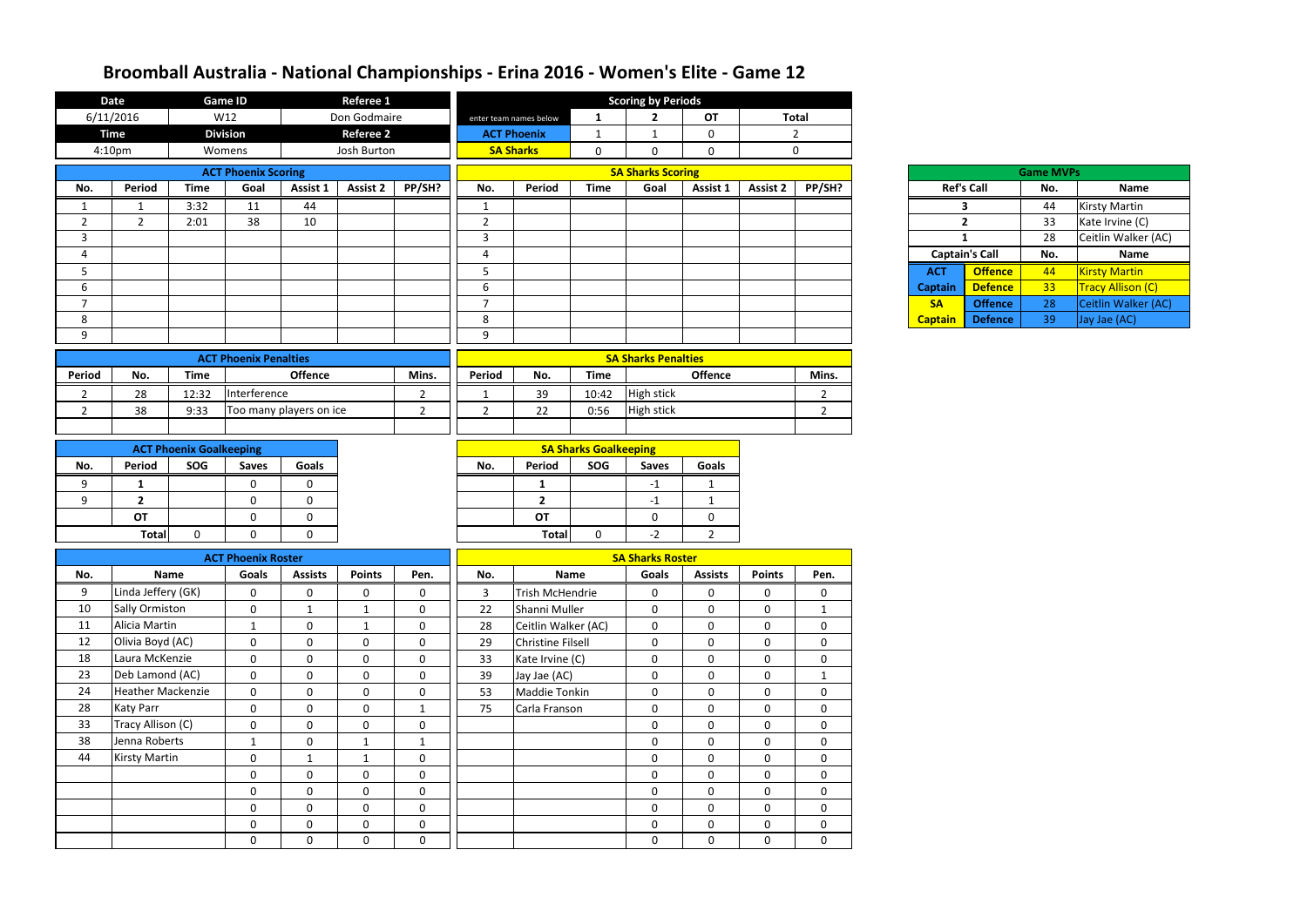Player of the match - Sara Roffey

|                | <b>Date</b>           | <b>Game ID</b>                  |                               |                  | Referee 1        |             |                |                          |                                |                              |                |                 |                |  |  |  |  |
|----------------|-----------------------|---------------------------------|-------------------------------|------------------|------------------|-------------|----------------|--------------------------|--------------------------------|------------------------------|----------------|-----------------|----------------|--|--|--|--|
|                | 6/11/2016             | GF                              |                               |                  | Cory Skilton     |             |                |                          | 1                              | $\mathbf{2}$                 | <b>OT</b>      |                 | <b>Total</b>   |  |  |  |  |
|                | <b>Time</b>           | <b>Division</b>                 |                               |                  | <b>Referee 2</b> |             |                | <b>NSW1 Sliders</b>      | 0                              | $\mathbf 0$                  | $\mathbf 0$    |                 | $\mathbf 0$    |  |  |  |  |
|                | 6:10pm                | Womens                          |                               |                  | Alan Jabs        |             |                | <b>ACT Phoenix</b>       | $\mathbf 0$                    | 0                            | $\pmb{0}$      |                 | $\mathbf 0$    |  |  |  |  |
|                |                       |                                 | <b>NSW1 Sliders Scoring</b>   |                  |                  |             |                |                          | <b>ACT Phoenix Scoring</b>     |                              |                |                 |                |  |  |  |  |
| No.            | <b>Period</b>         | <b>Time</b>                     | Goal                          | Assist 1         | <b>Assist 2</b>  | PP/SH?      | No.            | Period                   | <b>Time</b>                    | Goal                         | Assist 1       | <b>Assist 2</b> | PP/SH?         |  |  |  |  |
| 1              |                       |                                 |                               |                  |                  |             | 1              |                          |                                |                              |                |                 |                |  |  |  |  |
| $\overline{2}$ |                       |                                 |                               |                  |                  |             | $\overline{2}$ |                          |                                |                              |                |                 |                |  |  |  |  |
| 3              |                       |                                 |                               |                  |                  |             | 3              |                          |                                |                              |                |                 |                |  |  |  |  |
| 4              |                       |                                 |                               |                  |                  |             | 4              |                          |                                |                              |                |                 |                |  |  |  |  |
| 5              |                       |                                 |                               |                  |                  |             | 5              |                          |                                |                              |                |                 |                |  |  |  |  |
| 6              |                       |                                 |                               |                  |                  |             | 6              |                          |                                |                              |                |                 |                |  |  |  |  |
| $\overline{7}$ |                       |                                 |                               |                  |                  |             | $\overline{7}$ |                          |                                |                              |                |                 |                |  |  |  |  |
| 8              |                       |                                 |                               |                  |                  |             | 8              |                          |                                |                              |                |                 |                |  |  |  |  |
| 9              |                       |                                 |                               |                  |                  |             | 9              |                          |                                |                              |                |                 |                |  |  |  |  |
|                |                       |                                 | <b>NSW1 Sliders Penalties</b> |                  |                  |             |                |                          |                                | <b>ACT Phoenix Penalties</b> |                |                 |                |  |  |  |  |
| <b>Period</b>  | No.                   | <b>Time</b>                     |                               | <b>Offence</b>   |                  | Mins.       | Period         | No.                      | <b>Time</b>                    |                              | <b>Offence</b> |                 | Mins.          |  |  |  |  |
|                |                       |                                 |                               |                  |                  |             | $\overline{2}$ | 18                       | 1:53                           | High stick                   |                |                 | $\overline{2}$ |  |  |  |  |
|                |                       |                                 |                               |                  |                  |             |                |                          |                                |                              |                |                 |                |  |  |  |  |
|                |                       |                                 |                               |                  |                  |             |                |                          |                                |                              |                |                 |                |  |  |  |  |
|                |                       | <b>NSW1 Sliders Goalkeeping</b> |                               |                  |                  |             |                |                          | <b>ACT Phoenix Goalkeeping</b> |                              |                |                 |                |  |  |  |  |
| No.            | <b>Period</b>         | SOG                             | <b>Saves</b>                  | <b>Goals</b>     |                  |             | No.            | <b>Period</b>            | SOG                            | <b>Saves</b>                 | Goals          |                 |                |  |  |  |  |
| 15             | 1                     |                                 | 0                             | 0                |                  |             | 9              | $\mathbf{1}$             |                                | 0                            | 0              |                 |                |  |  |  |  |
| 15             | $\mathbf{2}$          |                                 | 0                             | 0                |                  |             | 9              | $\overline{2}$           |                                | 0                            | $\pmb{0}$      |                 |                |  |  |  |  |
|                | OT                    |                                 | 0                             | 0                |                  |             |                | <b>OT</b>                |                                | 0                            | 0              |                 |                |  |  |  |  |
|                | <b>Total</b>          | 0                               | 0                             | 0                |                  |             |                | <b>Total</b>             | 0                              | 0                            | 0              |                 |                |  |  |  |  |
|                |                       |                                 | <b>NSW1 Sliders Roster</b>    |                  |                  |             |                |                          |                                | <b>ACT Phoenix Roster</b>    |                |                 |                |  |  |  |  |
| No.            |                       | <b>Name</b>                     | Goals                         | <b>Assists</b>   | <b>Points</b>    | Pen.        | No.            |                          | <b>Name</b>                    | <b>Goals</b>                 | <b>Assists</b> | <b>Points</b>   | Pen.           |  |  |  |  |
| 4              | <b>Bec Davis</b>      |                                 | $\mathbf 0$                   | $\pmb{0}$        | $\mathbf 0$      | $\pmb{0}$   | 9              | Linda Jeffery (GK)       |                                | $\mathbf 0$                  | $\mathbf 0$    | $\pmb{0}$       | 0              |  |  |  |  |
| 8              | Joanne Hansen (C)     |                                 | 0                             | 0                | $\mathbf 0$      | $\pmb{0}$   | 10             | Sally Ormiston           |                                | $\mathbf 0$                  | $\mathbf 0$    | $\mathbf 0$     | $\mathbf 0$    |  |  |  |  |
| 13             | Sara Roffey           |                                 | $\mathbf 0$                   | 0                | $\mathbf 0$      | $\mathbf 0$ | 11             | Alicia Martin            |                                | 0                            | $\mathbf 0$    | $\mathbf 0$     | $\mathbf 0$    |  |  |  |  |
| 20             | Sarah Hellyer         |                                 | $\pmb{0}$                     | $\boldsymbol{0}$ | $\boldsymbol{0}$ | $\pmb{0}$   | 12             | Olivia Boyd (AC)         |                                | $\mathbf 0$                  | $\pmb{0}$      | $\pmb{0}$       | $\mathbf 0$    |  |  |  |  |
| 33             | Melanie Lloyd         |                                 | $\mathbf 0$                   | $\mathbf 0$      | $\mathbf 0$      | 0           | 18             | Laura McKenzie           |                                | 0                            | $\pmb{0}$      | $\mathbf 0$     | $\mathbf{1}$   |  |  |  |  |
| 53             | <b>Emily Terry</b>    |                                 | $\pmb{0}$                     | 0                | $\mathbf 0$      | $\mathbf 0$ | 23             | Deb Lamond (AC)          |                                | $\mathbf 0$                  | $\pmb{0}$      | $\pmb{0}$       | $\mathbf 0$    |  |  |  |  |
| 61             | Shan Brown            |                                 | $\pmb{0}$                     | $\mathbf 0$      | $\mathbf 0$      | $\mathbf 0$ | 24             | <b>Heather Mackenzie</b> |                                | $\mathbf 0$                  | 0              | 0               | $\mathbf 0$    |  |  |  |  |
| 67             | Linda Findlayson (AC) |                                 | $\mathbf 0$                   | $\pmb{0}$        | $\mathbf 0$      | $\mathbf 0$ | 28             | <b>Katy Parr</b>         |                                | $\mathbf 0$                  | $\mathbf 0$    | $\mathbf 0$     | $\mathbf 0$    |  |  |  |  |
| 80             | Dominique Glazier     |                                 | 0                             | $\mathbf 0$      | $\mathbf 0$      | $\mathbf 0$ | 33             | Tracy Allison (C)        |                                | $\mathbf 0$                  | 0              | 0               | $\mathbf 0$    |  |  |  |  |
| 81             | Anke Vermeulen        |                                 | $\pmb{0}$                     | $\mathbf 0$      | $\mathbf 0$      | $\mathbf 0$ | 38             | Jenna Roberts            |                                | 0                            | $\mathbf 0$    | $\mathbf 0$     | $\mathbf 0$    |  |  |  |  |
| 88             | Lauren Yabsley (AC)   |                                 | $\pmb{0}$                     | $\mathbf 0$      | $\mathbf 0$      | $\mathbf 0$ | 44             | <b>Kirsty Martin</b>     |                                | $\mathbf 0$                  | $\pmb{0}$      | $\mathbf 0$     | $\mathbf 0$    |  |  |  |  |
| 98             | Jodie Harrison        |                                 | $\mathbf 0$                   | $\mathbf 0$      | $\mathbf 0$      | $\mathbf 0$ |                |                          |                                | $\mathbf 0$                  | $\mathbf 0$    | $\mathbf 0$     | $\mathbf 0$    |  |  |  |  |
| 99             | Ashlyn Harrison       |                                 | $\pmb{0}$                     | $\mathbf 0$      | $\mathbf 0$      | $\mathbf 0$ |                |                          |                                | $\mathbf 0$                  | $\mathbf 0$    | $\mathbf 0$     | $\mathbf{0}$   |  |  |  |  |
|                |                       |                                 | $\pmb{0}$                     | 0                | $\mathbf 0$      | $\mathbf 0$ |                |                          |                                | 0                            | 0              | 0               | 0              |  |  |  |  |
|                |                       |                                 | $\mathbf 0$                   | $\pmb{0}$        | $\mathbf 0$      | $\pmb{0}$   |                |                          |                                | $\mathbf 0$                  | $\mathbf 0$    | $\mathbf 0$     | $\overline{0}$ |  |  |  |  |
|                |                       |                                 | 0                             | 0                | $\mathbf 0$      | $\mathbf 0$ |                |                          |                                | 0                            | $\pmb{0}$      | $\pmb{0}$       | $\mathbf 0$    |  |  |  |  |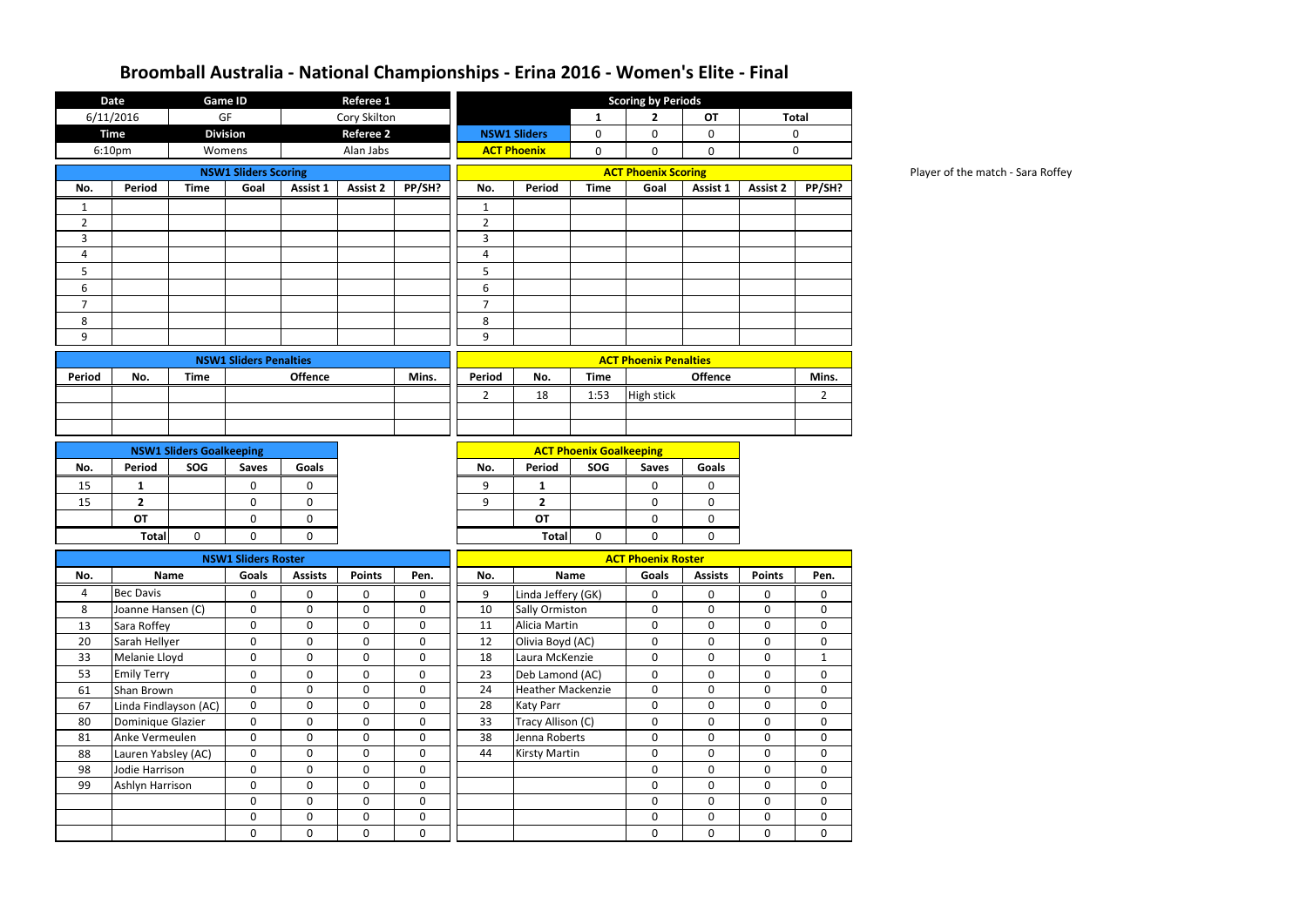|                | <b>Date</b>           |                                | <b>Game ID</b>               |                | <b>Referee 1</b> |             |                          |                              |                | <b>Scoring by Periods</b>  |                  |                 |              |                            |                  |                          |
|----------------|-----------------------|--------------------------------|------------------------------|----------------|------------------|-------------|--------------------------|------------------------------|----------------|----------------------------|------------------|-----------------|--------------|----------------------------|------------------|--------------------------|
|                | 12/06/2016            |                                | MxE1                         |                | NSW2 Sliders     |             |                          | enter team names below       | 1              | $\mathbf{2}$               | <b>OT</b>        |                 | <b>Total</b> |                            |                  |                          |
|                | <b>Time</b>           |                                | <b>Division</b>              |                | <b>Referee 2</b> |             |                          | <b>ACT Cougars</b>           | $\overline{2}$ | $\mathbf 0$                | $\mathbf 0$      |                 | $2^{\circ}$  |                            |                  |                          |
|                | 7:35am                |                                | <b>Mixed Elite</b>           |                | Alan Jabs        |             |                          | <b>SA Sharks</b>             | $\mathbf 0$    | $\mathbf 0$                | $\mathbf 0$      |                 | $\mathbf 0$  |                            |                  |                          |
|                |                       |                                | <b>ACT Cougars Scoring</b>   |                |                  |             | <b>SA Sharks Scoring</b> |                              |                |                            |                  |                 |              |                            | <b>Game MVPs</b> |                          |
| No.            | Period                | <b>Time</b>                    | Goal                         | Assist 1       | Assist 2         | PP/SH?      | No.                      | Period                       | <b>Time</b>    | Goal                       | Assist 1         | <b>Assist 2</b> | PP/SH?       | <b>Ref's Call - Male</b>   | No.              | <b>Name</b>              |
| 1              | 1                     |                                | 26                           | 16             |                  |             | 1                        |                              |                |                            |                  |                 |              | 3                          | 31               | <b>Chris Lucas</b>       |
| $\overline{2}$ | $\mathbf{1}$          |                                | 39                           | 11             |                  |             | $\overline{2}$           |                              |                |                            |                  |                 |              | $\overline{2}$             | 16               | Shane Martin (C)         |
| $\overline{3}$ |                       |                                |                              |                |                  |             | 3                        |                              |                |                            |                  |                 |              | 1                          | 39               | Joe Kealey               |
| 4              |                       |                                |                              |                |                  |             | $\overline{4}$           |                              |                |                            |                  |                 |              | <b>Ref's Call - Female</b> | No.              | <b>Name</b>              |
| 5              |                       |                                |                              |                |                  |             | 5                        |                              |                |                            |                  |                 |              | 3                          | 29               | <b>CHRISTINE FILSELL</b> |
| 6              |                       |                                |                              |                |                  |             | 6                        |                              |                |                            |                  |                 |              | $\overline{2}$             | 44               | <b>Kirsty Martin</b>     |
| $\overline{7}$ |                       |                                |                              |                |                  |             | $\overline{7}$           |                              |                |                            |                  |                 |              | $\mathbf{1}$               | 11               | Alicia Martin (AC)       |
| 8              |                       |                                |                              |                |                  |             | 8                        |                              |                |                            |                  |                 |              |                            |                  |                          |
|                |                       |                                |                              |                |                  |             |                          |                              |                |                            |                  |                 |              |                            |                  |                          |
|                |                       |                                | <b>ACT Cougars Penalties</b> |                |                  |             |                          |                              |                | <b>SA Sharks Penalties</b> |                  |                 |              |                            |                  |                          |
| Period         | No.                   | <b>Time</b>                    |                              | <b>Offence</b> |                  | Mins.       | Period                   | No.                          | <b>Time</b>    |                            | <b>Offence</b>   |                 | Mins.        |                            |                  |                          |
|                |                       |                                |                              |                |                  |             |                          |                              |                |                            |                  |                 |              |                            |                  |                          |
|                |                       |                                |                              |                |                  |             |                          |                              |                |                            |                  |                 |              |                            |                  |                          |
|                |                       |                                |                              |                |                  |             |                          |                              |                |                            |                  |                 |              |                            |                  |                          |
|                |                       | <b>ACT Cougars Goalkeeping</b> |                              |                |                  |             |                          | <b>SA Sharks Goalkeeping</b> |                |                            |                  |                 |              |                            |                  |                          |
| No.            | Period                | SOG                            | <b>Saves</b>                 | <b>Goals</b>   |                  |             | No.                      | Period                       | SOG            | <b>Saves</b>               | <b>Goals</b>     |                 |              |                            |                  |                          |
| 36             | 1                     |                                | $\mathbf 0$                  | $\mathbf{0}$   |                  |             | 21                       | 1                            |                | $-2$                       | $\overline{2}$   |                 |              |                            |                  |                          |
| 36             | $\overline{2}$        |                                | $\mathbf 0$                  | $\mathbf{0}$   |                  |             | 21                       | $\overline{2}$               |                | $\mathbf 0$                | $\mathbf 0$      |                 |              |                            |                  |                          |
|                | <b>OT</b>             |                                | $\mathbf 0$                  | $\mathbf 0$    |                  |             |                          | <b>OT</b>                    |                | $\mathbf 0$                | $\mathbf 0$      |                 |              |                            |                  |                          |
|                | <b>Total</b>          | 0                              | $\mathbf 0$                  | $\mathbf 0$    |                  |             |                          | <b>Total</b>                 | $\mathbf 0$    | $-2$                       | $2^{\circ}$      |                 |              |                            |                  |                          |
|                |                       |                                |                              |                |                  |             |                          |                              |                |                            |                  |                 |              |                            |                  |                          |
|                |                       |                                | <b>ACT Cougars Roster</b>    |                |                  |             |                          |                              |                | <b>SA Sharks Roster</b>    |                  |                 |              |                            |                  |                          |
| No.            | <b>Name</b>           |                                | Goals                        | <b>Assists</b> | <b>Points</b>    | Pen.        | No.                      |                              | Name           | <b>Goals</b>               | <b>Assists</b>   | <b>Points</b>   | Pen.         |                            |                  |                          |
| 9              | Linda Jeffery (GK)    |                                | $\mathbf 0$                  | 0              | $\mathbf 0$      | 0           | 3                        | <b>TRISH MCHENDRIE</b>       |                | $\mathbf 0$                | 0                | 0               | $\mathbf 0$  |                            |                  |                          |
| 10             | <b>Sally Ormiston</b> |                                | $\mathbf 0$                  | 0              | $\mathbf 0$      | 0           | 8                        | KIM SHAPLEY (AC)             |                | $\mathbf{0}$               | $\mathbf 0$      | $\Omega$        | $\mathbf 0$  |                            |                  |                          |
| 11             | Alicia Martin (AC)    |                                | $\mathbf 0$                  | $\mathbf{1}$   | $\mathbf{1}$     | $\mathbf 0$ | 9                        | <b>MATT PRYOR</b>            |                | $\mathbf 0$                | $\mathbf 0$      | $\mathbf 0$     | $\mathbf 0$  |                            |                  |                          |
| 16             | Shane Martin (C)      |                                | $\mathbf 0$                  | $\mathbf{1}$   | $\mathbf{1}$     | $\mathbf 0$ | 21                       | <b>ROB WHEELWRIGHT</b>       |                | $\mathbf 0$                | $\mathbf 0$      | $\mathbf 0$     | $\mathbf 0$  |                            |                  |                          |
| 23             | Deb Lamond            |                                | $\mathbf 0$                  | $\mathbf 0$    | $\mathbf 0$      | $\mathbf 0$ | 22                       | <b>SHANNI MULLER</b>         |                | $\mathbf 0$                | $\mathbf 0$      | $\mathbf 0$     | $\mathbf 0$  |                            |                  |                          |
| 26             | Dave Kusetic          |                                | $\mathbf{1}$                 | $\mathbf 0$    | $\mathbf{1}$     | $\mathbf 0$ | 28                       | CEITLIN WALKER (AC)          |                | $\overline{0}$             | $\mathbf 0$      | $\mathbf 0$     | $\mathbf 0$  |                            |                  |                          |
| 31             | <b>Chris Lucas</b>    |                                | $\boldsymbol{0}$             | $\mathbf 0$    | $\mathbf 0$      | $\mathbf 0$ | 29                       | <b>CHRISTINE FILSELL</b>     |                | $\overline{0}$             | $\mathbf 0$      | $\mathbf 0$     | $\mathbf 0$  |                            |                  |                          |
| 35             | Zac Brandon           |                                | $\mathbf 0$                  | $\mathbf 0$    | $\mathbf{0}$     | $\mathbf 0$ | 30                       | CRAIG BARRETT (C)            |                | $\mathbf 0$                | $\mathbf 0$      | $\overline{0}$  | $\mathbf 0$  |                            |                  |                          |
| 39             | Joe Kealey            |                                | $\mathbf{1}$                 | $\mathbf 0$    | $\mathbf{1}$     | $\mathbf 0$ | 33                       | KATE IRVINE                  |                | $\overline{0}$             | $\mathbf 0$      | $\mathbf 0$     | $\mathbf 0$  |                            |                  |                          |
| 44             | Kirsty Martin         |                                | $\mathbf 0$                  | $\mathbf 0$    | $\mathbf{0}$     | $\bf{0}$    | 34                       | <b>GERRy McCAFFERY</b>       |                | $\mathbf 0$                | $\mathbf 0$      | $\mathbf 0$     | $\mathbf 0$  |                            |                  |                          |
|                |                       |                                | $\mathbf 0$                  | $\mathbf 0$    | $\mathbf 0$      | $\mathbf 0$ | 39                       | JAY JAE (AC)                 |                | $\mathbf 0$                | $\mathbf 0$      | $\mathbf 0$     | $\mathbf 0$  |                            |                  |                          |
|                |                       |                                | $\mathbf 0$                  | $\mathbf 0$    | $\mathbf 0$      | $\mathbf 0$ | 52                       | <b>KEITH THOMAS</b>          |                | $\mathbf 0$                | $\mathbf 0$      | $\mathbf 0$     | $\mathbf 0$  |                            |                  |                          |
|                |                       |                                | $\mathbf 0$                  | $\mathbf 0$    | $\mathbf 0$      | $\mathbf 0$ | 53                       | <b>MADDIE TONKIN</b>         |                | $\mathbf 0$                | $\mathbf 0$      | $\overline{0}$  | $\mathbf 0$  |                            |                  |                          |
|                |                       |                                | $\boldsymbol{0}$             | $\mathbf 0$    | $\mathbf 0$      | $\mathbf 0$ | 57                       | <b>WAYNE RITCHIE</b>         |                | $\mathbf 0$                | $\mathbf 0$      | $\mathbf 0$     | $\mathbf 0$  |                            |                  |                          |
|                |                       |                                | $\mathbf 0$                  | $\mathbf 0$    | $\mathbf 0$      | $\mathbf 0$ | 75                       | <b>CARLA FRANSON</b>         |                | $\mathbf 0$                | $\mathbf 0$      | $\mathbf 0$     | $\mathbf 0$  |                            |                  |                          |
|                |                       |                                | $\mathbf 0$                  | $\mathbf 0$    | $\mathbf 0$      | $\mathbf 0$ | 87                       | <b>TIM BOOTH</b>             |                | $\overline{0}$             | $\boldsymbol{0}$ | $\overline{0}$  | $\mathbf 0$  |                            |                  |                          |
|                |                       |                                | $\mathbf 0$                  | $\mathbf 0$    | $\mathbf 0$      | 0           | 90                       | <b>DON GODMAIRE</b>          |                | $\mathbf 0$                | $\mathbf 0$      | $\mathbf 0$     | $\mathbf 0$  |                            |                  |                          |

| Ref's Call - Ma  |
|------------------|
| 3                |
| 2                |
| 1                |
| Ref's Call - Fem |
| 3                |
| 2                |
|                  |

|                            | <b>Game MVPs</b> |                          |
|----------------------------|------------------|--------------------------|
| <b>Ref's Call - Male</b>   | No.              | Name                     |
| ર                          | 31               | <b>Chris Lucas</b>       |
| 2                          | 16               | Shane Martin (C)         |
|                            | 39               | Joe Kealey               |
| <b>Ref's Call - Female</b> | No.              | <b>Name</b>              |
|                            | 29               | <b>CHRISTINE FILSELL</b> |
| 2                          | 44               | <b>Kirsty Martin</b>     |
|                            | 11               | Alicia Martin (AC)       |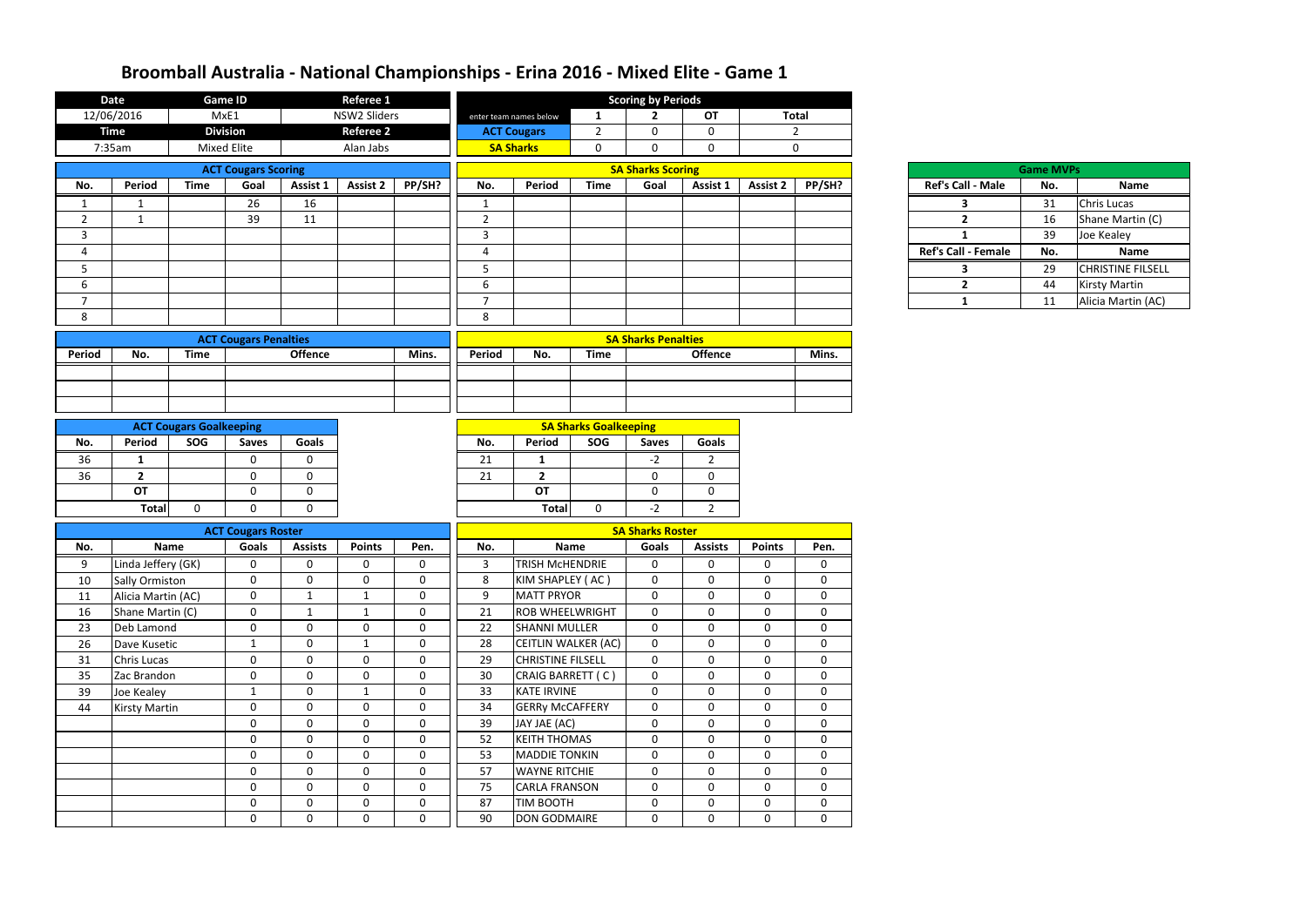|                | <b>Date</b>        |                                 | <b>Game ID</b>                |                | Referee 1                   |                             |                                                |                        |                         | <b>Scoring by Periods</b>   |                            |                              |                            |                     |                  |                         |
|----------------|--------------------|---------------------------------|-------------------------------|----------------|-----------------------------|-----------------------------|------------------------------------------------|------------------------|-------------------------|-----------------------------|----------------------------|------------------------------|----------------------------|---------------------|------------------|-------------------------|
|                | 12/06/2016         |                                 | MxE2                          |                | <b>ACT Cougars</b>          |                             |                                                | enter team names below | $\mathbf{1}$            | $\overline{2}$              | <b>OT</b>                  |                              | <b>Total</b>               |                     |                  |                         |
|                | <b>Time</b>        |                                 | <b>Division</b>               |                | <b>Referee 2</b>            |                             |                                                | <b>NSW1 Sliders</b>    | $\mathbf{1}$            | $\mathbf 0$                 | $\mathbf 0$                |                              | 1                          |                     |                  |                         |
|                | 8:00am             |                                 | <b>Mixed Elites</b>           |                | Cory Skilton                |                             |                                                | <b>NSW2 Sliders</b>    | $\mathbf 0$             | $\mathbf 0$                 | $\mathbf 0$                |                              | $\mathbf{0}$               |                     |                  |                         |
|                |                    |                                 | <b>NSW1 Sliders Scoring</b>   |                |                             |                             |                                                |                        |                         | <b>NSW2 Sliders Scoring</b> |                            |                              |                            |                     | <b>Game MVPs</b> |                         |
| No.            | Period             | <b>Time</b>                     | Goal                          | Assist 1       | <b>Assist 2</b>             | PP/SH?                      | No.                                            | <b>Period</b>          | <b>Time</b>             | Goal                        |                            | Assist 1   Assist 2   PP/SH? |                            | <b>Ref's Call</b>   | No.              | Name                    |
| $\mathbf{1}$   | $\mathbf{1}$       |                                 | $\overline{7}$                | 88             |                             |                             | $\mathbf{1}$                                   |                        |                         |                             |                            |                              |                            | $\mathbf{3}$        | $\overline{7}$   | <b>Tim Brown</b>        |
| $\overline{2}$ |                    |                                 |                               |                |                             |                             | $\overline{2}$                                 |                        |                         |                             |                            |                              |                            | $\overline{2}$      | 91               | Liam Golding            |
| $\mathbf{3}$   |                    |                                 |                               |                |                             |                             | $\overline{3}$                                 |                        |                         |                             |                            |                              |                            | $\mathbf{1}$        | 87               | <b>Reece Shepherd</b>   |
| 4              |                    |                                 |                               |                |                             |                             | $\overline{4}$                                 |                        |                         |                             |                            |                              |                            | Ref's Call - Female | No.              | <b>Name</b>             |
| 5              |                    |                                 |                               |                |                             |                             | 5                                              |                        |                         |                             |                            |                              |                            | $\mathbf{3}$        | 87               | Kate Livingstone-Thomas |
| 6              |                    |                                 |                               |                |                             |                             | $6\,$                                          |                        |                         |                             |                            |                              |                            | $2^{\circ}$         | 88               | Lauren Yabsley          |
| $\overline{ }$ |                    |                                 |                               |                |                             |                             | $\overline{7}$                                 |                        |                         |                             |                            |                              |                            | $\mathbf{1}$        | 98               | Jodie Harrison          |
| 8              |                    |                                 |                               |                |                             |                             | 8                                              |                        |                         |                             |                            |                              |                            |                     |                  |                         |
|                |                    |                                 | <b>NSW1 Sliders Penalties</b> |                |                             |                             | <b>NSW2 Sliders Penalties</b>                  |                        |                         |                             |                            |                              |                            |                     |                  |                         |
| <b>Period</b>  | No.                | <b>Time</b>                     |                               | <b>Offence</b> |                             | Mins.                       | <b>Offence</b><br>Period<br>No.<br><b>Time</b> |                        |                         |                             |                            |                              | Mins.                      |                     |                  |                         |
|                |                    |                                 |                               |                |                             |                             |                                                |                        |                         |                             |                            |                              |                            |                     |                  |                         |
|                |                    |                                 |                               |                |                             |                             |                                                |                        |                         |                             |                            |                              |                            |                     |                  |                         |
|                |                    |                                 |                               |                |                             |                             |                                                |                        |                         |                             |                            |                              |                            |                     |                  |                         |
|                |                    |                                 |                               |                |                             |                             |                                                |                        |                         |                             |                            |                              |                            |                     |                  |                         |
|                |                    | <b>NSW1 Sliders Goalkeeping</b> |                               |                |                             |                             | <b>NSW2 Sliders Goalkeeping</b>                |                        |                         |                             |                            |                              |                            |                     |                  |                         |
| No.            | Period             | SOG                             | <b>Saves</b>                  | Goals          |                             |                             |                                                | SOG<br>Period<br>No.   |                         | <b>Saves</b>                | Goals                      |                              |                            |                     |                  |                         |
|                | $\mathbf{1}$       |                                 | $\mathbf 0$                   | $\mathbf 0$    |                             |                             |                                                | $\mathbf{1}$           |                         | $-1$                        | $\mathbf{1}$               |                              |                            |                     |                  |                         |
|                | $\overline{2}$     |                                 | $\Omega$                      | $\Omega$       |                             |                             |                                                | $\overline{2}$         |                         | $\overline{0}$              | $\mathbf 0$                |                              |                            |                     |                  |                         |
|                | <b>OT</b>          |                                 | $\mathbf 0$                   | $\mathbf{0}$   |                             |                             |                                                | <b>OT</b>              |                         | $\mathbf 0$                 | $\mathbf{0}$               |                              |                            |                     |                  |                         |
|                | <b>Total</b>       | $\Omega$                        | $\mathbf 0$                   | $\mathbf{0}$   |                             |                             |                                                | <b>Total</b>           | $\mathbf 0$             | $-1$                        | 1                          |                              |                            |                     |                  |                         |
|                |                    |                                 | <b>NSW1 Sliders Roster</b>    |                |                             |                             |                                                |                        |                         | <b>NSW2 Sliders Roster</b>  |                            |                              |                            |                     |                  |                         |
| No.            |                    | <b>Name</b>                     | <b>Goals</b>                  | <b>Assists</b> | <b>Points</b>               | Pen.                        | No.                                            |                        | Name                    | Goals                       | <b>Assists</b>             | <b>Points</b>                | Pen.                       |                     |                  |                         |
| $\mathbf 0$    | Saxon Hooper       |                                 | 0                             | 0              | 0                           | 0                           | $\overline{2}$                                 | Andrew Chapman         |                         | $\mathbf 0$                 | $\bf{0}$                   | 0                            | 0                          |                     |                  |                         |
| $\mathbf 1$    | Dane Hansen        |                                 | 0                             | $\Omega$       | $\Omega$                    | 0                           | 20                                             | Sarah Hellyer          |                         | $\mathbf 0$                 | $\mathbf{0}$               | 0                            | $\Omega$                   |                     |                  |                         |
| 4              | <b>Bec Davis</b>   |                                 | $\mathbf 0$                   | $\mathbf 0$    | $\mathbf 0$                 | 0                           | 37                                             | <b>Brett Ackling</b>   |                         | $\mathbf 0$                 | $\mathbf 0$                | 0                            | 0                          |                     |                  |                         |
| $\overline{7}$ | Tim Brown          |                                 | $\mathbf{1}$                  | $\mathbf 0$    | $\mathbf{1}$                | $\mathbf{0}$                | 39                                             | <b>Bryn Shepherd</b>   |                         | $\mathbf 0$                 | $\mathbf 0$                | $\mathbf 0$                  | $\mathbf 0$                |                     |                  |                         |
| 8              | Joanne Hansen      |                                 | $\mathbf 0$                   | $\mathbf 0$    | $\mathbf 0$                 | $\mathbf{0}$                | 49                                             | James Kristof          |                         | $\bf{0}$                    | $\mathbf 0$                | $\mathbf 0$                  | $\mathbf 0$                |                     |                  |                         |
| 11             | Jeff Ferrara       |                                 | $\mathbf 0$                   | $\mathbf 0$    | $\mathbf 0$                 | $\mathbf{0}$                | 50                                             | <b>Marc Kuipers</b>    |                         | $\mathbf 0$                 | $\mathbf 0$                | $\mathbf 0$                  | $\mathbf 0$                |                     |                  |                         |
| 21             | Daniel Wong        |                                 | $\mathbf 0$                   | $\mathbf 0$    | $\mathbf 0$                 | $\mathbf{0}$                | 51                                             | Madeleine Brazier      |                         | $\mathbf 0$                 | $\mathbf 0$                | $\mathbf 0$                  | $\mathbf 0$                |                     |                  |                         |
| 41             | Zac Law            |                                 | $\mathbf 0$                   | $\mathbf 0$    | $\mathbf 0$                 | $\mathbf{0}$                | 80                                             | Dominique Glazier      |                         | $\mathbf 0$                 | $\mathbf 0$                | $\mathbf 0$                  | $\mathbf 0$                |                     |                  |                         |
| 53             | <b>Emily Terry</b> |                                 | $\mathbf 0$                   | $\pmb{0}$      | $\mathbf 0$                 | $\mathbf{0}$                | 87                                             | <b>Reece Shepherd</b>  |                         | $\overline{0}$              | $\mathbf 0$                | $\mathbf 0$                  | $\mathbf 0$                |                     |                  |                         |
| 68             | Luke Simmonds      |                                 | $\overline{0}$                | $\mathbf 0$    | $\mathbf 0$                 | $\mathbf{0}$                | 87                                             |                        | Kate Livingstone-Thomas | $\mathbf 0$                 | $\mathbf 0$                | $\mathbf 0$                  | $\mathbf 0$                |                     |                  |                         |
| 81             | Anke Vermeulen     |                                 | $\mathbf{0}$                  | $\mathbf 0$    | $\mathbf 0$                 | $\mathbf{0}$                | 89<br>Josh Burton                              |                        | $\mathbf 0$             | $\mathbf 0$                 | $\mathbf 0$                | $\mathbf 0$                  |                            |                     |                  |                         |
| 83             | Louis Sultana      |                                 | $\mathbf 0$                   | $\mathbf 0$    | $\mathbf 0$                 | $\mathbf{0}$                | 91                                             | Liam Golding           |                         | $\overline{0}$              | $\mathbf 0$                | $\mathbf 0$                  | $\mathbf 0$                |                     |                  |                         |
| 86             | Damian Colyer      |                                 | $\mathbf{0}$                  | $\mathbf 0$    | $\mathbf 0$                 | 0                           | 98                                             | Jodie Harrison         |                         | $\mathbf 0$                 | $\mathbf 0$                | $\mathbf 0$                  | $\mathbf 0$                |                     |                  |                         |
| 88             | Lauren Yabsley     |                                 | $\mathbf{0}$<br>$\mathbf 0$   | 1<br>$\pmb{0}$ | $\mathbf{1}$<br>$\mathbf 0$ | 0                           |                                                |                        |                         | $\mathbf 0$<br>$\mathbf 0$  | $\mathbf 0$<br>$\mathbf 0$ | $\mathbf 0$<br>$\mathbf 0$   | 0                          |                     |                  |                         |
|                |                    |                                 | $\mathbf{0}$                  | $\mathbf 0$    | $\mathbf 0$                 | $\mathbf{0}$<br>$\mathbf 0$ |                                                |                        |                         | $\mathbf 0$                 | $\mathbf 0$                | $\mathbf 0$                  | $\mathbf 0$<br>$\mathbf 0$ |                     |                  |                         |
|                |                    |                                 | $\mathbf 0$                   | $\mathbf 0$    | $\mathbf{0}$                | $\mathbf{0}$                |                                                |                        |                         | $\mathbf 0$                 | $\mathbf 0$                | $\overline{0}$               | $\mathbf 0$                |                     |                  |                         |
|                |                    |                                 |                               |                |                             |                             |                                                |                        |                         |                             |                            |                              |                            |                     |                  |                         |

| <b>Ref's Cal</b> |
|------------------|
| 3                |
| 2                |
| 1                |
| Ref's Call - Fe  |
| З                |
| 2                |
| 1                |
|                  |

|                            | <b>Game MVPs</b> |                         |
|----------------------------|------------------|-------------------------|
| <b>Ref's Call</b>          | No.              | <b>Name</b>             |
| 3                          |                  | <b>Tim Brown</b>        |
| 2                          | 91               | Liam Golding            |
|                            | 87               | <b>Reece Shepherd</b>   |
| <b>Ref's Call - Female</b> | No.              | <b>Name</b>             |
| ર                          | 87               | Kate Livingstone-Thomas |
| 2                          | 88               | Lauren Yabsley          |
|                            | 98               | Jodie Harrison          |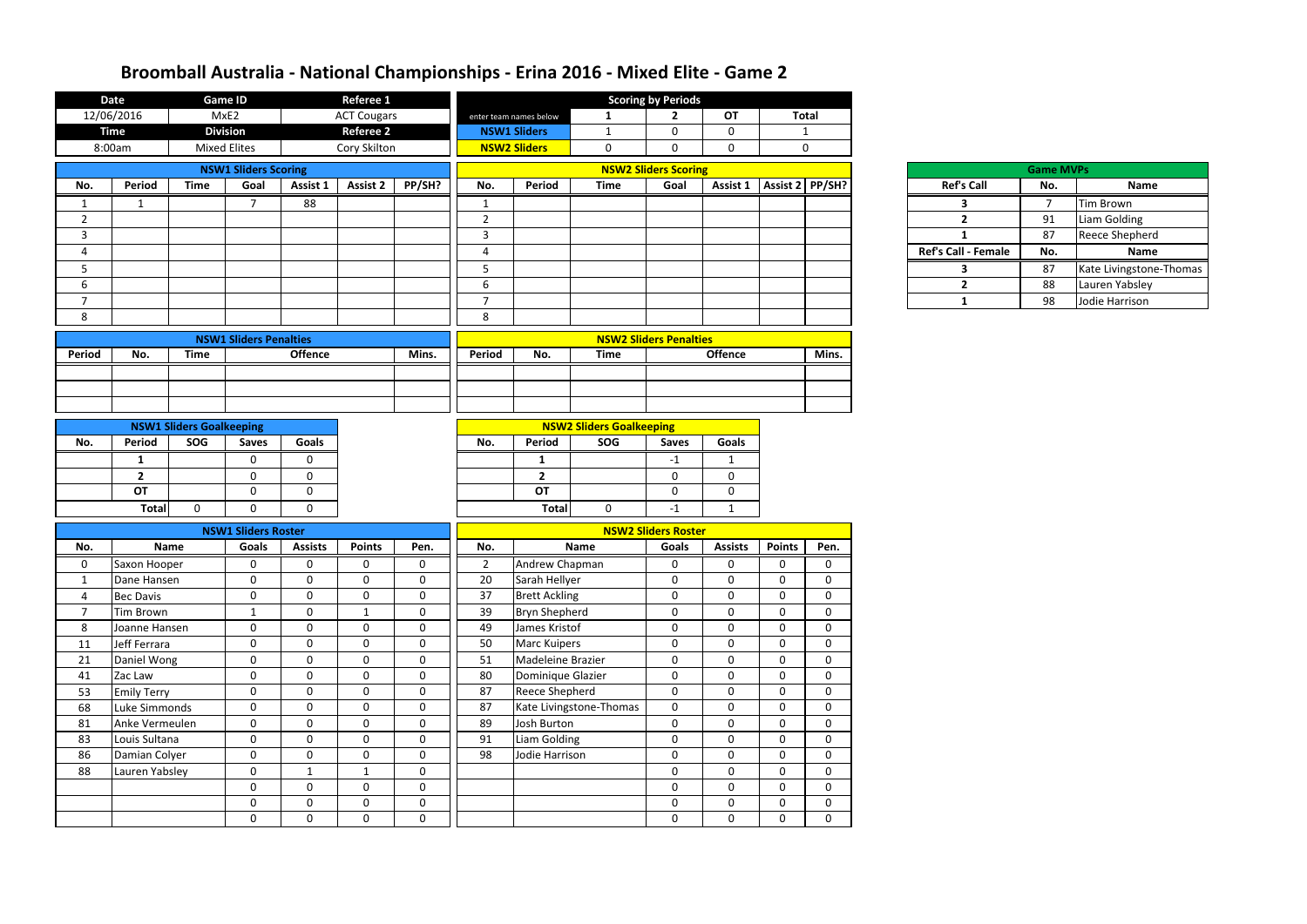|                | <b>Date</b>           | <b>Game ID</b>                  |                               |                | Referee 1        |                | <b>Scoring by Periods</b> |                          |                              |                            |                              |                |              |                            |                  |                          |
|----------------|-----------------------|---------------------------------|-------------------------------|----------------|------------------|----------------|---------------------------|--------------------------|------------------------------|----------------------------|------------------------------|----------------|--------------|----------------------------|------------------|--------------------------|
|                | 12/06/2016            | MxE3                            |                               |                | NSW1 Sliders     |                |                           | enter team names below   | 1                            | $\overline{2}$             | <b>OT</b>                    |                | <b>Total</b> |                            |                  |                          |
|                | <b>Time</b>           | <b>Division</b>                 |                               |                | <b>Referee 2</b> |                |                           | <b>NSW2 Sliders</b>      | $\mathbf 1$                  | 0                          | 0                            |                | $\mathbf{1}$ |                            |                  |                          |
|                | 9:15am                | <b>Mixed Elite</b>              |                               |                | Alan Jabs        |                |                           | <b>SA Sharks</b>         | $\mathbf 0$                  | 0                          | $\mathbf 0$                  |                | $\mathbf 0$  |                            |                  |                          |
|                |                       |                                 | <b>NSW2 Sliders Scoring</b>   |                |                  |                |                           |                          |                              | <b>SA Sharks Scoring</b>   |                              |                |              |                            | <b>Game MVPs</b> |                          |
| No.            | Period                | <b>Time</b>                     | Goal                          | Assist 1       | <b>Assist 2</b>  | PP/SH?         | No.                       | Period                   | <b>Time</b>                  | Goal                       | Assist 1   Assist 2   PP/SH? |                |              | <b>Ref's Call</b>          | No.              | Name                     |
| 1              | $\mathbf{1}$          |                                 | 50                            |                |                  |                | $\mathbf{1}$              |                          |                              |                            |                              |                |              | 3                          | 8                | KIM SHAPLEY (AC)         |
| $\overline{2}$ |                       |                                 |                               |                |                  |                | $\overline{2}$            |                          |                              |                            |                              |                |              | $2^{\circ}$                | 50               | <b>Marc Kuipers</b>      |
| 3              |                       |                                 |                               |                |                  |                | $\mathbf{3}$              |                          |                              |                            |                              |                |              | $\mathbf{1}$               | 9                | <b>MATT PRYOR</b>        |
| 4              |                       |                                 |                               |                |                  |                | $\overline{4}$            |                          |                              |                            |                              |                |              | <b>Ref's Call - Female</b> | No.              | Name                     |
| 5              |                       |                                 |                               |                |                  |                | 5 <sub>1</sub>            |                          |                              |                            |                              |                |              | 3                          | 29               | <b>CHRISTINE FILSELL</b> |
| 6              |                       |                                 |                               |                |                  |                | $6\phantom{1}$            |                          |                              |                            |                              |                |              | $2^{\circ}$                | 22               | <b>SHANNI MULLER</b>     |
| $\overline{7}$ |                       |                                 |                               |                |                  |                | $\overline{7}$            |                          |                              |                            |                              |                |              | $\mathbf{1}$               | 20               | Sarah Hellyer            |
| 8              |                       |                                 |                               |                |                  |                | 8                         |                          |                              |                            |                              |                |              |                            |                  |                          |
|                |                       |                                 | <b>NSW2 Sliders Penalties</b> |                |                  |                |                           |                          |                              | <b>SA Sharks Penalties</b> |                              |                |              |                            |                  |                          |
| Period         | No.                   | <b>Time</b>                     |                               | <b>Offence</b> |                  | Mins.          | Period                    | No.                      | <b>Time</b>                  |                            | <b>Offence</b>               |                | Mins.        |                            |                  |                          |
|                |                       |                                 |                               |                |                  |                |                           |                          |                              |                            |                              |                |              |                            |                  |                          |
|                |                       |                                 |                               |                |                  |                |                           |                          |                              |                            |                              |                |              |                            |                  |                          |
|                |                       |                                 |                               |                |                  |                |                           |                          |                              |                            |                              |                |              |                            |                  |                          |
|                |                       | <b>NSW2 Sliders Goalkeeping</b> |                               |                |                  |                |                           |                          | <b>SA Sharks Goalkeeping</b> |                            |                              |                |              |                            |                  |                          |
| No.            | <b>Period</b>         | SOG                             | <b>Saves</b>                  | <b>Goals</b>   |                  |                | No.                       | Period                   | SOG                          | <b>Saves</b>               | Goals                        |                |              |                            |                  |                          |
|                | 1                     |                                 | $\mathbf 0$                   | $\mathbf 0$    |                  |                |                           | 1                        |                              | $-1$                       | $\mathbf{1}$                 |                |              |                            |                  |                          |
|                | $\overline{2}$        |                                 | $\mathbf 0$                   | $\mathbf 0$    |                  |                |                           | $\overline{2}$           |                              | 0                          | $\mathbf 0$                  |                |              |                            |                  |                          |
|                | OT                    |                                 | $\mathbf 0$                   | $\mathbf 0$    |                  |                |                           | <b>OT</b>                |                              | 0                          | $\mathbf 0$                  |                |              |                            |                  |                          |
|                | <b>Total</b>          | $\mathbf 0$                     | 0                             | $\mathbf 0$    |                  |                |                           | Total                    | $\Omega$                     | $-1$                       | 1                            |                |              |                            |                  |                          |
|                |                       |                                 | <b>NSW2 Sliders Roster</b>    |                |                  |                |                           |                          |                              | <b>SA Sharks Roster</b>    |                              |                |              |                            |                  |                          |
| No.            |                       | <b>Name</b>                     | <b>Goals</b>                  | <b>Assists</b> | <b>Points</b>    | Pen.           | No.                       |                          | <b>Name</b>                  | Goals                      | <b>Assists</b>               | <b>Points</b>  | Pen.         |                            |                  |                          |
| $\overline{2}$ | Andrew Chapman        |                                 | 0                             | $\mathbf 0$    | $\mathbf 0$      | 0              | $\mathbf{3}$              | <b>TRISH MCHENDRIE</b>   |                              | 0                          | $\mathbf 0$                  | $\mathbf 0$    | 0            |                            |                  |                          |
| 20             | Sarah Hellyer         |                                 | $\Omega$                      | $\Omega$       | $\mathbf{0}$     | $\Omega$       | 8                         | KIM SHAPLEY (AC)         |                              | $\Omega$                   | $\Omega$                     | $\Omega$       | 0            |                            |                  |                          |
| 37             | <b>Brett Ackling</b>  |                                 | $\mathbf 0$                   | $\mathbf 0$    | $\mathbf 0$      | $\mathbf 0$    | 9                         | <b>MATT PRYOR</b>        |                              | $\Omega$                   | $\Omega$                     | $\mathbf 0$    | $\Omega$     |                            |                  |                          |
| 39             | <b>Bryn Shepherd</b>  |                                 | $\pmb{0}$                     | $\mathbf 0$    | $\mathbf 0$      | 0              | 21                        | <b>ROB WHEELWRIGHT</b>   |                              | $\mathbf 0$                | $\mathbf 0$                  | $\mathbf 0$    | 0            |                            |                  |                          |
| 49             | James Kristof         |                                 | $\mathbf 0$                   | $\mathbf 0$    | $\mathbf 0$      | $\mathbf{0}$   | 22                        | <b>SHANNI MULLER</b>     |                              | $\mathbf 0$                | $\mathbf 0$                  | $\mathbf 0$    | $\mathbf 0$  |                            |                  |                          |
| 50             | <b>Marc Kuipers</b>   |                                 | $\mathbf{1}$                  | $\mathbf 0$    | $\mathbf{1}$     | $\mathbf 0$    | 28                        | CEITLIN WALKER (AC)      |                              | $\mathbf 0$                | 0                            | $\overline{0}$ | $\mathbf 0$  |                            |                  |                          |
| 51             | Madeleine Brazier     |                                 | $\mathbf 0$                   | $\mathbf 0$    | $\mathbf 0$      | $\mathbf 0$    | 29                        | <b>CHRISTINE FILSELL</b> |                              | $\mathbf 0$                | $\overline{0}$               | $\mathbf 0$    | $\mathbf 0$  |                            |                  |                          |
| 80             | Dominique Glazier     |                                 | $\mathbf 0$                   | $\mathbf 0$    | $\mathbf 0$      | 0              | 30                        | CRAIG BARRETT (C)        |                              | $\mathbf 0$                | $\mathbf 0$                  | $\mathbf 0$    | $\mathbf 0$  |                            |                  |                          |
| 87             | <b>Reece Shepherd</b> |                                 | $\mathbf 0$                   | $\mathbf 0$    | $\mathbf 0$      | $\mathbf{0}$   | 33                        | <b>KATE IRVINE</b>       |                              | $\mathbf 0$                | $\mathbf 0$                  | $\mathbf 0$    | 0            |                            |                  |                          |
| 87             |                       | Kate Livingstone-Thomas         | $\mathbf 0$                   | $\mathbf 0$    | $\mathbf 0$      | $\mathbf 0$    | 34                        | <b>GERRY McCAFFERY</b>   |                              | 0                          | $\mathbf 0$                  | $\mathbf 0$    | $\mathbf 0$  |                            |                  |                          |
| 89             | Josh Burton           |                                 | $\pmb{0}$                     | $\mathbf 0$    | $\mathbf 0$      | 0              | 39                        | JAY JAE (AC)             |                              | $\mathbf 0$                | $\mathbf 0$                  | $\mathbf 0$    | $\mathbf 0$  |                            |                  |                          |
| 91             | Liam Golding          |                                 | $\mathbf 0$                   | $\mathbf 0$    | $\overline{0}$   | $\mathbf 0$    | 52                        | <b>KEITH THOMAS</b>      |                              | $\mathbf 0$                | $\mathbf 0$                  | $\mathbf 0$    | $\mathbf 0$  |                            |                  |                          |
| 98             | Jodie Harrison        |                                 | $\pmb{0}$                     | $\mathbf 0$    | $\boldsymbol{0}$ | $\overline{0}$ | 53                        | <b>MADDIE TONKIN</b>     |                              | $\mathbf 0$                | $\mathbf 0$                  | $\mathbf 0$    | $\mathbf 0$  |                            |                  |                          |
|                |                       |                                 | $\mathbf 0$                   | $\mathbf 0$    | $\mathbf 0$      | $\mathbf 0$    | 57                        | <b>WAYNE RITCHIE</b>     |                              | $\mathbf 0$                | $\mathbf 0$                  | $\mathbf 0$    | 0            |                            |                  |                          |
|                |                       |                                 | $\mathbf 0$                   | $\mathbf 0$    | $\mathbf 0$      | $\mathbf 0$    | 75                        | <b>CARLA FRANSON</b>     |                              | $\mathbf 0$                | $\mathbf 0$                  | $\mathbf 0$    | 0            |                            |                  |                          |
|                |                       |                                 | $\mathbf 0$                   | $\mathbf 0$    | $\mathbf 0$      | $\overline{0}$ | 87                        | <b>TIM BOOTH</b>         |                              | 0                          | $\mathbf 0$                  | $\mathbf 0$    | $\mathbf{0}$ |                            |                  |                          |
|                |                       |                                 | $\mathbf 0$                   | $\mathbf 0$    | $\mathbf 0$      | $\mathbf 0$    | 90                        | DON GODMAIRE             |                              | 0                          | $\mathbf 0$                  | $\mathbf 0$    | $\mathbf 0$  |                            |                  |                          |

| <b>Ref's Call</b> |
|-------------------|
| 3                 |
| 2                 |
| 1                 |
| Ref's Call - Fem  |
| 3                 |
| 2                 |
|                   |

|                      | <b>Game MVPs</b> |                          |
|----------------------|------------------|--------------------------|
| <b>Ref's Call</b>    | No.              | <b>Name</b>              |
| 3                    | 8                | KIM SHAPLEY (AC)         |
| 2                    | 50               | <b>Marc Kuipers</b>      |
| 1                    | ٩                | <b>MATT PRYOR</b>        |
| <b>Call - Female</b> | No.              | <b>Name</b>              |
| ว                    | 29               | <b>CHRISTINE FILSELL</b> |
| 2                    | 22               | <b>SHANNI MULLER</b>     |
|                      | 20               | Sarah Hellyer            |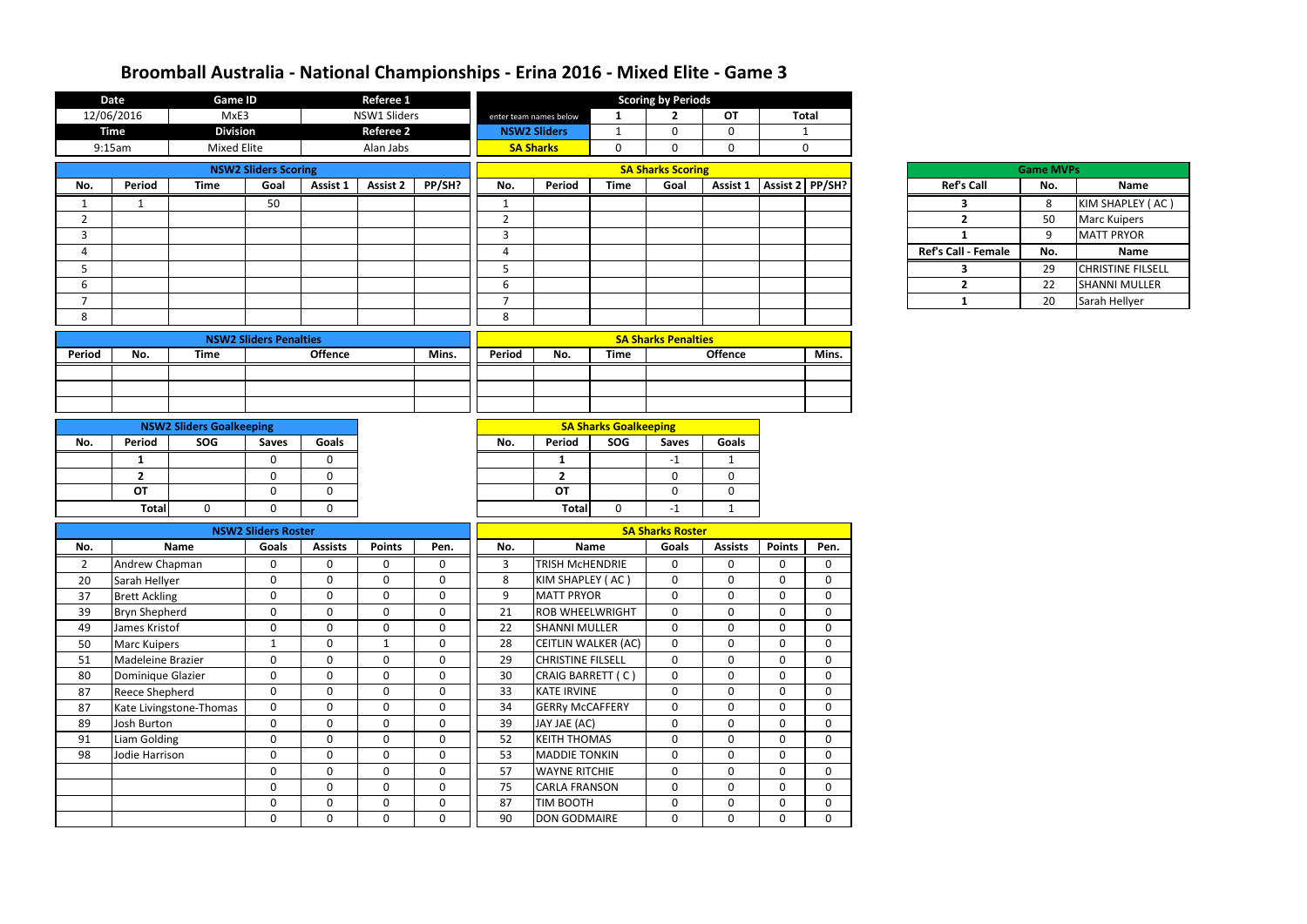|                     | <b>Date</b>                    |                                        | <b>Game ID</b>                |                            | Referee 1                   |                            | <b>Scoring by Periods</b> |                                                                          |                                                             |                              |                             |                  |                             |  |                     |                  |                      |
|---------------------|--------------------------------|----------------------------------------|-------------------------------|----------------------------|-----------------------------|----------------------------|---------------------------|--------------------------------------------------------------------------|-------------------------------------------------------------|------------------------------|-----------------------------|------------------|-----------------------------|--|---------------------|------------------|----------------------|
|                     | 12/06/2016                     |                                        | MxE4                          |                            | <b>SA Sharks</b>            |                            |                           | enter team names below                                                   | $\mathbf{1}$                                                | $\mathbf{2}$                 | OT                          |                  | <b>Total</b>                |  |                     |                  |                      |
|                     | <b>Time</b>                    |                                        | <b>Division</b>               |                            | <b>Referee 2</b>            |                            |                           | <b>NSW1 Sliders</b>                                                      | $\mathbf 0$<br>$\mathbf 0$<br>$\mathbf{1}$<br>$\mathbf{1}$  |                              |                             |                  |                             |  |                     |                  |                      |
|                     | 9:40am                         |                                        | <b>Mixed Elites</b>           |                            | Cory Skilton                |                            |                           | <b>ACT Cougars</b>                                                       | $\overline{0}$<br>$\mathbf 0$<br>$\mathbf 0$<br>$\mathbf 0$ |                              |                             |                  |                             |  |                     |                  |                      |
|                     |                                |                                        | <b>NSW1 Sliders Scoring</b>   |                            |                             |                            |                           |                                                                          |                                                             | <b>ACT Cougars Scoring</b>   |                             |                  |                             |  |                     | <b>Game MVPs</b> |                      |
| No.                 | Period                         | <b>Time</b>                            | Goal                          | Assist 1                   | <b>Assist 2</b>             | PP/SH?                     | No.                       | Period                                                                   | <b>Time</b>                                                 | Goal                         | Assist 1                    | <b>Assist 2</b>  | PP/SH?                      |  | <b>Ref's Call</b>   | No.              | Name                 |
| $\mathbf 1$         | 1                              |                                        | $\overline{4}$                | 21                         |                             |                            | $\mathbf{1}$              |                                                                          |                                                             |                              |                             |                  |                             |  | 3                   | $\mathbf{0}$     | Saxon Hooper         |
| $\overline{2}$      |                                |                                        |                               |                            |                             |                            | $\overline{2}$            |                                                                          |                                                             |                              |                             |                  |                             |  | $\overline{2}$      | 39               | Joe Kealey           |
| $\mathbf{3}$        |                                |                                        |                               |                            |                             |                            | $\overline{3}$            |                                                                          |                                                             |                              |                             |                  |                             |  | $\mathbf{1}$        | 21               | Daniel Wong          |
| 4                   |                                |                                        |                               |                            |                             |                            | $\overline{4}$            |                                                                          |                                                             |                              |                             |                  |                             |  | Ref's Call - Female | No.              | Name                 |
| 5                   |                                |                                        |                               |                            |                             |                            | 5                         |                                                                          |                                                             |                              |                             |                  |                             |  | $\mathbf{3}$        | 44               | <b>Kirsty Martin</b> |
| 6                   |                                |                                        |                               |                            |                             |                            | 6                         |                                                                          |                                                             |                              |                             |                  |                             |  | $\overline{2}$      | 81               | Anke Vermeuler       |
| $\overline{7}$      |                                |                                        |                               |                            |                             |                            | $\overline{7}$            |                                                                          |                                                             |                              |                             |                  |                             |  | $\mathbf{1}$        | 4                | <b>Bec Davis</b>     |
| 8                   |                                |                                        |                               |                            |                             |                            | 8                         |                                                                          |                                                             |                              |                             |                  |                             |  |                     |                  |                      |
|                     |                                |                                        | <b>NSW1 Sliders Penalties</b> |                            |                             |                            |                           |                                                                          |                                                             | <b>ACT Cougars Penalties</b> |                             |                  |                             |  |                     |                  |                      |
| Period              | No.                            | <b>Time</b>                            |                               | <b>Offence</b>             |                             | Mins.                      | Period                    | No.                                                                      | <b>Time</b>                                                 |                              | <b>Offence</b>              |                  | Mins.                       |  |                     |                  |                      |
|                     |                                |                                        |                               |                            |                             |                            |                           |                                                                          |                                                             |                              |                             |                  |                             |  |                     |                  |                      |
|                     |                                |                                        |                               |                            |                             |                            |                           |                                                                          |                                                             |                              |                             |                  |                             |  |                     |                  |                      |
|                     |                                |                                        |                               |                            |                             |                            |                           |                                                                          |                                                             |                              |                             |                  |                             |  |                     |                  |                      |
|                     |                                |                                        |                               |                            |                             |                            |                           |                                                                          |                                                             |                              |                             |                  |                             |  |                     |                  |                      |
| No.                 | <b>Period</b>                  | <b>NSW1 Sliders Goalkeeping</b><br>SOG | <b>Saves</b>                  | Goals                      |                             |                            | No.                       | <b>ACT Cougars Goalkeeping</b><br>SOG<br>Period<br>Goals<br><b>Saves</b> |                                                             |                              |                             |                  |                             |  |                     |                  |                      |
|                     |                                |                                        | $\mathbf 0$                   | $\overline{0}$             |                             |                            |                           |                                                                          |                                                             |                              |                             |                  |                             |  |                     |                  |                      |
|                     | $\mathbf{1}$<br>$\overline{2}$ |                                        | $\mathbf 0$                   | 0                          |                             |                            |                           | $\mathbf{1}$<br>$\overline{2}$                                           |                                                             | $-1$<br>$\mathbf{0}$         | $\mathbf{1}$<br>$\mathbf 0$ |                  |                             |  |                     |                  |                      |
|                     | <b>OT</b>                      |                                        | $\mathbf 0$                   | $\mathbf 0$                |                             |                            |                           | <b>OT</b>                                                                |                                                             | $\mathbf 0$                  | $\mathbf 0$                 |                  |                             |  |                     |                  |                      |
|                     | <b>Total</b>                   | $\Omega$                               | $\Omega$                      | $\Omega$                   |                             |                            |                           | <b>Total</b>                                                             | $\overline{0}$                                              | $-1$                         | $\mathbf{1}$                |                  |                             |  |                     |                  |                      |
|                     |                                |                                        |                               |                            |                             |                            |                           |                                                                          |                                                             |                              |                             |                  |                             |  |                     |                  |                      |
|                     |                                |                                        | <b>NSW1 Sliders Roster</b>    |                            |                             |                            |                           |                                                                          |                                                             | <b>ACT Cougars Roster</b>    |                             |                  |                             |  |                     |                  |                      |
| No.                 | Name                           |                                        | <b>Goals</b>                  | <b>Assists</b>             | <b>Points</b>               | Pen.                       | No.                       |                                                                          | <b>Name</b>                                                 | Goals                        | <b>Assists</b>              | <b>Points</b>    | Pen.                        |  |                     |                  |                      |
| 0                   | Saxon Hooper                   |                                        | 0                             | 0                          | 0                           | 0                          | 9                         | Linda Jeffery (GK)                                                       |                                                             | 0                            | $\mathbf 0$                 | 0                | $\mathbf 0$                 |  |                     |                  |                      |
| -1                  | Dane Hansen                    |                                        | $\mathbf 0$                   | $\mathbf{0}$               | $\mathbf 0$                 | $\Omega$                   | 10                        | <b>Sally Ormiston</b>                                                    |                                                             | $\mathbf{0}$                 | $\mathbf 0$                 | 0                | $\mathbf 0$                 |  |                     |                  |                      |
| 4<br>$\overline{7}$ | <b>Bec Davis</b>               |                                        | $\mathbf{1}$<br>$\mathbf 0$   | $\mathbf 0$<br>$\mathbf 0$ | $\mathbf{1}$<br>$\mathbf 0$ | $\mathbf 0$<br>$\mathbf 0$ | 11<br>16                  | Alicia Martin (AC)<br>Shane Martin (C)                                   |                                                             | $\pmb{0}$<br>$\mathbf 0$     | $\mathbf 0$<br>$\mathbf 0$  | 0<br>$\mathbf 0$ | $\mathbf 0$<br>$\mathbf{0}$ |  |                     |                  |                      |
| 8                   | Tim Brown<br>Joanne Hansen     |                                        | $\mathbf 0$                   | $\mathbf 0$                | $\mathbf 0$                 | $\mathbf 0$                | 23                        | Deb Lamond                                                               |                                                             | $\mathbf 0$                  | $\mathbf 0$                 | $\mathbf 0$      | $\overline{0}$              |  |                     |                  |                      |
| 11                  | Jeff Ferrara                   |                                        | $\mathbf 0$                   | $\mathbf 0$                | $\mathbf 0$                 | $\mathbf 0$                | 25                        | Chris Sarlija (AC)                                                       |                                                             | $\mathbf 0$                  | $\mathbf 0$                 | $\mathbf 0$      | $\mathbf 0$                 |  |                     |                  |                      |
| 21                  | Daniel Wong                    |                                        | $\mathbf 0$                   | $\mathbf{1}$               | $\mathbf{1}$                | $\mathbf 0$                | 26                        | Dave Kusetic                                                             |                                                             | 0                            | $\mathbf 0$                 | $\mathbf 0$      | $\mathbf 0$                 |  |                     |                  |                      |
| 41                  | Zac Law                        |                                        | $\mathbf 0$                   | $\mathbf 0$                | $\mathbf 0$                 | $\mathbf 0$                | 31                        | <b>Chris Lucas</b>                                                       |                                                             | $\pmb{0}$                    | $\mathbf 0$                 | $\mathbf 0$      | $\pmb{0}$                   |  |                     |                  |                      |
| 53                  | <b>Emily Terry</b>             |                                        | $\mathbf 0$                   | $\mathbf 0$                | $\mathbf 0$                 | $\mathbf 0$                | 35                        | Zac Brandon                                                              |                                                             | $\mathbf 0$                  | $\mathbf 0$                 | $\mathbf 0$      | $\mathbf 0$                 |  |                     |                  |                      |
| 68                  | Luke Simmonds                  |                                        | $\mathbf 0$                   | $\mathbf 0$                | $\mathbf 0$                 | $\mathbf 0$                | 39                        | Joe Kealey                                                               |                                                             | $\mathbf 0$                  | $\mathbf 0$                 | $\mathbf 0$      | $\mathbf{0}$                |  |                     |                  |                      |
| 81                  | Anke Vermeulen                 |                                        | $\mathbf 0$                   | $\mathbf 0$                | $\mathbf 0$                 | $\mathbf 0$                | 44                        | <b>Kirsty Martin</b>                                                     |                                                             | $\mathbf 0$                  | $\mathbf 0$                 | $\mathbf 0$      | $\overline{0}$              |  |                     |                  |                      |
| 83                  | Louis Sultana                  |                                        | $\mathbf 0$                   | $\mathbf 0$                | $\mathbf 0$                 | $\mathbf{0}$               |                           |                                                                          |                                                             | $\mathbf 0$                  | $\mathbf 0$                 | $\mathbf 0$      | $\mathbf 0$                 |  |                     |                  |                      |
| 86                  | Damian Colyer                  |                                        | $\mathbf 0$                   | $\mathbf 0$                | $\mathbf 0$                 | $\mathbf 0$                |                           |                                                                          |                                                             | $\mathbf 0$                  | $\mathbf 0$                 | $\mathbf 0$      | $\boldsymbol{0}$            |  |                     |                  |                      |
| 88                  | Lauren Yabsley                 |                                        | $\mathbf 0$                   | $\mathbf 0$                | $\mathbf 0$                 | $\mathbf 0$                |                           |                                                                          |                                                             | $\mathbf 0$                  | $\mathbf 0$                 | $\mathbf 0$      | $\boldsymbol{0}$            |  |                     |                  |                      |
|                     |                                |                                        | $\mathbf 0$                   | $\mathbf 0$                | $\mathbf 0$                 | $\mathbf 0$                |                           |                                                                          |                                                             | $\mathbf 0$                  | $\mathbf 0$                 | $\mathbf 0$      | $\mathbf 0$                 |  |                     |                  |                      |
|                     |                                |                                        | $\mathbf 0$                   | $\mathbf 0$                | $\mathbf 0$                 | $\mathbf 0$                |                           |                                                                          |                                                             | $\mathbf 0$                  | $\mathbf 0$                 | $\mathbf 0$      | $\mathbf{0}$                |  |                     |                  |                      |
|                     |                                |                                        | $\mathbf 0$                   | $\mathbf 0$                | $\mathbf 0$                 | $\mathbf 0$                |                           |                                                                          |                                                             | $\mathbf 0$                  | $\mathbf 0$                 | $\mathbf{0}$     | $\mathbf{0}$                |  |                     |                  |                      |

| <b>Ref's Call</b> |
|-------------------|
| 3                 |
| 2                 |
| 1                 |
| Ref's Call - Fema |
| 3                 |
| 2                 |
| 1                 |

|                            | <b>Game MVPs</b> |                      |  |  |  |  |  |  |  |  |  |  |
|----------------------------|------------------|----------------------|--|--|--|--|--|--|--|--|--|--|
| <b>Ref's Call</b>          | No.              | Name                 |  |  |  |  |  |  |  |  |  |  |
|                            |                  | Saxon Hooper         |  |  |  |  |  |  |  |  |  |  |
| 2                          | 39               | Joe Kealey           |  |  |  |  |  |  |  |  |  |  |
|                            | 21               | Daniel Wong          |  |  |  |  |  |  |  |  |  |  |
| <b>Ref's Call - Female</b> | No.              | Name                 |  |  |  |  |  |  |  |  |  |  |
|                            | 44               | <b>Kirsty Martin</b> |  |  |  |  |  |  |  |  |  |  |
| 7                          | 81               | Anke Vermeulen       |  |  |  |  |  |  |  |  |  |  |
|                            |                  | <b>Bec Davis</b>     |  |  |  |  |  |  |  |  |  |  |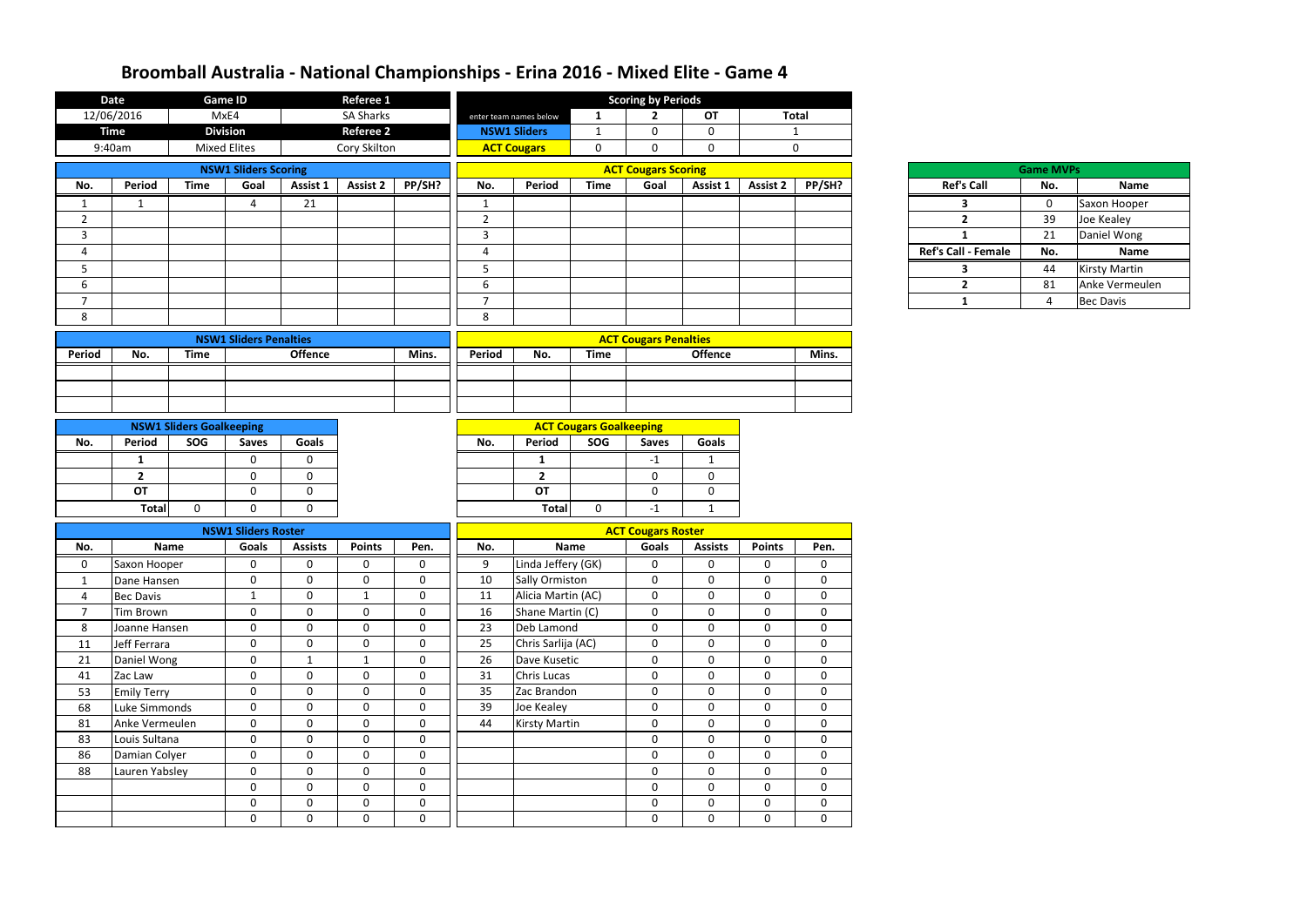| MxE5<br>12/06/2016<br>Alan Jabs<br>OT<br><b>Total</b><br>$\overline{2}$<br>$\mathbf{1}$<br>enter team names below<br><b>Division</b><br><b>Referee 2</b><br><b>Time</b><br><b>NSW2 Sliders</b><br>$\mathbf{0}$<br>$\Omega$<br>$\mathbf{1}$<br>$\mathbf{1}$<br>10:55am<br><b>Mixed Elite</b><br>Cory Skilton<br><b>ACT Cougars</b><br>$\mathbf 0$<br>$\mathbf 0$<br>$\mathbf 0$<br>$\mathbf{0}$<br><b>NSW2 Sliders Scoring</b><br><b>ACT Cougars Scoring</b><br><b>Game MVPs</b><br>Assist 2<br>PP/SH?<br>Assist 2 PP/SH?<br>Period<br>Assist 1<br>Period<br><b>Time</b><br>Goal<br><b>Assist 1</b><br><b>Ref's Call</b><br><b>Time</b><br>Goal<br>No.<br>No.<br>No.<br>Name<br>80<br>Josh Burton<br>$\overline{2}$<br>89<br>$\mathbf{1}$<br>3<br>-1<br>$\overline{2}$<br>$\overline{2}$<br>$\overline{2}$<br>16<br>$\mathbf{3}$<br>37<br><b>Brett Ackling</b><br>3<br>$\mathbf{1}$<br><b>Ref's Call - Female</b><br>$\overline{4}$<br>No.<br>Name<br>4<br>5<br>5<br>11<br>3<br>6<br>6<br>$\overline{2}$<br>80<br>$\overline{7}$<br>$\overline{7}$<br>98<br>Jodie Harrison<br>$\mathbf{1}$<br>8<br>8<br><b>NSW2 Sliders Penalties</b><br><b>ACT Cougars Penalties</b><br>Offence<br><b>Time</b><br><b>Offence</b><br>Mins.<br>Period<br><b>Time</b><br>Mins.<br>Period<br>No.<br>No.<br><b>ACT Cougars Goalkeeping</b><br><b>NSW2 Sliders Goalkeeping</b><br>Period<br>SOG<br>Period<br>SOG<br><b>Saves</b><br><b>Goals</b><br><b>Saves</b><br>Goals<br>No.<br>No.<br>0<br>0<br>1<br>$-1$<br>1<br>-1<br>$\overline{2}$<br>$\mathbf 0$<br>$\mathbf 0$<br>$\overline{2}$<br>$\mathbf 0$<br>$\mathbf{0}$<br>OT<br>$\mathbf 0$<br>OT<br>$\mathbf 0$<br>$\mathbf 0$<br>0<br><b>Total</b><br>$\mathbf 0$<br><b>Total</b><br>$\mathbf{0}$<br>$\mathbf 0$<br>$\mathbf{0}$<br>$-1$<br>$\mathbf{1}$<br><b>ACT Cougars Roster</b><br><b>NSW2 Sliders Roster</b><br><b>Goals</b><br><b>Assists</b><br>Name<br>Goals<br><b>Points</b><br><b>Points</b><br>Pen.<br>No.<br><b>Assists</b><br>Pen.<br>No.<br><b>Name</b><br>Andrew Chapman<br>Linda Jeffery (GK)<br>9<br>0<br>$\overline{2}$<br>$\boldsymbol{0}$<br>0<br>$\mathbf 0$<br>$\mathbf 0$<br>$\mathbf{1}$<br>$\mathbf{1}$<br>$\mathbf{0}$<br>10<br>Sally Ormiston<br>$\Omega$<br>20<br>Sarah Hellyer<br>$\mathbf 0$<br>$\mathbf 0$<br>$\Omega$<br>$\Omega$<br>$\Omega$<br>$\boldsymbol{0}$<br>$\Omega$<br>$\mathbf 0$<br>Alicia Martin (AC)<br>$\mathbf{0}$<br>$\mathbf 0$<br>$\mathbf 0$<br>$\mathbf 0$<br>$\mathbf 0$<br>$\mathbf 0$<br>$\mathbf 0$<br>11<br><b>Brett Ackling</b><br>37<br>$\mathbf 0$<br>$\mathbf 0$<br>$\mathbf 0$<br>$\mathbf 0$<br>16<br>Shane Martin (C)<br>$\mathbf 0$<br>$\mathbf 0$<br>$\overline{0}$<br>39<br><b>Bryn Shepherd</b><br>$\mathbf 0$<br>23<br>Deb Lamond<br>$\mathbf 0$<br>$\mathbf 0$<br>$\boldsymbol{0}$<br>$\mathbf 0$<br>$\overline{0}$<br>49<br>James Kristof<br>$\mathbf 0$<br>$\mathbf 0$<br>$\mathbf{0}$ | <b>Date</b> | <b>Game ID</b> |  | Referee 1 |  |  | <b>Scoring by Periods</b> |  |  |  |  |  |  |  |                    |
|---------------------------------------------------------------------------------------------------------------------------------------------------------------------------------------------------------------------------------------------------------------------------------------------------------------------------------------------------------------------------------------------------------------------------------------------------------------------------------------------------------------------------------------------------------------------------------------------------------------------------------------------------------------------------------------------------------------------------------------------------------------------------------------------------------------------------------------------------------------------------------------------------------------------------------------------------------------------------------------------------------------------------------------------------------------------------------------------------------------------------------------------------------------------------------------------------------------------------------------------------------------------------------------------------------------------------------------------------------------------------------------------------------------------------------------------------------------------------------------------------------------------------------------------------------------------------------------------------------------------------------------------------------------------------------------------------------------------------------------------------------------------------------------------------------------------------------------------------------------------------------------------------------------------------------------------------------------------------------------------------------------------------------------------------------------------------------------------------------------------------------------------------------------------------------------------------------------------------------------------------------------------------------------------------------------------------------------------------------------------------------------------------------------------------------------------------------------------------------------------------------------------------------------------------------------------------------------------------------------------------------------------------------------------------------------------------------------------------------------------------------------------------------------------------------------------------------------------------------------------------------------------------|-------------|----------------|--|-----------|--|--|---------------------------|--|--|--|--|--|--|--|--------------------|
|                                                                                                                                                                                                                                                                                                                                                                                                                                                                                                                                                                                                                                                                                                                                                                                                                                                                                                                                                                                                                                                                                                                                                                                                                                                                                                                                                                                                                                                                                                                                                                                                                                                                                                                                                                                                                                                                                                                                                                                                                                                                                                                                                                                                                                                                                                                                                                                                                                                                                                                                                                                                                                                                                                                                                                                                                                                                                                   |             |                |  |           |  |  |                           |  |  |  |  |  |  |  |                    |
|                                                                                                                                                                                                                                                                                                                                                                                                                                                                                                                                                                                                                                                                                                                                                                                                                                                                                                                                                                                                                                                                                                                                                                                                                                                                                                                                                                                                                                                                                                                                                                                                                                                                                                                                                                                                                                                                                                                                                                                                                                                                                                                                                                                                                                                                                                                                                                                                                                                                                                                                                                                                                                                                                                                                                                                                                                                                                                   |             |                |  |           |  |  |                           |  |  |  |  |  |  |  |                    |
|                                                                                                                                                                                                                                                                                                                                                                                                                                                                                                                                                                                                                                                                                                                                                                                                                                                                                                                                                                                                                                                                                                                                                                                                                                                                                                                                                                                                                                                                                                                                                                                                                                                                                                                                                                                                                                                                                                                                                                                                                                                                                                                                                                                                                                                                                                                                                                                                                                                                                                                                                                                                                                                                                                                                                                                                                                                                                                   |             |                |  |           |  |  |                           |  |  |  |  |  |  |  |                    |
|                                                                                                                                                                                                                                                                                                                                                                                                                                                                                                                                                                                                                                                                                                                                                                                                                                                                                                                                                                                                                                                                                                                                                                                                                                                                                                                                                                                                                                                                                                                                                                                                                                                                                                                                                                                                                                                                                                                                                                                                                                                                                                                                                                                                                                                                                                                                                                                                                                                                                                                                                                                                                                                                                                                                                                                                                                                                                                   |             |                |  |           |  |  |                           |  |  |  |  |  |  |  |                    |
|                                                                                                                                                                                                                                                                                                                                                                                                                                                                                                                                                                                                                                                                                                                                                                                                                                                                                                                                                                                                                                                                                                                                                                                                                                                                                                                                                                                                                                                                                                                                                                                                                                                                                                                                                                                                                                                                                                                                                                                                                                                                                                                                                                                                                                                                                                                                                                                                                                                                                                                                                                                                                                                                                                                                                                                                                                                                                                   |             |                |  |           |  |  |                           |  |  |  |  |  |  |  |                    |
|                                                                                                                                                                                                                                                                                                                                                                                                                                                                                                                                                                                                                                                                                                                                                                                                                                                                                                                                                                                                                                                                                                                                                                                                                                                                                                                                                                                                                                                                                                                                                                                                                                                                                                                                                                                                                                                                                                                                                                                                                                                                                                                                                                                                                                                                                                                                                                                                                                                                                                                                                                                                                                                                                                                                                                                                                                                                                                   |             |                |  |           |  |  |                           |  |  |  |  |  |  |  |                    |
|                                                                                                                                                                                                                                                                                                                                                                                                                                                                                                                                                                                                                                                                                                                                                                                                                                                                                                                                                                                                                                                                                                                                                                                                                                                                                                                                                                                                                                                                                                                                                                                                                                                                                                                                                                                                                                                                                                                                                                                                                                                                                                                                                                                                                                                                                                                                                                                                                                                                                                                                                                                                                                                                                                                                                                                                                                                                                                   |             |                |  |           |  |  |                           |  |  |  |  |  |  |  | Shane Martin (C)   |
|                                                                                                                                                                                                                                                                                                                                                                                                                                                                                                                                                                                                                                                                                                                                                                                                                                                                                                                                                                                                                                                                                                                                                                                                                                                                                                                                                                                                                                                                                                                                                                                                                                                                                                                                                                                                                                                                                                                                                                                                                                                                                                                                                                                                                                                                                                                                                                                                                                                                                                                                                                                                                                                                                                                                                                                                                                                                                                   |             |                |  |           |  |  |                           |  |  |  |  |  |  |  |                    |
|                                                                                                                                                                                                                                                                                                                                                                                                                                                                                                                                                                                                                                                                                                                                                                                                                                                                                                                                                                                                                                                                                                                                                                                                                                                                                                                                                                                                                                                                                                                                                                                                                                                                                                                                                                                                                                                                                                                                                                                                                                                                                                                                                                                                                                                                                                                                                                                                                                                                                                                                                                                                                                                                                                                                                                                                                                                                                                   |             |                |  |           |  |  |                           |  |  |  |  |  |  |  |                    |
|                                                                                                                                                                                                                                                                                                                                                                                                                                                                                                                                                                                                                                                                                                                                                                                                                                                                                                                                                                                                                                                                                                                                                                                                                                                                                                                                                                                                                                                                                                                                                                                                                                                                                                                                                                                                                                                                                                                                                                                                                                                                                                                                                                                                                                                                                                                                                                                                                                                                                                                                                                                                                                                                                                                                                                                                                                                                                                   |             |                |  |           |  |  |                           |  |  |  |  |  |  |  | Alicia Martin (AC) |
|                                                                                                                                                                                                                                                                                                                                                                                                                                                                                                                                                                                                                                                                                                                                                                                                                                                                                                                                                                                                                                                                                                                                                                                                                                                                                                                                                                                                                                                                                                                                                                                                                                                                                                                                                                                                                                                                                                                                                                                                                                                                                                                                                                                                                                                                                                                                                                                                                                                                                                                                                                                                                                                                                                                                                                                                                                                                                                   |             |                |  |           |  |  |                           |  |  |  |  |  |  |  | Dominique Glazier  |
|                                                                                                                                                                                                                                                                                                                                                                                                                                                                                                                                                                                                                                                                                                                                                                                                                                                                                                                                                                                                                                                                                                                                                                                                                                                                                                                                                                                                                                                                                                                                                                                                                                                                                                                                                                                                                                                                                                                                                                                                                                                                                                                                                                                                                                                                                                                                                                                                                                                                                                                                                                                                                                                                                                                                                                                                                                                                                                   |             |                |  |           |  |  |                           |  |  |  |  |  |  |  |                    |
|                                                                                                                                                                                                                                                                                                                                                                                                                                                                                                                                                                                                                                                                                                                                                                                                                                                                                                                                                                                                                                                                                                                                                                                                                                                                                                                                                                                                                                                                                                                                                                                                                                                                                                                                                                                                                                                                                                                                                                                                                                                                                                                                                                                                                                                                                                                                                                                                                                                                                                                                                                                                                                                                                                                                                                                                                                                                                                   |             |                |  |           |  |  |                           |  |  |  |  |  |  |  |                    |
|                                                                                                                                                                                                                                                                                                                                                                                                                                                                                                                                                                                                                                                                                                                                                                                                                                                                                                                                                                                                                                                                                                                                                                                                                                                                                                                                                                                                                                                                                                                                                                                                                                                                                                                                                                                                                                                                                                                                                                                                                                                                                                                                                                                                                                                                                                                                                                                                                                                                                                                                                                                                                                                                                                                                                                                                                                                                                                   |             |                |  |           |  |  |                           |  |  |  |  |  |  |  |                    |
|                                                                                                                                                                                                                                                                                                                                                                                                                                                                                                                                                                                                                                                                                                                                                                                                                                                                                                                                                                                                                                                                                                                                                                                                                                                                                                                                                                                                                                                                                                                                                                                                                                                                                                                                                                                                                                                                                                                                                                                                                                                                                                                                                                                                                                                                                                                                                                                                                                                                                                                                                                                                                                                                                                                                                                                                                                                                                                   |             |                |  |           |  |  |                           |  |  |  |  |  |  |  |                    |
|                                                                                                                                                                                                                                                                                                                                                                                                                                                                                                                                                                                                                                                                                                                                                                                                                                                                                                                                                                                                                                                                                                                                                                                                                                                                                                                                                                                                                                                                                                                                                                                                                                                                                                                                                                                                                                                                                                                                                                                                                                                                                                                                                                                                                                                                                                                                                                                                                                                                                                                                                                                                                                                                                                                                                                                                                                                                                                   |             |                |  |           |  |  |                           |  |  |  |  |  |  |  |                    |
|                                                                                                                                                                                                                                                                                                                                                                                                                                                                                                                                                                                                                                                                                                                                                                                                                                                                                                                                                                                                                                                                                                                                                                                                                                                                                                                                                                                                                                                                                                                                                                                                                                                                                                                                                                                                                                                                                                                                                                                                                                                                                                                                                                                                                                                                                                                                                                                                                                                                                                                                                                                                                                                                                                                                                                                                                                                                                                   |             |                |  |           |  |  |                           |  |  |  |  |  |  |  |                    |
|                                                                                                                                                                                                                                                                                                                                                                                                                                                                                                                                                                                                                                                                                                                                                                                                                                                                                                                                                                                                                                                                                                                                                                                                                                                                                                                                                                                                                                                                                                                                                                                                                                                                                                                                                                                                                                                                                                                                                                                                                                                                                                                                                                                                                                                                                                                                                                                                                                                                                                                                                                                                                                                                                                                                                                                                                                                                                                   |             |                |  |           |  |  |                           |  |  |  |  |  |  |  |                    |
|                                                                                                                                                                                                                                                                                                                                                                                                                                                                                                                                                                                                                                                                                                                                                                                                                                                                                                                                                                                                                                                                                                                                                                                                                                                                                                                                                                                                                                                                                                                                                                                                                                                                                                                                                                                                                                                                                                                                                                                                                                                                                                                                                                                                                                                                                                                                                                                                                                                                                                                                                                                                                                                                                                                                                                                                                                                                                                   |             |                |  |           |  |  |                           |  |  |  |  |  |  |  |                    |
|                                                                                                                                                                                                                                                                                                                                                                                                                                                                                                                                                                                                                                                                                                                                                                                                                                                                                                                                                                                                                                                                                                                                                                                                                                                                                                                                                                                                                                                                                                                                                                                                                                                                                                                                                                                                                                                                                                                                                                                                                                                                                                                                                                                                                                                                                                                                                                                                                                                                                                                                                                                                                                                                                                                                                                                                                                                                                                   |             |                |  |           |  |  |                           |  |  |  |  |  |  |  |                    |
|                                                                                                                                                                                                                                                                                                                                                                                                                                                                                                                                                                                                                                                                                                                                                                                                                                                                                                                                                                                                                                                                                                                                                                                                                                                                                                                                                                                                                                                                                                                                                                                                                                                                                                                                                                                                                                                                                                                                                                                                                                                                                                                                                                                                                                                                                                                                                                                                                                                                                                                                                                                                                                                                                                                                                                                                                                                                                                   |             |                |  |           |  |  |                           |  |  |  |  |  |  |  |                    |
|                                                                                                                                                                                                                                                                                                                                                                                                                                                                                                                                                                                                                                                                                                                                                                                                                                                                                                                                                                                                                                                                                                                                                                                                                                                                                                                                                                                                                                                                                                                                                                                                                                                                                                                                                                                                                                                                                                                                                                                                                                                                                                                                                                                                                                                                                                                                                                                                                                                                                                                                                                                                                                                                                                                                                                                                                                                                                                   |             |                |  |           |  |  |                           |  |  |  |  |  |  |  |                    |
|                                                                                                                                                                                                                                                                                                                                                                                                                                                                                                                                                                                                                                                                                                                                                                                                                                                                                                                                                                                                                                                                                                                                                                                                                                                                                                                                                                                                                                                                                                                                                                                                                                                                                                                                                                                                                                                                                                                                                                                                                                                                                                                                                                                                                                                                                                                                                                                                                                                                                                                                                                                                                                                                                                                                                                                                                                                                                                   |             |                |  |           |  |  |                           |  |  |  |  |  |  |  |                    |
|                                                                                                                                                                                                                                                                                                                                                                                                                                                                                                                                                                                                                                                                                                                                                                                                                                                                                                                                                                                                                                                                                                                                                                                                                                                                                                                                                                                                                                                                                                                                                                                                                                                                                                                                                                                                                                                                                                                                                                                                                                                                                                                                                                                                                                                                                                                                                                                                                                                                                                                                                                                                                                                                                                                                                                                                                                                                                                   |             |                |  |           |  |  |                           |  |  |  |  |  |  |  |                    |
|                                                                                                                                                                                                                                                                                                                                                                                                                                                                                                                                                                                                                                                                                                                                                                                                                                                                                                                                                                                                                                                                                                                                                                                                                                                                                                                                                                                                                                                                                                                                                                                                                                                                                                                                                                                                                                                                                                                                                                                                                                                                                                                                                                                                                                                                                                                                                                                                                                                                                                                                                                                                                                                                                                                                                                                                                                                                                                   |             |                |  |           |  |  |                           |  |  |  |  |  |  |  |                    |
|                                                                                                                                                                                                                                                                                                                                                                                                                                                                                                                                                                                                                                                                                                                                                                                                                                                                                                                                                                                                                                                                                                                                                                                                                                                                                                                                                                                                                                                                                                                                                                                                                                                                                                                                                                                                                                                                                                                                                                                                                                                                                                                                                                                                                                                                                                                                                                                                                                                                                                                                                                                                                                                                                                                                                                                                                                                                                                   |             |                |  |           |  |  |                           |  |  |  |  |  |  |  |                    |
|                                                                                                                                                                                                                                                                                                                                                                                                                                                                                                                                                                                                                                                                                                                                                                                                                                                                                                                                                                                                                                                                                                                                                                                                                                                                                                                                                                                                                                                                                                                                                                                                                                                                                                                                                                                                                                                                                                                                                                                                                                                                                                                                                                                                                                                                                                                                                                                                                                                                                                                                                                                                                                                                                                                                                                                                                                                                                                   |             |                |  |           |  |  |                           |  |  |  |  |  |  |  |                    |
|                                                                                                                                                                                                                                                                                                                                                                                                                                                                                                                                                                                                                                                                                                                                                                                                                                                                                                                                                                                                                                                                                                                                                                                                                                                                                                                                                                                                                                                                                                                                                                                                                                                                                                                                                                                                                                                                                                                                                                                                                                                                                                                                                                                                                                                                                                                                                                                                                                                                                                                                                                                                                                                                                                                                                                                                                                                                                                   |             |                |  |           |  |  |                           |  |  |  |  |  |  |  |                    |
|                                                                                                                                                                                                                                                                                                                                                                                                                                                                                                                                                                                                                                                                                                                                                                                                                                                                                                                                                                                                                                                                                                                                                                                                                                                                                                                                                                                                                                                                                                                                                                                                                                                                                                                                                                                                                                                                                                                                                                                                                                                                                                                                                                                                                                                                                                                                                                                                                                                                                                                                                                                                                                                                                                                                                                                                                                                                                                   |             |                |  |           |  |  |                           |  |  |  |  |  |  |  |                    |
|                                                                                                                                                                                                                                                                                                                                                                                                                                                                                                                                                                                                                                                                                                                                                                                                                                                                                                                                                                                                                                                                                                                                                                                                                                                                                                                                                                                                                                                                                                                                                                                                                                                                                                                                                                                                                                                                                                                                                                                                                                                                                                                                                                                                                                                                                                                                                                                                                                                                                                                                                                                                                                                                                                                                                                                                                                                                                                   |             |                |  |           |  |  |                           |  |  |  |  |  |  |  |                    |
|                                                                                                                                                                                                                                                                                                                                                                                                                                                                                                                                                                                                                                                                                                                                                                                                                                                                                                                                                                                                                                                                                                                                                                                                                                                                                                                                                                                                                                                                                                                                                                                                                                                                                                                                                                                                                                                                                                                                                                                                                                                                                                                                                                                                                                                                                                                                                                                                                                                                                                                                                                                                                                                                                                                                                                                                                                                                                                   |             |                |  |           |  |  |                           |  |  |  |  |  |  |  |                    |
| $\mathbf 0$<br>$\mathbf 0$<br>$\mathbf 0$<br>$\mathbf 0$<br>$\mathbf 0$<br>$\overline{0}$<br>$\mathbf 0$<br>25<br>Chris Sarlija (AC)<br>$\overline{0}$<br>50<br><b>Marc Kuipers</b>                                                                                                                                                                                                                                                                                                                                                                                                                                                                                                                                                                                                                                                                                                                                                                                                                                                                                                                                                                                                                                                                                                                                                                                                                                                                                                                                                                                                                                                                                                                                                                                                                                                                                                                                                                                                                                                                                                                                                                                                                                                                                                                                                                                                                                                                                                                                                                                                                                                                                                                                                                                                                                                                                                               |             |                |  |           |  |  |                           |  |  |  |  |  |  |  |                    |
| Madeleine Brazier<br>$\mathbf 0$<br>$\mathbf 0$<br>$\mathbf 0$<br>$\mathbf 0$<br>26<br>Dave Kusetic<br>$\mathbf 0$<br>$\mathbf 0$<br>$\mathbf{0}$<br>$\mathbf{0}$<br>51                                                                                                                                                                                                                                                                                                                                                                                                                                                                                                                                                                                                                                                                                                                                                                                                                                                                                                                                                                                                                                                                                                                                                                                                                                                                                                                                                                                                                                                                                                                                                                                                                                                                                                                                                                                                                                                                                                                                                                                                                                                                                                                                                                                                                                                                                                                                                                                                                                                                                                                                                                                                                                                                                                                           |             |                |  |           |  |  |                           |  |  |  |  |  |  |  |                    |
| $\mathbf 0$<br>$\mathbf 0$<br>31<br>$\mathbf 0$<br>$\mathbf 0$<br>$\overline{0}$<br>Dominique Glazier<br>Chris Lucas<br>$\pmb{0}$<br>80<br>$\mathbf{1}$<br>$\mathbf{1}$                                                                                                                                                                                                                                                                                                                                                                                                                                                                                                                                                                                                                                                                                                                                                                                                                                                                                                                                                                                                                                                                                                                                                                                                                                                                                                                                                                                                                                                                                                                                                                                                                                                                                                                                                                                                                                                                                                                                                                                                                                                                                                                                                                                                                                                                                                                                                                                                                                                                                                                                                                                                                                                                                                                           |             |                |  |           |  |  |                           |  |  |  |  |  |  |  |                    |
| $\mathbf 0$<br>$\mathbf 0$<br>$\mathbf 0$<br>35<br>Zac Brandon<br>$\overline{0}$<br><b>Reece Shepherd</b><br>0<br>$\mathbf 0$<br>$\mathbf 0$<br>$\Omega$<br>87                                                                                                                                                                                                                                                                                                                                                                                                                                                                                                                                                                                                                                                                                                                                                                                                                                                                                                                                                                                                                                                                                                                                                                                                                                                                                                                                                                                                                                                                                                                                                                                                                                                                                                                                                                                                                                                                                                                                                                                                                                                                                                                                                                                                                                                                                                                                                                                                                                                                                                                                                                                                                                                                                                                                    |             |                |  |           |  |  |                           |  |  |  |  |  |  |  |                    |
| 39<br>$\mathbf 0$<br>$\mathbf 0$<br>Joe Kealey<br>$\mathbf 0$<br>$\overline{0}$<br>87<br>$\mathbf 0$<br>$\mathbf 0$<br>$\mathbf 0$<br>$\mathbf 0$<br>Kate Livingstone-Thomas                                                                                                                                                                                                                                                                                                                                                                                                                                                                                                                                                                                                                                                                                                                                                                                                                                                                                                                                                                                                                                                                                                                                                                                                                                                                                                                                                                                                                                                                                                                                                                                                                                                                                                                                                                                                                                                                                                                                                                                                                                                                                                                                                                                                                                                                                                                                                                                                                                                                                                                                                                                                                                                                                                                      |             |                |  |           |  |  |                           |  |  |  |  |  |  |  |                    |
| $\mathbf 0$<br>$\mathbf 0$<br>$\mathbf 0$<br>$\mathbf 0$<br>$\overline{0}$<br>$\mathbf 0$<br>44<br>Kirsty Martin<br>$\mathbf 0$<br>$\mathbf{0}$<br>89<br>Josh Burton<br>Liam Golding<br>$\mathbf 0$<br>$\mathbf 0$<br>$\mathbf 0$<br>$\mathbf 0$<br>$\mathbf 0$<br>$\mathbf 0$<br>$\mathbf 0$<br>$\mathbf{0}$<br>91                                                                                                                                                                                                                                                                                                                                                                                                                                                                                                                                                                                                                                                                                                                                                                                                                                                                                                                                                                                                                                                                                                                                                                                                                                                                                                                                                                                                                                                                                                                                                                                                                                                                                                                                                                                                                                                                                                                                                                                                                                                                                                                                                                                                                                                                                                                                                                                                                                                                                                                                                                               |             |                |  |           |  |  |                           |  |  |  |  |  |  |  |                    |
| $\mathbf 0$<br>$\boldsymbol{0}$<br>$\mathbf 0$<br>$\mathbf 0$<br>$\mathbf 0$<br>$\mathbf 0$<br>$\mathbf{0}$<br>$\mathbf{0}$<br>98<br>Jodie Harrison                                                                                                                                                                                                                                                                                                                                                                                                                                                                                                                                                                                                                                                                                                                                                                                                                                                                                                                                                                                                                                                                                                                                                                                                                                                                                                                                                                                                                                                                                                                                                                                                                                                                                                                                                                                                                                                                                                                                                                                                                                                                                                                                                                                                                                                                                                                                                                                                                                                                                                                                                                                                                                                                                                                                               |             |                |  |           |  |  |                           |  |  |  |  |  |  |  |                    |
| $\mathbf 0$<br>$\mathbf 0$<br>$\mathbf 0$<br>$\mathbf 0$<br>$\mathbf 0$<br>$\mathbf{0}$<br>$\mathbf 0$<br>$\mathbf 0$                                                                                                                                                                                                                                                                                                                                                                                                                                                                                                                                                                                                                                                                                                                                                                                                                                                                                                                                                                                                                                                                                                                                                                                                                                                                                                                                                                                                                                                                                                                                                                                                                                                                                                                                                                                                                                                                                                                                                                                                                                                                                                                                                                                                                                                                                                                                                                                                                                                                                                                                                                                                                                                                                                                                                                             |             |                |  |           |  |  |                           |  |  |  |  |  |  |  |                    |
| $\mathbf 0$<br>$\mathbf 0$<br>$\mathbf 0$<br>$\mathbf 0$<br>$\mathbf 0$<br>$\mathbf 0$<br>$\mathbf 0$<br>$\mathbf 0$                                                                                                                                                                                                                                                                                                                                                                                                                                                                                                                                                                                                                                                                                                                                                                                                                                                                                                                                                                                                                                                                                                                                                                                                                                                                                                                                                                                                                                                                                                                                                                                                                                                                                                                                                                                                                                                                                                                                                                                                                                                                                                                                                                                                                                                                                                                                                                                                                                                                                                                                                                                                                                                                                                                                                                              |             |                |  |           |  |  |                           |  |  |  |  |  |  |  |                    |
| $\mathbf 0$<br>$\mathbf 0$<br>$\mathbf 0$<br>$\mathbf 0$<br>$\mathbf 0$<br>$\mathbf{0}$<br>0<br>$\mathbf 0$                                                                                                                                                                                                                                                                                                                                                                                                                                                                                                                                                                                                                                                                                                                                                                                                                                                                                                                                                                                                                                                                                                                                                                                                                                                                                                                                                                                                                                                                                                                                                                                                                                                                                                                                                                                                                                                                                                                                                                                                                                                                                                                                                                                                                                                                                                                                                                                                                                                                                                                                                                                                                                                                                                                                                                                       |             |                |  |           |  |  |                           |  |  |  |  |  |  |  |                    |
| $\boldsymbol{0}$<br>$\mathbf 0$<br>$\mathbf 0$<br>$\mathbf 0$<br>$\boldsymbol{0}$<br>$\mathbf 0$<br>$\mathbf{0}$<br>$\overline{0}$                                                                                                                                                                                                                                                                                                                                                                                                                                                                                                                                                                                                                                                                                                                                                                                                                                                                                                                                                                                                                                                                                                                                                                                                                                                                                                                                                                                                                                                                                                                                                                                                                                                                                                                                                                                                                                                                                                                                                                                                                                                                                                                                                                                                                                                                                                                                                                                                                                                                                                                                                                                                                                                                                                                                                                |             |                |  |           |  |  |                           |  |  |  |  |  |  |  |                    |

| <b>Ref's Cal</b> |
|------------------|
| 3                |
| 2                |
| 1                |
| Ref's Call - Fe  |
| 3                |
| 2                |
| 1                |
|                  |

|                            | <b>Game MVPs</b> |                      |  |  |  |  |
|----------------------------|------------------|----------------------|--|--|--|--|
| <b>Ref's Call</b>          | No.              | <b>Name</b>          |  |  |  |  |
|                            | 89               | Josh Burton          |  |  |  |  |
| 2                          | 16               | Shane Martin (C)     |  |  |  |  |
|                            | 37               | <b>Brett Ackling</b> |  |  |  |  |
| <b>Ref's Call - Female</b> | No.              | <b>Name</b>          |  |  |  |  |
|                            | 11               | Alicia Martin (AC)   |  |  |  |  |
| 2                          | 80               | Dominique Glazier    |  |  |  |  |
|                            | 98               | Jodie Harrison       |  |  |  |  |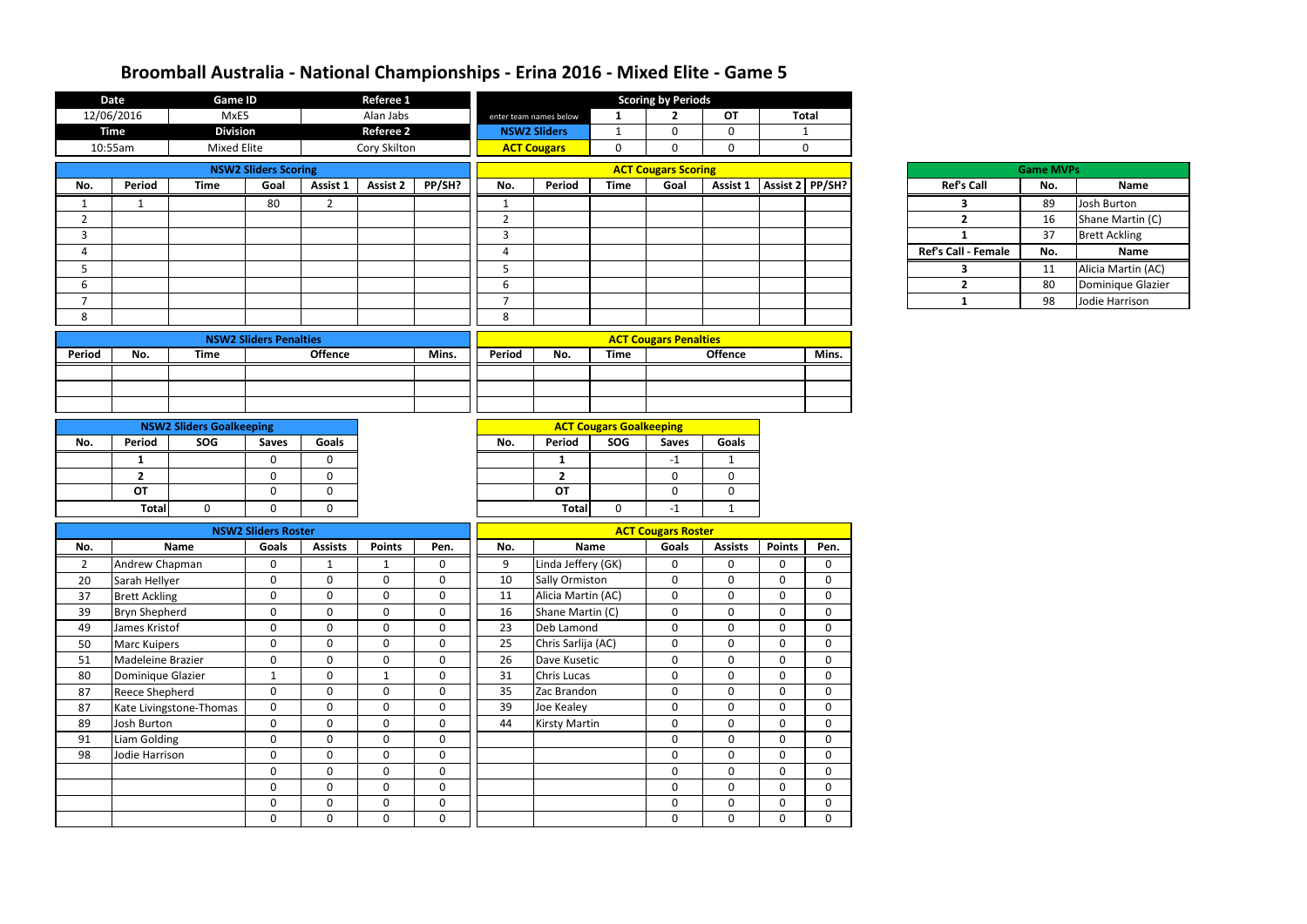|                               | <b>Date</b>        |                                 | <b>Game ID</b>              |                | <b>Referee 1</b> |              | <b>Scoring by Periods</b> |                          |                              |                            |                |                  |                |  |                     |                  |                          |
|-------------------------------|--------------------|---------------------------------|-----------------------------|----------------|------------------|--------------|---------------------------|--------------------------|------------------------------|----------------------------|----------------|------------------|----------------|--|---------------------|------------------|--------------------------|
|                               | 12/06/2016         |                                 | MxE6                        |                | Cory Skilton     |              |                           | enter team names below   | $\mathbf{1}$                 | $\mathbf{2}$               | <b>OT</b>      | <b>Total</b>     |                |  |                     |                  |                          |
|                               | <b>Time</b>        |                                 | <b>Division</b>             |                | <b>Referee 2</b> |              |                           | <b>NSW1 Sliders</b>      | $\overline{2}$               | $\mathbf 0$                | $\mathbf 0$    |                  | $\overline{2}$ |  |                     |                  |                          |
|                               | 11:20am            |                                 | <b>Mixed Elite</b>          |                | Alan Jabs        |              |                           | <b>SA Sharks</b>         | $\mathbf 0$                  | $\mathbf 0$                | $\mathbf 0$    | $\mathbf 0$      |                |  |                     |                  |                          |
|                               |                    |                                 | <b>NSW1 Sliders Scoring</b> |                |                  |              |                           |                          |                              | <b>SA Sharks Scoring</b>   |                |                  |                |  |                     | <b>Game MVPs</b> |                          |
| No.                           | Period             | <b>Time</b>                     | Goal                        | Assist 1       | <b>Assist 2</b>  | PP/SH?       | No.                       | Period                   | <b>Time</b>                  | Goal                       | Assist 1       | <b>Assist 2</b>  | PP/SH?         |  | <b>Ref's Call</b>   | No.              | Name                     |
| 1                             | $\mathbf{1}$       |                                 | $\overline{7}$              | $\mathbf 0$    |                  |              | $\mathbf{1}$              |                          |                              |                            |                |                  |                |  | $\mathbf{3}$        | 8                | KIM SHAPLEY (AC)         |
| $\overline{2}$                | $\overline{1}$     |                                 | $\overline{7}$              | 86             |                  |              | $\overline{2}$            |                          |                              |                            |                |                  |                |  | $\overline{2}$      | $\overline{7}$   | Tim Brown                |
| 3                             |                    |                                 |                             |                |                  |              | 3                         |                          |                              |                            |                |                  |                |  | 1                   | $\mathbf 0$      | Saxon Hooper             |
| 4                             |                    |                                 |                             |                |                  |              | 4                         |                          |                              |                            |                |                  |                |  | Ref's Call - Female | No.              | <b>Name</b>              |
| 5                             |                    |                                 |                             |                |                  |              | 5                         |                          |                              |                            |                |                  |                |  | $\mathbf{3}$        | 53               | <b>Emily Terry</b>       |
| 6                             |                    |                                 |                             |                |                  |              | 6                         |                          |                              |                            |                |                  |                |  | $\mathbf{2}$        | 29               | <b>CHRISTINE FILSELL</b> |
| $\overline{7}$                |                    |                                 |                             |                |                  |              | $\overline{7}$            |                          |                              |                            |                |                  |                |  | $\mathbf{1}$        | 4                | <b>Bec Davis</b>         |
| 8                             |                    |                                 |                             |                |                  |              | 8                         |                          |                              |                            |                |                  |                |  |                     |                  |                          |
| <b>NSW1 Sliders Penalties</b> |                    |                                 |                             |                |                  |              |                           |                          |                              | <b>SA Sharks Penalties</b> |                |                  |                |  |                     |                  |                          |
| Period                        | No.                | <b>Time</b>                     |                             | <b>Offence</b> |                  | Mins.        | Period                    | No.                      | <b>Time</b>                  |                            | <b>Offence</b> |                  | Mins.          |  |                     |                  |                          |
|                               |                    |                                 |                             |                |                  |              |                           |                          |                              |                            |                |                  |                |  |                     |                  |                          |
|                               |                    |                                 |                             |                |                  |              |                           |                          |                              |                            |                |                  |                |  |                     |                  |                          |
|                               |                    |                                 |                             |                |                  |              |                           |                          |                              |                            |                |                  |                |  |                     |                  |                          |
|                               |                    | <b>NSW1 Sliders Goalkeeping</b> |                             |                |                  |              |                           |                          | <b>SA Sharks Goalkeeping</b> |                            |                |                  |                |  |                     |                  |                          |
| No.                           | Period             | SOG                             | <b>Saves</b>                | Goals          |                  |              | No.                       | Period                   | SOG                          | <b>Saves</b>               | <b>Goals</b>   |                  |                |  |                     |                  |                          |
|                               | $\mathbf{1}$       |                                 | $\mathbf 0$                 | $\mathbf 0$    |                  |              |                           | $\mathbf{1}$             |                              | $-2$                       | $\overline{2}$ |                  |                |  |                     |                  |                          |
|                               | $\mathbf{2}$       |                                 | 0                           | 0              |                  |              |                           | $\overline{2}$           |                              | $\mathbf 0$                | $\overline{0}$ |                  |                |  |                     |                  |                          |
|                               | <b>OT</b>          |                                 | $\mathbf 0$                 | $\mathbf 0$    |                  |              |                           | <b>OT</b>                |                              | $\mathbf 0$                | $\mathbf 0$    |                  |                |  |                     |                  |                          |
|                               | <b>Total</b>       | $\mathbf 0$                     | $\Omega$                    | $\mathbf 0$    |                  |              |                           | <b>Total</b>             | $\Omega$                     | $-2$                       | $2^{\circ}$    |                  |                |  |                     |                  |                          |
|                               |                    |                                 | <b>NSW1 Sliders Roster</b>  |                |                  |              |                           |                          |                              | <b>SA Sharks Roster</b>    |                |                  |                |  |                     |                  |                          |
| No.                           |                    | <b>Name</b>                     | Goals                       | <b>Assists</b> | <b>Points</b>    | Pen.         | No.                       |                          | <b>Name</b>                  | <b>Goals</b>               | <b>Assists</b> | <b>Points</b>    | Pen.           |  |                     |                  |                          |
| 0                             | Saxon Hooper       |                                 | 0                           | $\mathbf{1}$   | 1                | 0            | 3                         | TRISH MCHENDRIE          |                              | 0                          | $\Omega$       | $\mathbf 0$      | 0              |  |                     |                  |                          |
|                               | Dane Hansen        |                                 | $\mathbf{0}$                | $\Omega$       | $\mathbf{0}$     | $\mathbf{0}$ | 8                         | KIM SHAPLEY (AC)         |                              | $\mathbf 0$                | $\Omega$       | $\mathbf{0}$     | $\mathbf 0$    |  |                     |                  |                          |
| 4                             | <b>Bec Davis</b>   |                                 | $\mathbf 0$                 | 0              | $\mathbf{0}$     | $\mathbf 0$  | 9                         | <b>MATT PRYOR</b>        |                              | $\mathbf 0$                | $\mathbf{0}$   | $\mathbf 0$      | $\mathbf 0$    |  |                     |                  |                          |
| $\overline{7}$                | Tim Brown          |                                 | $\overline{2}$              | $\mathbf{0}$   | $\overline{2}$   | $\mathbf 0$  | 21                        | <b>ROB WHEELWRIGHT</b>   |                              | $\mathbf 0$                | $\mathbf 0$    | $\mathbf 0$      | 0              |  |                     |                  |                          |
| 8                             | Joanne Hansen      |                                 | $\mathbf 0$                 | $\mathbf 0$    | $\mathbf 0$      | $\mathbf 0$  | 22                        | <b>SHANNI MULLER</b>     |                              | $\mathbf 0$                | $\mathbf 0$    | $\mathbf 0$      | $\mathbf 0$    |  |                     |                  |                          |
| 11                            | Jeff Ferrara       |                                 | $\mathbf 0$                 | $\mathbf{0}$   | $\mathbf 0$      | $\mathbf 0$  | 28                        | CEITLIN WALKER (AC)      |                              | $\mathbf 0$                | $\mathbf 0$    | $\mathbf 0$      | $\mathbf 0$    |  |                     |                  |                          |
| 21                            | Daniel Wong        |                                 | $\mathbf 0$                 | $\mathbf 0$    | $\mathbf 0$      | $\mathbf 0$  | 29                        | <b>CHRISTINE FILSELL</b> |                              | $\mathbf 0$                | $\mathbf{0}$   | $\mathbf 0$      | $\mathbf 0$    |  |                     |                  |                          |
| 41                            | Zac Law            |                                 | $\mathbf 0$                 | $\mathbf 0$    | $\mathbf 0$      | $\mathbf 0$  | 30                        | CRAIG BARRETT (C)        |                              | $\mathbf 0$                | $\mathbf 0$    | $\mathbf 0$      | $\mathbf 0$    |  |                     |                  |                          |
| 53                            | <b>Emily Terry</b> |                                 | $\mathbf 0$                 | $\mathbf{0}$   | $\mathbf 0$      | $\mathbf 0$  | 33                        | KATE IRVINE              |                              | $\mathbf 0$                | $\mathbf 0$    | $\boldsymbol{0}$ | $\mathbf 0$    |  |                     |                  |                          |
| 68                            | Luke Simmonds      |                                 | $\mathbf 0$                 | $\mathbf{0}$   | $\mathbf 0$      | $\mathbf 0$  | 34                        | <b>GERRY McCAFFERY</b>   |                              | $\mathbf 0$                | $\mathbf 0$    | $\mathbf 0$      | $\mathbf 0$    |  |                     |                  |                          |
| 81                            | Anke Vermeulen     |                                 | $\mathbf 0$                 | $\mathbf 0$    | $\mathbf 0$      | $\mathbf 0$  | 39                        | JAY JAE (AC)             |                              | $\mathbf 0$                | $\mathbf 0$    | $\mathbf 0$      | $\mathbf 0$    |  |                     |                  |                          |
| 83                            | Louis Sultana      |                                 | $\mathbf 0$                 | $\mathbf{0}$   | $\mathbf 0$      | $\mathbf 0$  | 52                        | <b>KEITH THOMAS</b>      |                              | $\mathbf 0$                | $\mathbf 0$    | $\mathbf 0$      | $\mathbf 0$    |  |                     |                  |                          |
| 86                            | Damian Colyer      |                                 | $\mathbf 0$                 | $\mathbf{1}$   | 1                | $\mathbf 0$  | 53                        | <b>MADDIE TONKIN</b>     |                              | $\mathbf 0$                | $\mathbf 0$    | $\mathbf 0$      | $\mathbf 0$    |  |                     |                  |                          |
| 88                            | Lauren Yabsley     |                                 | $\mathbf 0$                 | $\mathbf 0$    | $\mathbf 0$      | $\mathbf 0$  | 57                        | <b>WAYNE RITCHIE</b>     |                              | $\mathbf 0$                | $\mathbf 0$    | $\mathbf 0$      | $\mathbf 0$    |  |                     |                  |                          |
|                               |                    |                                 | $\mathbf 0$                 | $\mathbf{1}$   | $\mathbf{1}$     | $\mathbf 0$  | 75                        | <b>CARLA FRANSON</b>     |                              | $\mathbf 0$                | $\mathbf 0$    | $\mathbf 0$      | $\mathbf 0$    |  |                     |                  |                          |
|                               |                    |                                 | $\mathbf 0$                 | $\mathbf{1}$   | 1                | $\mathbf 0$  | 87                        | TIM BOOTH                |                              | $\mathbf 0$                | $\mathbf 0$    | $\mathbf 0$      | $\mathbf 0$    |  |                     |                  |                          |
|                               |                    |                                 | $\mathbf 0$                 | $\mathbf{1}$   | $\mathbf{1}$     | $\mathbf 0$  | 90                        | DON GODMAIRE             |                              | $\mathbf 0$                | $\mathbf 0$    | $\mathbf 0$      | $\mathbf 0$    |  |                     |                  |                          |

| Ref's Ca                |
|-------------------------|
| 3                       |
| $\overline{\mathbf{c}}$ |
| 1                       |
| Ref's Call - Fe         |
| 3                       |
| 2                       |
| 1                       |
|                         |

|        | <b>Game MVPs</b> |                          |  |  |  |  |  |  |  |
|--------|------------------|--------------------------|--|--|--|--|--|--|--|
| Call   | No.              | <b>Name</b>              |  |  |  |  |  |  |  |
|        | 8                | KIM SHAPLEY (AC)         |  |  |  |  |  |  |  |
|        | 7                | <b>Tim Brown</b>         |  |  |  |  |  |  |  |
|        | 0                | Saxon Hooper             |  |  |  |  |  |  |  |
| Female | No.              | <b>Name</b>              |  |  |  |  |  |  |  |
|        | 53               | <b>Emily Terry</b>       |  |  |  |  |  |  |  |
|        | 29               | <b>CHRISTINE FILSELL</b> |  |  |  |  |  |  |  |
|        | 4                | <b>Bec Davis</b>         |  |  |  |  |  |  |  |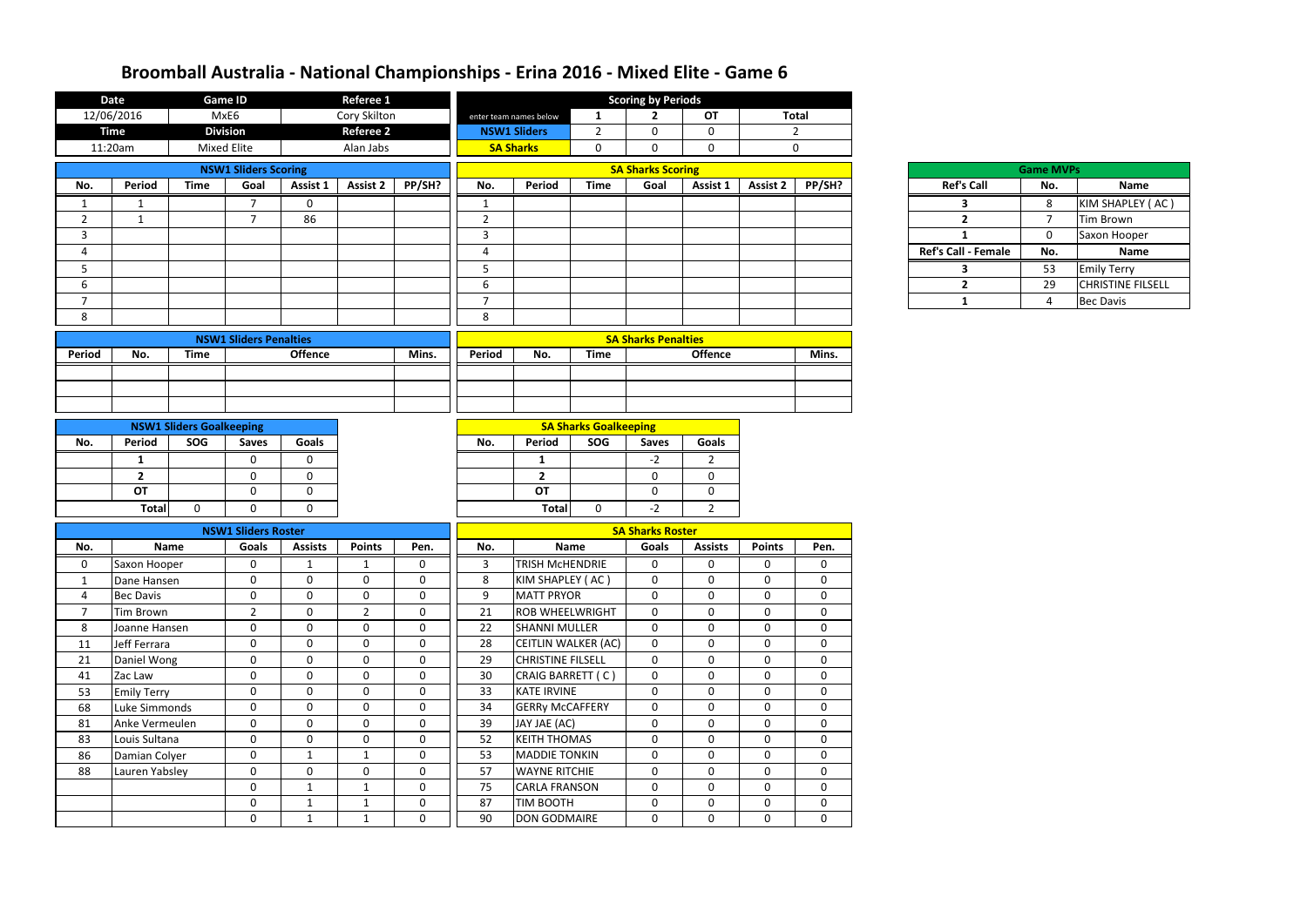|                | <b>Date</b>                     |                                 | <b>Game ID</b>                | <b>Referee 1</b> |                            |                  | <b>Scoring by Periods</b> |                     |                                 |                               |                  |                        |                   |               |             |   |   |             |             |
|----------------|---------------------------------|---------------------------------|-------------------------------|------------------|----------------------------|------------------|---------------------------|---------------------|---------------------------------|-------------------------------|------------------|------------------------|-------------------|---------------|-------------|---|---|-------------|-------------|
|                | 12/06/2016                      |                                 | GF                            |                  | Cory Skilton               |                  |                           |                     | 1                               | $\mathbf{2}$                  | <b>OT</b>        |                        | <b>Total</b>      |               |             |   |   |             |             |
|                | <b>Time</b>                     |                                 | <b>Division</b>               |                  | <b>Referee 2</b>           |                  |                           | <b>NSW1 Sliders</b> | $\mathbf 0$                     | 0                             | $\mathbf 0$      |                        | 0                 |               |             |   |   |             |             |
|                | 4:00pm                          |                                 | <b>Mixed Elite</b>            |                  | Alan Jabs                  |                  |                           | <b>NSW2 Sliders</b> | $\mathbf 0$                     | 0                             | $\mathbf 0$      |                        | $\mathbf 0$       |               |             |   |   |             |             |
|                |                                 |                                 | <b>NSW1 Sliders Scoring</b>   |                  |                            |                  |                           |                     |                                 | <b>NSW2 Sliders Scoring</b>   |                  |                        |                   |               |             |   |   |             |             |
| No.            | Period                          | <b>Time</b>                     | Goal                          | Assist 1         | <b>Assist 2</b>            | PP/SH?           | No.                       | Period              | <b>Time</b>                     | Goal                          | Assist 1         |                        | Assist $2$ PP/SH? |               |             |   |   |             |             |
| 1              |                                 |                                 |                               |                  |                            |                  | $\mathbf{1}$              |                     |                                 |                               |                  |                        |                   |               |             |   |   |             |             |
| $\overline{2}$ |                                 |                                 |                               |                  |                            |                  | $\overline{2}$            |                     |                                 |                               |                  |                        |                   |               |             |   |   |             |             |
| 3              |                                 |                                 |                               |                  |                            |                  | $\mathbf{3}$              |                     |                                 |                               |                  |                        |                   |               |             |   |   |             |             |
| 4              |                                 |                                 |                               |                  |                            |                  | $\overline{\mathbf{4}}$   |                     |                                 |                               |                  |                        |                   |               |             |   |   |             |             |
| 5              |                                 |                                 |                               |                  |                            |                  | 5                         |                     |                                 |                               |                  |                        |                   |               |             |   |   |             |             |
| 6              |                                 |                                 |                               |                  |                            |                  | 6                         |                     |                                 |                               |                  |                        |                   |               |             |   |   |             |             |
| $\overline{7}$ |                                 |                                 |                               |                  |                            |                  | $\overline{7}$            |                     |                                 |                               |                  |                        |                   |               |             |   |   |             |             |
| 8              |                                 |                                 |                               |                  |                            |                  | 8                         |                     |                                 |                               |                  |                        |                   |               |             |   |   |             |             |
|                |                                 |                                 | <b>NSW1 Sliders Penalties</b> |                  |                            |                  |                           |                     |                                 | <b>NSW2 Sliders Penalties</b> |                  |                        |                   |               |             |   |   |             |             |
| <b>Period</b>  | No.                             | <b>Time</b>                     |                               | Offence          |                            | Mins.            | Period                    | No.                 | <b>Time</b>                     |                               | <b>Offence</b>   |                        | Mins.             |               |             |   |   |             |             |
|                |                                 |                                 |                               |                  |                            |                  |                           |                     |                                 |                               |                  |                        |                   |               |             |   |   |             |             |
|                |                                 |                                 |                               |                  |                            |                  |                           |                     |                                 |                               |                  |                        |                   |               |             |   |   |             |             |
|                |                                 |                                 |                               |                  |                            |                  |                           |                     |                                 |                               |                  |                        |                   |               |             |   |   |             |             |
|                |                                 | <b>NSW1 Sliders Goalkeeping</b> |                               |                  |                            |                  |                           |                     | <b>NSW2 Sliders Goalkeeping</b> |                               |                  |                        |                   |               |             |   |   |             |             |
| No.            | <b>Period</b>                   | SOG                             | <b>Saves</b>                  | <b>Goals</b>     |                            |                  | Period<br>No.             |                     | SOG                             | <b>Saves</b>                  | <b>Goals</b>     |                        |                   |               |             |   |   |             |             |
|                | 1                               |                                 | 0                             | 0                |                            |                  | 1                         |                     |                                 | 0                             | 0                |                        |                   |               |             |   |   |             |             |
|                | $\overline{2}$                  |                                 | $\mathbf 0$                   | 0                |                            |                  |                           | $\overline{2}$      |                                 | 0                             | $\mathbf 0$      |                        |                   |               |             |   |   |             |             |
|                | <b>OT</b>                       |                                 | 0                             | 0                |                            |                  |                           | <b>OT</b>           |                                 | 0                             | 0                |                        |                   |               |             |   |   |             |             |
|                | <b>Total</b>                    | $\Omega$                        | $\mathbf{0}$                  | $\Omega$         |                            |                  |                           | <b>Total</b>        | $\mathbf 0$                     |                               |                  |                        |                   |               |             |   |   |             |             |
|                |                                 |                                 | <b>NSW1 Sliders Roster</b>    |                  |                            |                  |                           |                     |                                 | <b>NSW2 Sliders Roster</b>    |                  |                        |                   |               |             |   |   |             |             |
| No.            |                                 | <b>Name</b>                     | <b>Goals</b>                  | <b>Assists</b>   | <b>Points</b>              | Pen.             | No.                       | <b>Name</b>         |                                 |                               |                  | <b>Goals</b>           | <b>Assists</b>    | <b>Points</b> | Pen.        |   |   |             |             |
| 0              | Saxon Hooper                    |                                 | 0                             | 0                | 0                          | 0                | $\overline{2}$            |                     |                                 | Andrew Chapman                |                  |                        |                   | 0             | 0           | 0 | 0 |             |             |
| $\mathbf{1}$   | Dane Hansen                     |                                 | 0                             | 0                | 0                          | 0                | 20                        |                     |                                 | Sarah Hellyer                 |                  |                        |                   |               |             | 0 | 0 | 0           | $\mathbf 0$ |
| 4              | <b>Bec Davis</b>                |                                 | $\pmb{0}$                     | 0                | $\mathbf 0$                | $\mathbf 0$      | 37                        |                     |                                 | <b>Brett Ackling</b>          |                  | 0<br>$\mathbf 0$       | $\mathbf 0$       | $\pmb{0}$     | $\mathbf 0$ |   |   |             |             |
| $\overline{7}$ | <b>Tim Brown</b>                |                                 | $\mathbf 0$                   | $\mathbf 0$      | $\mathbf 0$                | $\mathbf 0$      | 39                        |                     | <b>Bryn Shepherd</b>            |                               |                  |                        |                   |               |             |   | 0 | $\mathbf 0$ | $\pmb{0}$   |
| 8              | Joanne Hansen                   |                                 | $\boldsymbol{0}$              | $\boldsymbol{0}$ | $\boldsymbol{0}$           | $\mathbf 0$      | 49                        | James Kristof       |                                 | 0                             | $\pmb{0}$        | $\pmb{0}$              | $\pmb{0}$         |               |             |   |   |             |             |
| 11             | Jeff Ferrara                    |                                 | $\pmb{0}$                     | $\mathbf 0$      | $\mathbf 0$                | $\mathbf 0$      | 50                        | <b>Marc Kuipers</b> |                                 | 0                             | 0                | 0                      | 0                 |               |             |   |   |             |             |
| 21             | Daniel Wong                     |                                 | $\pmb{0}$                     | $\mathbf 0$      | $\mathbf 0$                | $\mathbf 0$      | 51                        | Madeleine Brazier   |                                 | 0                             | 0                | $\pmb{0}$              | $\pmb{0}$         |               |             |   |   |             |             |
| 41             | Zac Law                         |                                 | $\mathbf 0$                   | $\mathbf 0$      | $\mathbf 0$                | 0                | 80                        | Dominique Glazier   |                                 | 0<br>$\mathbf 0$              | $\mathbf 0$      | $\pmb{0}$              | $\mathbf 0$       |               |             |   |   |             |             |
| 53             | <b>Emily Terry</b>              |                                 | $\mathbf 0$                   | $\mathbf 0$      | $\mathbf 0$                | $\mathbf 0$      | 87                        |                     | <b>Reece Shepherd</b>           |                               | $\mathbf 0$      | $\mathbf 0$            | $\pmb{0}$         |               |             |   |   |             |             |
| 68             | Luke Simmonds                   |                                 | $\mathbf 0$                   | $\mathbf 0$      | $\boldsymbol{0}$           | $\mathbf 0$      | 87                        |                     | Kate Livingstone-Thomas<br>0    |                               | 0                | 0                      | $\pmb{0}$         |               |             |   |   |             |             |
| 81             | Anke Vermeulen                  |                                 | $\mathbf 0$                   | $\mathbf 0$      | $\mathbf 0$                | $\mathbf 0$      | 89                        | Josh Burton         |                                 | 0                             | 0                | $\mathbf 0$            | $\pmb{0}$         |               |             |   |   |             |             |
| 83             | Louis Sultana                   |                                 | $\pmb{0}$<br>$\mathbf 0$      | $\mathbf 0$      | $\mathbf 0$                | $\mathbf 0$      | <b>Liam Golding</b><br>91 |                     |                                 | 0                             | $\mathbf 0$      | $\mathbf 0$            | $\mathbf 0$       |               |             |   |   |             |             |
| 86<br>88       | Damian Colyer<br>Lauren Yabsley |                                 | $\pmb{0}$                     | $\mathbf 0$<br>0 | $\mathbf 0$<br>$\mathbf 0$ | 0<br>$\mathbf 0$ | 98<br>Jodie Harrison      |                     |                                 | 0<br>0                        | 0<br>$\mathbf 0$ | $\pmb{0}$<br>$\pmb{0}$ | 0<br>$\pmb{0}$    |               |             |   |   |             |             |
|                |                                 |                                 | $\mathbf 0$                   | $\mathbf 0$      | $\mathbf 0$                | $\mathbf 0$      |                           |                     |                                 |                               |                  |                        | 0                 | 0             | 0           |   |   |             |             |
|                |                                 |                                 | $\mathbf 0$                   | $\mathbf 0$      | $\mathbf 0$                | $\mathbf 0$      |                           |                     |                                 | 0<br>$\mathbf 0$              | 0                | $\mathbf 0$            | $\pmb{0}$         |               |             |   |   |             |             |
|                |                                 |                                 | $\mathbf 0$                   | 0                | $\mathbf 0$                | $\mathbf 0$      |                           |                     |                                 | $\mathbf 0$                   | $\pmb{0}$        | $\pmb{0}$              | $\pmb{0}$         |               |             |   |   |             |             |
|                |                                 |                                 |                               |                  |                            |                  |                           |                     |                                 |                               |                  |                        |                   |               |             |   |   |             |             |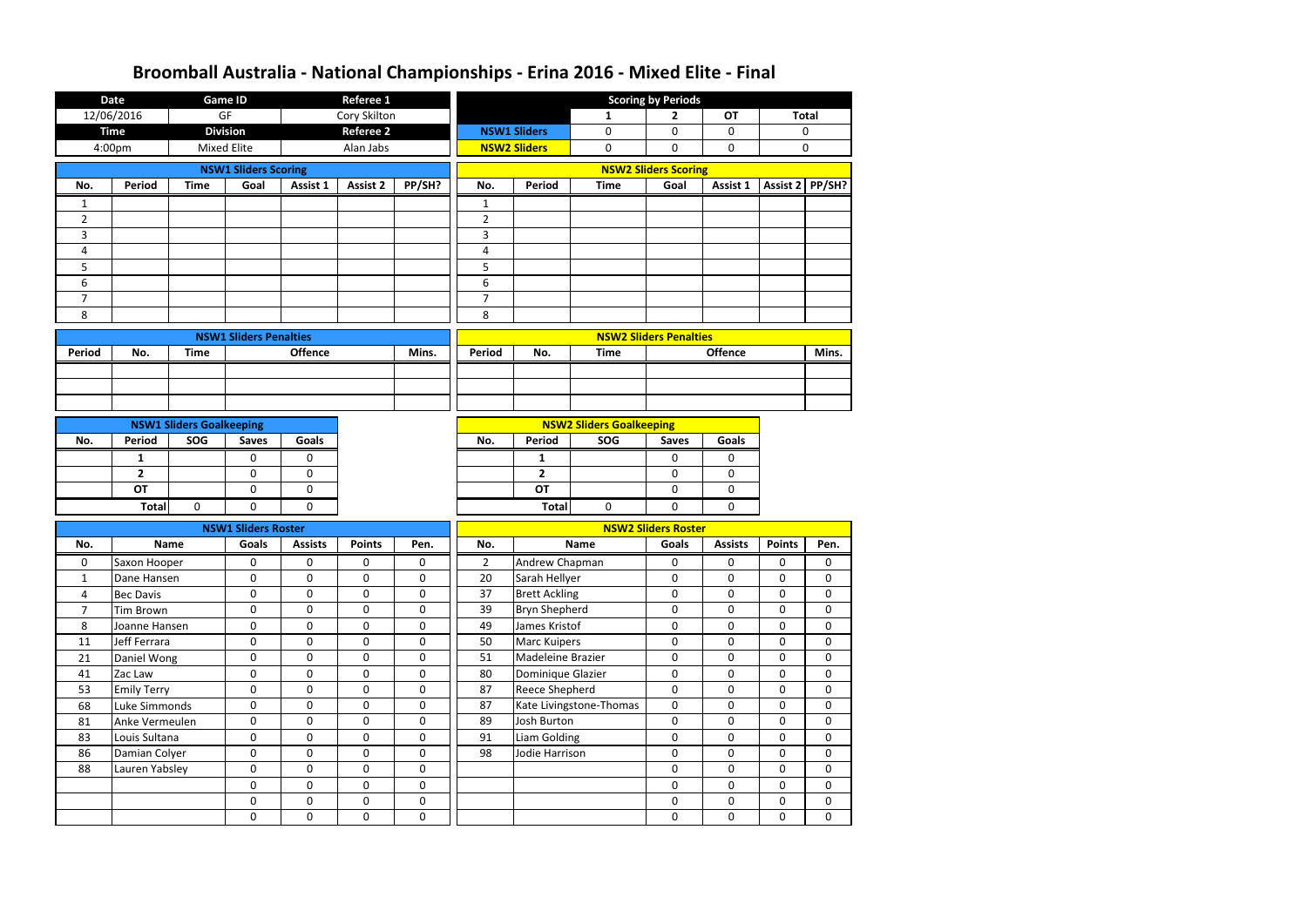| <b>Date</b>    |                                |             | <b>Game ID</b>                  |                                  | <b>Referee 1</b>               |                             |                |                                   |                                 | <b>Scoring by Periods</b>     |                            |                            |                            |                            |                  |                        |
|----------------|--------------------------------|-------------|---------------------------------|----------------------------------|--------------------------------|-----------------------------|----------------|-----------------------------------|---------------------------------|-------------------------------|----------------------------|----------------------------|----------------------------|----------------------------|------------------|------------------------|
| 12/06/2016     |                                |             | MxI1                            |                                  | NSW3 Sliders                   |                             |                | enter team names below            | $\mathbf{1}$                    | $\overline{2}$                | <b>OT</b>                  |                            | <b>Total</b>               |                            |                  |                        |
| <b>Time</b>    |                                |             | <b>Division</b>                 |                                  | <b>Referee 2</b>               |                             |                | <b>NSW1 Sliders</b>               | 4                               | $\mathbf 0$                   | $\mathbf 0$                |                            | $\overline{4}$             |                            |                  |                        |
| 6:45am         |                                |             | Mixed Inter                     |                                  | Cory Skilton                   |                             |                | <b>NSW2 Sliders</b>               | $\mathbf 0$                     | $\mathbf{0}$                  | $\mathbf 0$                |                            | $\mathbf 0$                |                            |                  |                        |
|                |                                |             | <b>NSW1 Sliders Scoring</b>     |                                  |                                |                             |                |                                   |                                 | <b>NSW2 Sliders Scoring</b>   |                            |                            |                            |                            | <b>Game MVPs</b> |                        |
| No.            | <b>Period</b>                  | <b>Time</b> | Goal                            | Assist 1                         | <b>Assist 2</b>                | PP/SH?                      | No.            | Period                            | <b>Time</b>                     | Goal                          | Assist 1                   | <b>Assist 2</b>            | PP/SH?                     | <b>Ref's Call</b>          | No.              | Name                   |
| 1              | 1                              |             | 81                              | 14                               |                                |                             | 1              |                                   |                                 |                               |                            |                            |                            | 3                          | 12               | Mark Ferrara           |
| $\overline{2}$ | 1                              |             | 93                              | 61                               |                                |                             | $\overline{2}$ |                                   |                                 |                               |                            |                            |                            | $2^{\circ}$                | 61               | Shan Brown             |
| 3              | $\mathbf{1}$                   |             | 14                              | 93                               |                                |                             | $\mathbf{3}$   |                                   |                                 |                               |                            |                            |                            | $\mathbf{1}$               | 24               | Jarad Ferrara          |
| $\overline{a}$ | 1                              |             | 24                              |                                  |                                |                             | $\overline{a}$ |                                   |                                 |                               |                            |                            |                            | <b>Ref's Call - Female</b> | No.              | Name                   |
| 5              |                                |             |                                 |                                  |                                |                             | 5              |                                   |                                 |                               |                            |                            |                            | 3                          | 81               | Anke Vermeuler         |
| 6              |                                |             |                                 |                                  |                                |                             | 6              |                                   |                                 |                               |                            |                            |                            | $\mathbf{2}$               | 85               | <b>Felicity Hudson</b> |
| $\overline{7}$ |                                |             |                                 |                                  |                                |                             | $\overline{7}$ |                                   |                                 |                               |                            |                            |                            | $\mathbf{1}$               | 45               | Larissa Moore          |
| 8              |                                |             |                                 |                                  |                                |                             | 8              |                                   |                                 |                               |                            |                            |                            |                            |                  |                        |
| 9              |                                |             |                                 |                                  |                                |                             | 9              |                                   |                                 |                               |                            |                            |                            |                            |                  |                        |
|                |                                |             | <b>NSW1 Sliders Penalties</b>   |                                  |                                |                             |                |                                   |                                 | <b>NSW2 Sliders Penalties</b> |                            |                            |                            |                            |                  |                        |
| Period         | No.                            | <b>Time</b> |                                 | <b>Offence</b>                   |                                | Mins.                       | Period         | No.                               | <b>Time</b>                     |                               | <b>Offence</b>             |                            | Mins.                      |                            |                  |                        |
|                |                                |             |                                 |                                  |                                |                             |                |                                   |                                 |                               |                            |                            |                            |                            |                  |                        |
|                |                                |             |                                 |                                  |                                |                             |                |                                   |                                 |                               |                            |                            |                            |                            |                  |                        |
|                |                                |             |                                 |                                  |                                |                             |                |                                   |                                 |                               |                            |                            |                            |                            |                  |                        |
|                |                                |             | <b>NSW1 Sliders Goalkeeping</b> |                                  |                                |                             |                |                                   | <b>NSW2 Sliders Goalkeeping</b> |                               |                            |                            |                            |                            |                  |                        |
| No.            | <b>Period</b>                  | SOG         | <b>Saves</b>                    | Goals                            |                                |                             | No.            | Period                            | SOG                             | <b>Saves</b>                  | Goals                      |                            |                            |                            |                  |                        |
| 20             | $\mathbf{1}$                   |             | $\mathbf 0$                     | 0                                |                                |                             | 53             | $\mathbf{1}$                      |                                 | $-4$                          | $\overline{4}$             |                            |                            |                            |                  |                        |
| 20             | $\overline{2}$                 |             | $\mathbf{0}$                    | $\mathbf 0$                      |                                |                             | 53             | $\overline{2}$                    |                                 | $\mathbf{0}$                  | $\mathbf 0$                |                            |                            |                            |                  |                        |
|                | OT                             |             | $\Omega$                        | 0                                |                                |                             |                | <b>OT</b>                         |                                 | $\mathbf{0}$                  | $\mathbf{0}$               |                            |                            |                            |                  |                        |
|                | <b>Total</b>                   | $\Omega$    | $\Omega$                        | 0                                |                                |                             |                | <b>Total</b>                      | $\Omega$                        | -4                            | 4                          |                            |                            |                            |                  |                        |
|                |                                |             | <b>NSW1 Sliders Roster</b>      |                                  |                                |                             |                |                                   |                                 | <b>NSW2 Sliders Roster</b>    |                            |                            |                            |                            |                  |                        |
| No.            | <b>Name</b>                    |             | <b>Goals</b>                    | <b>Assists</b>                   | <b>Points</b>                  | Pen.                        | No.            |                                   | <b>Name</b>                     | Goals                         | <b>Assists</b>             | <b>Points</b>              | Pen.                       |                            |                  |                        |
| 10             | <b>Brenton Moore</b>           |             | $\Omega$                        | 0                                | 0                              | $\Omega$                    | 6              | Tim Boyce                         |                                 | $\Omega$                      | $\Omega$                   | $\Omega$                   | $\Omega$                   |                            |                  |                        |
| 12             | Mark Ferrara                   |             | $\mathbf 0$                     | $\mathbf 0$                      | $\mathbf{0}$                   | $\mathbf 0$                 | 9              | Cameron Livingstone-Thomas        |                                 | 0                             | $\mathbf{0}$               | $\mathbf{0}$               | $\mathbf 0$                |                            |                  |                        |
| 14             | Matthew Hellyer                |             | 1                               | $\mathbf{1}$                     | $\overline{2}$                 | $\mathbf{0}$                | 15             | <b>Chris Hukins</b>               |                                 | $\mathbf 0$                   | $\mathbf 0$                | $\mathbf{0}$               | $\mathbf 0$                |                            |                  |                        |
| 20             | Sarah Hellyer                  |             | $\mathbf 0$                     | $\mathbf 0$                      | $\mathbf 0$                    | $\mathbf 0$                 | 28             | Joel Robson                       |                                 | $\mathbf 0$<br>$\pmb{0}$      | $\mathbf{0}$               | $\mathbf 0$                | $\mathbf 0$                |                            |                  |                        |
| 24             | Jarad Ferrara                  |             | $\mathbf{1}$                    | $\mathbf 0$                      | $\mathbf{1}$                   | $\mathbf 0$                 | 32             | Jason Solomon                     |                                 |                               | $\mathbf{0}$               | $\mathbf 0$                | $\mathbf 0$                |                            |                  |                        |
| 26             | Aaron Parker                   |             | $\mathbf{0}$                    | $\mathbf 0$                      | $\mathbf 0$                    | $\mathbf{0}$                | 42             | <b>Stuart Paull</b>               |                                 |                               | $\mathbf 0$                | $\mathbf{0}$               | $\mathbf 0$                |                            |                  |                        |
| 45             | Larissa Moore                  |             | $\mathbf 0$                     | $\pmb{0}$                        | $\mathbf 0$                    | $\mathbf 0$                 | 43             | Adrian Kilpatrick                 |                                 | $\mathbf 0$<br>$\mathbf 0$    | $\mathbf 0$                | $\mathbf 0$                | $\mathbf 0$                |                            |                  |                        |
| 48             | Rebecca Brien                  |             | $\mathbf{0}$                    | 0                                | 0                              | $\mathbf 0$                 | 44             |                                   | Catherine McDonald              |                               | $\mathbf 0$                | $\overline{0}$             | $\mathbf 0$                |                            |                  |                        |
| 61             | Shan Brown                     |             | $\mathbf 0$                     | $\mathbf{1}$                     | $\mathbf{1}$                   | $\mathbf 0$                 | 53             |                                   | <b>Emily Terry</b>              |                               | $\mathbf 0$                | $\mathbf 0$                | $\mathbf 0$                |                            |                  |                        |
| 72             | <b>Scott Powell</b>            |             | $\mathbf 0$                     | $\mathbf 0$                      | 0                              | $\mathbf 0$                 | 59             | Kerrianne Rigby                   |                                 | $\mathbf 0$<br>$\mathbf 0$    | $\mathbf 0$                | $\mathbf{0}$               | $\mathbf 0$                |                            |                  |                        |
| 81             | Anke Vermeulen                 |             | $\mathbf{1}$                    | $\mathbf 0$                      | $\mathbf{1}$<br>$\overline{2}$ | $\mathbf{0}$<br>$\mathbf 0$ | 63<br>75       |                                   | Peter Cook                      |                               | $\mathbf 0$<br>$\mathbf 0$ | $\mathbf 0$<br>$\mathbf 0$ | $\mathbf 0$<br>$\mathbf 0$ |                            |                  |                        |
| 93             | Matt Hudson<br>Ashlyn Harrison |             | $\mathbf{1}$<br>$\mathbf{0}$    | $\mathbf{1}$<br>$\boldsymbol{0}$ | $\mathbf 0$                    | $\mathbf 0$                 | 82             | Chris Robinson<br>Rebecca Langham |                                 | $\mathbf 0$<br>$\mathbf 0$    | $\mathbf 0$                | $\mathbf{0}$               | $\mathbf 0$                |                            |                  |                        |
| 99             |                                |             | $\mathbf 0$                     | $\mathbf 0$                      | $\mathbf 0$                    | $\mathbf 0$                 | 85             |                                   |                                 | $\mathbf 0$                   | $\mathbf 0$                | $\mathbf{0}$               | $\mathbf 0$                |                            |                  |                        |
|                |                                |             | 0                               | 0                                | $\mathbf 0$                    | $\mathbf 0$                 |                | <b>Felicity Hudson</b>            |                                 | $\mathbf 0$                   | $\mathbf 0$                | $\mathbf 0$                | $\mathbf 0$                |                            |                  |                        |
|                |                                |             | $\mathbf 0$                     | $\mathbf 0$                      | $\mathbf 0$                    | $\mathbf 0$                 |                |                                   |                                 | $\mathbf 0$                   | $\mathbf 0$                | $\mathbf 0$                | $\mathbf 0$                |                            |                  |                        |
|                |                                |             |                                 |                                  |                                |                             |                |                                   |                                 |                               |                            |                            |                            |                            |                  |                        |

|                            | <b>Game MVPs</b> |                 |
|----------------------------|------------------|-----------------|
| <b>Ref's Call</b>          | No.              | Name            |
|                            | 12               | Mark Ferrara    |
|                            | 61               | Shan Brown      |
|                            | 24               | Jarad Ferrara   |
| <b>Ref's Call - Female</b> | No.              | <b>Name</b>     |
| 2                          | 81               | Anke Vermeulen  |
|                            | 85               | Felicity Hudson |
|                            | 45               | Larissa Moore   |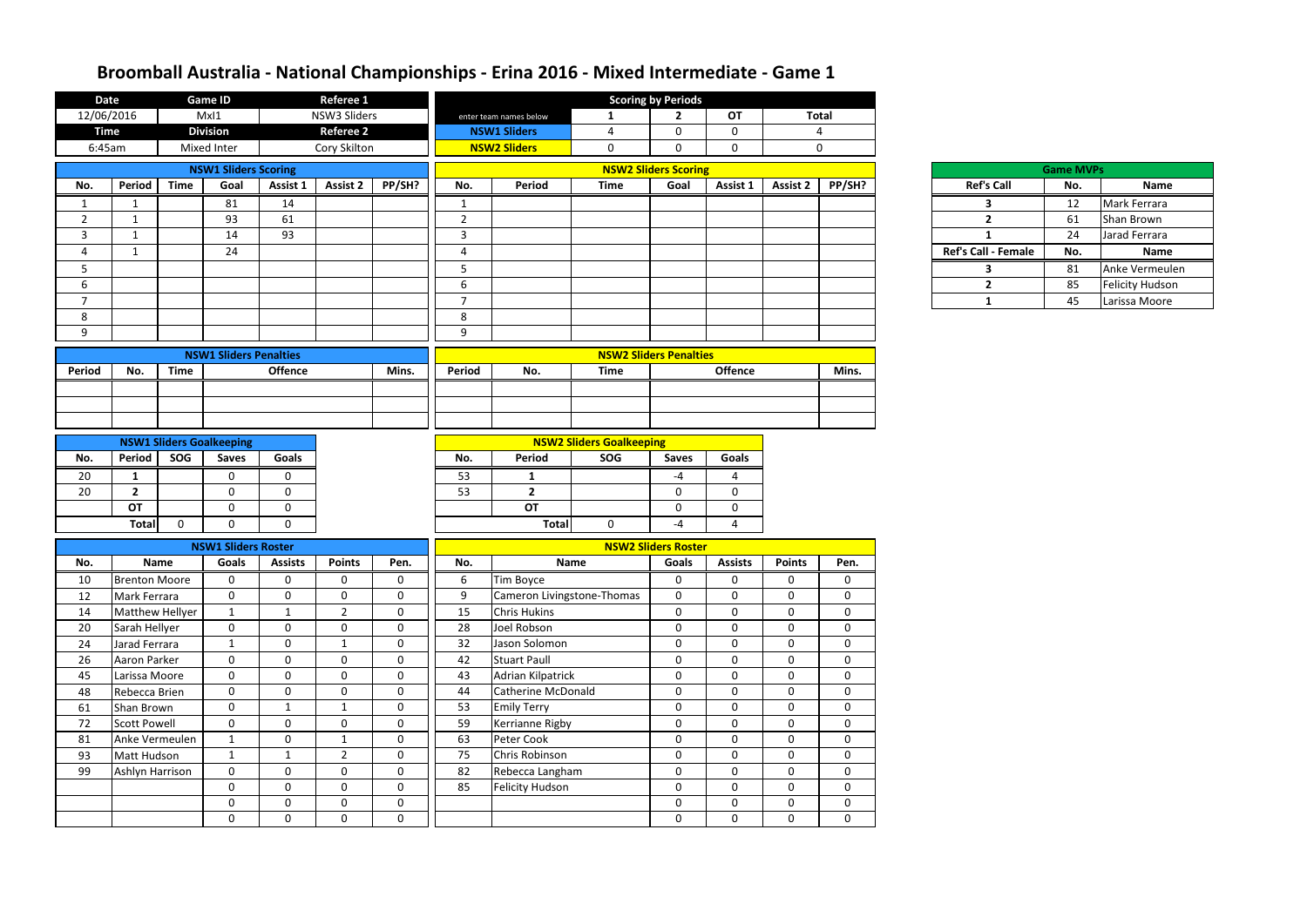|                | <b>Date</b>                   | <b>Game ID</b>                         |                             |                              | <b>Referee 1</b> |             | <b>Scoring by Periods</b>      |                             |                        |                              |                            |                 |                |                            |                  |                |
|----------------|-------------------------------|----------------------------------------|-----------------------------|------------------------------|------------------|-------------|--------------------------------|-----------------------------|------------------------|------------------------------|----------------------------|-----------------|----------------|----------------------------|------------------|----------------|
|                | 12/06/2016                    | MxI2                                   |                             |                              | NSW2 Sliders     |             |                                | enter team names below      | 1                      | $\overline{2}$               | OT                         |                 | <b>Total</b>   |                            |                  |                |
|                | <b>Time</b>                   | <b>Division</b>                        |                             |                              | <b>Referee 2</b> |             |                                | <b>NSW3 Sliders</b>         | -1                     | $\mathbf 0$                  | $\mathbf 0$                |                 | $\mathbf{1}$   |                            |                  |                |
|                | 7:10am                        | Mixed Inter                            |                             |                              | Alan Jabs        |             |                                | <b>ACT Blazers</b>          | $\mathbf 0$            | $\mathbf{0}$                 | $\mathbf 0$                |                 | $\mathbf 0$    |                            |                  |                |
|                |                               |                                        | <b>NSW3 Sliders Scoring</b> |                              |                  |             |                                |                             |                        | <b>ACT Blazers Scoring</b>   |                            |                 |                |                            | <b>Game MVPs</b> |                |
| No.            | Period                        | <b>Time</b>                            | Goal                        | Assist 1                     | <b>Assist 2</b>  | PP/SH?      | No.                            | Period                      | <b>Time</b>            | Goal                         | Assist 1                   | <b>Assist 2</b> | PP/SH?         | <b>Ref's Call</b>          | No.              | Name           |
| $\mathbf{1}$   | $\mathbf{1}$                  |                                        | 52                          |                              |                  |             | $\mathbf{1}$                   |                             |                        |                              |                            |                 |                | 3                          | 52               | Mark Mackereth |
| $\overline{2}$ |                               |                                        |                             |                              |                  |             | 2                              |                             |                        |                              |                            |                 |                | $\overline{2}$             | 16               | Sean Cowcher   |
| 3              |                               |                                        |                             |                              |                  |             | 3                              |                             |                        |                              |                            |                 |                | $\mathbf{1}$               | 26               | Dave Kusetic   |
| 4              |                               |                                        |                             |                              |                  |             | $\Lambda$                      |                             |                        |                              |                            |                 |                | <b>Ref's Call - Female</b> | No.              | Name           |
| 5              |                               |                                        |                             |                              |                  |             | 5                              |                             |                        |                              |                            |                 |                | 3                          |                  |                |
| 6              |                               |                                        |                             |                              |                  |             | 6                              |                             |                        |                              |                            |                 |                | $\overline{2}$             |                  |                |
| $\overline{7}$ |                               |                                        |                             |                              |                  |             | $\overline{7}$                 |                             |                        |                              |                            |                 |                | $\mathbf{1}$               |                  |                |
| 8              |                               |                                        |                             |                              |                  |             | 8                              |                             |                        |                              |                            |                 |                |                            |                  |                |
| 9              |                               |                                        |                             |                              |                  |             | 9                              |                             |                        |                              |                            |                 |                |                            |                  |                |
|                | <b>NSW3 Sliders Penalties</b> |                                        |                             |                              |                  |             |                                |                             |                        | <b>ACT Blazers Penalties</b> |                            |                 |                |                            |                  |                |
| <b>Period</b>  | No.                           | <b>Time</b>                            |                             | <b>Offence</b>               |                  | Mins.       | Period                         | No.                         | <b>Time</b>            |                              | <b>Offence</b>             |                 | Mins.          |                            |                  |                |
|                |                               |                                        |                             |                              |                  |             |                                |                             |                        |                              |                            |                 |                |                            |                  |                |
|                |                               |                                        |                             |                              |                  |             |                                |                             |                        |                              |                            |                 |                |                            |                  |                |
|                |                               |                                        |                             |                              |                  |             |                                |                             |                        |                              |                            |                 |                |                            |                  |                |
|                |                               |                                        |                             |                              |                  |             | <b>ACT Blazers Goalkeeping</b> |                             |                        |                              |                            |                 |                |                            |                  |                |
| No.            | Period                        | <b>NSW3 Sliders Goalkeeping</b><br>SOG |                             | Goals                        |                  |             | No.                            | Period                      | SOG                    | <b>Saves</b>                 | <b>Goals</b>               |                 |                |                            |                  |                |
|                |                               |                                        | <b>Saves</b>                |                              |                  |             |                                |                             |                        |                              |                            |                 |                |                            |                  |                |
| 87             | 1                             |                                        | 0                           | $\mathbf{0}$<br>$\mathbf{0}$ |                  |             | $\Delta$<br>$\Lambda$          | 1                           |                        | $-1$                         | 1                          |                 |                |                            |                  |                |
| 87             | $\overline{2}$<br><b>OT</b>   |                                        | $\mathbf 0$<br>$\mathbf 0$  | $\mathbf 0$                  |                  |             |                                | $\overline{2}$<br><b>OT</b> |                        | $\mathbf 0$<br>$\mathbf{0}$  | $\mathbf 0$<br>$\mathbf 0$ |                 |                |                            |                  |                |
|                |                               |                                        |                             |                              |                  |             |                                |                             |                        |                              |                            |                 |                |                            |                  |                |
|                | <b>Total</b>                  | $\mathbf{0}$                           | $\Omega$                    | $\mathbf{0}$                 |                  |             |                                | <b>Total</b>                | $\mathbf 0$            | $-1$                         | 1                          |                 |                |                            |                  |                |
|                |                               |                                        | <b>NSW3 Sliders Roster</b>  |                              |                  |             |                                |                             |                        | <b>ACT Blazers Roster</b>    |                            |                 |                |                            |                  |                |
| No.            | <b>Name</b>                   |                                        | Goals                       | <b>Assists</b>               | <b>Points</b>    | Pen.        | No.                            |                             | <b>Name</b>            | <b>Goals</b>                 | <b>Assists</b>             | <b>Points</b>   | Pen.           |                            |                  |                |
| 3              | Benjamin Hellyer              |                                        | $\mathbf 0$                 | $\mathbf 0$                  | $\Omega$         | 0           | 4                              | Bridget Whisker (GK)        |                        | 0                            | 0                          | $\mathbf{0}$    | $\Omega$       |                            |                  |                |
| 9              | Monique Siswandi              |                                        | $\mathbf 0$                 | $\mathbf 0$                  | $\mathbf{0}$     | $\mathbf 0$ | 12                             | Olivia Boyd (C)             |                        | $\mathbf 0$                  | $\mathbf 0$                | 0               | $\mathbf 0$    |                            |                  |                |
| 16             | Sean Cowcher                  |                                        | $\boldsymbol{0}$            | $\mathbf 0$                  | $\mathbf 0$      | $\mathbf 0$ | 18                             | Laura McKenzie              |                        | $\mathbf 0$                  | $\mathbf 0$                | $\mathbf 0$     | $\mathbf{0}$   |                            |                  |                |
| 22             | Elizabeth Tilly               |                                        | $\boldsymbol{0}$            | $\mathbf 0$                  | $\overline{0}$   | $\mathbf 0$ | 24                             |                             | Heather Mackenzie (AC) | $\boldsymbol{0}$             | $\mathbf 0$                | $\mathbf{0}$    | $\overline{0}$ |                            |                  |                |
| 33             | Mark Brien                    |                                        | $\mathbf 0$                 | $\mathbf 0$                  | $\mathbf 0$      | $\mathbf 0$ | 28                             | Katy Parr (AC)              |                        | $\mathbf 0$                  | $\mathbf 0$                | $\mathbf 0$     | $\mathbf 0$    |                            |                  |                |
| 52             | Mark Mackereth                |                                        | $\mathbf 1$                 | $\mathbf 0$                  | $\mathbf{1}$     | $\mathbf 0$ | 32                             | Josh Roberts                |                        | $\mathbf 0$                  | $\mathbf 0$                | $\mathbf 0$     | $\mathbf{0}$   |                            |                  |                |
| 54             | Angela Cowling                |                                        | $\boldsymbol{0}$            | $\mathbf 0$                  | $\mathbf 0$      | $\mathbf 0$ | 38                             | Jenna Roberts               |                        | $\mathbf 0$                  | $\mathbf 0$                | $\mathbf 0$     | $\mathbf 0$    |                            |                  |                |
| 58             | Andrew Tilly                  |                                        | $\boldsymbol{0}$            | $\mathbf 0$                  | $\mathbf 0$      | $\mathbf 0$ | 42                             | <b>Corey Banks</b>          |                        | $\mathbf 0$                  | $\mathbf 0$                | $\mathbf{0}$    | $\mathbf 0$    |                            |                  |                |
| 62             | Chelsea Seddon                |                                        | $\mathbf 0$                 | $\mathbf 0$                  | $\mathbf 0$      | $\mathbf 0$ | 43                             | Simon Gallagher             |                        | $\mathbf 0$                  | $\mathbf 0$                | $\mathbf{0}$    | $\mathbf 0$    |                            |                  |                |
| 66             | Simon Fullerton               |                                        | $\boldsymbol{0}$            | $\mathbf 0$                  | $\overline{0}$   | $\mathbf 0$ | 45                             | David Lane                  |                        | $\mathbf 0$                  | $\mathbf 0$                | $\mathbf{0}$    | $\mathbf 0$    |                            |                  |                |
| 76             | Mark Simms                    |                                        | $\boldsymbol{0}$            | $\mathbf 0$                  | $\overline{0}$   | $\mathbf 0$ | 46                             | Matt Winter                 |                        | $\mathbf 0$                  | $\mathbf 0$                | $\mathbf{0}$    | $\mathbf{0}$   |                            |                  |                |
| 77             | Peter Yabsley                 |                                        | $\mathbf 0$                 | $\mathbf 0$                  | $\mathbf 0$      | 0           |                                |                             |                        | $\mathbf 0$                  | $\mathbf 0$                | $\mathbf 0$     | $\mathbf 0$    |                            |                  |                |
| 78             | James Leibeck                 |                                        | $\mathbf 0$                 | $\mathbf 0$                  | $\mathbf 0$      | $\mathbf 0$ |                                |                             |                        | $\mathbf 0$                  | $\mathbf 0$                | $\mathbf 0$     | $\overline{0}$ |                            |                  |                |
| 87             | Kate Livingstone-Thomas       |                                        | $\boldsymbol{0}$            | $\mathbf 0$                  | $\overline{0}$   | $\mathbf 0$ |                                |                             |                        | $\mathbf 0$                  | $\mathbf 0$                | $\mathbf 0$     | $\mathbf 0$    |                            |                  |                |
| 97             | Deanne Kilpatrick             |                                        | $\mathbf 0$                 | $\mathbf 0$                  | $\mathbf 0$      | 0           |                                |                             |                        | $\mathbf 0$                  | $\mathbf 0$                | $\mathbf 0$     | $\mathbf 0$    |                            |                  |                |
|                |                               |                                        | $\mathbf 0$                 | $\mathbf 0$                  | $\overline{0}$   | $\mathbf 0$ |                                |                             |                        | $\mathbf 0$                  | $\mathbf 0$                | $\mathbf{0}$    | $\overline{0}$ |                            |                  |                |

| <b>Game MVPs</b>           |     |                |  |  |  |  |  |  |  |  |  |
|----------------------------|-----|----------------|--|--|--|--|--|--|--|--|--|
| <b>Ref's Call</b>          | No. | <b>Name</b>    |  |  |  |  |  |  |  |  |  |
|                            | 52  | Mark Mackereth |  |  |  |  |  |  |  |  |  |
| 2                          | 16  | Sean Cowcher   |  |  |  |  |  |  |  |  |  |
|                            | 26  | Dave Kusetic   |  |  |  |  |  |  |  |  |  |
| <b>Ref's Call - Female</b> | No. | <b>Name</b>    |  |  |  |  |  |  |  |  |  |
|                            |     |                |  |  |  |  |  |  |  |  |  |
| 2                          |     |                |  |  |  |  |  |  |  |  |  |
|                            |     |                |  |  |  |  |  |  |  |  |  |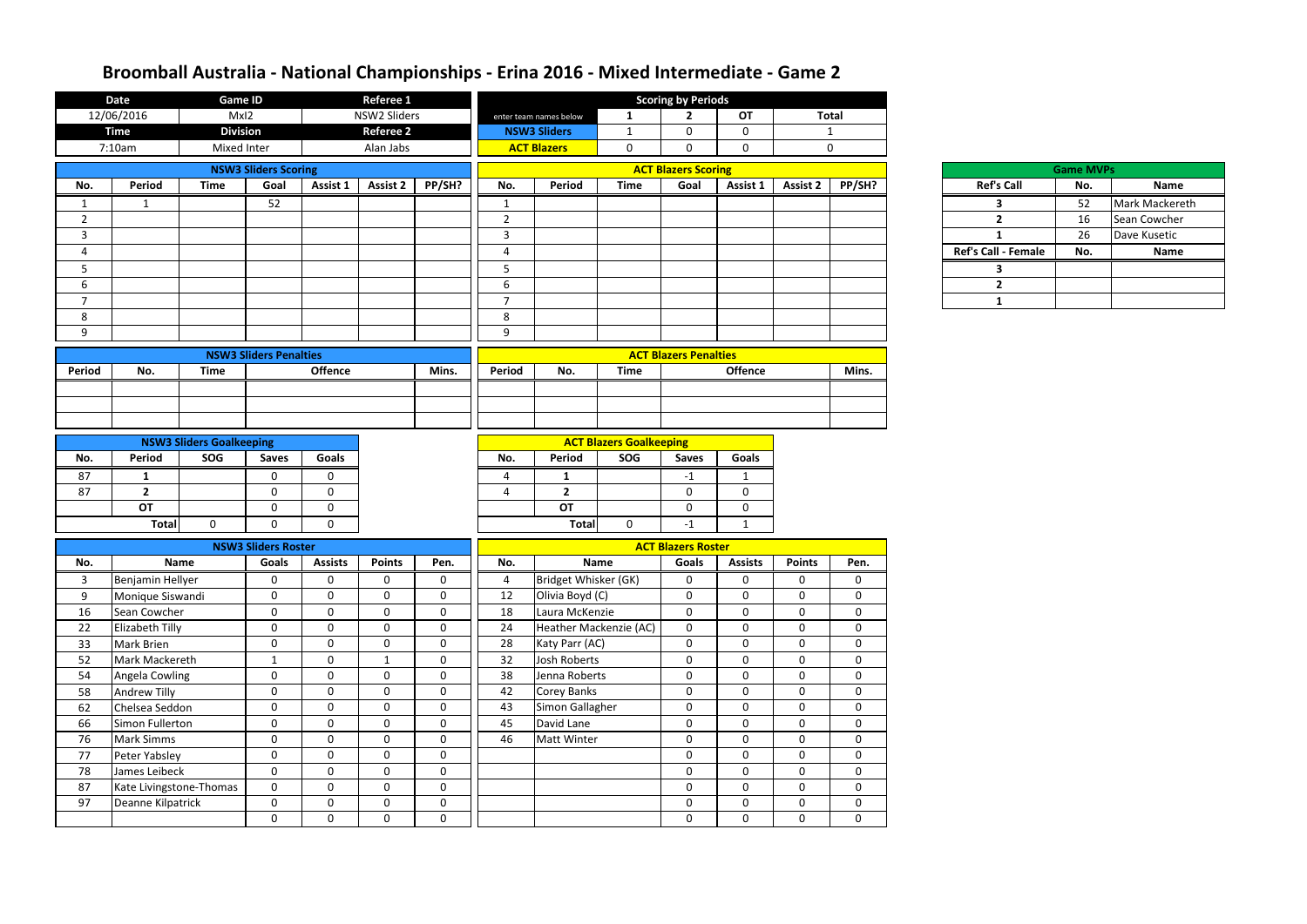| <b>Date</b><br><b>Game ID</b> |                                                                            |                                                                             |                                          |                | <b>Referee 1</b> |                  |                  |                      | <b>Scoring by Periods</b>      |                              |                  |                |                |                         |           |
|-------------------------------|----------------------------------------------------------------------------|-----------------------------------------------------------------------------|------------------------------------------|----------------|------------------|------------------|------------------|----------------------|--------------------------------|------------------------------|------------------|----------------|----------------|-------------------------|-----------|
|                               | 12/06/2016                                                                 | MxI3                                                                        |                                          |                | NSW1 Sliders     |                  |                  |                      | $\mathbf{1}$                   | $\overline{2}$               | OT               |                | <b>Total</b>   |                         |           |
|                               | <b>Time</b>                                                                | <b>Division</b>                                                             |                                          |                | <b>Referee 2</b> |                  |                  | <b>NSW2 Sliders</b>  | $\mathbf{1}$                   | $\mathbf 0$                  | $\mathbf 0$      |                | $\mathbf{1}$   |                         |           |
|                               | 8:25am                                                                     | Mixed Inter                                                                 |                                          |                | Cory Skilton     |                  |                  | <b>ACT Blazers</b>   | $\mathbf 0$                    | $\mathbf 0$                  | $\mathbf 0$      |                | $\mathbf 0$    |                         |           |
|                               |                                                                            |                                                                             | <b>NSW2 Sliders Scoring</b>              |                |                  |                  |                  |                      |                                | <b>ACT Blazers Scoring</b>   |                  |                |                | Game N                  |           |
| No.                           | <b>Period</b>                                                              | <b>Time</b>                                                                 | Goal                                     | Assist 1       | <b>Assist 2</b>  | PP/SH?           | No.              | Period               | <b>Time</b>                    | Goal                         | Assist 1         | Assist 2       | PP/SH?         | <b>Ref's Call</b>       | <b>No</b> |
| $\mathbf{1}$                  | $\mathbf{1}$                                                               |                                                                             | 32                                       | 9              |                  |                  | 1                |                      |                                |                              |                  |                |                | 3                       |           |
| $\overline{2}$                |                                                                            |                                                                             |                                          |                |                  |                  | $\overline{2}$   |                      |                                |                              |                  |                |                | $\overline{\mathbf{2}}$ |           |
| $\mathbf{3}$                  |                                                                            |                                                                             |                                          |                |                  |                  | $\mathbf{3}$     |                      |                                |                              |                  |                |                | $\mathbf{1}$            |           |
| $\overline{4}$                |                                                                            |                                                                             |                                          |                |                  |                  | $\overline{4}$   |                      |                                |                              |                  |                |                | Ref's Call - Female     | No.       |
| 5                             |                                                                            |                                                                             |                                          |                |                  |                  | 5                |                      |                                |                              |                  |                |                | 3                       |           |
| 6                             |                                                                            |                                                                             |                                          |                |                  |                  | 6                |                      |                                |                              |                  |                |                | $\overline{2}$          |           |
| $\overline{7}$                |                                                                            |                                                                             |                                          |                |                  |                  | $\overline{7}$   |                      |                                |                              |                  |                |                | $\mathbf{1}$            |           |
| 8                             |                                                                            |                                                                             |                                          |                |                  |                  | 8                |                      |                                |                              |                  |                |                |                         |           |
| 9                             |                                                                            |                                                                             |                                          |                |                  |                  | 9                |                      |                                |                              |                  |                |                |                         |           |
|                               | <b>NSW2 Sliders Penalties</b>                                              |                                                                             |                                          |                |                  |                  |                  |                      |                                | <b>ACT Blazers Penalties</b> |                  |                |                |                         |           |
| <b>Period</b>                 | No.                                                                        | <b>Time</b>                                                                 |                                          | <b>Offence</b> |                  | Mins.            | Period           | No.                  | <b>Time</b>                    |                              | <b>Offence</b>   |                | Mins.          |                         |           |
|                               |                                                                            |                                                                             |                                          |                |                  |                  |                  |                      |                                |                              |                  |                |                |                         |           |
|                               |                                                                            |                                                                             |                                          |                |                  |                  |                  |                      |                                |                              |                  |                |                |                         |           |
|                               |                                                                            |                                                                             |                                          |                |                  |                  |                  |                      |                                |                              |                  |                |                |                         |           |
|                               |                                                                            | <b>NSW2 Sliders Goalkeeping</b>                                             |                                          |                |                  |                  |                  |                      | <b>ACT Blazers Goalkeeping</b> |                              |                  |                |                |                         |           |
| No.                           | Period                                                                     | SOG                                                                         | <b>Saves</b>                             | Goals          |                  |                  | No.              | Period               | SOG                            | <b>Saves</b>                 | Goals            |                |                |                         |           |
| 53                            | $\mathbf{1}$                                                               |                                                                             | $\mathbf 0$                              | $\mathbf 0$    |                  |                  | 4                | $\mathbf{1}$         |                                | $-1$                         | $\mathbf{1}$     |                |                |                         |           |
| 53                            | $\overline{2}$                                                             |                                                                             | $\mathbf 0$                              | $\mathbf 0$    |                  |                  | 4                | $\overline{2}$       |                                | $\mathbf 0$                  | $\mathbf 0$      |                |                |                         |           |
|                               | <b>OT</b>                                                                  |                                                                             | $\mathbf 0$                              | $\mathbf 0$    |                  |                  |                  | <b>OT</b>            |                                | $\mathbf 0$                  | $\boldsymbol{0}$ |                |                |                         |           |
|                               | <b>Total</b>                                                               | $\mathbf 0$                                                                 | 0                                        | $\mathbf 0$    |                  |                  |                  | <b>Total</b>         | $\mathbf 0$                    | $-1$                         | $\mathbf{1}$     |                |                |                         |           |
|                               |                                                                            |                                                                             | <b>NSW2 Sliders Roster</b>               |                |                  |                  |                  |                      |                                | <b>ACT Blazers Roster</b>    |                  |                |                |                         |           |
| No.                           |                                                                            | Name                                                                        | Goals<br><b>Assists</b><br><b>Points</b> |                |                  | Pen.             | No.              |                      | <b>Name</b>                    |                              | <b>Assists</b>   | <b>Points</b>  | Pen.           |                         |           |
| 6                             | Tim Boyce                                                                  |                                                                             | $\mathbf{0}$                             | $\mathbf 0$    | $\mathbf 0$      | $\mathbf 0$      | 4                | Bridget Whisker (GK) |                                | $\overline{0}$               | $\mathbf 0$      | $\mathbf 0$    | $\bf{0}$       |                         |           |
| 9 <sup>°</sup>                | Cameron Livingstone-Thomas                                                 |                                                                             | $\overline{0}$                           | $\mathbf{1}$   | $\mathbf{1}$     | $\overline{0}$   | 12               | Olivia Boyd (C)      |                                | $\mathbf 0$                  | $\mathbf{0}$     | $\mathbf 0$    | $\mathbf 0$    |                         |           |
| 15                            | <b>Chris Hukins</b>                                                        |                                                                             | $\mathbf 0$                              | $\mathbf 0$    | $\mathbf 0$      | $\mathbf 0$      | 18               | Laura McKenzie       |                                | $\boldsymbol{0}$             | $\mathbf 0$      | $\overline{0}$ | $\mathbf 0$    |                         |           |
| 28                            | Joel Robson                                                                |                                                                             | $\mathbf 0$                              | $\mathbf 0$    | $\mathbf 0$      | $\mathbf 0$      | 24               |                      | Heather Mackenzie (AC)         | $\mathbf 0$                  | $\mathbf 0$      | $\mathbf 0$    | $\mathbf 0$    |                         |           |
| 32                            | <b>Jason Solomon</b>                                                       |                                                                             | $\mathbf{1}$                             | $\overline{0}$ | $\mathbf{1}$     | $\overline{0}$   | 28               | Katy Parr (AC)       |                                | $\overline{0}$               | $\mathbf 0$      | $\mathbf 0$    | $\mathbf 0$    |                         |           |
| 42                            | <b>Stuart Paull</b>                                                        |                                                                             | $\mathbf 0$                              | $\overline{0}$ | $\mathbf{0}$     | $\mathbf 0$      | 32               | Josh Roberts         |                                | $\mathbf 0$                  | $\mathbf 0$      | $\mathbf 0$    | $\mathbf 0$    |                         |           |
| 43                            | Adrian Kilpatrick                                                          |                                                                             | $\mathbf 0$                              | $\mathbf 0$    | $\mathbf 0$      | $\mathbf 0$      | 38               | Jenna Roberts        |                                | $\mathbf 0$                  | $\mathbf 0$      | $\mathbf 0$    | $\mathbf 0$    |                         |           |
| 44                            | Catherine McDonald                                                         |                                                                             | $\boldsymbol{0}$                         | $\mathbf 0$    | $\mathbf 0$      | $\mathbf 0$      | 42               | Corey Banks          |                                | $\boldsymbol{0}$             | $\mathbf 0$      | $\mathbf 0$    | $\overline{0}$ |                         |           |
| 53                            | <b>Emily Terry</b>                                                         |                                                                             | $\mathbf 0$                              | $\mathbf 0$    | $\mathbf 0$      | $\mathbf 0$      | 43               | Simon Gallagher      |                                | $\mathbf 0$                  | $\mathbf 0$      | $\mathbf 0$    | $\mathbf 0$    |                         |           |
| 59                            | Kerrianne Rigby                                                            |                                                                             | $\mathbf 0$                              | $\mathbf 0$    | $\mathbf 0$      | $\mathbf 0$      | 45               | David Lane           |                                | $\mathbf 0$                  | $\mathbf 0$      | $\mathbf 0$    | $\mathbf 0$    |                         |           |
| 63                            | Peter Cook                                                                 |                                                                             | $\mathbf 0$                              | $\overline{0}$ | $\overline{0}$   | $\mathbf 0$      | 46               | Matt Winter          |                                | $\boldsymbol{0}$             | $\mathbf 0$      | $\overline{0}$ | $\mathbf 0$    |                         |           |
| 75                            | $\mathbf 0$<br>$\mathbf 0$<br>$\mathbf 0$<br>$\mathbf 0$<br>Chris Robinson |                                                                             |                                          |                | $\mathbf 0$      | $\boldsymbol{0}$ | $\boldsymbol{0}$ | $\mathbf 0$          |                                |                              |                  |                |                |                         |           |
| 82                            |                                                                            | Rebecca Langham<br>$\mathbf 0$<br>$\mathbf 0$<br>$\mathbf 0$<br>$\mathbf 0$ |                                          |                |                  | $\overline{0}$   | $\mathbf 0$      | $\overline{0}$       | $\mathbf 0$                    |                              |                  |                |                |                         |           |
| 85                            | <b>Felicity Hudson</b>                                                     |                                                                             | $\mathbf 0$                              | $\mathbf 0$    | $\mathbf 0$      | $\mathbf 0$      |                  |                      |                                | $\mathbf 0$                  | $\mathbf 0$      | $\mathbf 0$    | $\overline{0}$ |                         |           |
|                               |                                                                            |                                                                             | $\mathbf 0$                              | $\mathbf 0$    | $\mathbf 0$      | $\mathbf 0$      |                  |                      |                                | $\boldsymbol{0}$             | $\mathbf 0$      | $\overline{0}$ | $\mathbf 0$    |                         |           |
|                               |                                                                            |                                                                             | $\mathbf 0$                              | $\mathbf 0$    | $\mathbf 0$      | $\mathbf 0$      |                  |                      |                                | $\mathbf 0$                  | $\mathbf 0$      | $\mathbf 0$    | $\mathbf 0$    |                         |           |

|                            | <b>Game MVPs</b> |             |
|----------------------------|------------------|-------------|
| <b>Ref's Call</b>          | No.              | <b>Name</b> |
|                            |                  |             |
|                            |                  |             |
|                            |                  |             |
| <b>Ref's Call - Female</b> | No.              | <b>Name</b> |
|                            |                  |             |
|                            |                  |             |
|                            |                  |             |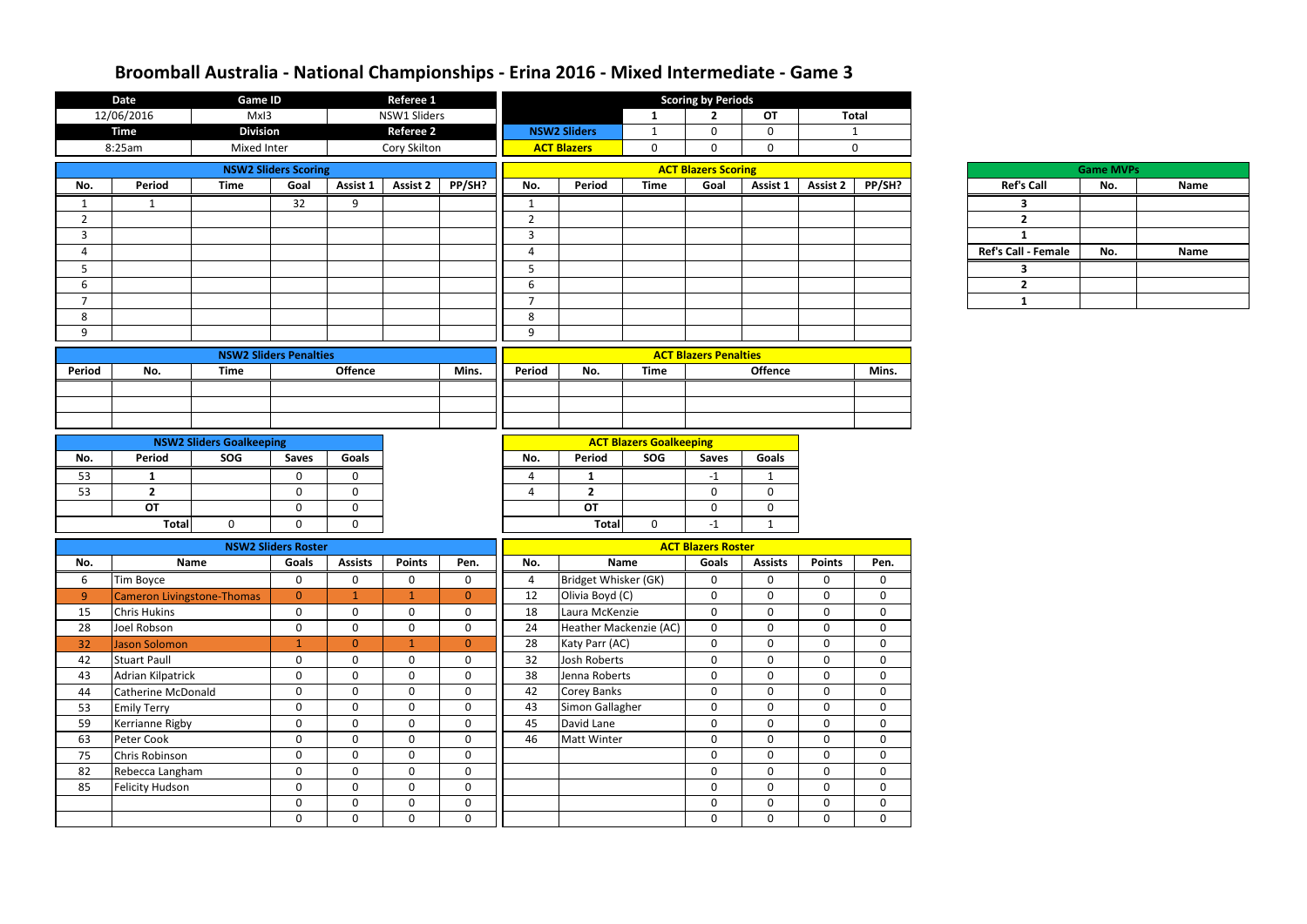| <b>Date</b>    |                                       |             | <b>Game ID</b>                                  |                            | <b>Referee 1</b>            |                            |                |                                |                                        | <b>Scoring by Periods</b>     |                            |                             |                            |  |                     |     |                        |
|----------------|---------------------------------------|-------------|-------------------------------------------------|----------------------------|-----------------------------|----------------------------|----------------|--------------------------------|----------------------------------------|-------------------------------|----------------------------|-----------------------------|----------------------------|--|---------------------|-----|------------------------|
| 12/06/2016     |                                       |             | MxI4                                            |                            | <b>ACT Blazers</b>          |                            |                | enter team names below         |                                        | $\mathbf{2}$                  | <b>OT</b>                  | <b>Total</b>                |                            |  |                     |     |                        |
| <b>Time</b>    |                                       |             | <b>Division</b>                                 |                            | <b>Referee 2</b>            |                            |                | <b>NSW1 Sliders</b>            | $\mathbf{3}$                           | $\mathbf 0$                   | $\mathbf 0$                | 3                           |                            |  |                     |     |                        |
| 8:50am         |                                       |             | Mixed Inter                                     |                            | Alan Jabs                   |                            |                | <b>NSW3 Sliders</b>            | $\mathbf 0$                            | $\mathbf 0$                   | 0                          |                             | $\mathbf 0$                |  |                     |     |                        |
|                |                                       |             | <b>NSW1 Sliders Scoring</b>                     |                            |                             |                            |                |                                |                                        | <b>NSW3 Sliders Scoring</b>   | <b>Game MVPs</b>           |                             |                            |  |                     |     |                        |
| No.            | <b>Period</b>                         | <b>Time</b> | Goal                                            | Assist 1                   | <b>Assist 2</b>             | PP/SH?                     | No.            | Period                         | <b>Time</b>                            | Goal                          | Assist 1                   | <b>Assist 2</b>             | PP/SH?                     |  | <b>Ref's Call</b>   | No. | Name                   |
| 1              | 1                                     |             | 81                                              | 12                         |                             |                            | -1             |                                |                                        |                               |                            |                             |                            |  | 3                   | 10  | <b>Brenton Moore</b>   |
| $\overline{2}$ | 1                                     |             | 10                                              | 93                         | 24                          |                            | $\overline{2}$ |                                |                                        |                               |                            |                             |                            |  | $\overline{2}$      | 24  | Jarad Ferrara          |
| 3              | $\mathbf{1}$                          |             | 48                                              | 24                         |                             |                            | $\overline{3}$ |                                |                                        |                               |                            |                             |                            |  | $\mathbf{1}$        | 66  | Simon Fullerton        |
| 4              |                                       |             |                                                 |                            |                             |                            | $\overline{4}$ |                                |                                        |                               |                            |                             |                            |  | Ref's Call - Female | No. | Name                   |
| 5              |                                       |             |                                                 |                            |                             |                            | 5              |                                |                                        |                               |                            |                             |                            |  | 3                   | 61  | Shan Brown             |
| 6              |                                       |             |                                                 |                            |                             |                            | 6              |                                |                                        |                               |                            |                             |                            |  | $\overline{2}$      | 48  | Rebecca Brien          |
| $\overline{7}$ |                                       |             |                                                 |                            |                             |                            | $\overline{7}$ |                                |                                        |                               |                            |                             |                            |  | $\mathbf{1}$        | 9   | <b>Monique Siswand</b> |
| 8              |                                       |             |                                                 |                            |                             |                            | 8              |                                |                                        |                               |                            |                             |                            |  |                     |     |                        |
| 9              |                                       |             |                                                 |                            |                             |                            | 9              |                                |                                        |                               |                            |                             |                            |  |                     |     |                        |
|                |                                       |             | <b>NSW1 Sliders Penalties</b>                   |                            |                             |                            |                |                                |                                        | <b>NSW3 Sliders Penalties</b> |                            |                             |                            |  |                     |     |                        |
| Period         | No.                                   | <b>Time</b> |                                                 | <b>Offence</b>             |                             | Mins.                      | Period         | No.                            | <b>Time</b>                            |                               | <b>Offence</b>             |                             | Mins.                      |  |                     |     |                        |
|                |                                       |             |                                                 |                            |                             |                            |                |                                |                                        |                               |                            |                             |                            |  |                     |     |                        |
|                |                                       |             |                                                 |                            |                             |                            |                |                                |                                        |                               |                            |                             |                            |  |                     |     |                        |
|                |                                       |             |                                                 |                            |                             |                            |                |                                |                                        |                               |                            |                             |                            |  |                     |     |                        |
|                |                                       |             |                                                 |                            |                             |                            |                |                                |                                        |                               |                            |                             |                            |  |                     |     |                        |
|                | Period                                | SOG         | <b>NSW1 Sliders Goalkeeping</b><br><b>Saves</b> | Goals                      |                             |                            | No.            | Period                         | <b>NSW3 Sliders Goalkeeping</b><br>SOG | <b>Saves</b>                  | Goals                      |                             |                            |  |                     |     |                        |
| No.            |                                       |             |                                                 |                            |                             |                            |                |                                |                                        |                               |                            |                             |                            |  |                     |     |                        |
| 20             | 1                                     |             | $\mathbf{0}$                                    | 0                          |                             |                            | 87             | $\mathbf{1}$                   |                                        | $-3$                          | 3                          |                             |                            |  |                     |     |                        |
| 20             | $\overline{2}$<br><b>OT</b>           |             | $\mathbf 0$<br>$\mathbf{0}$                     | $\mathbf{0}$<br>0          |                             |                            | 87             | $\overline{2}$<br><b>OT</b>    |                                        | $\mathbf 0$<br>$\mathbf 0$    | $\mathbf 0$<br>$\mathbf 0$ |                             |                            |  |                     |     |                        |
|                | <b>Total</b>                          | $\mathbf 0$ | $\overline{0}$                                  | $\mathbf{0}$               |                             |                            |                | <b>Total</b>                   | $\mathbf 0$                            | $-3$                          | 3                          |                             |                            |  |                     |     |                        |
|                |                                       |             |                                                 |                            |                             |                            |                |                                |                                        |                               |                            |                             |                            |  |                     |     |                        |
|                |                                       |             | <b>NSW1 Sliders Roster</b>                      |                            |                             |                            |                |                                |                                        | <b>NSW3 Sliders Roster</b>    |                            |                             |                            |  |                     |     |                        |
| No.            |                                       | <b>Name</b> | Goals                                           | <b>Assists</b>             | <b>Points</b>               | Pen.                       | No.            |                                | <b>Name</b>                            | Goals                         | <b>Assists</b>             | <b>Points</b>               | Pen.                       |  |                     |     |                        |
| 10             | <b>Brenton Moore</b>                  |             | 1                                               | 0                          | 1                           | $\mathbf 0$                | $\mathbf{3}$   | Benjamin Hellyer               |                                        | 0                             | 0                          | $\mathbf{0}$                | 0                          |  |                     |     |                        |
| 12             | Mark Ferrara                          |             | $\mathbf 0$                                     | 1                          | $\mathbf{1}$                | $\mathbf 0$                | 9              | Monique Siswandi               |                                        | $\mathbf 0$                   | 0                          | $\mathbf{0}$                | 0                          |  |                     |     |                        |
| 14             | Matthew Hellyer                       |             | $\mathbf{0}$                                    | $\mathbf 0$                | $\mathbf 0$                 | $\mathbf 0$                | 16             | Sean Cowcher                   |                                        | $\mathbf 0$                   | $\mathbf 0$                | $\mathbf{0}$                | $\mathbf 0$                |  |                     |     |                        |
| 20             | Sarah Hellyer                         |             | $\mathbf 0$                                     | $\mathbf 0$                | $\mathbf 0$                 | $\boldsymbol{0}$           | 22             | Elizabeth Tilly                |                                        | $\mathbf 0$                   | $\mathbf 0$                | $\mathbf 0$                 | $\mathbf 0$                |  |                     |     |                        |
| 24             | Jarad Ferrara                         |             | $\mathbf 0$                                     | $\overline{2}$             | $\overline{2}$              | $\mathbf 0$                | 33             | <b>Mark Brien</b>              |                                        | $\mathbf 0$                   | $\mathbf 0$                | $\mathbf 0$                 | $\mathbf 0$                |  |                     |     |                        |
| 26             | Aaron Parker                          |             | $\mathbf 0$                                     | $\mathbf 0$                | $\mathbf 0$                 | $\mathbf 0$                | 52             | Mark Mackereth                 |                                        | $\mathbf 0$                   | $\mathbf{0}$               | $\mathbf 0$                 | $\mathbf 0$                |  |                     |     |                        |
| 45             | Larissa Moore                         |             | $\mathbf 0$                                     | $\mathbf 0$<br>$\mathbf 0$ | $\mathbf 0$                 | $\mathbf 0$                | 54             | Angela Cowling<br>Andrew Tilly |                                        | $\mathbf 0$                   | $\mathbf 0$                | $\mathbf 0$<br>$\mathbf{0}$ | $\mathbf 0$<br>$\mathbf 0$ |  |                     |     |                        |
| 48             | Rebecca Brien                         |             | $\mathbf{1}$<br>$\mathbf 0$                     | $\mathbf 0$                | $\mathbf{1}$<br>$\mathbf 0$ | $\mathbf 0$<br>$\mathbf 0$ | 58<br>62       | Chelsea Seddon                 |                                        | $\mathbf 0$<br>$\mathbf 0$    | $\mathbf 0$<br>$\mathbf 0$ | $\mathbf 0$                 | $\mathbf 0$                |  |                     |     |                        |
| 61<br>72       | Shan Brown                            |             | $\mathbf{0}$                                    | $\mathbf 0$                | $\mathbf 0$                 | $\mathbf 0$                | 66             | Simon Fullerton                |                                        | $\mathbf 0$                   | $\mathbf 0$                | $\mathbf 0$                 | $\mathbf 0$                |  |                     |     |                        |
| 81             | <b>Scott Powell</b><br>Anke Vermeulen |             | $\mathbf{1}$                                    | $\mathbf 0$                | $\mathbf{1}$                | $\mathbf 0$                | 76             | <b>Mark Simms</b>              |                                        | $\mathbf 0$                   | $\mathbf 0$                | $\mathbf 0$                 | $\mathbf 0$                |  |                     |     |                        |
| 93             | Matt Hudson                           |             | $\mathbf 0$                                     | $\mathbf{1}$               | $\mathbf{1}$                | $\mathbf 0$                | 77             | Peter Yabsley                  |                                        | $\mathbf 0$                   | $\mathbf{0}$               | $\mathbf 0$                 | $\mathbf 0$                |  |                     |     |                        |
| 99             | Ashlyn Harrison                       |             | $\mathbf 0$                                     | $\mathbf 0$                | $\mathbf 0$                 | $\mathbf 0$                | 78             | James Leibeck                  |                                        | $\mathbf 0$                   | $\mathbf{0}$               | $\mathbf 0$                 | $\mathbf 0$                |  |                     |     |                        |
|                |                                       |             | $\mathbf 0$                                     | $\mathbf 0$                | $\mathbf 0$                 | $\mathbf 0$                | 87             | Kate Livingstone-Thomas        |                                        | $\mathbf 0$                   | $\mathbf{0}$               | $\mathbf 0$                 | $\mathbf 0$                |  |                     |     |                        |
|                |                                       |             | $\mathbf 0$                                     | 0                          | $\mathbf 0$                 | $\mathbf 0$                | 97             | Deanne Kilpatrick              |                                        | $\mathbf 0$                   | $\mathbf 0$                | 0                           | $\mathbf 0$                |  |                     |     |                        |
|                |                                       |             | $\mathbf 0$                                     | 0                          | $\mathbf 0$                 | $\mathbf 0$                |                |                                |                                        | 0                             | $\mathbf 0$                | $\mathbf 0$                 | $\mathbf 0$                |  |                     |     |                        |
|                |                                       |             |                                                 |                            |                             |                            |                |                                |                                        |                               |                            |                             |                            |  |                     |     |                        |

|                      | <b>Game MVPs</b> |                      |  |  |  |  |  |  |  |  |  |  |  |  |
|----------------------|------------------|----------------------|--|--|--|--|--|--|--|--|--|--|--|--|
| <b>Ref's Call</b>    | No.              | <b>Name</b>          |  |  |  |  |  |  |  |  |  |  |  |  |
| 3                    | 10               | <b>Brenton Moore</b> |  |  |  |  |  |  |  |  |  |  |  |  |
| $\mathbf{z}$         | 24               | Jarad Ferrara        |  |  |  |  |  |  |  |  |  |  |  |  |
| 1                    | 66               | Simon Fullerton      |  |  |  |  |  |  |  |  |  |  |  |  |
| <b>Call - Female</b> | No.              | <b>Name</b>          |  |  |  |  |  |  |  |  |  |  |  |  |
| 3                    | 61               | Shan Brown           |  |  |  |  |  |  |  |  |  |  |  |  |
| 7                    | 48               | Rebecca Brien        |  |  |  |  |  |  |  |  |  |  |  |  |
|                      | q                | Monique Siswandi     |  |  |  |  |  |  |  |  |  |  |  |  |

| <b>Ref's Call</b>          |
|----------------------------|
| 3                          |
| 2                          |
| 1                          |
| <b>Ref's Call - Female</b> |
| 3                          |
| 2                          |
|                            |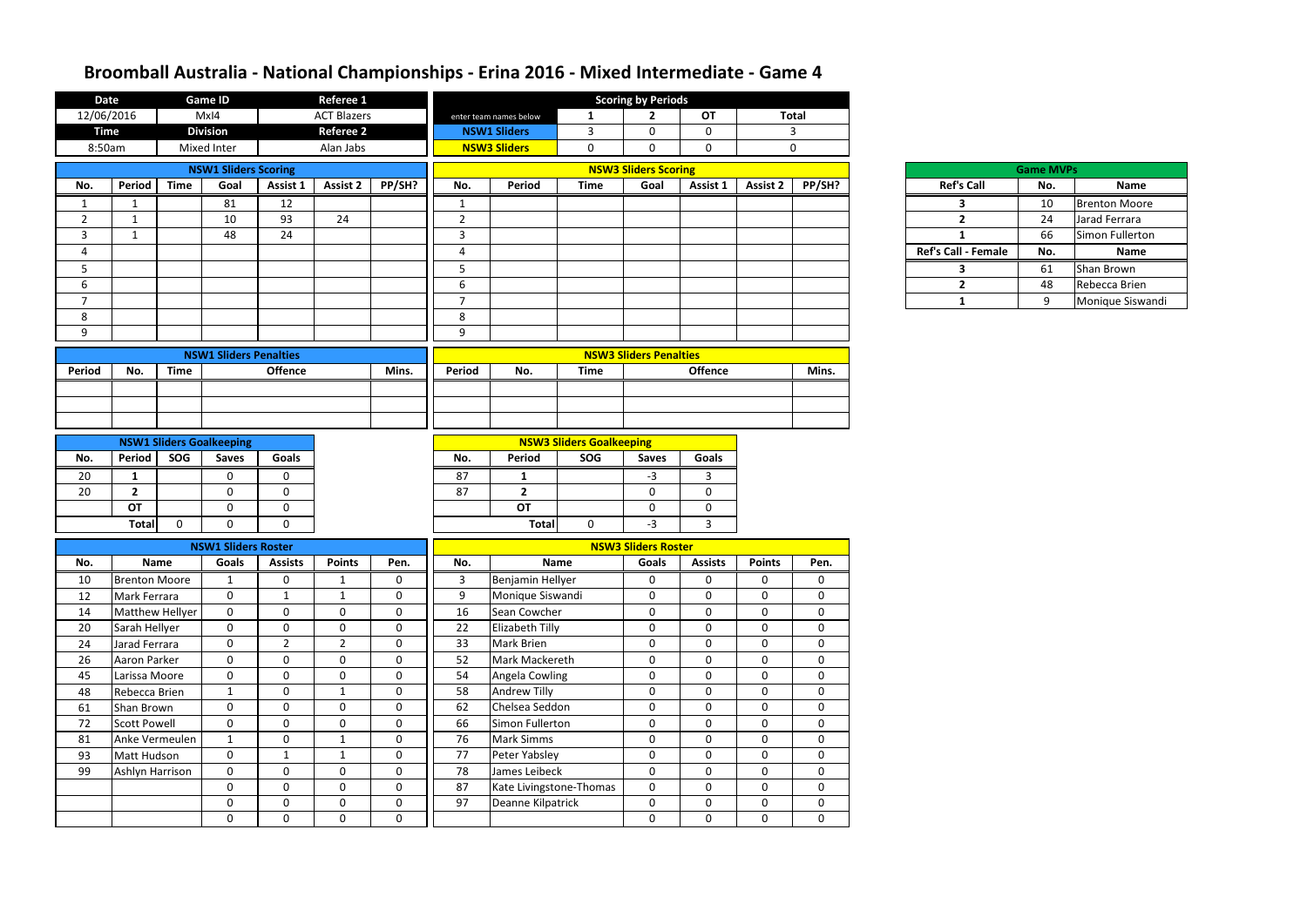| <b>Date</b>    |                                 |                              | <b>Game ID</b>                |                | <b>Referee 1</b> |             |                |                        |                                | <b>Scoring by Periods</b>    |                     |                                   |                  |                     |  |
|----------------|---------------------------------|------------------------------|-------------------------------|----------------|------------------|-------------|----------------|------------------------|--------------------------------|------------------------------|---------------------|-----------------------------------|------------------|---------------------|--|
| 12/06/2016     |                                 |                              | MxI5                          |                | NSW2 Sliders     |             |                | enter team names below | $\mathbf 1$                    | $\mathbf{2}$                 | <b>OT</b>           | <b>Total</b>                      |                  |                     |  |
| <b>Time</b>    |                                 | <b>Division</b><br>Referee 2 |                               |                |                  |             |                | <b>NSW1 Sliders</b>    | 1                              | 0                            | $\mathbf 0$         |                                   | $\mathbf{1}$     |                     |  |
| 10:05am        |                                 |                              | Mixed Inter<br>NSW3 Sliders   |                |                  |             |                | <b>ACT Blazers</b>     | 0                              | 0                            | $\mathbf 0$         |                                   | $\mathbf 0$      |                     |  |
|                |                                 |                              | <b>NSW1 Sliders Scoring</b>   |                |                  |             |                |                        |                                | <b>ACT Blazers Scoring</b>   |                     |                                   |                  |                     |  |
| No.            | <b>Period</b>                   | <b>Time</b>                  | Goal                          | Assist 1       | Assist 2         | PP/SH?      | No.            | Period                 | <b>Time</b>                    | Goal                         | Assist 1            | <b>Assist 2</b>                   | PP/SH?           | <b>Ref's Call</b>   |  |
| $\mathbf{1}$   | 1                               |                              | 14                            | 48             |                  |             | 1              |                        |                                |                              |                     |                                   |                  | 3                   |  |
| $\overline{2}$ |                                 |                              |                               |                |                  |             | $\overline{2}$ |                        |                                |                              |                     |                                   |                  | $\overline{2}$      |  |
| $\mathbf{3}$   |                                 |                              |                               |                |                  |             | $\mathbf{3}$   |                        |                                |                              |                     |                                   |                  | 1                   |  |
| 4              |                                 |                              |                               |                |                  |             | 4              |                        |                                |                              |                     |                                   |                  | Ref's Call - Female |  |
| 5              |                                 |                              |                               |                |                  |             | 5              |                        |                                |                              |                     |                                   |                  | 3                   |  |
| 6              |                                 |                              |                               |                |                  |             | 6              |                        |                                |                              |                     |                                   |                  | $\overline{2}$      |  |
| $\overline{7}$ |                                 |                              |                               |                |                  |             | $\overline{7}$ |                        |                                |                              |                     |                                   |                  | $\mathbf{1}$        |  |
| 8              |                                 |                              |                               |                |                  |             | 8              |                        |                                |                              |                     |                                   |                  |                     |  |
| 9              |                                 |                              |                               |                |                  |             | 9              |                        |                                |                              |                     |                                   |                  |                     |  |
|                |                                 |                              | <b>NSW1 Sliders Penalties</b> |                |                  |             |                |                        |                                | <b>ACT Blazers Penalties</b> |                     |                                   |                  |                     |  |
| <b>Period</b>  | No.                             | <b>Time</b>                  |                               | <b>Offence</b> |                  | Mins.       | Period         | No.                    | <b>Time</b>                    |                              | <b>Offence</b>      |                                   | Mins.            |                     |  |
|                |                                 |                              |                               |                |                  |             |                |                        |                                |                              |                     |                                   |                  |                     |  |
|                |                                 |                              |                               |                |                  |             |                |                        |                                |                              |                     |                                   |                  |                     |  |
|                |                                 |                              |                               |                |                  |             |                |                        |                                |                              |                     |                                   |                  |                     |  |
|                | <b>NSW1 Sliders Goalkeeping</b> |                              |                               |                |                  |             |                |                        | <b>ACT Blazers Goalkeeping</b> |                              |                     |                                   |                  |                     |  |
| No.            | <b>Period</b>                   | SOG                          | <b>Saves</b>                  | Goals          |                  |             | No.            | Period                 | SOG                            | <b>Saves</b>                 | Goals               |                                   |                  |                     |  |
| 20             | $\mathbf{1}$                    |                              | 0                             | 0              |                  |             |                | 1                      |                                | $-1$                         | -1                  |                                   |                  |                     |  |
| 20             | $\overline{2}$                  |                              | 0                             | $\mathbf 0$    |                  |             |                | $\overline{2}$         |                                | $\mathbf 0$                  | $\mathbf 0$         |                                   |                  |                     |  |
|                | <b>OT</b>                       |                              | 0                             | 0              |                  |             |                | OT                     |                                | $\mathbf 0$                  | $\mathbf 0$         |                                   |                  |                     |  |
|                | <b>Total</b>                    | $\mathbf 0$                  | $\Omega$                      | $\mathbf 0$    |                  |             |                | <b>Total</b>           | $\mathbf 0$                    | $-1$                         | $\mathbf{1}$        |                                   |                  |                     |  |
|                |                                 |                              | <b>NSW1 Sliders Roster</b>    |                |                  |             |                |                        | <b>ACT Blazers Roster</b>      |                              |                     |                                   |                  |                     |  |
| No.            |                                 | <b>Name</b>                  | Goals                         | <b>Assists</b> | <b>Points</b>    | Pen.        | No.            |                        | <b>Name</b>                    | Pen.                         |                     |                                   |                  |                     |  |
| 10             | <b>Brenton Moore</b>            |                              | $\mathbf 0$                   | 0              | 0                | $\mathbf 0$ | $\overline{4}$ | Bridget Whisker (GK)   |                                | Goals<br>0                   | <b>Assists</b><br>0 | <b>Points</b><br>$\boldsymbol{0}$ | $\boldsymbol{0}$ |                     |  |
| 12             | Mark Ferrara                    |                              | $\mathbf 0$                   | $\mathbf 0$    | 0                | $\mathbf 0$ | 12             | Olivia Boyd (C)        |                                | $\mathbf 0$                  | 0                   | $\boldsymbol{0}$                  | 0                |                     |  |
| 14             | Matthew Hellyer                 |                              | $\mathbf{1}$                  | $\mathbf 0$    | 1                | $\mathbf 0$ | 18             | Laura McKenzie         |                                | $\mathbf 0$                  | $\mathbf 0$         | $\mathbf 0$                       | $\mathbf 0$      |                     |  |
| 20             | Sarah Hellyer                   |                              | $\mathbf 0$                   | $\mathbf 0$    | 0                | $\mathbf 0$ | 24             | Heather Mackenzie (AC) |                                | $\mathbf 0$                  | $\mathbf 0$         | $\mathbf 0$                       | $\boldsymbol{0}$ |                     |  |
| 24             | Jarad Ferrara                   |                              | $\mathbf 0$                   | $\mathbf 0$    | 0                | $\mathbf 0$ | 28             | Katy Parr (AC)         |                                | $\mathbf 0$                  | $\mathbf 0$         | $\mathbf 0$                       | $\mathbf 0$      |                     |  |
| 26             | Aaron Parker                    |                              | $\mathbf 0$                   | $\mathbf 0$    | $\overline{0}$   | $\mathbf 0$ | 32             | Josh Roberts           |                                | $\mathbf 0$                  | $\mathbf 0$         | $\boldsymbol{0}$                  | $\mathbf 0$      |                     |  |
| 45             | Larissa Moore                   |                              | $\mathbf 0$                   | $\mathbf 0$    | $\mathbf 0$      | $\mathbf 0$ | 38             | Jenna Roberts          |                                | $\mathbf 0$                  | $\mathbf 0$         | $\boldsymbol{0}$                  | $\boldsymbol{0}$ |                     |  |
| 48             | Rebecca Brien                   |                              | $\mathbf 0$                   | $\mathbf{1}$   | $\mathbf{1}$     | $\mathbf 0$ | 42             | <b>Corey Banks</b>     |                                | $\mathbf 0$                  | $\mathbf 0$         | $\mathbf 0$                       | $\mathbf 0$      |                     |  |
| 61             | Shan Brown                      |                              | $\mathbf 0$                   | $\mathbf 0$    | 0                | $\mathbf 0$ | 43             | Simon Gallagher        |                                | $\mathbf 0$                  | $\mathbf 0$         | $\mathbf 0$                       | $\mathbf 0$      |                     |  |
| 72             | Scott Powell                    |                              | $\mathbf 0$                   | $\mathbf 0$    | 0                | $\mathbf 0$ | 45             | David Lane             |                                | $\mathbf 0$                  | $\mathbf 0$         | $\mathbf 0$                       | $\mathbf 0$      |                     |  |
| 81             | Anke Vermeulen                  |                              | $\mathbf 0$                   | $\mathbf 0$    | 0                | $\mathbf 0$ | 46             | Matt Winter            |                                | $\mathbf 0$                  | $\mathbf 0$         | $\mathbf 0$                       | $\mathbf 0$      |                     |  |
| 93             | Matt Hudson                     |                              | $\mathbf 0$                   | $\mathbf 0$    | $\overline{0}$   | $\mathbf 0$ |                |                        |                                | $\mathbf 0$                  | $\mathbf 0$         | $\mathbf 0$                       | $\mathbf 0$      |                     |  |
| 99             | Ashlyn Harrison                 |                              | $\mathbf 0$                   | $\mathbf 0$    | $\mathbf 0$      | $\mathbf 0$ |                |                        |                                | $\mathbf 0$                  | $\mathbf 0$         | $\boldsymbol{0}$                  | $\boldsymbol{0}$ |                     |  |
|                |                                 |                              | $\mathbf 0$                   | $\mathbf 0$    | $\mathbf 0$      | $\mathbf 0$ |                |                        |                                | $\mathbf 0$                  | $\mathbf 0$         | $\mathbf 0$                       | $\mathbf 0$      |                     |  |
|                |                                 |                              | $\mathbf 0$                   | $\mathbf 0$    | 0                | $\mathbf 0$ |                |                        |                                | $\mathbf 0$                  | $\mathbf 0$         | $\mathbf 0$                       | $\mathbf 0$      |                     |  |
|                |                                 |                              | 0                             | 0              | 0                | $\bf{0}$    |                |                        |                                | 0                            | $\mathbf 0$         | $\mathbf 0$                       | $\mathbf 0$      |                     |  |

|     | <b>Game MVPs</b> |                        |
|-----|------------------|------------------------|
|     | No.              | Name                   |
|     | 24               | Jarad Ferrara          |
|     | 14               | <b>Matthew Hellyer</b> |
|     | 12               | Mark Ferrara           |
| ale | No.              | Name                   |
|     | 81               | Anke Vermeulen         |
|     | 24               | Heather Mackenzie (AC) |
|     | 48               | Rebecca Brien          |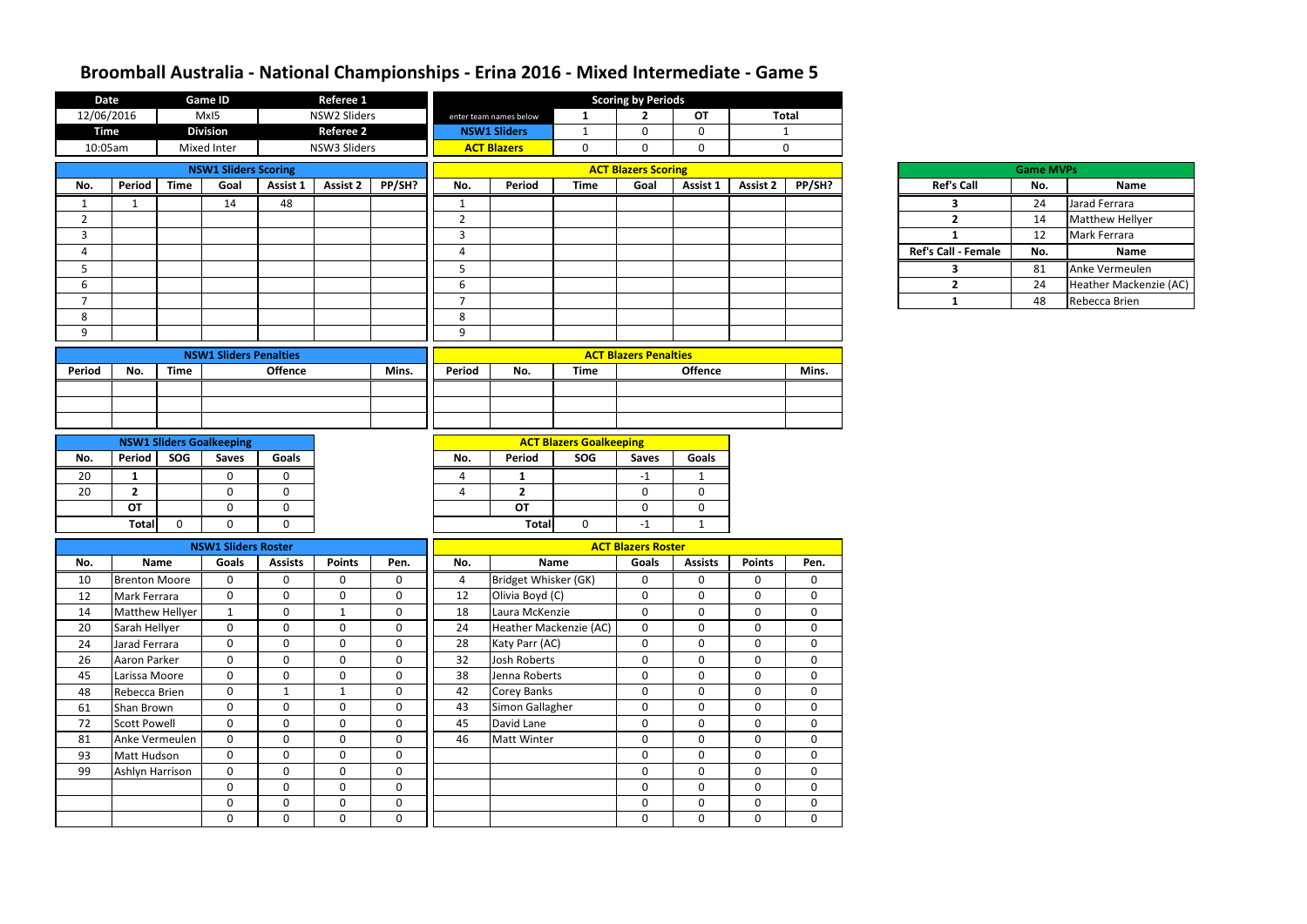| <b>Date</b><br><b>Game ID</b> |                               | <b>Referee 1</b>                |                             |                |                    |             | <b>Scoring by Periods</b>  |                         |                                 |                                          |                |                 |                |  |                            |                  |                     |
|-------------------------------|-------------------------------|---------------------------------|-----------------------------|----------------|--------------------|-------------|----------------------------|-------------------------|---------------------------------|------------------------------------------|----------------|-----------------|----------------|--|----------------------------|------------------|---------------------|
|                               | 12/06/2016                    | MXi6                            |                             |                | NSW1 Sliders       |             |                            | enter team names below  | 1                               | $\overline{2}$                           | <b>OT</b>      |                 | <b>Total</b>   |  |                            |                  |                     |
|                               | <b>Time</b>                   | <b>Division</b>                 |                             |                | <b>Referee 2</b>   |             |                            | <b>NSW2 Sliders</b>     | $\mathbf 0$                     | $\mathbf 0$                              | $\Omega$       |                 | $\mathbf 0$    |  |                            |                  |                     |
|                               | 10:30am                       | Mixed Inter                     |                             |                | <b>ACT Blazers</b> |             |                            | <b>NSW3 Sliders</b>     | $\mathbf 0$                     | $\mathbf 0$                              | $\Omega$       |                 |                |  |                            |                  |                     |
|                               |                               |                                 | <b>NSW2 Sliders Scoring</b> |                |                    |             |                            |                         |                                 | <b>NSW3 Sliders Scoring</b>              |                |                 |                |  |                            | <b>Game MVPs</b> |                     |
| No.                           | Period                        | <b>Time</b>                     | Goal                        | Assist 1       | <b>Assist 2</b>    | PP/SH?      | No.                        | Period                  | <b>Time</b>                     | Goal                                     | Assist 1       | <b>Assist 2</b> | PP/SH?         |  | <b>Ref's Call</b>          | No.              | Name                |
|                               |                               |                                 |                             |                |                    |             | 1                          |                         |                                 |                                          |                |                 |                |  | 3                          | 42               | <b>Stuart Paull</b> |
| $\overline{2}$                |                               |                                 |                             |                |                    |             | $\overline{2}$             |                         |                                 |                                          |                |                 |                |  | $\overline{2}$             | 16               | Sean Cowcher        |
| $\mathbf{3}$                  |                               |                                 |                             |                |                    |             | $\mathbf{3}$               |                         |                                 |                                          |                |                 |                |  | $\mathbf{1}$               | 6                | Tim Boyce           |
| 4                             |                               |                                 |                             |                |                    |             | $\overline{4}$             |                         |                                 |                                          |                |                 |                |  | <b>Ref's Call - Female</b> | No.              | Name                |
| 5                             |                               |                                 |                             |                |                    |             | 5                          |                         |                                 |                                          |                |                 |                |  | 3                          | 59               | Kerrianne Rigby     |
| 6                             |                               |                                 |                             |                |                    |             | 6                          |                         |                                 |                                          |                |                 |                |  | $\overline{2}$             |                  | Dominique (GK)      |
| $\overline{7}$                |                               |                                 |                             |                |                    |             | $\overline{7}$             |                         |                                 |                                          |                |                 |                |  | $\mathbf{1}$               | 82               | Rebecca Langham     |
| 8                             |                               |                                 |                             |                |                    |             | 8                          |                         |                                 |                                          |                |                 |                |  |                            |                  |                     |
| 9                             |                               |                                 |                             |                |                    |             | 9                          |                         |                                 |                                          |                |                 |                |  |                            |                  |                     |
|                               | <b>NSW2 Sliders Penalties</b> |                                 |                             |                |                    |             |                            |                         |                                 | <b>NSW3 Sliders Penalties</b>            |                |                 |                |  |                            |                  |                     |
| Period                        | No.<br><b>Time</b>            |                                 |                             | <b>Offence</b> |                    | Mins.       | Period                     | No.                     | <b>Time</b>                     |                                          | <b>Offence</b> |                 | Mins.          |  |                            |                  |                     |
|                               |                               |                                 |                             |                |                    |             |                            |                         |                                 |                                          |                |                 |                |  |                            |                  |                     |
|                               |                               |                                 |                             |                |                    |             |                            |                         |                                 |                                          |                |                 |                |  |                            |                  |                     |
|                               |                               |                                 |                             |                |                    |             |                            |                         |                                 |                                          |                |                 |                |  |                            |                  |                     |
|                               |                               | <b>NSW2 Sliders Goalkeeping</b> |                             |                |                    |             |                            |                         | <b>NSW3 Sliders Goalkeeping</b> |                                          |                |                 |                |  |                            |                  |                     |
| No.                           | <b>Period</b>                 | SOG                             |                             | Goals          |                    |             | No.                        | Period                  | SOG                             | <b>Saves</b>                             | Goals          |                 |                |  |                            |                  |                     |
|                               | $\mathbf{1}$                  |                                 | <b>Saves</b><br>0           | $\Omega$       |                    |             |                            | $\mathbf{1}$            |                                 | $\mathbf 0$                              | $\Omega$       |                 |                |  |                            |                  |                     |
|                               | $\overline{2}$                |                                 | $\mathbf 0$                 | $\mathbf 0$    |                    |             |                            | $\overline{2}$          |                                 | $\mathbf 0$                              | $\mathbf 0$    |                 |                |  |                            |                  |                     |
|                               | OT                            |                                 | 0                           | $\mathbf 0$    |                    |             |                            | <b>OT</b>               |                                 | $\mathbf 0$                              | $\mathbf 0$    |                 |                |  |                            |                  |                     |
|                               | Total                         | $\mathbf{0}$                    | 0                           | $\mathbf 0$    |                    |             |                            | <b>Total</b>            | $\mathbf 0$                     | $\mathbf 0$                              | $\mathbf{0}$   |                 |                |  |                            |                  |                     |
|                               |                               |                                 | <b>NSW2 Sliders Roster</b>  |                |                    |             | <b>NSW3 Sliders Roster</b> |                         |                                 |                                          |                |                 |                |  |                            |                  |                     |
| No.                           |                               | Name                            | Goals                       | <b>Assists</b> | <b>Points</b>      | Pen.        | No.                        |                         | <b>Name</b>                     | <b>Points</b><br>Goals<br><b>Assists</b> |                |                 | Pen.           |  |                            |                  |                     |
| 6                             | Tim Boyce                     |                                 | $\bf{0}$                    | $\Omega$       | $\mathbf{0}$       | 0           | $\mathbf{3}$               | Benjamin Hellyer        |                                 | $\mathbf 0$                              | $\mathbf 0$    | <sup>0</sup>    | $\Omega$       |  |                            |                  |                     |
| 9                             | Cameron Livingstone-Thomas    |                                 | $\mathbf{0}$                | $\mathbf 0$    | $\mathbf 0$        | $\mathbf 0$ | 9                          | Monique Siswandi        |                                 | $\mathbf 0$                              | $\mathbf 0$    | $\Omega$        | $\mathbf 0$    |  |                            |                  |                     |
| 15                            | <b>Chris Hukins</b>           |                                 | $\mathbf 0$                 | $\mathbf{0}$   | $\mathbf 0$        | $\mathbf 0$ | 16                         | Sean Cowcher            |                                 | $\mathbf 0$                              | $\mathbf 0$    | $\mathbf 0$     | $\mathbf 0$    |  |                            |                  |                     |
| 28                            | Joel Robson                   |                                 | $\mathbf 0$                 | $\mathbf 0$    | $\mathbf 0$        | $\mathbf 0$ | 22                         | Elizabeth Tilly         |                                 | $\mathbf 0$                              | $\mathbf 0$    | $\mathbf 0$     | $\overline{0}$ |  |                            |                  |                     |
| 32                            | Jason Solomon                 |                                 | $\mathbf 0$                 | $\mathbf 0$    | $\mathbf 0$        | $\mathbf 0$ | 33                         | Mark Brien              |                                 | $\mathbf 0$                              | $\mathbf 0$    | $\mathbf 0$     | $\mathbf{0}$   |  |                            |                  |                     |
| 42                            | Stuart Paull                  |                                 | $\mathbf 0$                 | $\mathbf 0$    | $\mathbf 0$        | $\mathbf 0$ | 52                         | Mark Mackereth          |                                 | $\mathbf 0$                              | $\mathbf 0$    | $\mathbf 0$     | $\mathbf 0$    |  |                            |                  |                     |
| 43                            | Adrian Kilpatrick             |                                 | $\mathbf 0$                 | $\mathbf 0$    | $\mathbf 0$        | $\mathbf 0$ | 54                         | Angela Cowling          |                                 | $\mathbf 0$                              | $\mathbf 0$    | 0               | $\mathbf 0$    |  |                            |                  |                     |
| 44                            | Catherine McDonald            |                                 | $\mathbf 0$                 | $\mathbf 0$    | $\mathbf 0$        | $\mathbf 0$ | 58                         | Andrew Tilly            |                                 | $\mathbf 0$                              | $\overline{0}$ | $\mathbf{0}$    | $\mathbf{0}$   |  |                            |                  |                     |
| 53                            | <b>Emily Terry</b>            |                                 | $\mathbf 0$                 | $\overline{0}$ | $\mathbf 0$        | $\mathbf 0$ | 62                         | Chelsea Seddon          |                                 | $\mathbf 0$                              | $\mathbf 0$    | $\Omega$        | $\mathbf 0$    |  |                            |                  |                     |
| 59                            | Kerrianne Rigby               |                                 | $\mathbf 0$                 | $\overline{0}$ | $\mathbf 0$        | $\mathbf 0$ | 66                         | Simon Fullerton         |                                 | $\mathbf 0$                              | $\mathbf{0}$   | $\mathbf 0$     | $\mathbf 0$    |  |                            |                  |                     |
| 63                            | Peter Cook                    |                                 | $\mathbf 0$                 | $\mathbf 0$    | $\mathbf 0$        | $\mathbf 0$ | 76                         | <b>Mark Simms</b>       |                                 | $\mathbf 0$                              | $\mathbf 0$    | $\mathbf 0$     | $\mathbf{0}$   |  |                            |                  |                     |
| 75                            | Chris Robinson                |                                 | $\mathbf 0$                 | $\overline{0}$ | $\mathbf 0$        | $\mathbf 0$ | 77                         | Peter Yabsley           |                                 | $\mathbf 0$                              | $\mathbf 0$    | 0               | $\mathbf{0}$   |  |                            |                  |                     |
| 82                            | Rebecca Langham               |                                 | $\mathbf 0$                 | $\mathbf 0$    | $\mathbf 0$        | $\mathbf 0$ | 78                         | James Leibeck           |                                 | $\mathbf 0$                              | $\mathbf 0$    | $\mathbf 0$     | $\mathbf{0}$   |  |                            |                  |                     |
| 85                            | Felicity Hudson               |                                 | $\mathbf 0$                 | $\overline{0}$ | $\mathbf 0$        | $\mathbf 0$ | 87                         | Kate Livingstone-Thomas |                                 | $\mathbf 0$                              | $\mathbf 0$    | $\mathbf 0$     | $\mathbf 0$    |  |                            |                  |                     |
|                               |                               |                                 | $\mathbf 0$                 | $\mathbf 0$    | $\mathbf 0$        | $\mathbf 0$ | 97                         | Deanne Kilpatrick       |                                 | $\mathbf 0$                              | $\mathbf{0}$   | 0               | $\mathbf 0$    |  |                            |                  |                     |
|                               |                               |                                 | $\mathbf 0$                 | $\mathbf 0$    | $\mathbf 0$        | $\mathbf 0$ |                            |                         |                                 | $\mathbf 0$                              | $\mathbf 0$    | $\mathbf 0$     | $\mathbf{0}$   |  |                            |                  |                     |

| <b>Game MVPs</b>           |     |                     |  |  |  |  |  |  |  |  |  |  |  |
|----------------------------|-----|---------------------|--|--|--|--|--|--|--|--|--|--|--|
| <b>Ref's Call</b>          | No. | <b>Name</b>         |  |  |  |  |  |  |  |  |  |  |  |
|                            | 42  | <b>Stuart Paull</b> |  |  |  |  |  |  |  |  |  |  |  |
| 2                          | 16  | Sean Cowcher        |  |  |  |  |  |  |  |  |  |  |  |
|                            | 6   | <b>Tim Boyce</b>    |  |  |  |  |  |  |  |  |  |  |  |
| <b>Ref's Call - Female</b> | No. | <b>Name</b>         |  |  |  |  |  |  |  |  |  |  |  |
|                            | 59  | Kerrianne Rigby     |  |  |  |  |  |  |  |  |  |  |  |
| 2                          |     | Dominique (GK)      |  |  |  |  |  |  |  |  |  |  |  |
|                            | 82  | Rebecca Langham     |  |  |  |  |  |  |  |  |  |  |  |